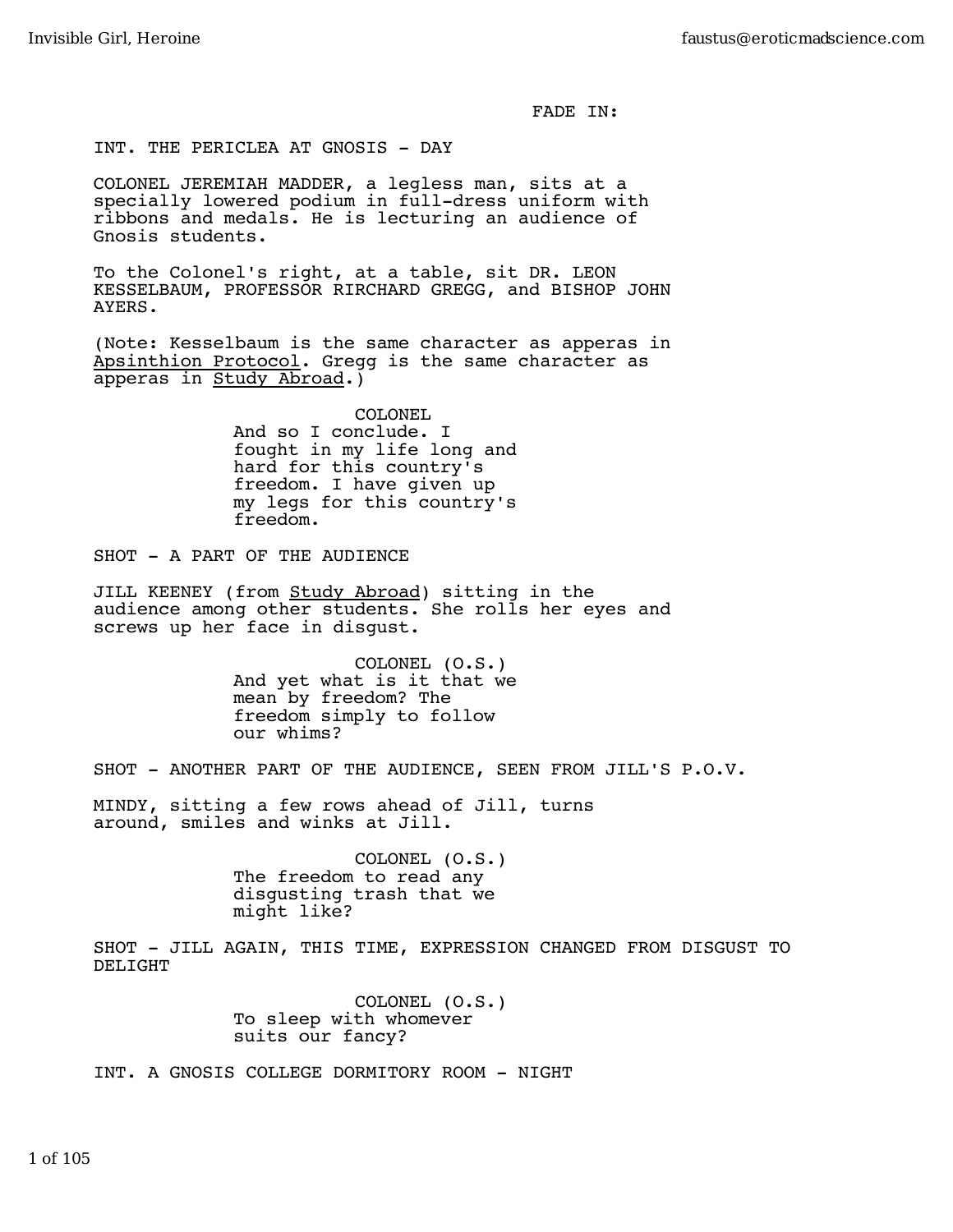The room is dimly lit. Mindy is sitting on the edge of a desk, naked her her legs open. Jill is also naked, kneeling with her head between Mindy's legs, performing cunnilingus on Mindy, who is climaxing. MINDY Ah Ah ah! COLONEL (V.O.) No. Freedom is only meaningful freedom when it means the freedom to live a life in accordance with virtue, with the meaning of life as it has been handed down from generations of mighty thinkers. From the prophets of the Hebrew scriptures, from the classical thinkers, from Augustine and Aquinas. INT. THE PERICLEA AT GNOSIS - DAY - LATER Colonel Madder is still lecturing COLONEL This is not what I or hundreds of thousands of other brave Americans sacrificed for. (pauses to take a drink of water from a glass on the podium) We stand, as we have seen, on the brink of a great technological revolution, much of the research for which is taking place right here at Gnosis College. SHOT - STILL ANOTHER PART OF THE AUDIENCE IRIS BROCKMAN (the same character in Study Abroad) closes her eyes and adopts a dreamy expression on her face. COLONEL (O.S.) But what is to be the result of this technology?

SHOT - A FUTURISTIC LABORATORY SETTING

Iris, naked, steps into some sort of both, then nods. Her body dissolves in a transporter-like effect.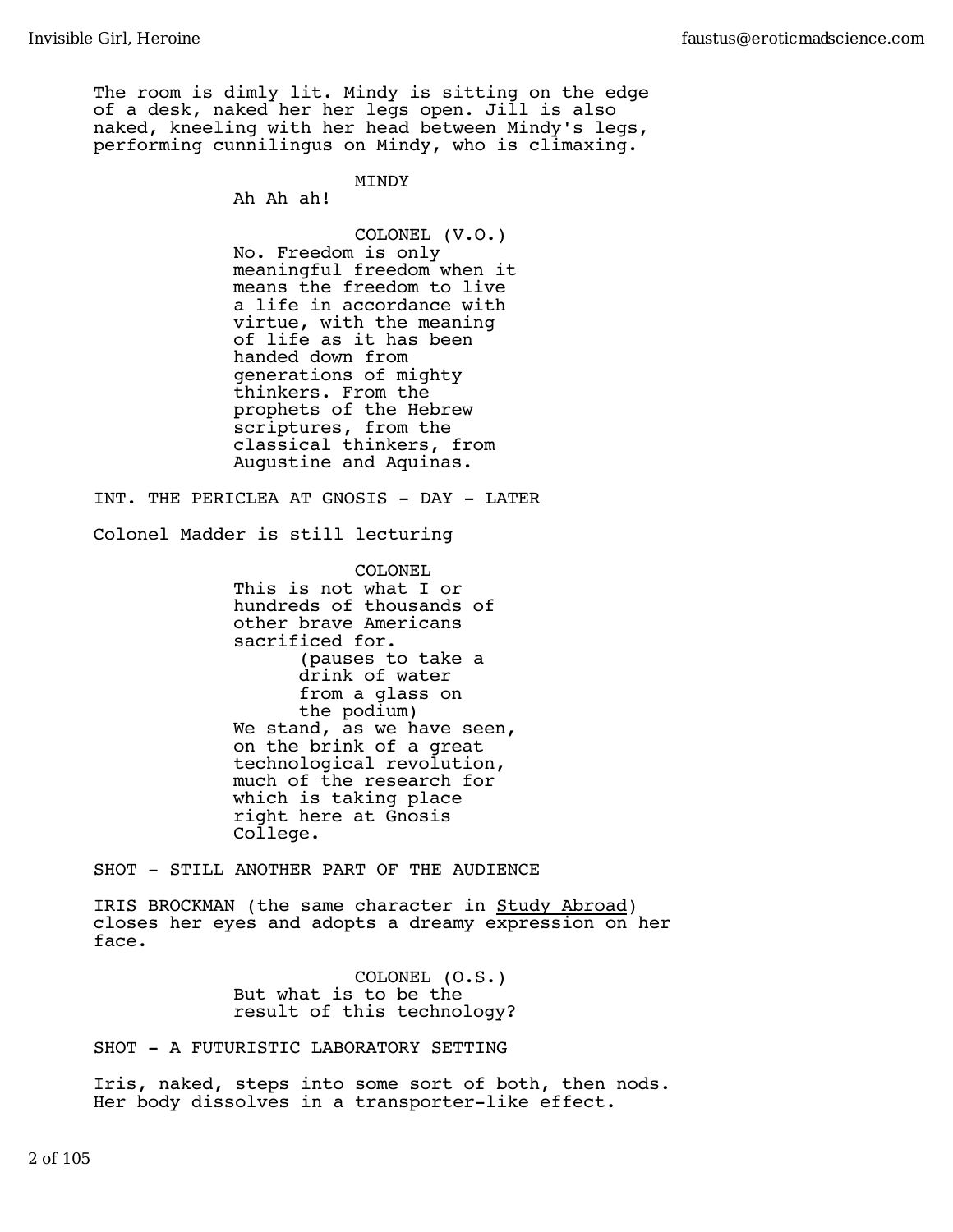COLONEL (V.O.) To convey a shallow immortality on us as human beings, during which we live an eternity of shallow pleasures?

# SHOT - OUTER SPACE

Iris, still naked, is floating in space against a brilliant background of stars. She is wearing a serene expression. She reaches out with her hand and puts it around the earth, which fits into her hand.

> COLONEL (V.O.) This cannot be what it is for. The false prophets who offer to us a promise of a post-human condition, of a life without suffering or death or striving are offering us a life without faith, a life without grace.

BACK TO SCENE

COLONEL It is enough to make my poor mother, God grant her rest, stir in the grave she lies in not far from here. Either the shallow promise of this forthcoming revolution is false, or our great religions, the great traditions that descent from Abraham, are false. And I submit to you in all humility that our religion is not false.

APPLAUSE from the audience, including the three men on stage.

> COLONEL As citizens of a democracy, it is our right and our responsibility to stand up to those who would abuse technology for selfish, hedonistic, and ultimately destructive ends, so that the true space for virtue will always remain open. Thank you.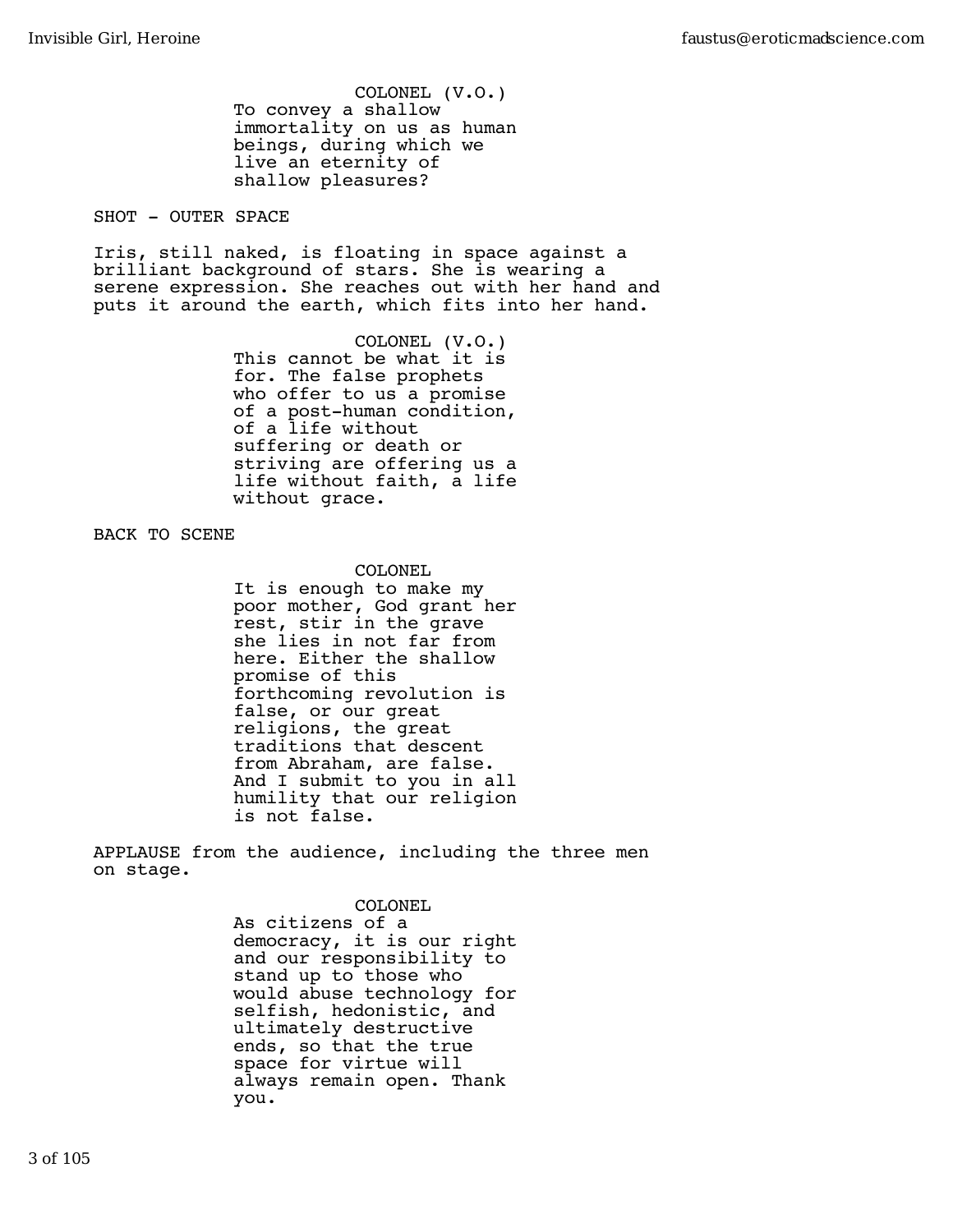More APPLAUSE.

INT. A PRIVATE ROOM IN THE FACULTY CLUB - NIGHT

Ayers, Gregg, Kesselbaum, and Madder are eating a formal dinner. LAURA and KAREEM stand by, attired as waitstaff.

(Note: Laura is the same character as appears in Apsinthion Protocol. Kareem is the same character as apperas in <u>Progress in Research</u>.)

> GREGG It is most generous of you to have visited us here at Gnosis, Colonel.

COLONEL I felt that it was the least I could do.

KESSELBAUM It is courageous of you, especially in the face of certain...events in your family.

COLONEL Please think nothing of it, Dr. Kesselbaum. We soldiers do our duty, even in the face of painful things.

AYERS I am sure I speak for all of us in saying how agreeable it is of Professor Gregg to have invited all of us. Not just for the sake of participating in this brilliant symposium, but for me personally it has also been a chance to visit neighboring Magdalene. Such beautiful, talented young students. And such admirable discipline maintained over them by Mother Euphemia...

Bishop Ayers looks a little far away for a moment. Gregg changes the subject.

> GREGG It was certainly agreeable, Colonel Madder,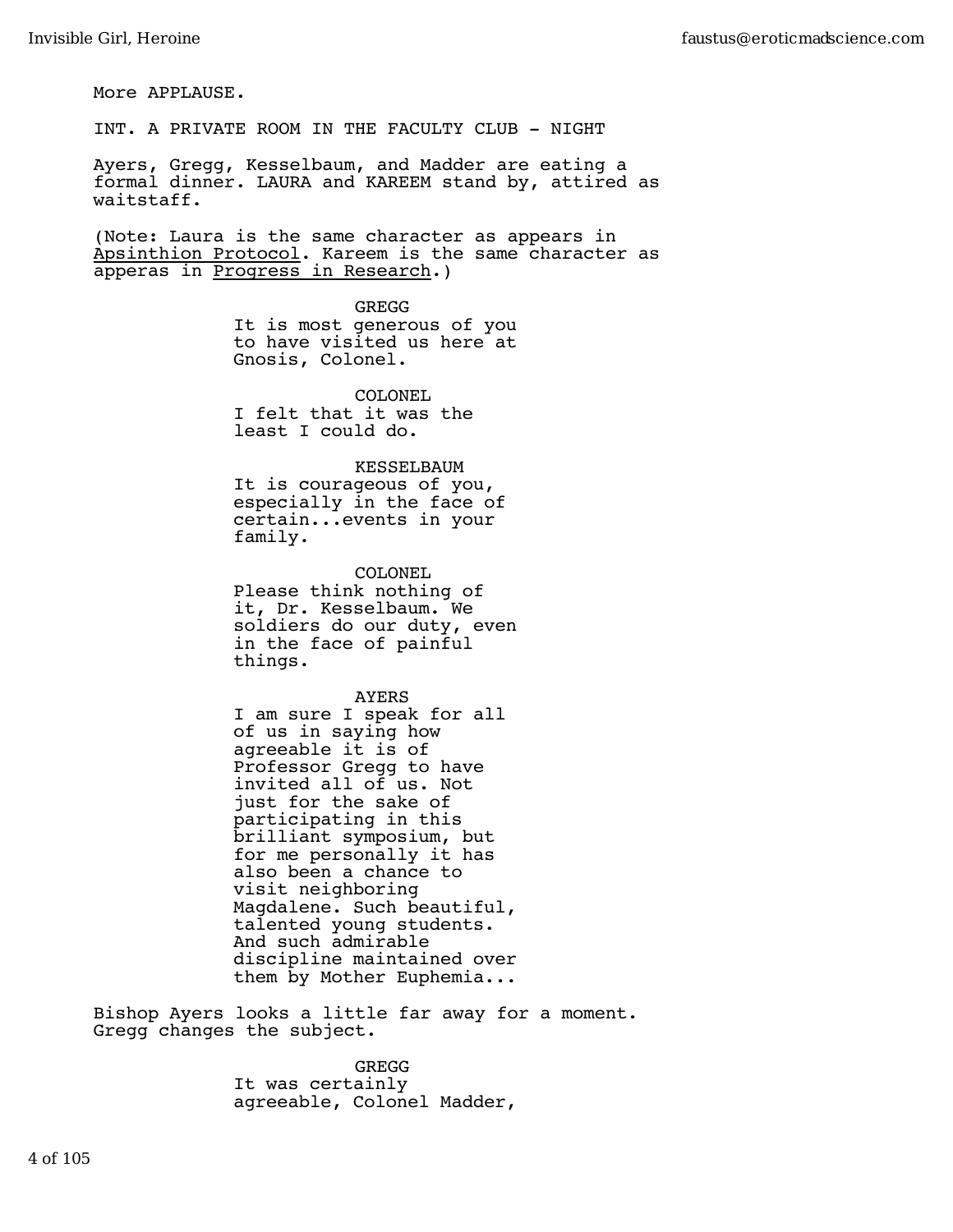to hear someone willing to speak up to a student audience about the evils of sexual indulgence, and also to hear a call to action by citizens of a democracy. These are things young people don't hear enough of these days.

KESSELBAUM Although sometimes I feel pessimism these days.

GREGG How so, Dr. Kesselbaum?

KESSELBAUM With all the temptations to indulgence now in the world, growing more powerful with ever advance of technology, what hope is there? Won't everyone just be seduced? How can we know people will vote the right way.

COLONEL I understand your point of view, Dr. Kesselbaum, but I am with Professor Gregg on this one. We should have faith in democracy and in the inherent decency of the American people.

INT. AGENT ULRICH'S CAR - DAY

Agent Ulrich, a heavily muscled man wearing a dark suit and sunglasses, is driving along in his black, government-issue sedan. He is listening to car audio.

> COLONEL (O.S.) Some final words of advice and reminders before you go active, Agent Ulrich.

SHOT - GNOSIS COLLEGE

The gate of the college can be seen in the background of the sedan driving past.

BACK TO SCENE

COLONEL (O.S.) Only you and I, Ulrich,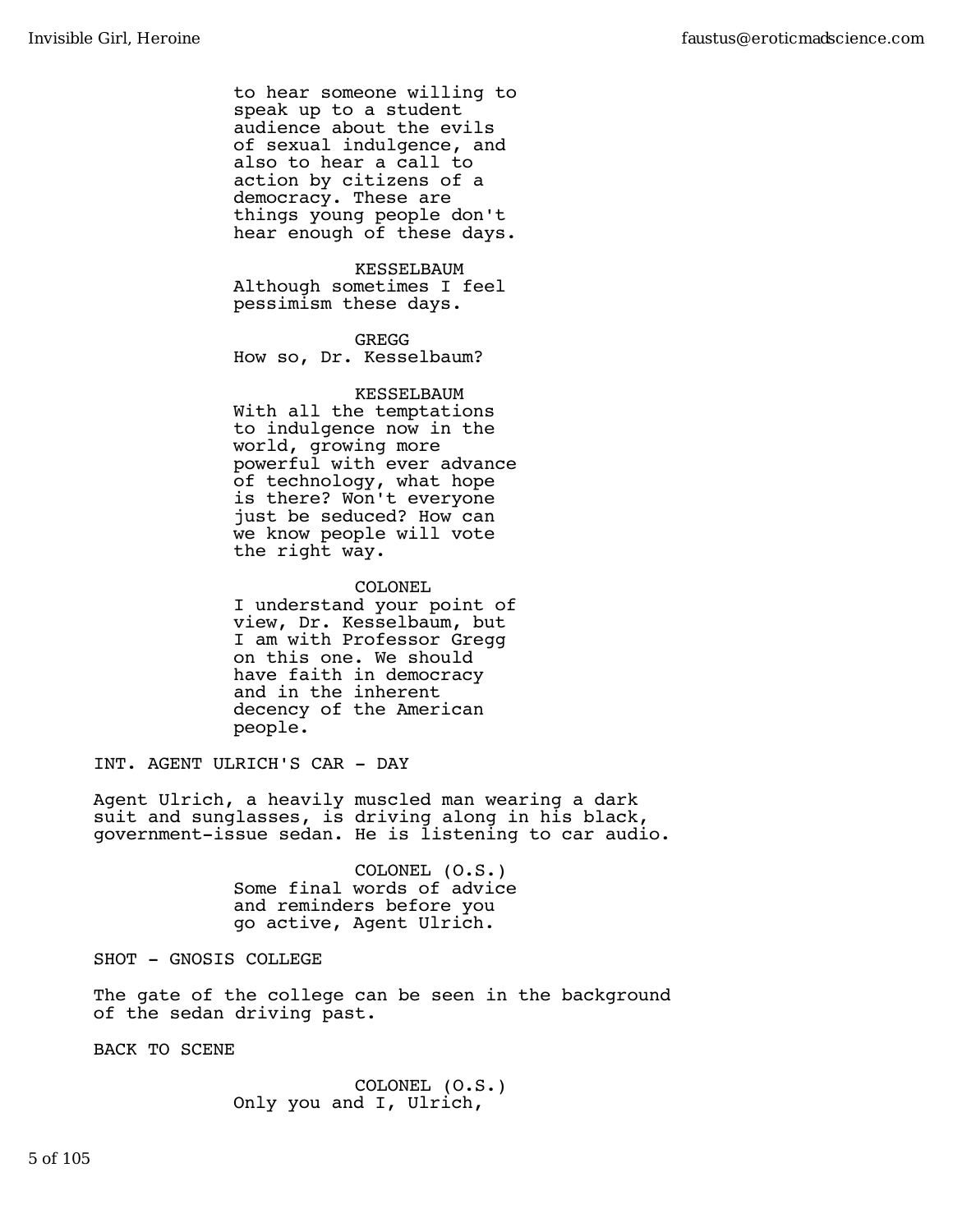know the true and sacred character of the mission you are about to perform. The preliminary setup has been handled by Warden Ridgeway, who is our agent-in-place. She is loyal to us but for security reasons is not privy to all information. Dr. Strangeways will be running research. You are to offer him as much support as you can as well as the illusion that he is in charge. But remember, he as no intrinsic loyalty to us. He works for us because we can provide resources and access to human experimental subjects without the burden of consent forms or institutional review boards. He thinks he is working on a special national security development project. For that matter, even the Director thinks this. The Director as well as various V-I-Ps might want to visit the ops site. If they do, put on a good show for them. Strangeways and the Director, to say nothing of the politicians, are all men of weak character, but we need them on our side for any number of reasons. Act the part of the amoral bureaucrat, and you will play into their expectations and stifle any suspicions they have. I realize that this may require conduct of you that you find unseemly. I am sorry for this Ulrich, but you must remember you are a soldier and keep your eyes on victory.

SHOT - AGENT ULRICH'S SEDAN

The car is moving out of built-up town into country.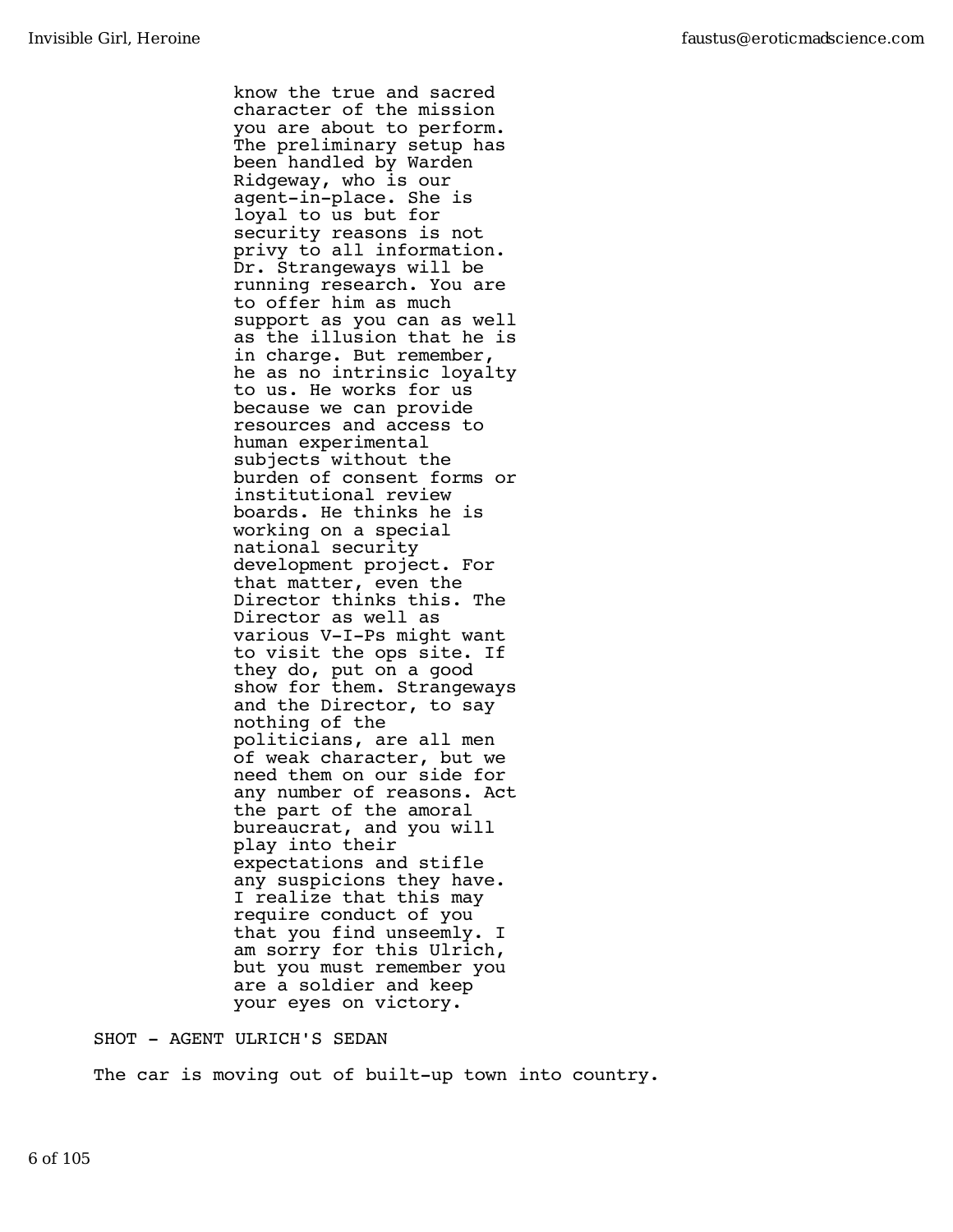BACK TO SCENE

COLONEL (O.S.) One more thing, Agent Ulrich. As part of your initial briefing I know you listened thoroughly to the audio of our surveillance of Strangways's surveillance of his first round of experimental subjects. As a Christian gentleman, I know it must have been quite hard for you to listen to those wanton little trollops boasting about their tawdry adventures.

ULRICH Occasionally it was, yes.

COLONEL (O.S.) But there is one thing you should listen to one more time.

The audio switches from high-quality to somewhat tinny, with restaurant-like noises in the background.

> JILL (O.S.) If you can restore from backup, don't you have a technology for immortality?

IRIS (O.S.) They say it isn't really ready for full commercial roll-out yet.

JILL (O.S.) Sounds like we could all be in for an interesting future, all the same.

IRIS (O.S.) To say nothing of a long one.

SHOT - ULRICH'S CAR ON A ROAD OUTSIDE GNOSIS

The car comes to a stop. A sign on the side of the road reads STATE HOME FOR WAYWARD GIRLS with a left arrow.

Ulrich signals left and turns left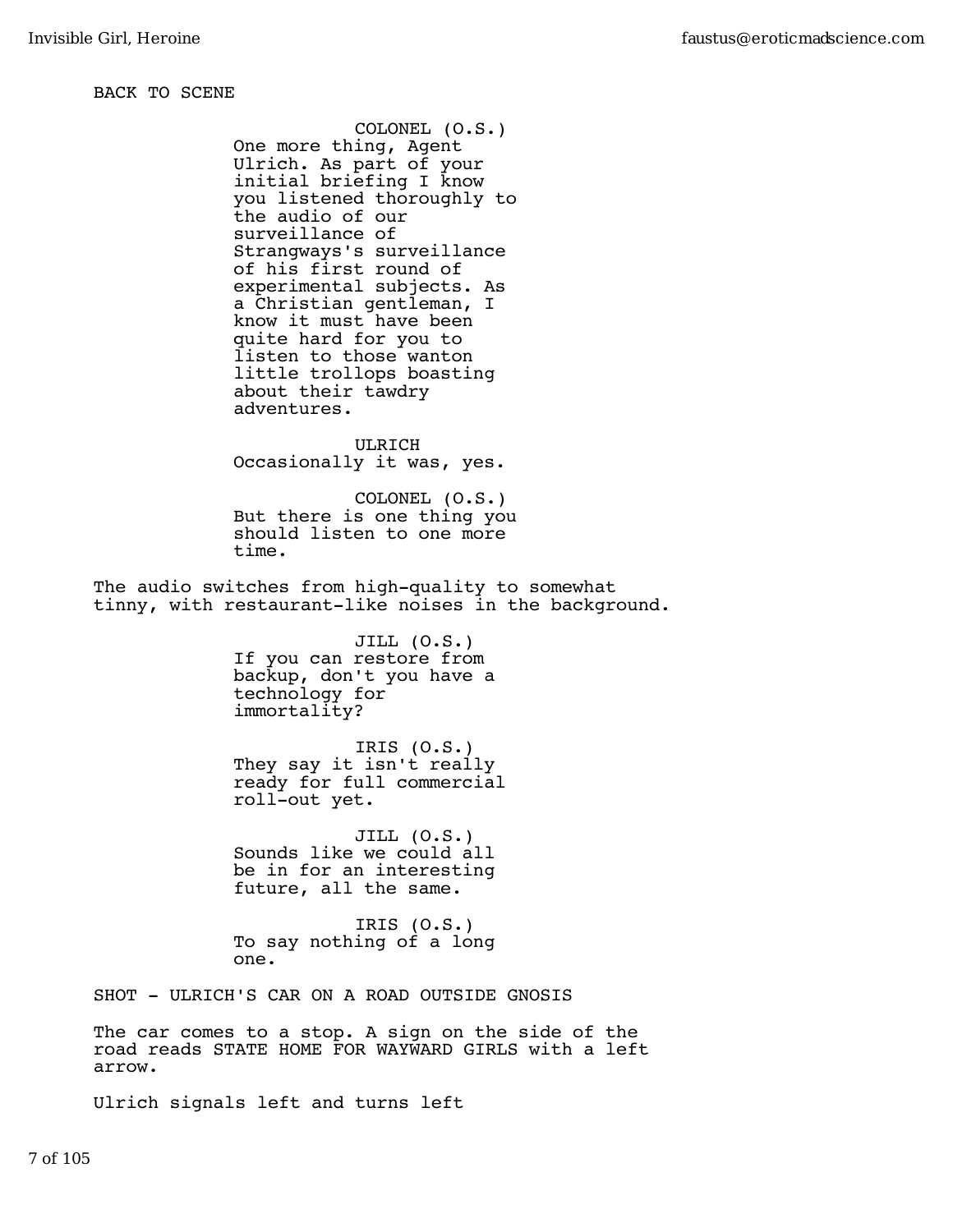BACK TO SCENE

COLONEL (O.S.) So you see what we are up against, Agent Ulrich. Arrogant Promethean man through his technology rebels against and attempts to destroy the world God made for us. We must stop this. I have sworn on my mother's grave that we shall stop this. Good luck on your mission.

FEMALE VOICE (O.S.) This audio briefing will now self-destruct. Thank you.

ULRICH Motor pool will not like this.

There is a POP and a FLASH on the dashboard. The area around the CD slot in the car is suddenly covered with soot, with smoke coming out of the slot.

INT. MAUREEN'S ROOM AT GNOSIS - DAY

MAUREEN CREEL is attempting to assemble a complicated piece of apparatus on her desk. She connects two wires.

There is a bright FLASH and a loud POP and a puff of smoke.

Maureen's face is covered in soot, and her hair is blown back.

She shakes her head, then screws up her face in frustration.

INT. MAUREEN'S ROOM AT GNOSIS - DAY - LATER

The room appears to be empty. There is a HISS and a BLUE GLARE from Maureen's closet.

Maureen's disembodied head appears to float out of the closet into the room.

Maureen's head looks in a mirror and scowls.

MAUREEN Oh, for the love of...

Maureen's head goes back into the closet. The closet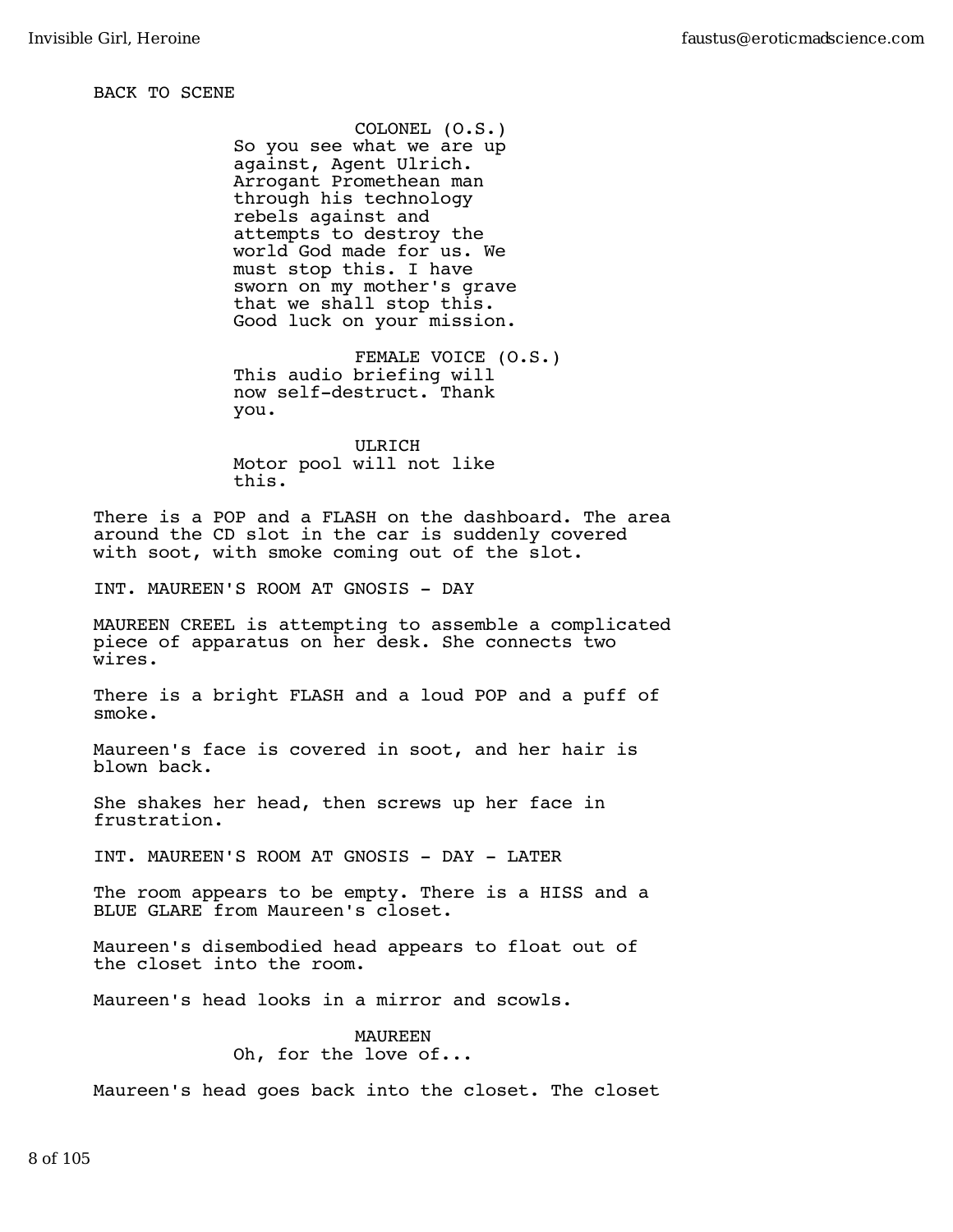door appears to close of its own accord. INT. MAUREEN'S ROOM AT GNOSIS - DAY - STILL LATER Again the room appears to be empty. A BLUE GLOW is seen briefly under the closet door. What a appears to be a bathrobe hollowed-out in a womanly form floats out of the closet. The front of the bathrobe unties, and the robe falls empty to the floor. MAUREEN Oh, much better. And just in time, too. The door to Maureen's room appears to open and close of its own accord. EXT. THE STATE HOME FOR WAYWARD GIRLS - DAY INT/EXT. - STATE HOME FOR WAYWARD GIRLS - DAY SERIES OF SHOTS – ARRIVALS AT HOME FOR WAYWARD GIRLS (Note: Henceforth in this script the State Home for Wayward Girls will be referred to simply as the "Home.") -- Six girl prisoners, COLLEEN, MONICA, SANDY, JEWELL, PAULINE, and VANESSA, a being transported inside a prisoner van. They are wearing street clothes, handcuffs, and leg irons. -- The van drives past the Home (Note: the Home consists of two buildings, a more modern one consisting of concrete and glass laid out in two wings, and an older, Victorian-style "Kirkbride" building behind it.) -- The van circles around the back of the Home, and pulls into a subterranean garage. The garage door closes. -- ARMED WOMAN GUARD #1 and ARMED WOMAN GUARD #2 open the back of the van. Colleen is seen emerging, looking frightened. INT/EXT. SIGMA EPSILON CHI SORORITY HOUSE - DAY SERIES OF SHOTS – A FORMAL PARTY AT SIGMA EPSILON CHI -- BELLE #1 and BEAU #2 walk up the pathway to the front door of the Sigma Epsilon Chi sorority at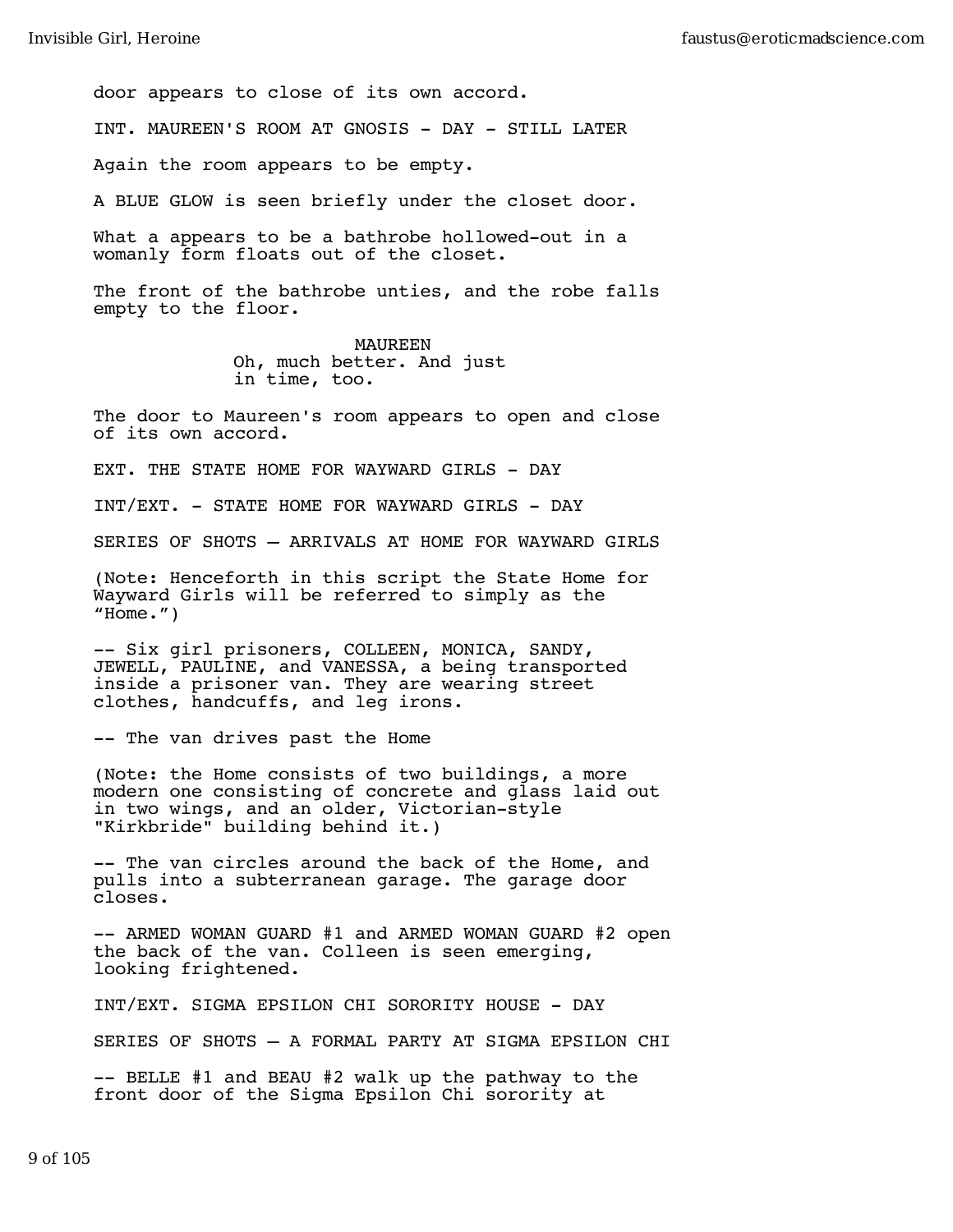Gnosis College. Belle #1 is wearing an elegant formal gown, Beau #1 is in black tie. Beau #1 rings the bell. The door opens. They are greeted by Belle #2. They enter.

-- BELLE #3 and BEAU #2 are talking animatedly with KYRA MADISON (from Progress in Research). Kyra is wearing a strand of pearls. Other young people circulate in the background.

No dialog is heard, but there is a general BUZZ of conversation and some light piano MUSIC audible. All young men are in black tie, all women in gowns.

In the course of the conversation, a white-jacketed waiter comes by with a tray of snacks. Beau #2 takes one. Belle #3 makes a gesture as if complimenting Kyra on her pearls. Kyra touches her neck, somewhat self-consciously.

-- ARTHUR KAUFMAN sits at a piano, playing an instrumental version of George Gershwin's "Our Love is Here to Stay." He does not look at the keyboard, but stares out at the crowd of young people.

-- A refreshments table, with a large punchbowl. The punch ladle appears to lift itself and fill a glass, which then lifts itself off the table and tips over, pouring liquid out that appears to vanish into empty space.

INT. A WINDOWLESS ROOM IN A CELLAR OF THE HOME – DAY

Colleen, Monica, Sandy, Jewell, Vanessa, and Pauline are made to toe a line on the floor by the two woman guards.

WARDEN RIDGEWAY enters. She is wearing a uniform like that of the two woman guards, only cut in black leather.

Ridgeway walks slowly down the line of girls, looking at each closely as she speaks.

> RIDGEWAY Welcome, ladies, to the State Home for Wayward Girls. You all know why you have been sent here. You are now guests of a very special ward, "F-block," specially provided by the taxpayers of this great state to handle special behavioral problems like you. My name is Warden Ridgeway. You are to address me as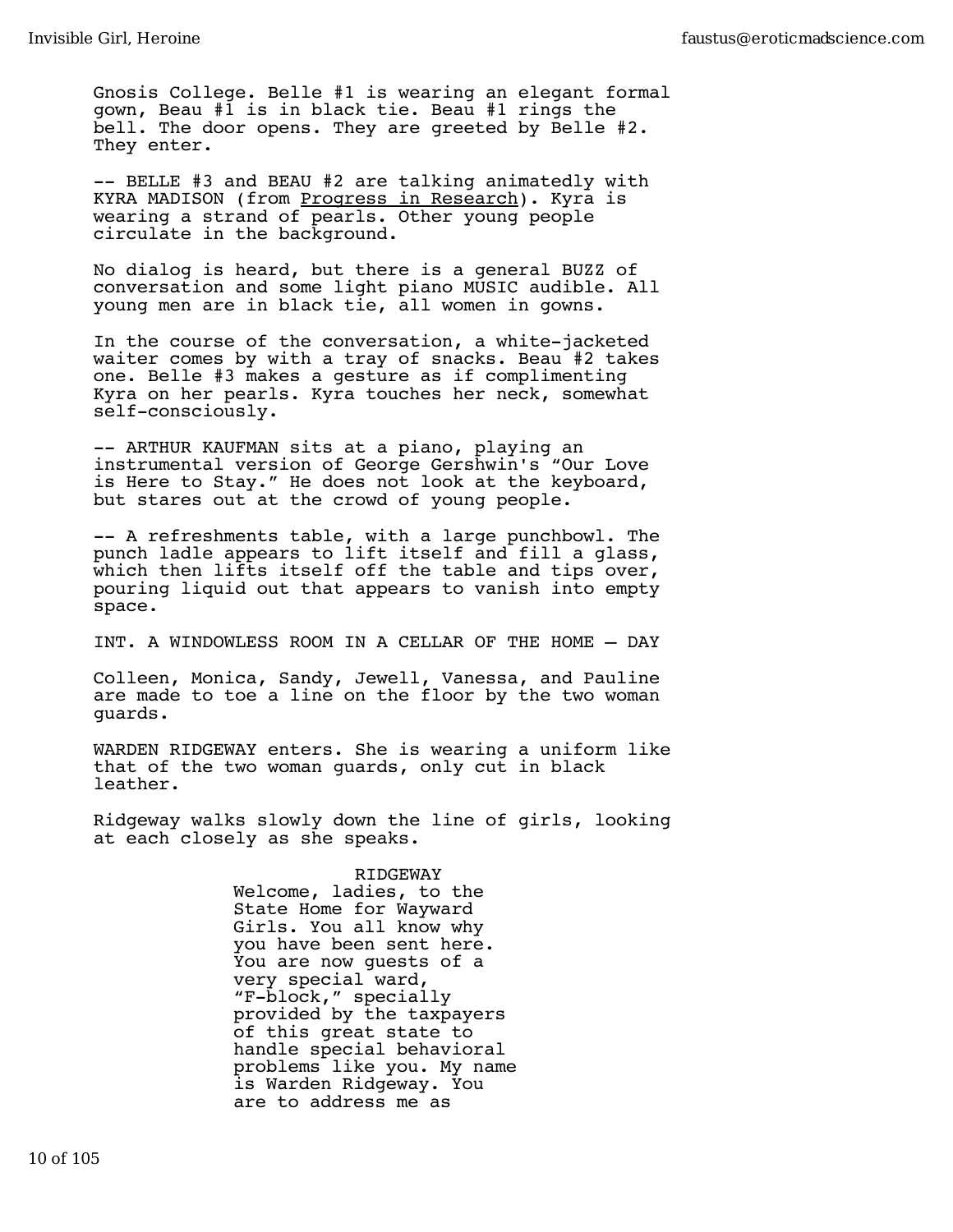"Ma'am." That is, when you are allowed to speak. You will be thoroughly briefed on all our rules, and you will be expected to obey them at all times. Is that clear? Permission to speak. ALL GIRLS EXCEPT PAULINE (mumbled, separately) Yes, ma'am. PAULINE How about instead I say, fuck you...Ma'am. Ridgeway wheels around sharply and looks at Pauline. Woman Guard #1 pulls out a nightstick. RIDGEWAY (raising an open hand) No, put it away. (facing Pauline) There's always one with spirit who thinks they can get away with what they want. In order to assure you all that this is not the case, we have arranged a little demonstration.

Ridgeway nods to Woman Guard #2 who leaves.

RIDGEWAY After you see this, you might not feel quite so defiant.

PAULINE Yeah? Try me on, bitch.

Nervous GIGGLES from the the other girls.

Woman Guard #2 returns, rolling in DESIREE, who is naked, but gagged and thoroughly bound to a hand truck.

Desiree is tiled up to face the girls. She has a pleading expression in her eyes.

> RIDGEWAY What was this one's offense?

> > WOMAN GUARD #2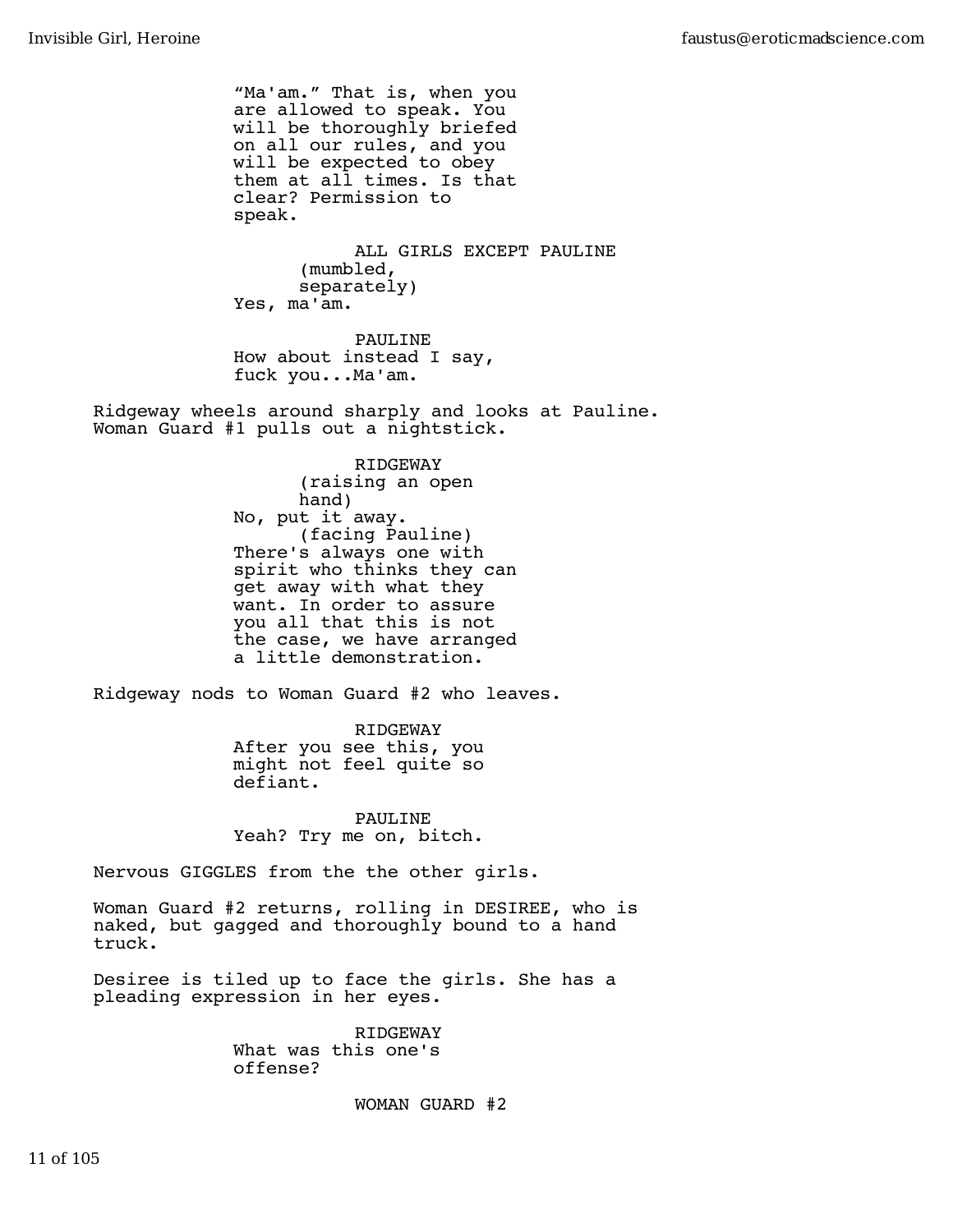Caught with this.

Woman Guard #2 hands an object to Ridgeway. Ridgeway holds it up for the girls to see. It is a toothbrush that has been sharpened to a point on one end.

> RIDGEWAY Caught with a weapon. A homemade shiv. Very serious. Merits severe punishment.

Ridgeway goes to a table, on which sits a toolbox. She pulls out a six-volt battery, two lengths of wire, and some medical tape.

Ridgeway tapes two ends of wire to Desiree's nipples. She speaks as she does this.

> RIDGEWAY Caught with a deadly weapon. Very bad. Could add years to your sentence. Unless you take your punishment in another form. Which you should thank us for.

When Ridgeway is done wiring up Desiree, she attaches the wires to the terminals of the battery.

Desiree writes in her bonds and tries to scream, but is gagged.

INT. AN ADJACENT ROOM – DAY

DR. EMIL STRANGEWAYS and Agent Ulrich watch the girls through a one-way mirror. The sounds from the adjacent room come over a loudspeaker.

(Note: Strangeways speaks in a refined English accent.)

> ULRICH Even at some of the black sites I've worked, I'm not sure I've seen anything as sick as that.

> STRANGEWAYS Nonsense, Agent Ulrich. We do not torture here.

Ulrich looks at Strangeways, puzzled.

STRANGEWAYS The battery is a dud, a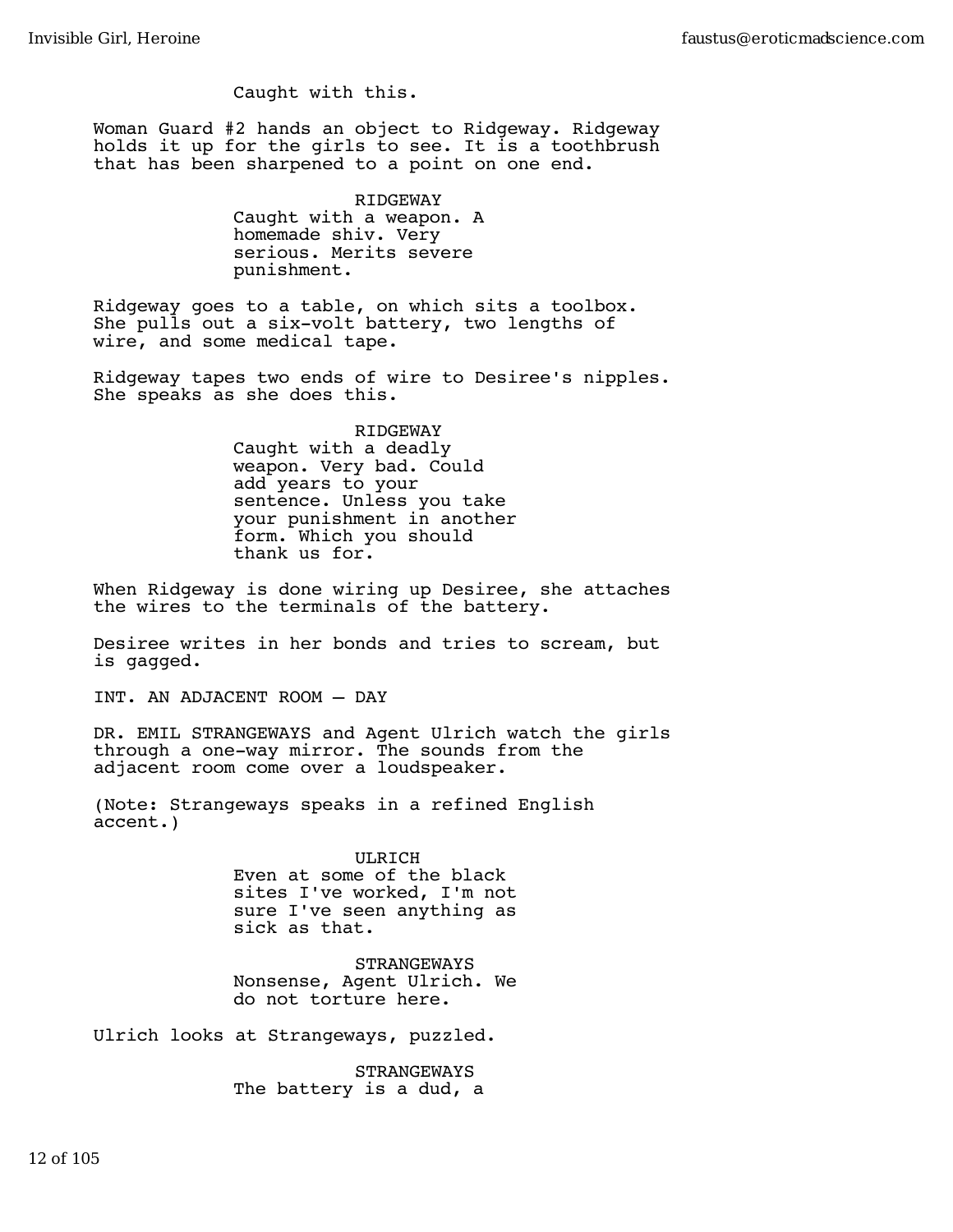mere prop. The girl is a confederate with acting ability. Really, Agent Ulrich. One would expect a man in your position to have more familiarity with deception.

ULRICH I see. And these girls here...behavioral problems.

STRANGEWAYS The official story is that "F-block" is a special behavioral isolation unit for intractable prisoners. The reality is that these girls are no different from any other female juvenile delinquent, except that they lack families or other known social contacts.

## ULRICH

Ah, I see.

STRANGEWAYS If any of them should have to...disappear to serve the common good, it can happen with a minimum of fuss.

ULRICH Which is good, given the priority that my bosses have put on progress in Operation Nowhere.

STRAGENWAYS Which is in turn why I get to enjoy the pleasure of your company, Agent Ulrich.

RIDGEWAY (on speaker) Right. She has had enough.

INT. WINDOWLESS ROOM – DAY

Desiree's eyes are closed, and her cheeks are tear-streaked.

The girls look shaken, and Colleen is crying.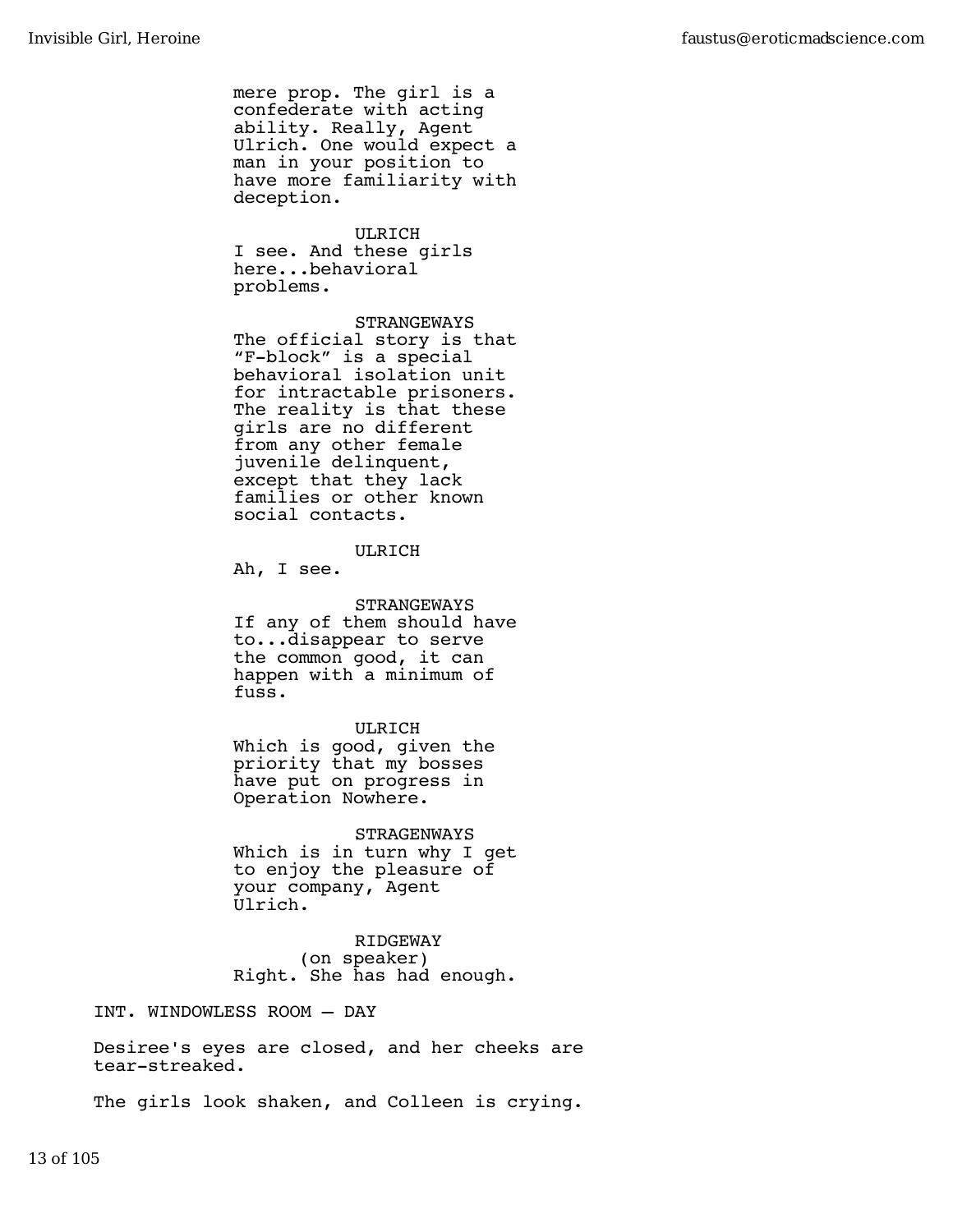Woman Guard #2 untapes Desiree, and then rolls her out on the hand truck. RIDGEWAY Any more smartmouth from anyone? Permission to speak. ALL GIRLS TOGETHER (mumbled, not in unison) No, ma'am. RIDGEWAY Okay, ladies. Strip completely. Place your clothes at your feet and then toes on the line. The girls strip off their street clothes, then toe the line. INT. THE ADJACENT ROOM - DAY Agent Ulrich watches the girls through the glass and smirks. ULRICH This posting might not be so bad after all. INT. THE WINDOWLESS ROOM - DAY RIDGEWAY Hit the showers. The girls are marched out of the room in a line. INT. SIGMA ALPHA CHI – DAY Various young people in formal dress continue milling about, eating snacks, talking, drinking glasses of punch, etc. Arthur finishes his rendition of "Our Love is Here to Stay." The party-goers applaud politely. ARTHUR Thanks, everyone. I'll be back in just a minute. Arthur gets up, goes to the punchbowl, and ladles himself a glass. CLOSE-UP – ARTHUR'S JACKET POCKET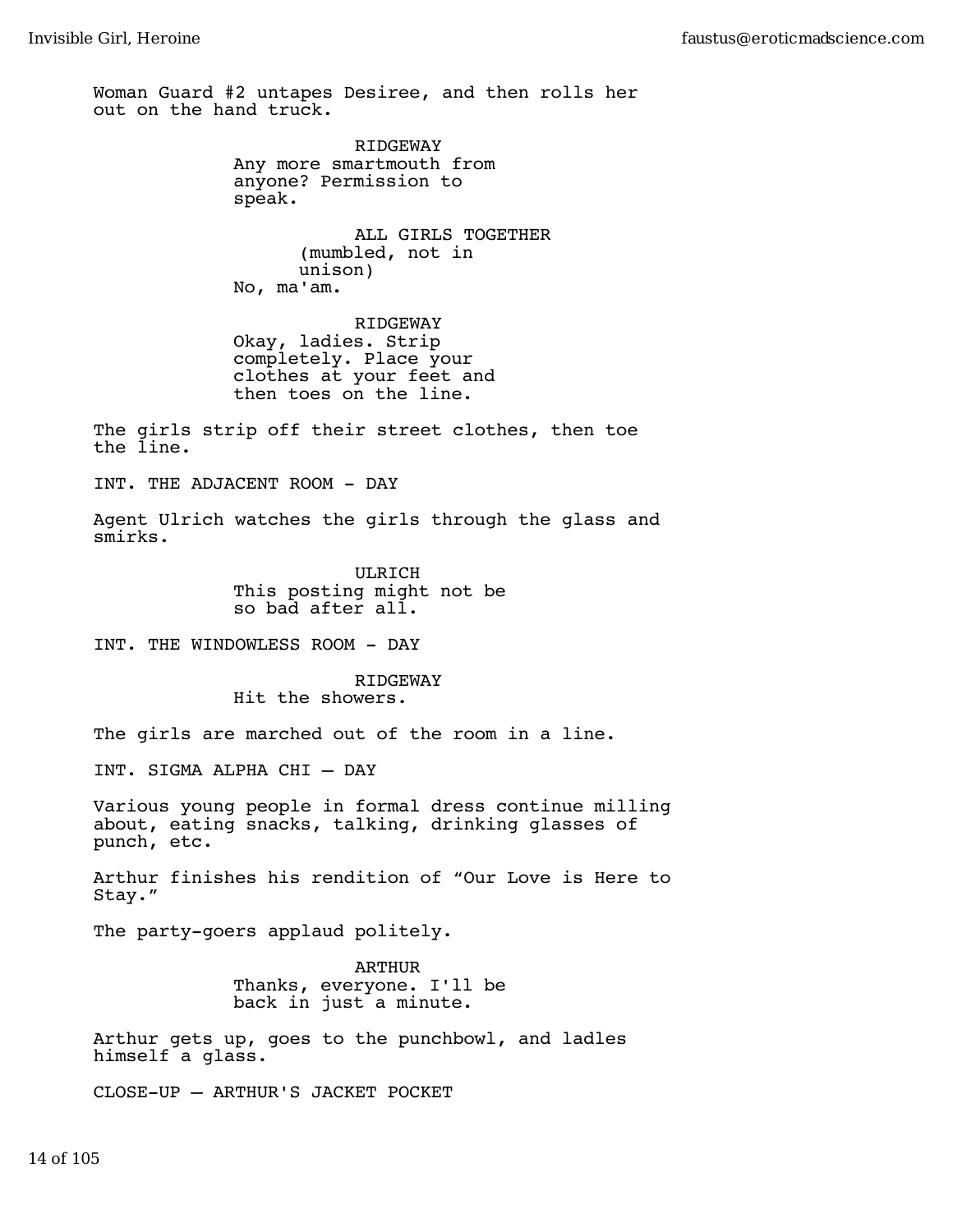Arthur pulls a little vial out of his coat pocket and stealthily pours the contents into the punchbowl.

BACK TO SCENE

Arthur looks around somewhat furtively, then goes back to the piano.

(Note: Maureen is present at this party, but is invisible.)

> MAUREEN (V.O.) What prank is this?

Arthur sits down at the piano and starts playing again, this time a pulsating version of Duke Ellington's "Caravan."

Belle #4 steps up to the punch table, ladles herself out a glass, and takes a sip. She smiles broadly, catches the eye of someone else, and points to the cup. Although she cannot be heard, she indicates great pleasure with the contents.

Belle #5 steps up to the table and ladles herself out a cup.

INT. A SHOWER ROOM AT THE HOME - DAY

Colleen, Monica, Sandy, Jewell, Vanessa, and Pauline are showering. Steam rises from the showers. The are watched closely by Woman Guard #1 and Woman Guard #2.

INT. AN ADJACENT ROOM - DAY

Dr. Strangeways and Agent Ulrich watch the girls showering through a one-way mirror.

Dr. Strangeways watches intently and takes notes on a clipboard.

Agent Ulrich stares ahead a licks his lips.

ULRICH Yeah. A much better assignment than I thought.

INT. SIGMA EPISOLN CHI – DAY

Almost all the girls are now drinking punch.

SERIES OF SHOTS – INSIDE SIGMA EPSILON CHI – DAY

-- Belle #1 looks smoulderingly at Beau #1 and then pulls him into a deep kiss.

-- Beau #3 holds Belle #3 from behind. Belle #3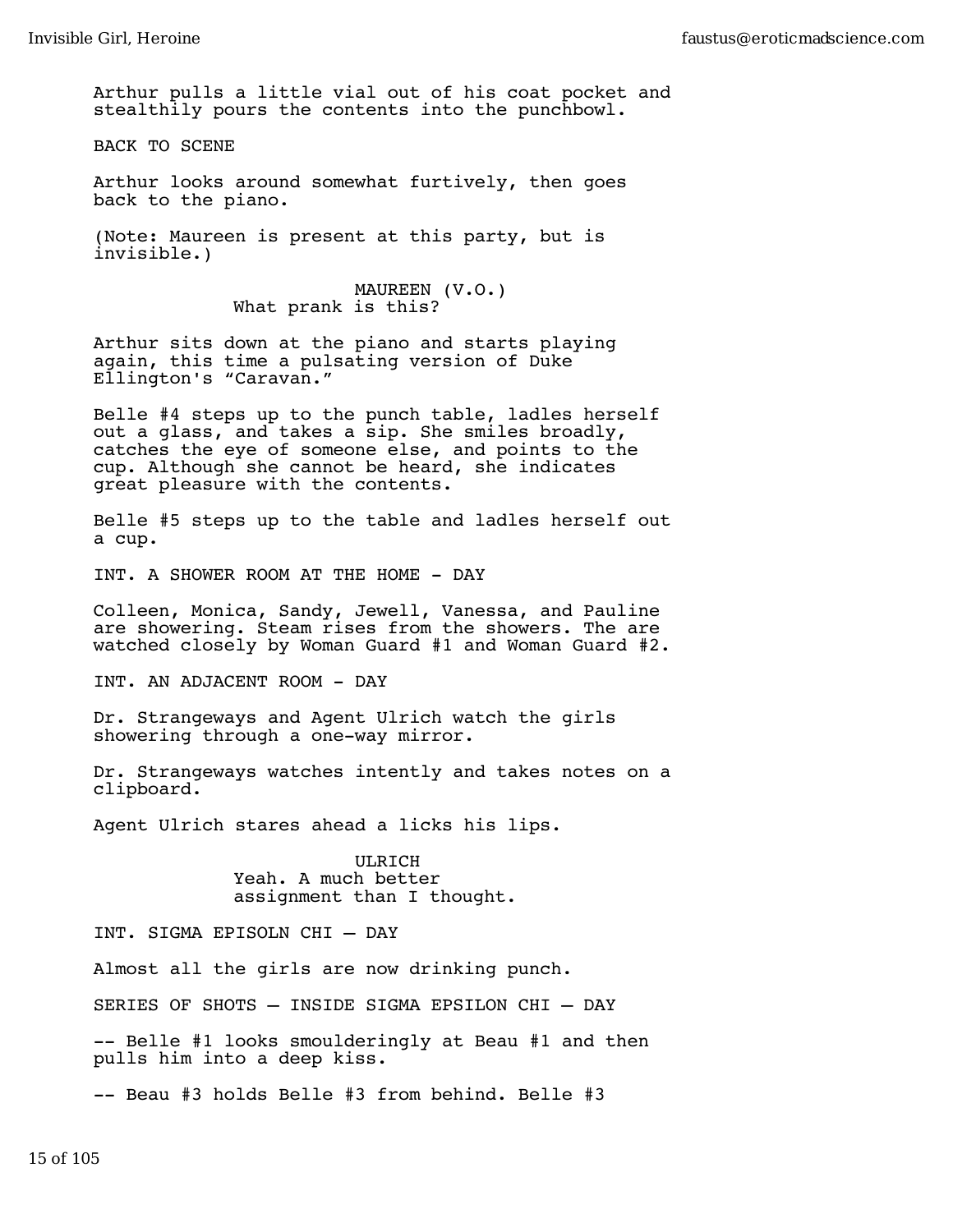squirms against him. Beau #3 reaches inside Belle #3's gown and begins fondling one of her breasts. Belle #3 cranes her neck around and they kiss.

-- Belle #4 is running upstairs, leading Beau #4 by the hand.

-- Belle #5 and Beau #5 enter the sorority kitchen, where they begin frantically undressing one another.

-- Belle #6 approaches the piano, where Arthur is playing furiously. She tears off her gown, revealing that she is wearing no underwear. She pushes Arthur away from the piano, the hoists herself up, lying down on the strings. She spreads her legs while stroking one of the base strings with her right hand. Arthur looks into the camera and grins, then begins undoing his belt.

-- Belle #7, a voluptuous girl, stands in the shower, while Beau #7 massages her breasts with soap (Note: both are visible only from the neck down.) Belle #7 MOANS with pleasure as Beau #7 does this.

-- Exterior shot of Sigma Epsilon Chi. Sounds of different orgasmic CRIES can be heard emanating from the house.

BACK TO SCENE

The room is a shambles of discarded formal clothing and mostly naked partygoers engaged in various sex acts.

> MAUREEN (V.O.) What on earth did the piano player put in that punch?

The ladle lifts into space, and some punch tips out of it, apparently vanishing.

> MAUREEN (V.O.) Hmm. I don't...I...oh no. I shouldn't when I'm invisible...with someone I don't know...but I really, really have to...

SHOT – MAUREEN'S P.O.V.

The P.O.V. gyrates as if Maureen is looking for something. Then it moves, jerkily, out of the main room, through a door into a kitchen.

Beau #5 is sitting on a kitchen counter, Belle #5 is sitting on him, and they are copulating energetically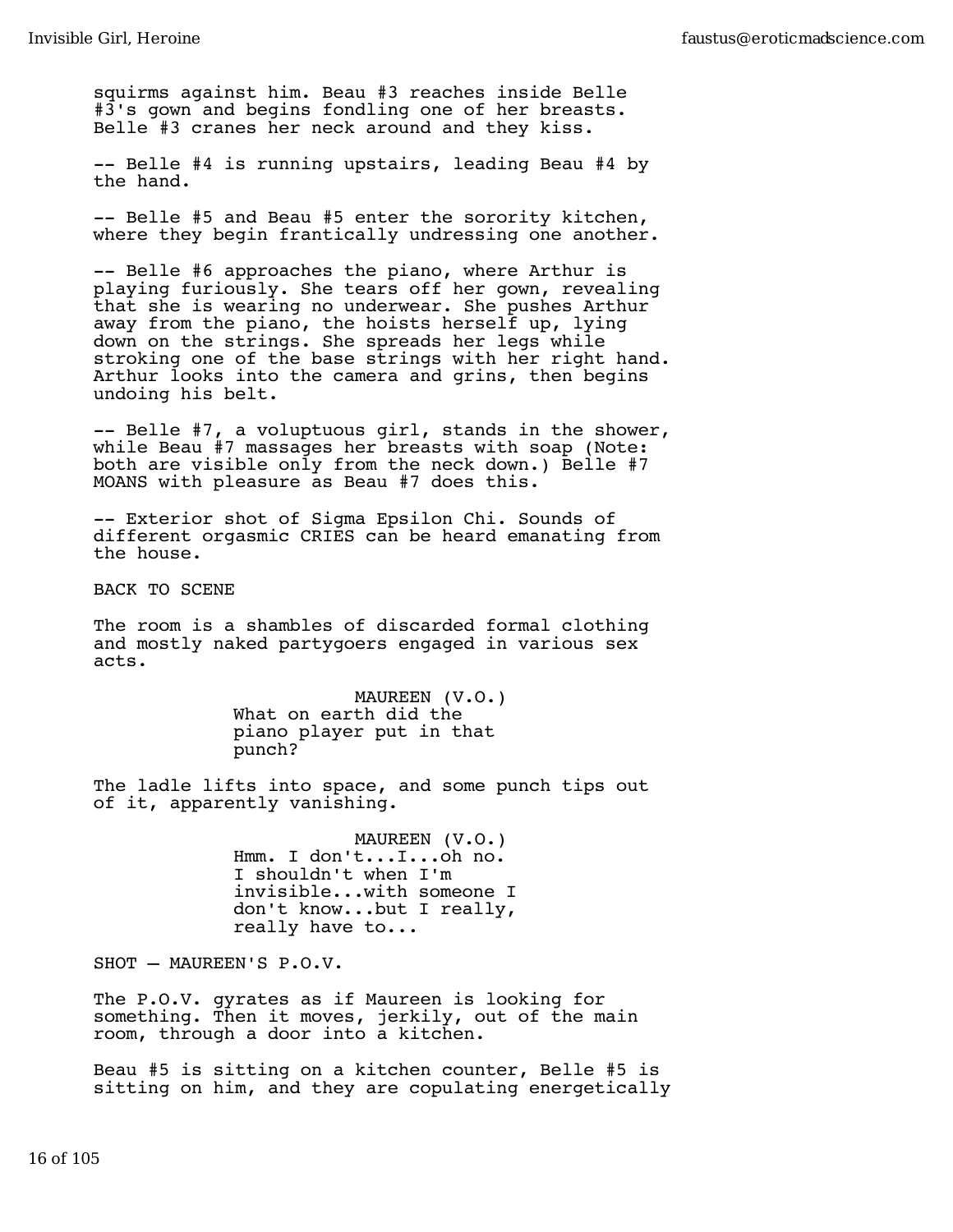and noisily.

Maureen's P.O.V. moves around until finally it settles on a cucumber, which is sitting on the counter.

The cucumber rises off the counter into space.

MAUREEN (V.O.) Oh thank god.

INT. A GLASSED-IN SHOWER STALL – DAY

Beau #7 is copulating with Belle #7, penetrating her from behind. As he strokes, she lunges forward, so that her breasts squash up against the glass. Belle #7 GASPS with each stroke.

INT. THE SHOWER ROOM AT THE HOME – DAY

Sandy and Monica, both voluptuous girls, get into a dispute over a piece of soap.

> SANDY Leave it alone!

#### MONICA

Bite me.

Monica grabs one of Sandy's breasts.

Sandy SHRIEKS.

Armed Woman Guard #1 and Armed Woman Guard #2 grab Monica by the arms and throw her up against the wall.

INT. ADJACENT ROOM – DAY

Agent Ulrich looks at Monica's naked body, squashed up against the one-way mirror immediately opposite him. He reaches up and touches the glass across from her nipples.

Dr. Strangeways raises and eyebrow and makes a note on his clipboard.

INT. SIGMA EPSILON CHI – DAY

Various naked young people lie about, dozing.

Arthur lies atop Belle #6 who lies in the piano. His dinner jacket is discarded on the piano bench.

A cucumber appears to float through space into the room toward the piano bench, then crops to the flooor.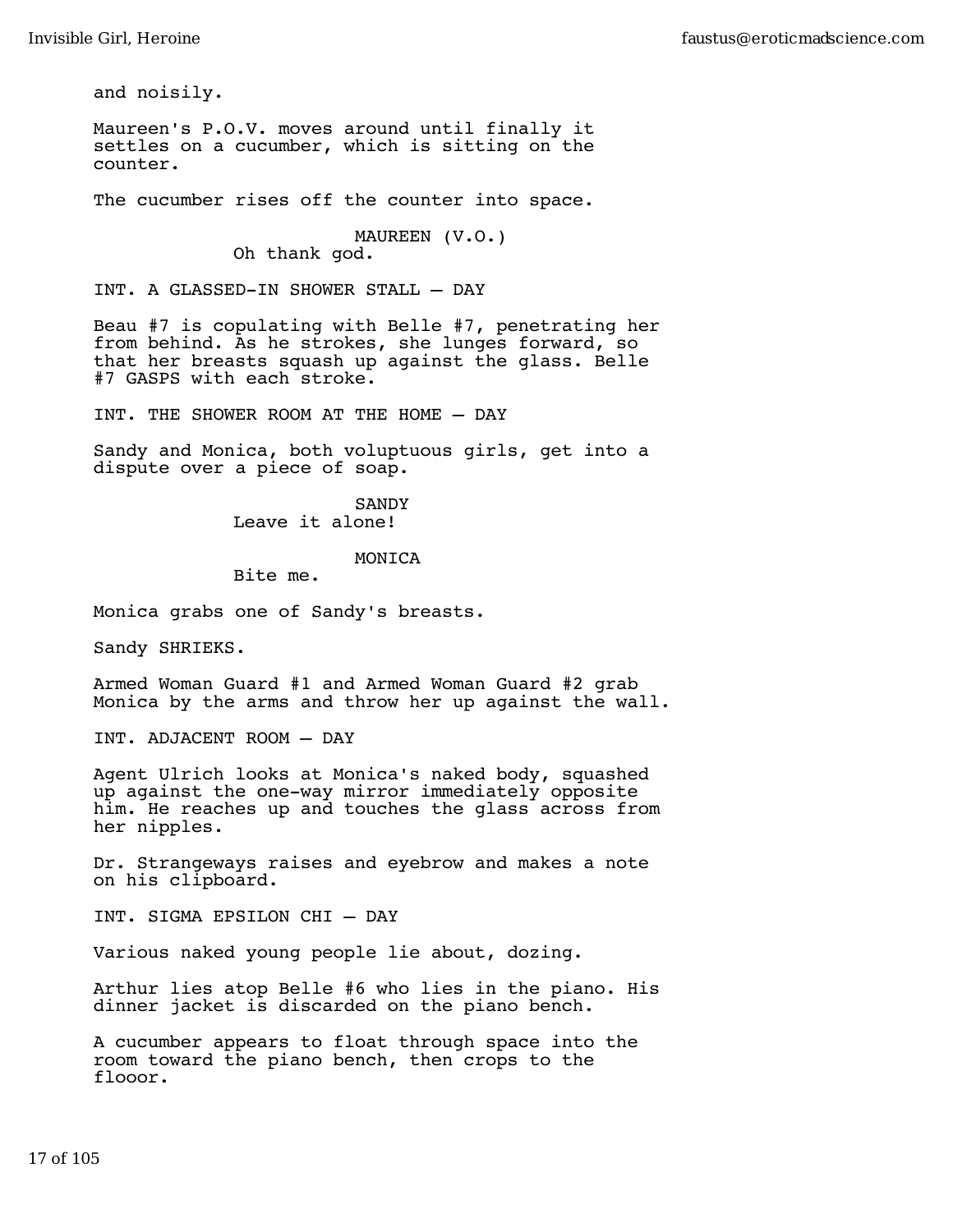A little vial floats out of the pocket of Arthur's dinner jacket, then disappears. INT. A BATHROOM AT THE HOME – DAY Colleen is throwing up in a toilet. Ridgeway enters. RIDGEWAY Opiate withdrawal. If I've seen it once... Ridgeway lifts Colleen up. Colleen is pale and shivering. RIDGEWAY Come on, young lady. You need to see the doctor. Ridgeway leads Colleen out. INT. AN ROOM SOMEWHERE UNDER THE HOME – DAY Colleen sits on an examination table, shivering. Strangeways enters wearing a white coat and carrying a clipboard, He consults it. STRANGEWAYS So, your name is Colleen? Colleen nods. STRANGEWAYS It would appear that you might have had a little problem with...drugs? Colleen shakes her head. STRANGEWAYS Please try to be honest, young lady. I am a doctor. I am not here to judge you, but to try to help you get better. COLLEEN Okay. STRANGEWAYS We have a little therapy here which will help you to feel better quite quickly, if you would like to try it.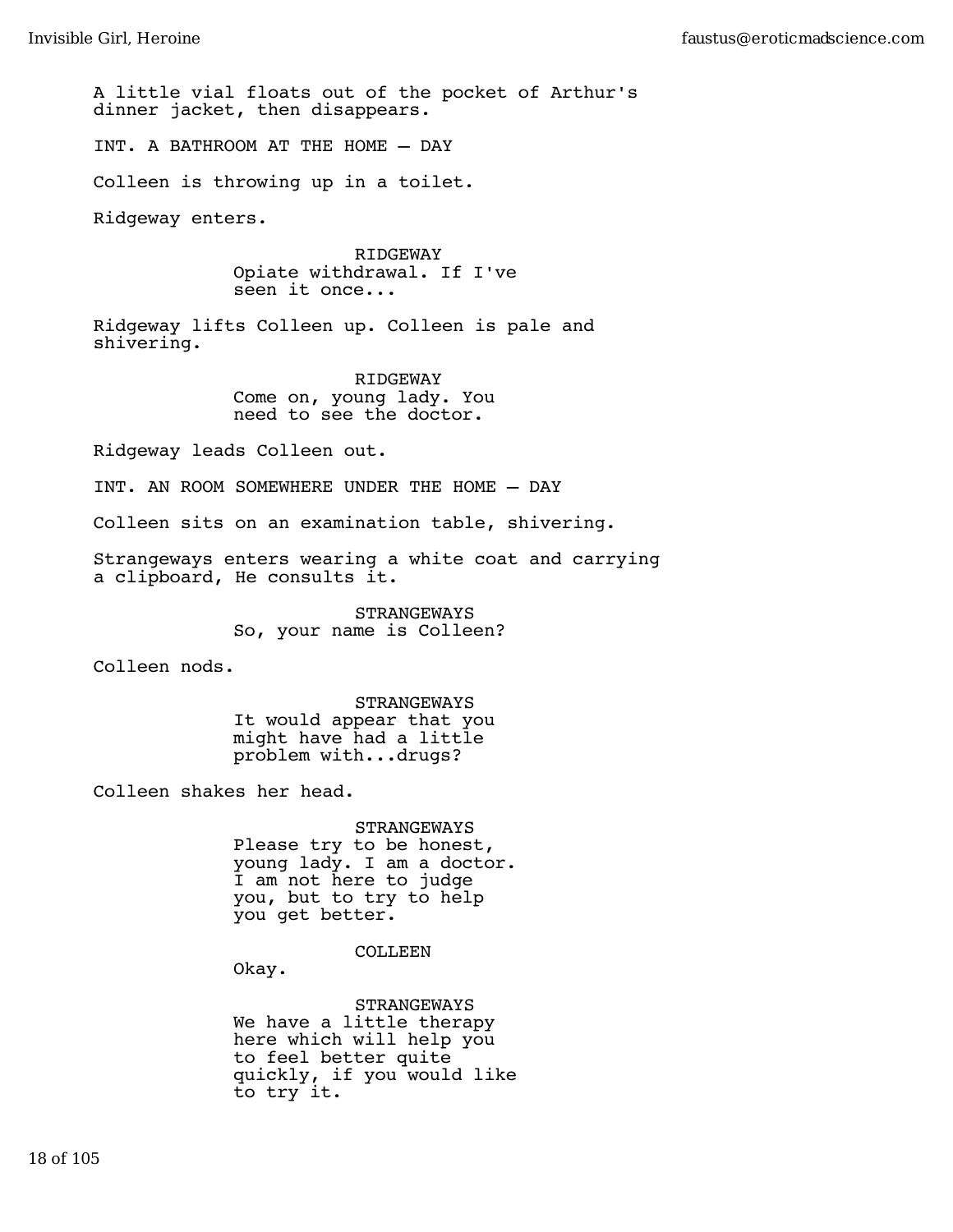COLLEEN If it will make me feel better...

STRANGEWAYS (very gently) If you will step through that door over there, please.

Colleen looks at Strangeways, half skeptical, half hopefully.

> STRANGEWAYS It is alright. It will feel a little odd at first, but it will both help you feel better and cure your cravings.

Colleen comes down from the examination table. Strangeways leaeds her by the hand into the next room.

INT. THE GOLDEN TURNTABLE ROOM - DAY

Strangeways and Colleen enter the adjacent room.

A circular area on the floor in the middle of the room is shiny and gold. A trapeze-like bar hangs from the high ceiling in the middle of the circular area. On the edge of the area is a podium

> COLLEEN It is so warm in here, doctor.

STRANGEWAYS It should help you feel less shivery and relax, yes. Now could you please disrobe completely and step into the middle of the gold circle on the floor?

COLLEEN

Uh...

STRANGEWAYS It is alright. I am a doctor, after all. (gesturing toward a basket next to the wall) You can leave your clothes right there.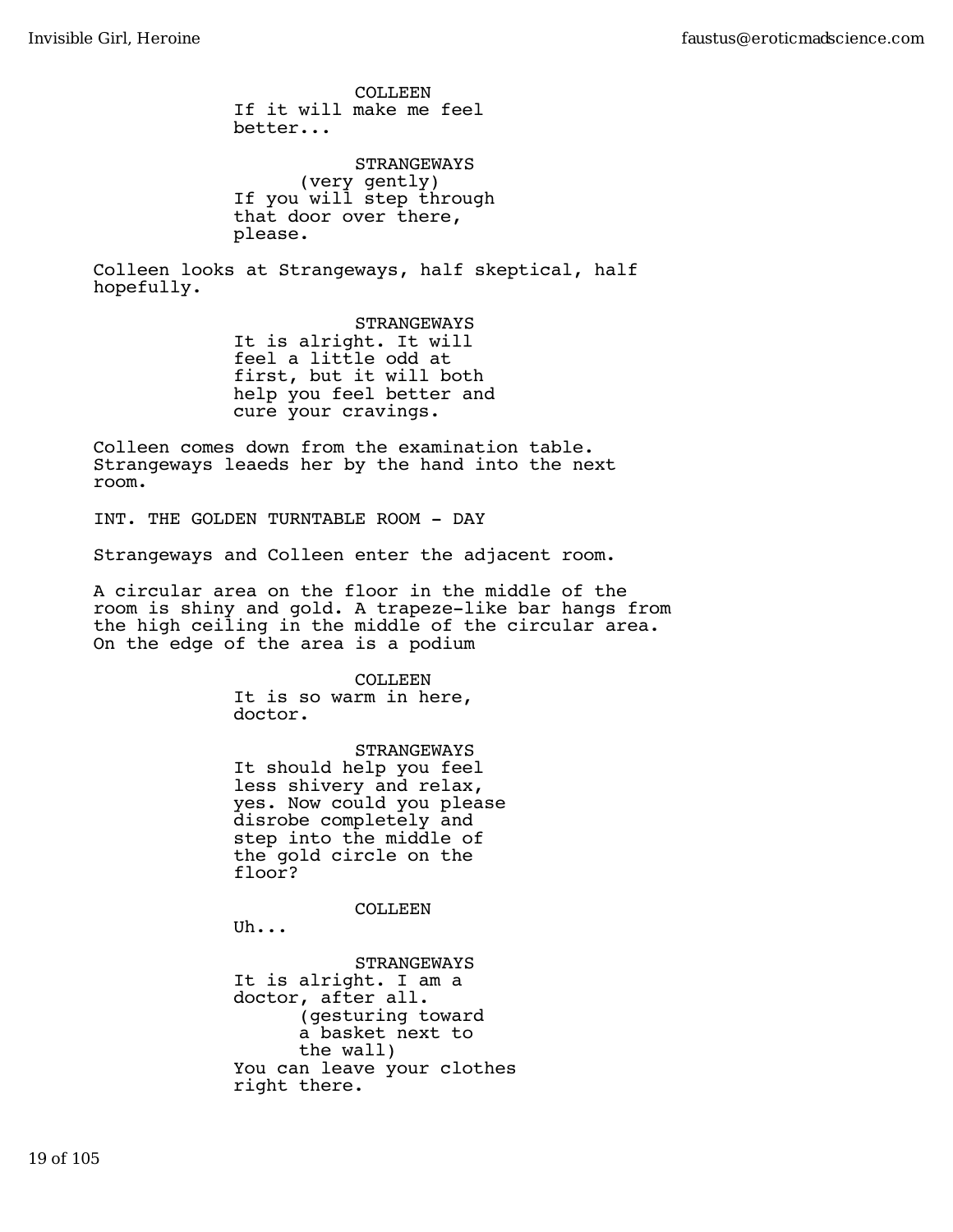Strangeways returns to making notes on his clipboard.

Colleen hesitates, then undresses, placing her clothes in the basket, then steps into the middle of the gold circle.

Strangeways looks up, smiles, and puts his clipboard aside.

> STRANGEWAYS Excellent. Now, do you think that you could reach up and grasp the bar above your head.

Colleen does so.

STRANGEWAYS Good. Now just take a deep breath and let it out slowly...

Strangeways flips a few switches on his podium.

There is a HUM. The gold circle begins to rotate slowly.

A gold latex-like substance begins to cover Colleen's hands and feet, then work its way up her legs and down her arms.

An alarmed expression appears on Colleen's face.

COLLEEN My hands and feet...they're stuck!

STRANGEWAYS It is a normal part of the therapy my dear. Please try to relax.

COLLEEN It's like I'm growing another skin.

STRANGEWAYS It is a special membrane that is pulling toxins right out of your body.

COLLEEN Oh. I feel better...I feel good actually...I...oh...

The gold skin proceeds up Colleen's legs and down her arms. It begins to cover her shoulders and reaches up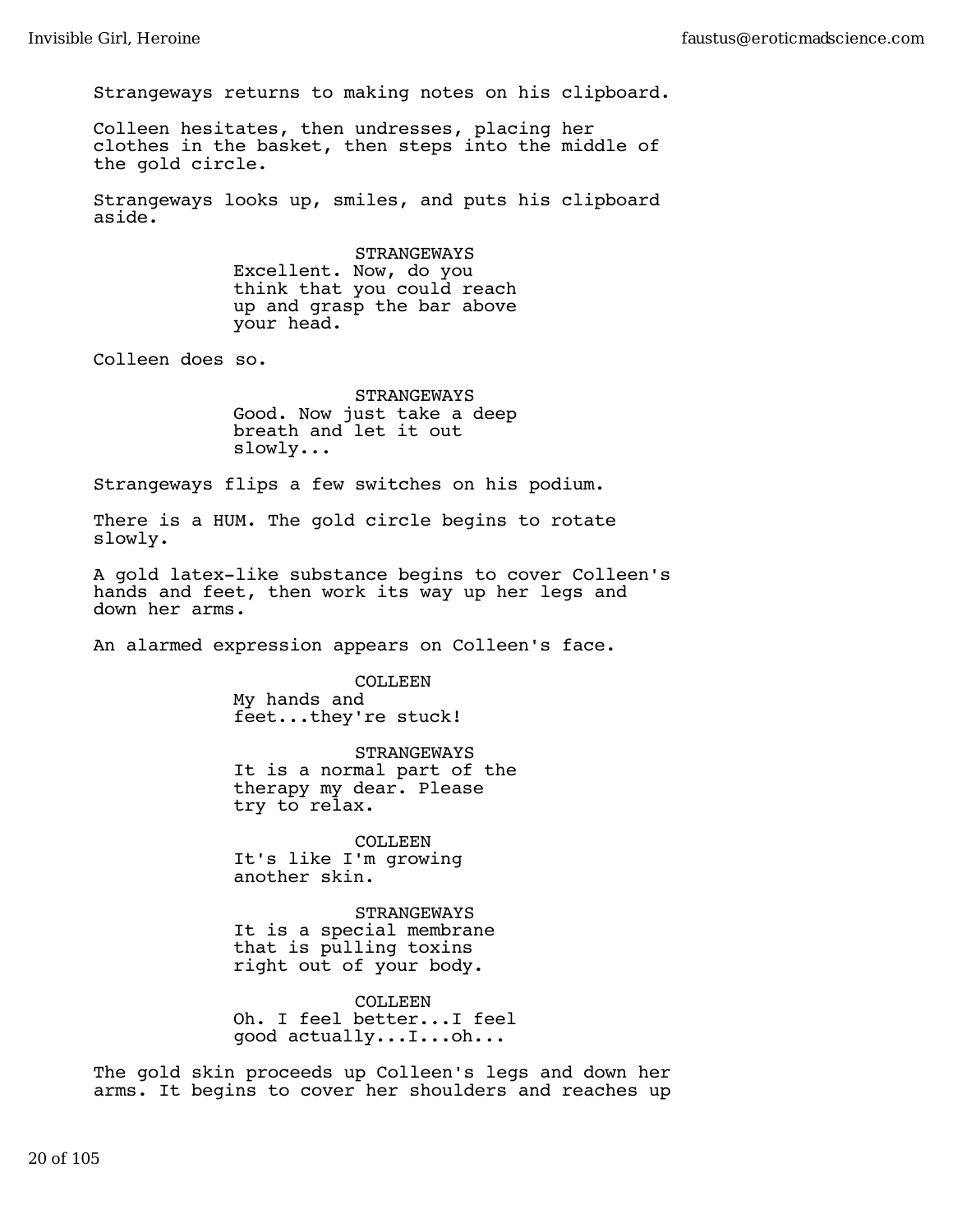to her groin.

The turntable begins to rotate faster and faster as Colleen is more and more covered.

> COLLEEN Oh my god it feels so warm...and it's coming...in!

Strangeways smiles again, then pushes a button on his podium.

> STRANGEWAYS (into podium) Agent Ulrich, would you come in, please?

Ulrich enters through the door.

ULRICH So this is your Phase I technology? What does it do.

Colleen is now nearly completely covered, only her mouth and nose uncovered. The second skin shimmers and pulsates. Colleen is now rotating very rapidly.

Colleen GASPS and MOANS.

STRANGEWAYS The core technology is really quite simple here, Agent Ulrich. Our subject here has been covered in a sort of living membrane, which is dynamically interacting with the pleasure neurons, with results which I am sure you can appreciate.

Colleen SHRIEKS and CRIES. She periodically punctuates the dialog that follows with such.

> ULRICH You seem have spent five million dollars in budget to create a sex toy, Dr. Strangeways?

> STRANGEWAYS You disappoint me in your lack of understanding, Agent Ulrich.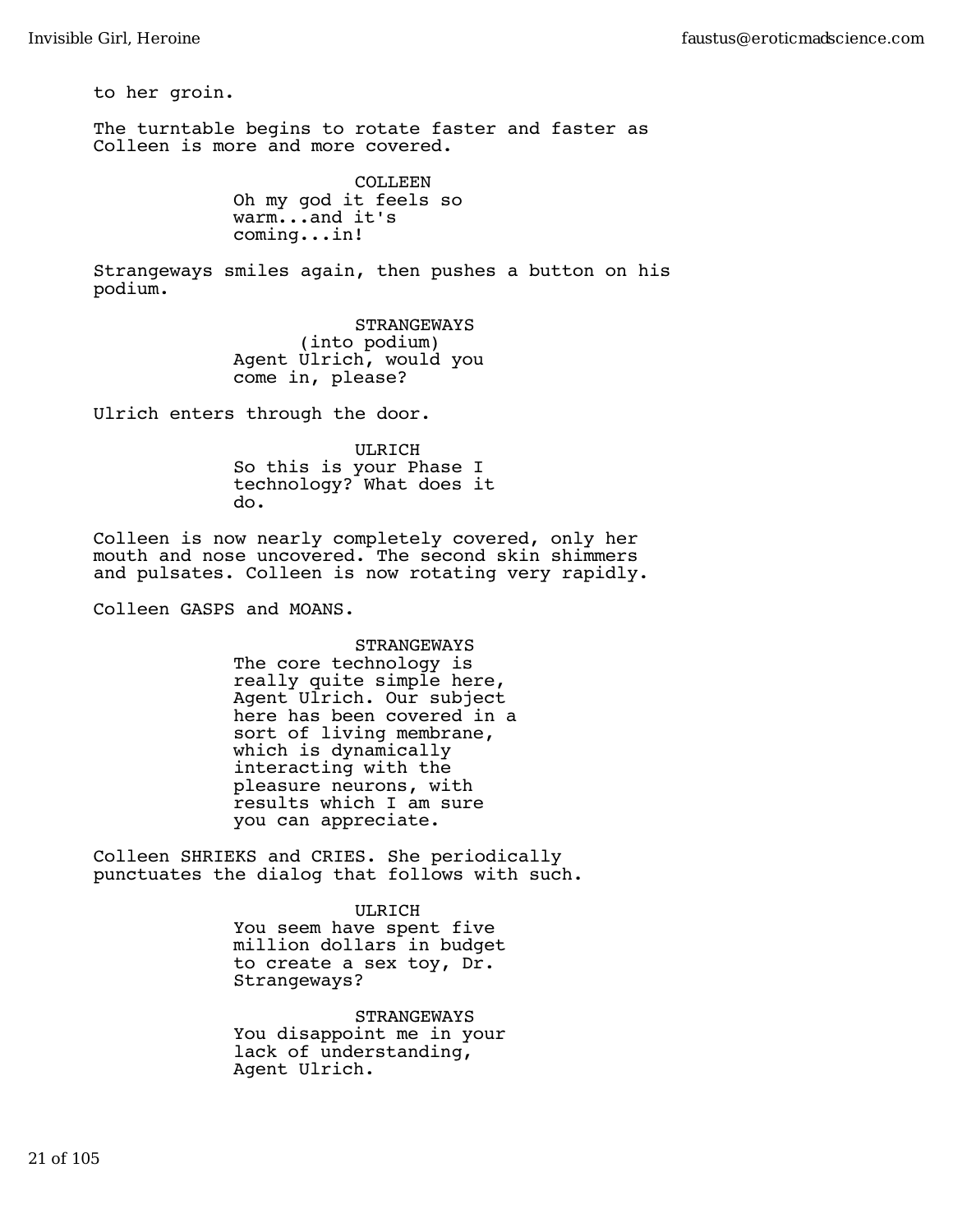ULRICH What is there to understand?

STRANGEWAYS Are you familiar with the practice of torture, Agent Ulrich.

ULRICH I have worked the black sites. The preferred term is "enhanced interrogation techniques."

STRANGEWAYS (shakes his head) You bureaucrats and the truth. In any event, what is the most salient thing about torture?

ULRICH That the pain is great enough that the victim will do anything, or say anything, to make it stop.

STRANGEWAYS Very good, Agent Ulrich. Torture is an unspeakably ugly thing meant to get compliance out of a subject. Has it not occurred to you that there might be better ways to get the uncooperative to be cooperative?

ULRICH What has this to do with anything?

STRANGEWAYS Have you not considered that it would be better to offer a subject so much pleasure that she will do anything to get it to start again?

ULRICH (ponders for a moment) Interesting idea. Not practical.

COLLEEN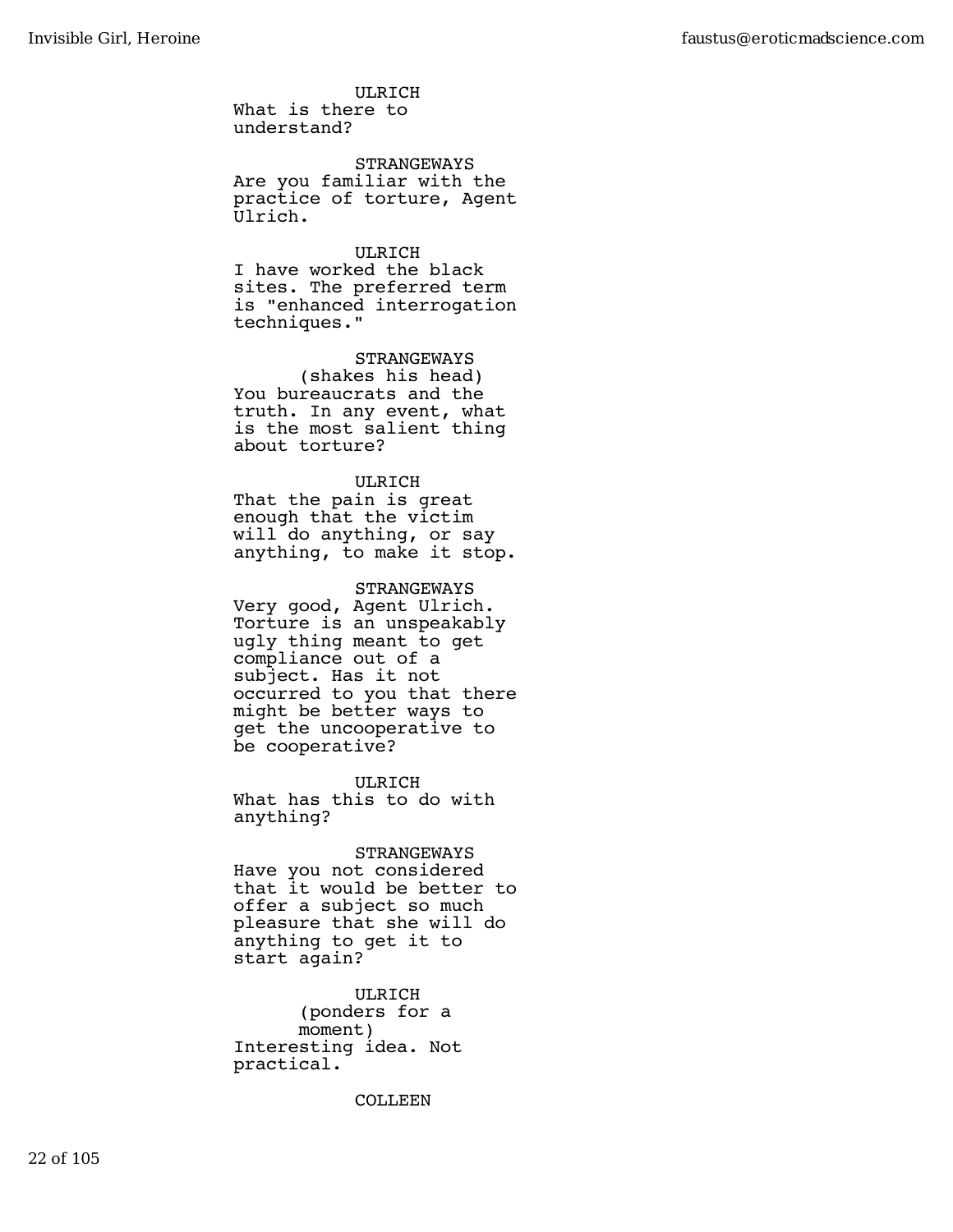Ahh! Ahh! AHH!

STRANGEWAYS (disdainfully) Not practical? Very well, Agent Ulrich. We shall see how impractical I am.

Strangeways stabs a button on his podium. The second skin rapidly retreats off Colleen. She collapses into the center of the golden circle, panting. The rotation of the circle slows to a stop.

CLOSE-UP AND ZOOM IN – ULRICH'S CROTCH

Ulrich is clearly erect.

RETURN TO SCENE

Strangeways walks over to Colleen, and offers her a hand up. She stands, somewhat shakily. Strangeways walks her over to the podium.

> STRANGEWAYS How do you feel, my dear?

COLLEEN I...that was the most...oh...amazing.

STRANGEWAYS Would you like to do it again soon?

COLLEEN (looking straight at Strangeways) I would like to do it again, now!

STRANGEWAYS Soon my dear, very soon. But first I need for you to do something for me.

COLLEEN I'll do anything to take that ride again.

STRANGEWAYS (glancing at Ulrich) Do you see that man in front of you? Fellate him.

Ulrich grins.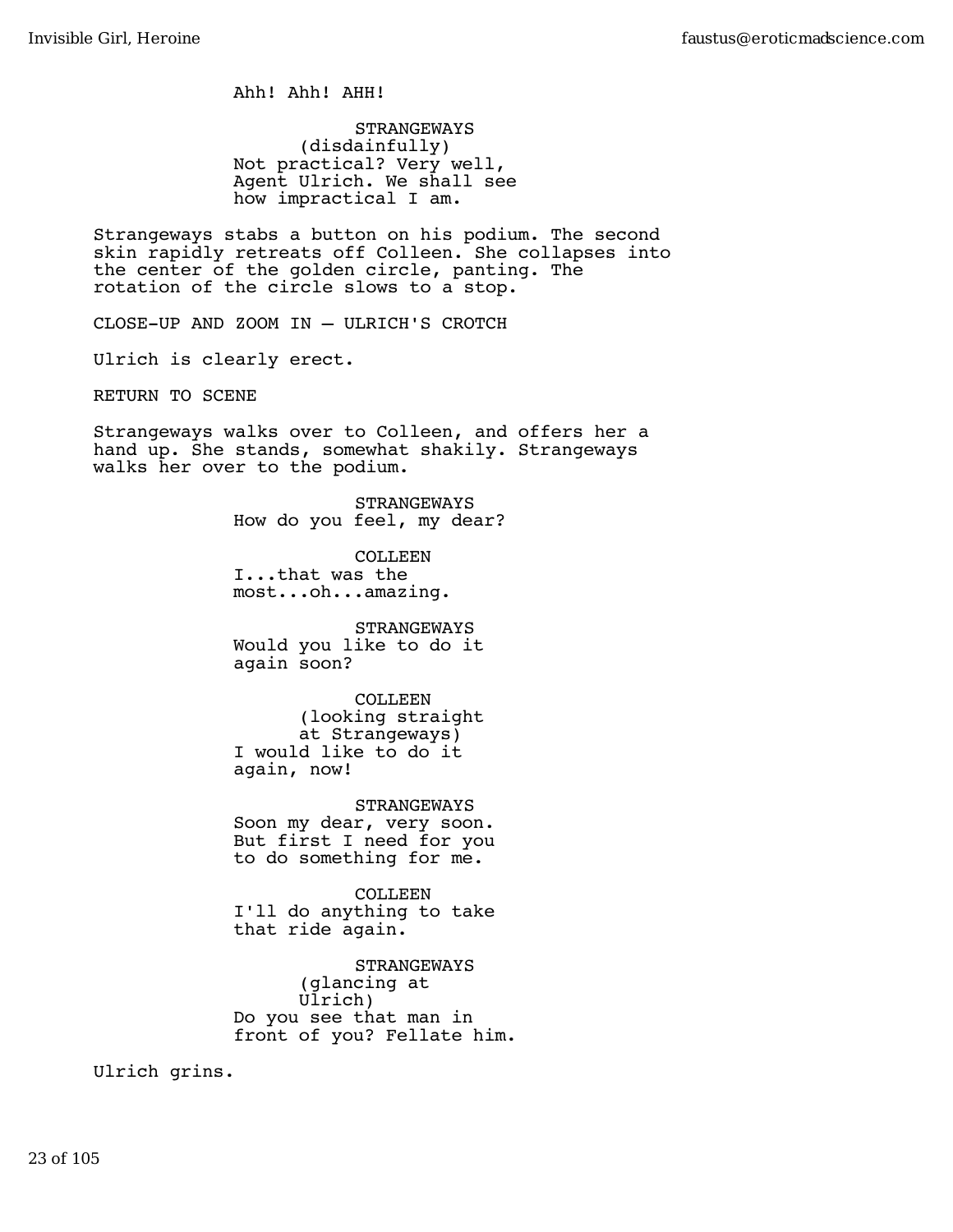### COLLEEN

Wha?

STRANGEWAYS Take his cock out of his pants and suck on it until he comes in your mouth. You can do that, can't you?

### COLLEEN

But...

STRANGEWAYS Or I'm afraid I'll have to find someone else to play with my little toy.

Without a moment's further hesitation, Colleen falls to her knees in front of Ulrich. She unzips his fly, and pulls out his erect penis. She engorges it with her mouth and begins fellating him.

> ULRICH I think I am really going to enjoy this assignment.

EXT. THE GNOSIS CAMPUS – DAY

It is a sunshiny Indian-summer day at Gnosis.

Maureen is walking across campus and meets Jill at an intersection of two sidewalks.

> MAUREEN (breaking into a big smile) Hey there, world traveler!

JILL (also smiling) Hey there, diligent scholar!

The women embrace, then walk together along a slated path.

> MAUREEN We were all sort of worried about you there for a while when we saw on the news what was happening down in Monte Blanco.

> > JILL (hesitating for a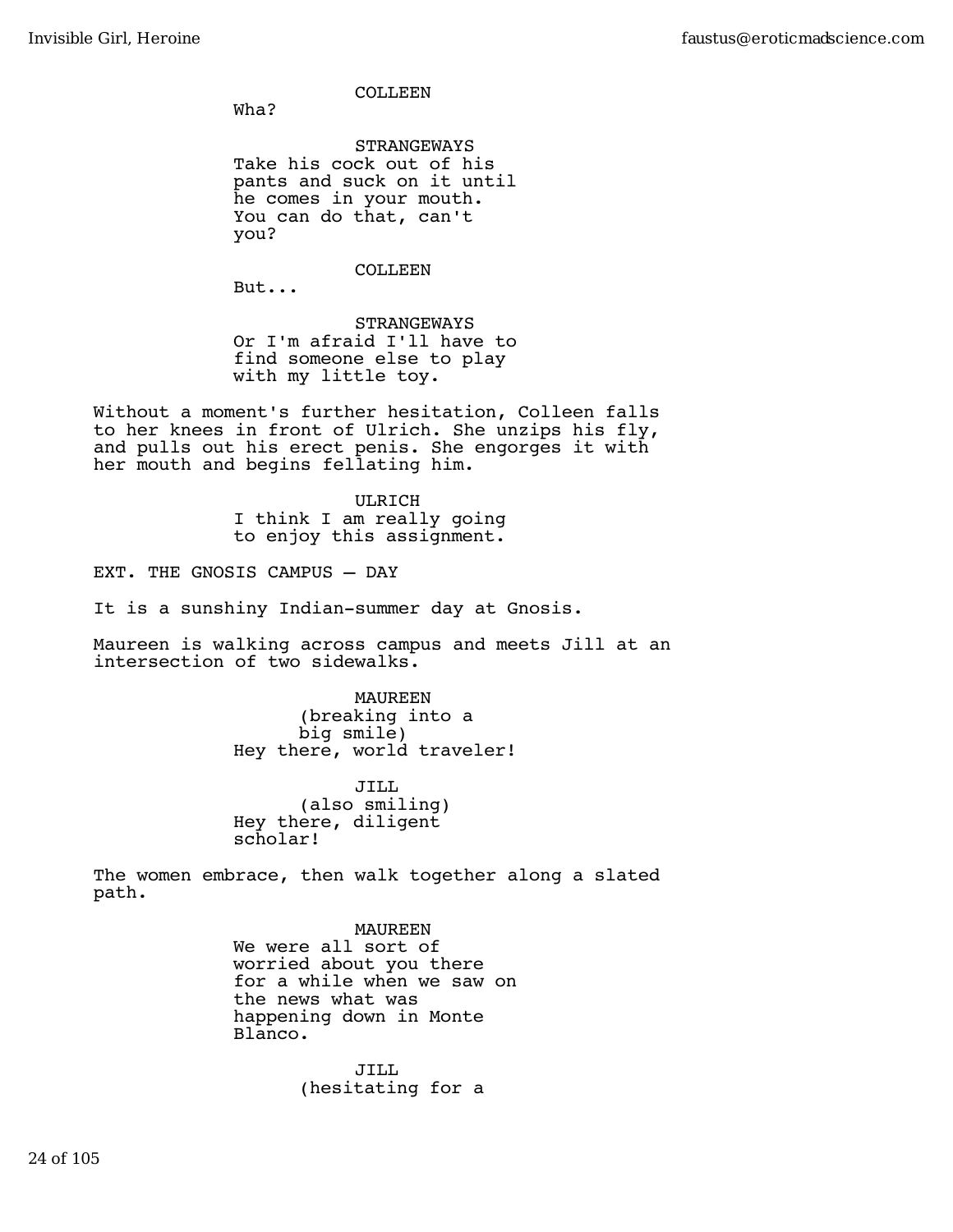moment) Well, it was a little hairy for just a few hours, but I got the chance to be rescued by some heroic, manly-man United States Marines. MAUREEN You lucky girl. I wish I had time for a social life. Jill smiles, this time looking a little forced. MAUREEN So what are you up for now that you're back at Gnosis? JILL Well, I guess I'm going to try finishing up Poli Sci. My parents want me to go to law school, but I'm not sure. I'm beginning to think maybe trying a graduate program in I-R. How about you? MAUREEN Still beavering away in physics, although I'll try to round out a little bit this term. JILL Really? How so? MAUREEN You know that spookylooking institution just out of town, the State Home for Wayward Girls? JILL Back in high school the principal would threaten that I would end up in it someday if I wouldn't, as he put it, "learn to be more of a team player." MAUREEN What an asshole. JILL Oh, no doubt. But what's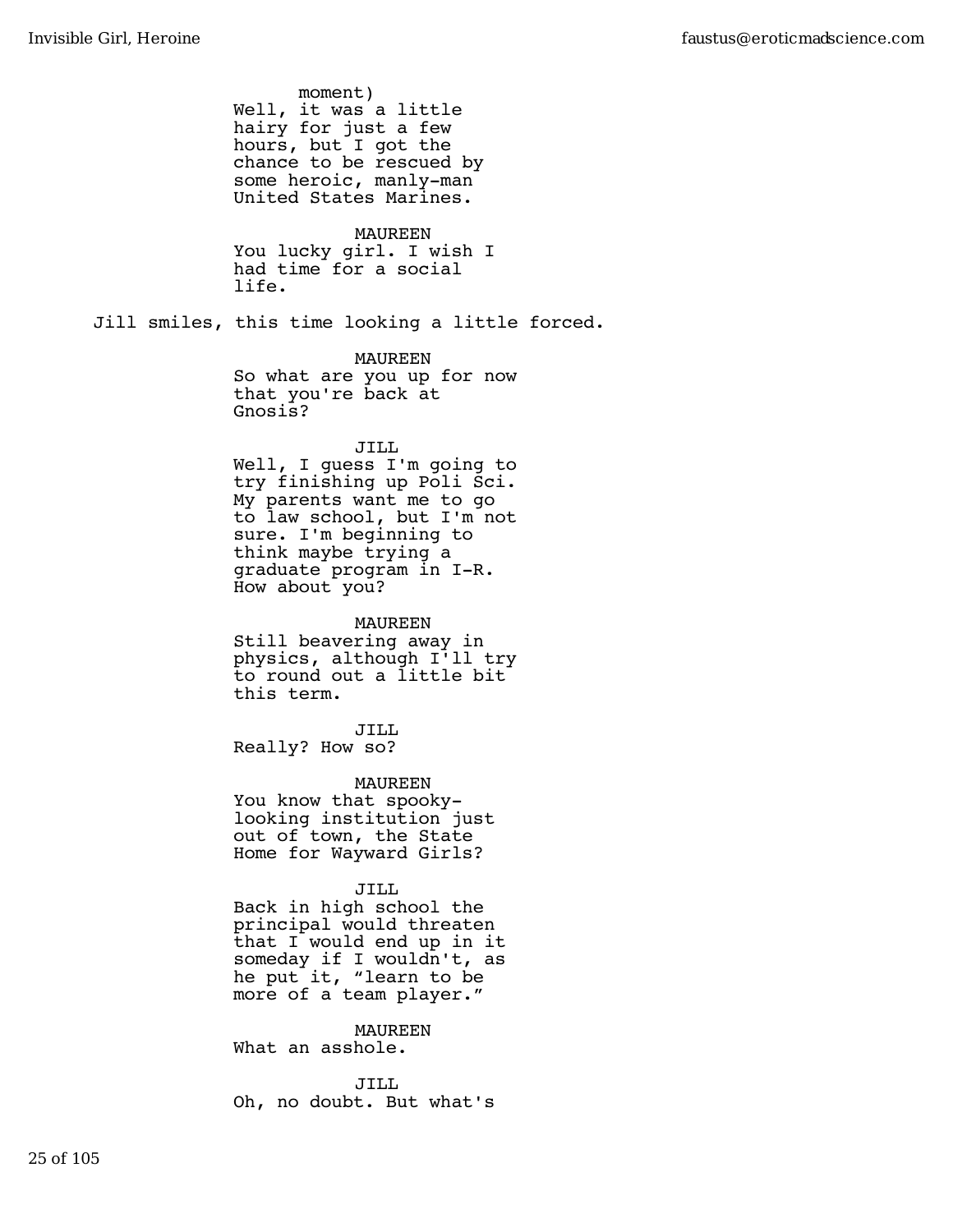you angle on the place?

MAUREEN Teaching. They're always short of qualified teachers for teenage girls who've been in trouble, so I'm going in as a volunteer science teacher.

JILL Sounds like a tough assignment to take on as a volunteer.

MAUREEN Maybe I'll make a difference in some girl's life.

JILL Sweet Maureen. Ever the hopeful, tender-hearted one.

MAUREEN

Oh, no doubt.

INT. A CORRIDOR AT THE HOME – DAY

Maureen is walking with MRS. SNEED, a matronlylooking woman. The talk as they walk down a corridor.

> MRS. SNEED ...So you can see, Miss Creel, we have something like a self-contained community here. The neo-Kirkbride design serves us well. The staff building is in the middle, with the girls housed in the staggered wings. The staggered wing design allows for the maximum of light and air to the girls' rooms.

> MAUREEN I see we've been through all the segments except F. What about F?

MRS. SNEED Oh, I'm afraid F is high security and limited access. We reserve it for girls who have special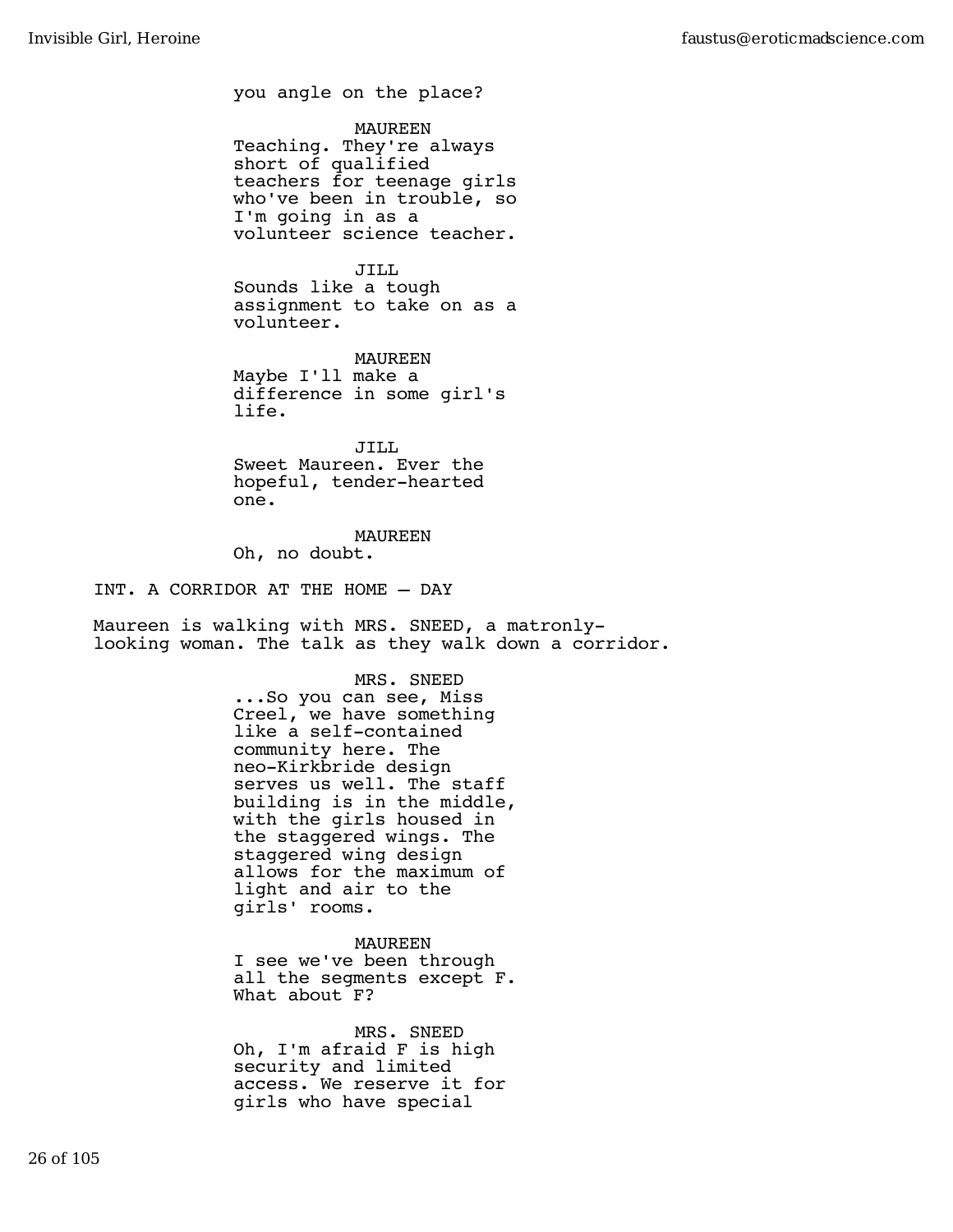behavioral problems and are in need of special interventions. You're not allowed in there and, take it from me, Miss Creel, you wouldn't want to go in there if you could.

MAUREEN I see. And what about that old building in back?

MRS. SNEED Uh. A bureaucratic snafu. We can't use it because it's rated as an asbestos hazard and the state won't pony up the money to remediate it, and we can't tear it down because it's a historical landmark of some kind. Something having to do with it being a site where electroshock therapy was developed. Anyway... (opening a door) Now, your classroom will be in here...

SHOT – A CLASSROOM

The room is filled with rather battered desks. Paint is peeling on the ceiling. The windows are barred.

BACK TO SCENE

MAUREEN I guess I have my work but out for me, Mrs. Sneed. Thanks.

MRS. SNEED Do you have your pager?

Maureen unclips a pager from her belt. It has a single red button on it.

# MAUREEN

Yes, Ma'am.

MRS. SNEED Never don't carry that with you when you're in the building or on the grounds. Mostly the girls here are well behaved, but that doesn't mean there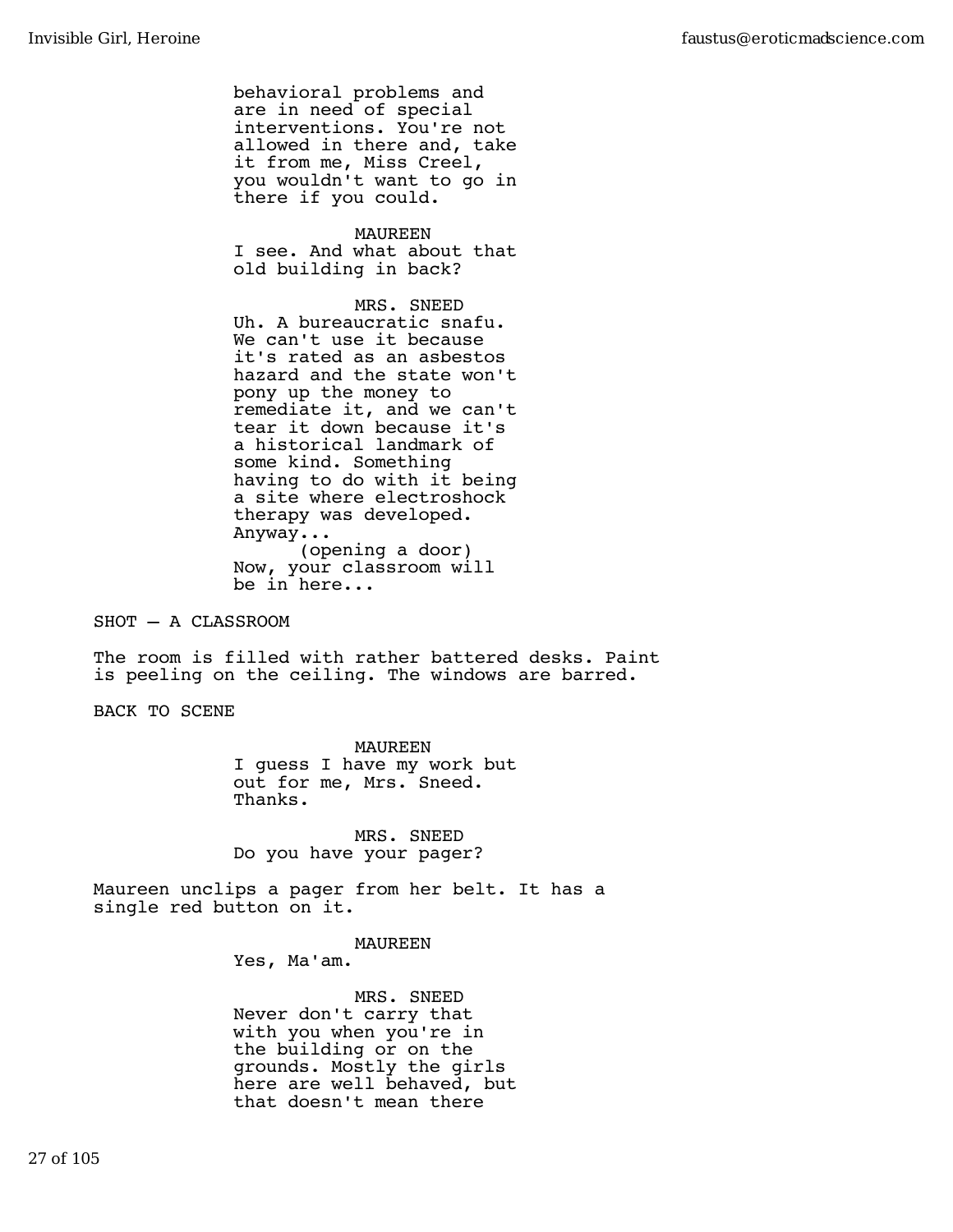aren't problems. If you ever run into a situation where you're in trouble or someone might get hurt without help, but sure to hit that button.

## MAUREEN

Yes, Ma'am.

MRS. SNEED We're very glad to have you here, Miss Creel. Science teachers are hard to come by.

EXT. OUTSIDE DOWSON HOUSE – NIGHT

(Note: Dowson House is a Gnosis student dormitory.)

Sound of a fire alarm RINGING. The lights of a fire truck are visible, and firemen can be seen going in and out of the dormitory. Also, OFFICER JACK CLEARY can be seen directing traffic, etc.

Male and female students, in various states of appealing nighttime undress, are milling around in the night. Among them are Jill and Iris.

> JILL Phew. What was that smell?

IRIS I dunno. It had an "accident in orgo lab" sense about it, I thought.

A FIRE CHIEF steps up in front of the crowd of milling students, and makes an announcement over a bullhorn.

> FIRE CHIEF Your attention please! There is no cause for alarm here. There was a minor chemical spill in the basement. We are checking it out now, and believe you will all be able to return to your rooms in a few minutes. In the meantime, anyone who wants to will be offered a free screening by the Gnosis College Health service. Thank you and good night.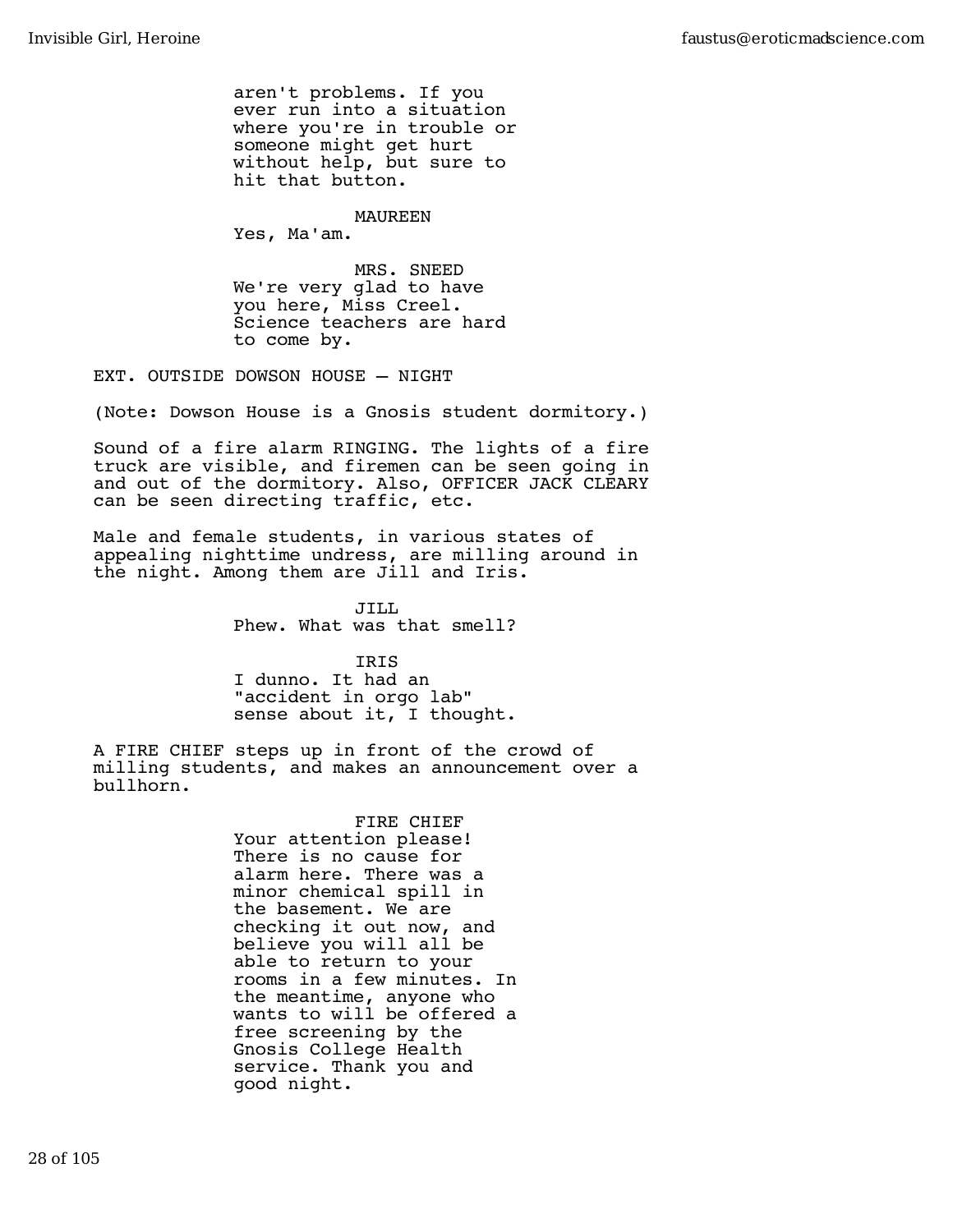JILL Chemical spill but no cause for alarm, eh? I think I'll go for that screening.

IRIS Yeah. Me too.

EXT. HOME FOR WAYWARD GIRLS EXTERIOR – NIGHT

A side door appears to open and shut by itself.

MAUREEN (V.O.) It's a bad idea to tell Maureen Creel that there are things she is not supposed to see.

INT. THE HOME - NIGHT - CONTINUOUS

The shot tracks Armed Woman Guard #1 down the hall. She stops before a barred electrical door. She presses a button, then looks into a camera.

There is a buzz, and the door slides aside. Armed Woman Guard #1 steps forward into a small space, facing another barred door.

Armed Woman Guard #1 looks over her shoulder, as if expecting to see something, but sees nothing.

The barred door slides shut behind her. When it closes, the door in front of her slides open.

Armed Woman Guard #1 steps forward, through what looks like a dismal prisoner's common area. She crosses the area, pulls a set of keys off her belt, and opens a door on the opposite wall.

She unlocks the door, then takes out a flashlight and surveys the room.

She puts the flashlight away, an pulls a walkietalkie off her belt.

> ARMED WOMAN GUARD #1 (into walkietalkie) Forty-seven to control, over. CONTROL (O.S.)

```
(on walkie-
      talkie)
Read you, forty-seven,
over.
```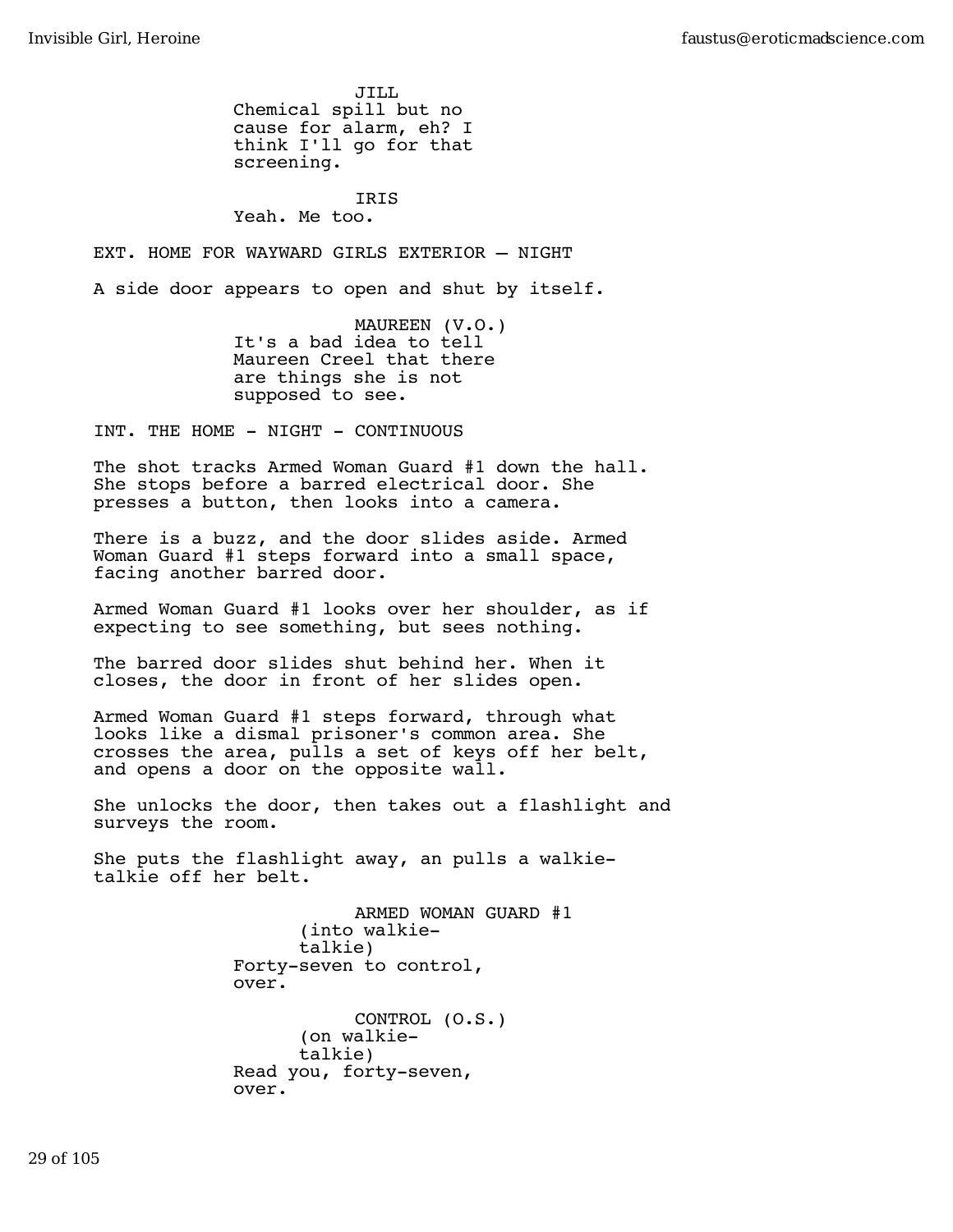ARMED WOMAN GUARD #1 Control no inmates in F-block, over. CONTROL (O.S.) (on walkietalkie) F-block inmates on special service tonight, fortyseven, over. ARMED WOMAN GUARD #1 You need to tell me about this shit control, I nearly had a heart attack here, over. CONTROL (O.S.) (on walkietalkie) Sorry about that fortyseven. Bureaucratic snafu on the new arrangement, over. ARMED WOMAN GUARD #1 Over and out, control. Armed Woman Guard #1 closes the door. MAUREEN (V.O.) Special service? At midnight? INT. A LARGE ROOM IN THE OLD BUILDING – NIGHT The room has been done up as a kind of club. On one side there is a bar, with a bartender mixing drinks. There are a number of small circular tables in the middle. The far end of the room is set off with a At the tables sit middle-aged men of various races. Some are in business suits, others in various military uniforms. Colleen, Monica, Sandy, Jewell, Vanessa, and Pauline have been done up in skimpy French maid outfits and are serving drinks to the men at the tables. There is a BUZZ of conversation in the room.

At one of the tables sit Strangeways, Ulrich, and THE DIRECTOR.

> DIRECTOR Agent Ulrich speaks well

curtain.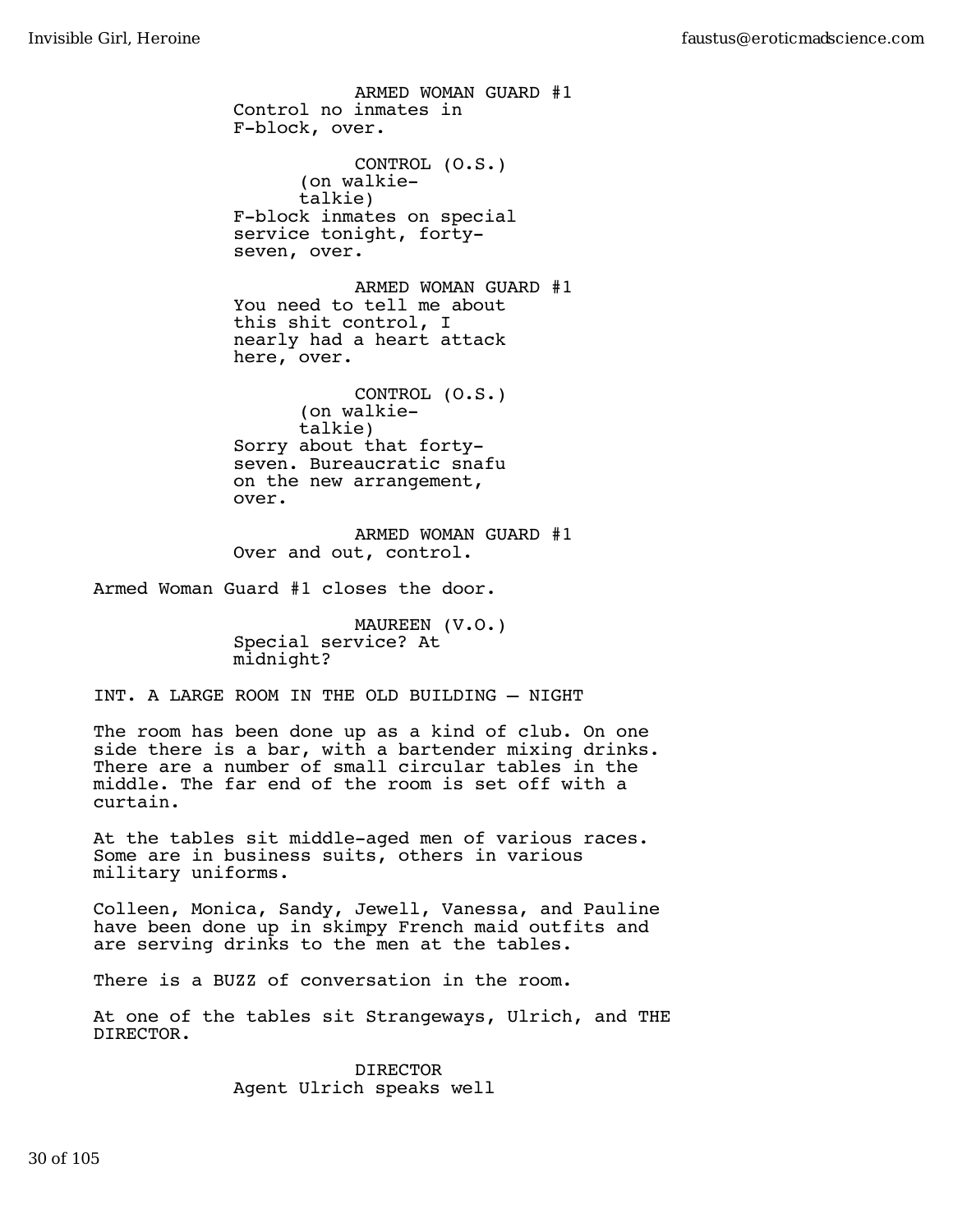of your work here, Dr. Strangeways. Though I must say that it seems odd of you to propose an evening's entertainment for various Nat Sec types as a way of demonstrating your work.

STRANGEWAYS Director, I promise you that you will not be disappointed by this evening's proceedings. Look around you to begin. Do you see the young ladies here serving? A few weeks ago they were the scum of society: petty thieves, prostitutes, and drug addicts. And now, as a result of the...therapy we have developed here as Phase I of the project, they are all...sweet and docile and ready to serve.

CLOSE-UP – ANOTHER TABLE

Monica is standing by the table at which a GENERAL in uniform is sitting and smoking a cigar, while talking to a SENATOR. The General is reaching under her skirt and fondles her bottom. Monica GIGGLES.

BACK TO SCENE

DIRECTOR Reasonably impressive, but you must surely admit, Dr. Strangeways, that the degree of agent loyalty necessary for Project Nowhere is higher than just that for being a barmaid.

STRANGEWAYS Naturally, Director, which is why I have arranged for what I shall hope is a more compelling demonstration of our control. Would you be so kind as to pick one of the girls, please?

The Director looks at Ulrich, who shrugs.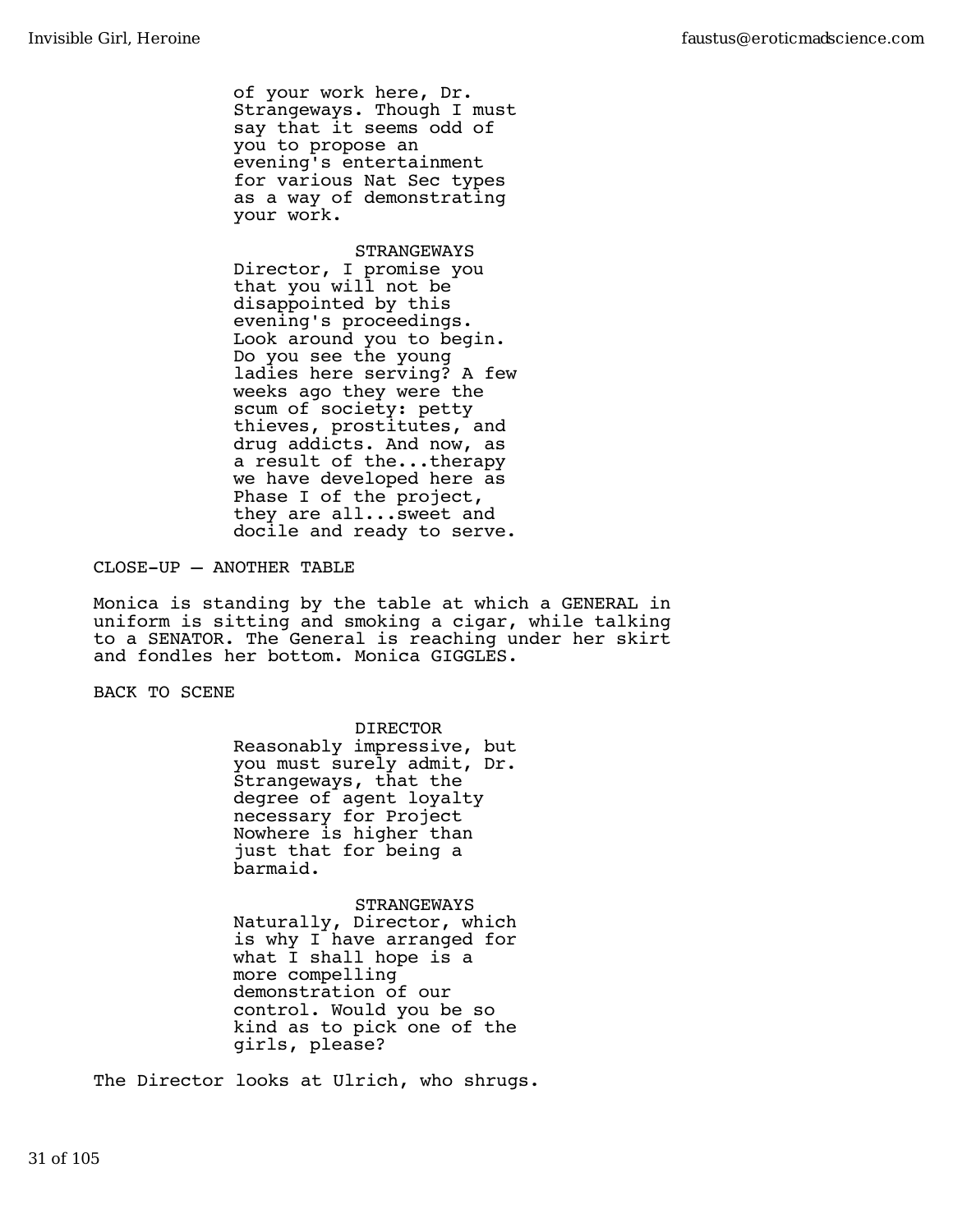DIRECTOR (pointing at Sandy) All right, that one. STRANGEWAYS (making a come-here gesture) Miss Sandy, would you come here please? SANDY (hurrying over) Yes, doctor? STRANGEWAYS You are enjoying your therapy here, yes? SANDY Oh, yes doctor. STRANGEWAYS So I take it you would like it to continue? SANDY Yes, doctor. STRANGEWAYS Well, if you would like it to continue, I would like you to do something for us now. We are going to put on a little play here. SANDY A play? But I don't... STRANGEWAYS Do not worry! You do not need to learn any lines. Just put on a costume and act out a part as it happens. And what is more, if you feel uncomfortable at any time, you may stop. SANDY But there is a catch, I see. STRANGEWAYS Nothing in this life is free, young lady. There is indeed a catch, and it is

this. If you ask to stop,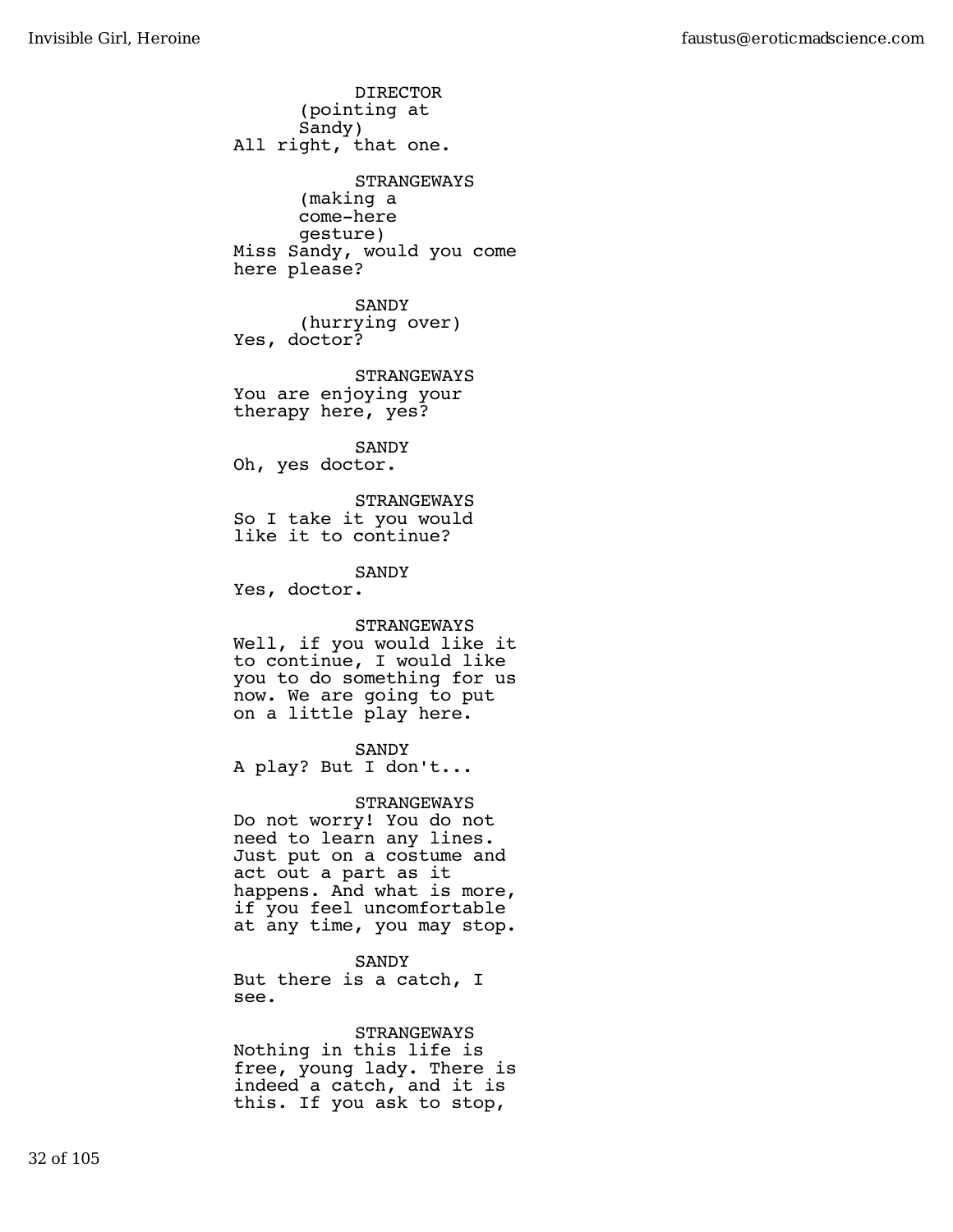if you do not cooperate, then I am afraid that we will have to stop your therapy and send you back out into the world... SANDY Oh, no, please doctor, not that! STRANGEWAYS Well, then. Here is your costume. Go and change. Strangeways hands Sandy a parcel. Sandy leaves with it. Strangeways stands up, walks to the front of of the room, and stand before the curtain. STRANGEWAYS Gentlemen! Your attention please. The BUZZ of conversation dies down. STRANGEWAYS I am aware that many of you have come here this evening with concerns about the efficacy of our current program. I have prepared for you a demonstration which I believe should help to put your concerns to rest. Miss Sandy, would you come out please? Sandy comes to the front of the room. She is now dressed like an explorer. She is wearing boots, khaki shorts, a khaki tunic. STRANGEWAYS What follows is for the benefit of gentlemen only, so would the young ladies in attendance kindly leave now. The other girls leave.

STRANGEWAYS Miss Sandy here, who has been in no way prepared for what we are about to ask her to do, is about to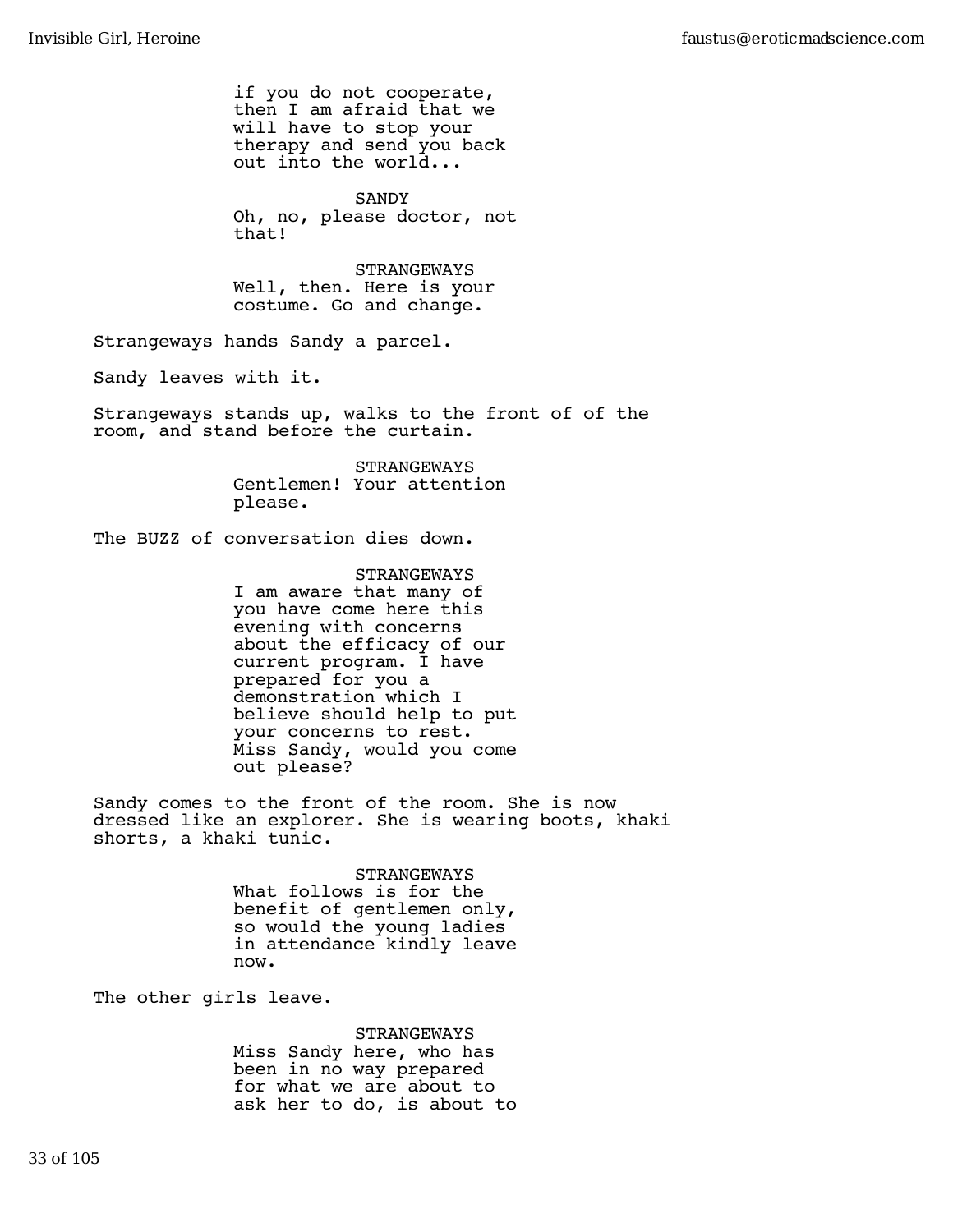cooperate with us in a little entertainment for benefit of all present. Isn't that right, Sandy? SANDY Yes, doctor. STRANGEWAYS And Miss Sandy here is permitted to leave, at any time, of her own free will, naturally. So she shall now present for you... The curtain is opened, revealing a large barred cage, in the back of which is a sort of painted jungle set. STRAGNEWAYS ...a little sketch we shall call "The Exploratrix and and the Lion." Sound of APPLAUSE from the audience. Strangeways opens the door to the catch and gestures for Sandy to enter. STRANGEWAYS (to Sandy) Just try to act naturally, my dear. Sandy hesitates for a moment, then steps into the Strangeways latches the door behind her. STRANGEWAYS (to Sandy) Remember that of course you can stop at any time...but our deal still holds. Sandy nods. Strangeways returns to his seat. An ASSISTANT appears, and hands him a notebook computer. Sandy, inside the cage, begins miming someone doing exploration. Strangeways opens his notebook computer.

cage.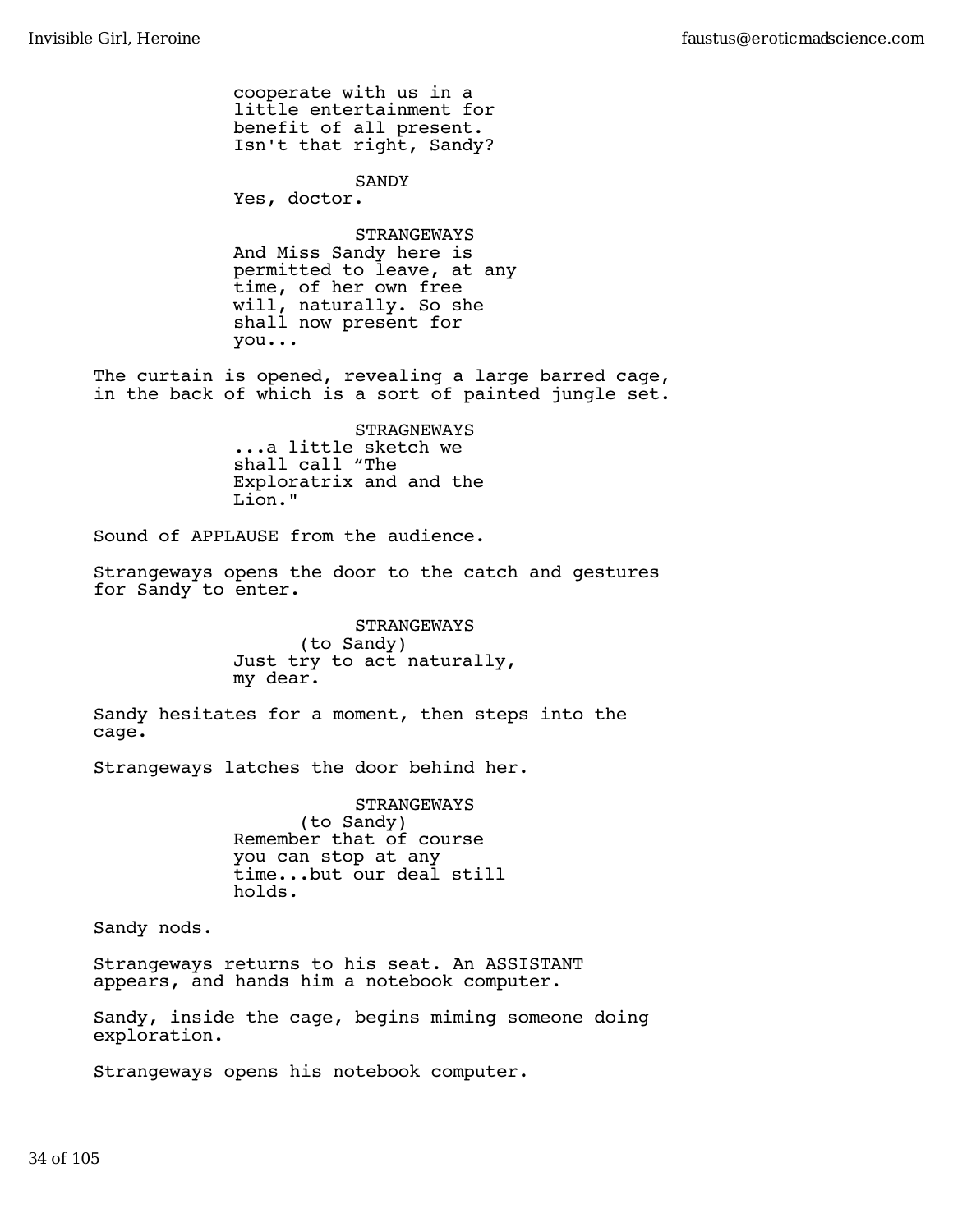CLOSE-UP – STRANGEWAYS'S COMPUTER SCREEN.

The screen is an ordinary Windows desktop. The mousepointer moves to an image of a lion and opens the program underneath. It is a window labeled LION CONTROL. There is a menu for ACTIONS.

BACK T0 SCENE

A lion emerges from behind the painted set.

Sandy freezes.

ULRICH Uh, doctor, is that a real lion?

STRANGEWAYS It is indeed, but not worry. We have placed multiple brain implants in him such that we can control him from this computer here. We have equipped him with a most remarkable behavioral repertoire which we have developed with the help of a number of female volunteers.

ULRICH Volunteers?

STRANGEWAYS You might be surprised to learn, Agent Ulrich, how many women have a thing for big cats.

CLOSE-UP – STRANGEWAYS'S COMPUTER SCREEN

Strangeways draws down the ACTION MENU, and selects TERRORIZE.

BACK TO SCENE

The lion stalks around Sandy, ROARING at her several times.

Sandy trembles.

DIRECTOR But Strangeways, if she really can opt out, won't she?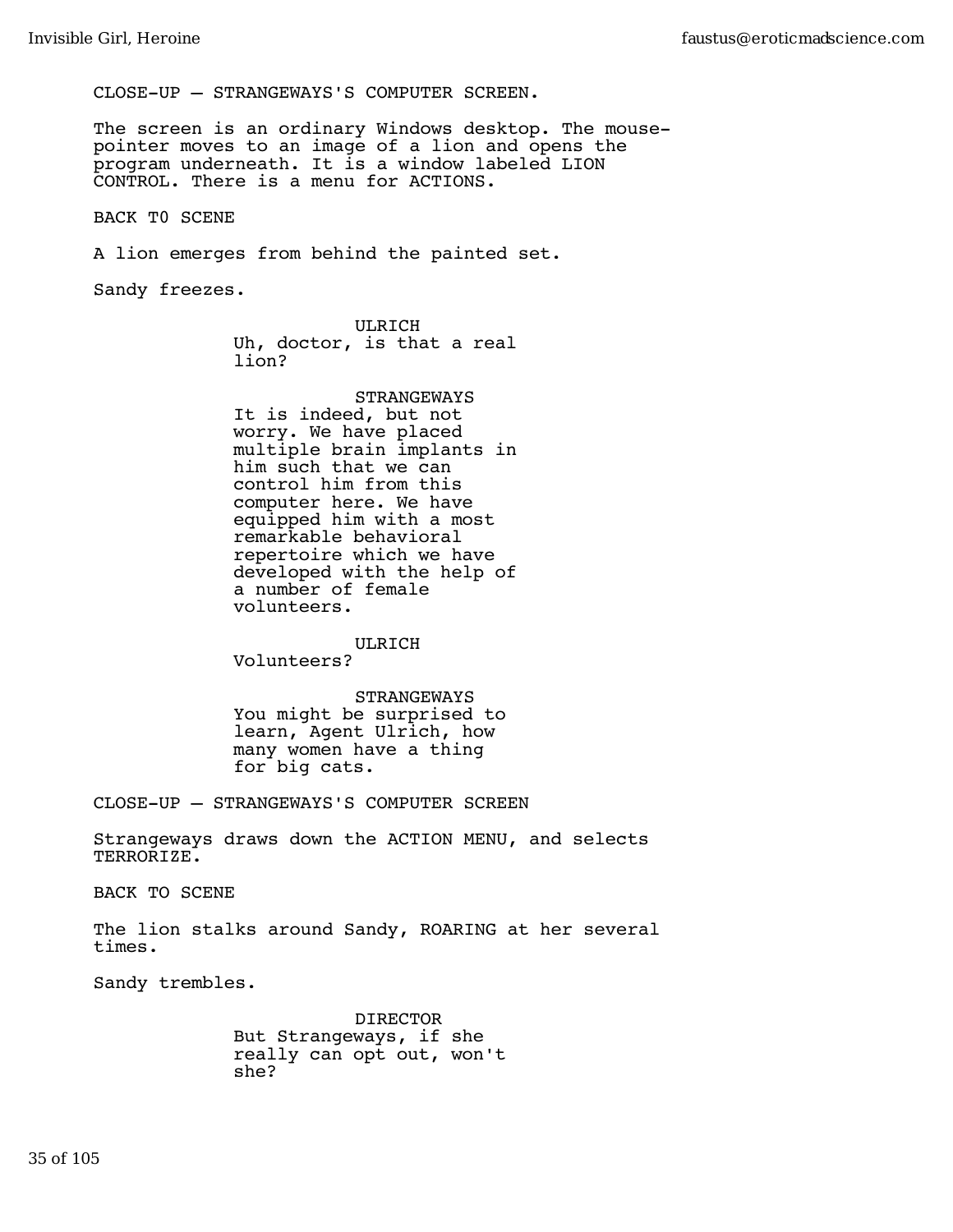STRANGEWAYS I think not, my dear Director. For you see, the pull of my pleasure device is so powerful that she will continue to try to have future such experiences...

CLOSE-UP – STRANGEWAYS'S COMPUTER SCREEN

Strangeways draws down the ACTION menu again, this time selecting STRIP.

BACK TO SCENE

STRANGEWAYS ...begin to become quite extreme.

The lion ROARS again, then reaches up with one his paws and swipes the buttons off Sandy's shirt with his claws.

He then grabs one of her sleeves in his teeth and rips off her shirt.

He then circles behind her and takes her bra-strip in his teeth, snapping it. He bites the strap and pulls it away with his teeth.

Sandy GASPS.

The lion takes Sandy's bra a few feet a way and spends a few seconds thoroughly rending it with his paws, then turns his attention back to Sandy.

He places one paw on her back and pushes her down onto her hands and knees, then uses the same paw to shred the back of her shorts and underlying panties.

These he then pulls off with his teeth.

The audience begins to WHISTLE and CHEER as this goes on.

The lion rends what is left of Sandy's clothing.

Sandy stands up, covering her breasts with her hands. (Note: she is now naked, save for the pith helmet and boots.)

Strangeways rises and walks over to the bars, facing Sandy through them.

> STRANGEWAYS You may stop, my dear, if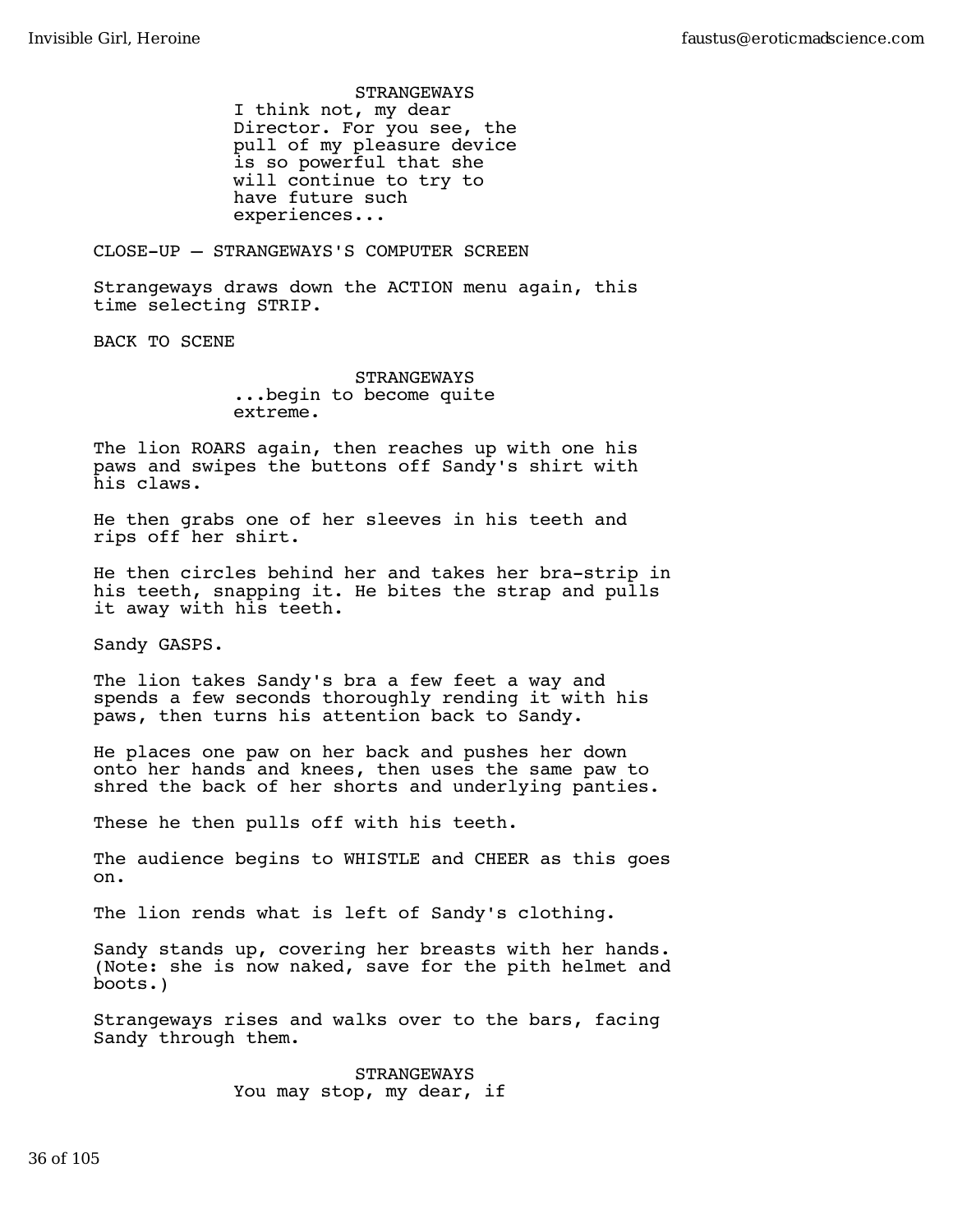you wish.

SANDY And the deal?

STRANGEWAYS As before, still.

Sandy shakes her head.

Strangeways walks back to his table and sits down.

CLOSE-UP – STRANGEWAYS'S COMPUTER

Strangeways draws down on the menu the option TEASE.

BACK TO SCENE

The lion swats Sandy's hands away from her breasts with his paw. The he opens his mouth, baring his teeth, and moves as if to bite down on one of Sandy's breasts.

EXTREME CLOSE-UP – SANDY'S RIGHT BREAST

The lion takes Sandy's nipple between two huge incisors, and nibbles on it.

BACK TO SCENE

The lion circles behind Sandy and places a paw on her back, slightly extending one claw.

EXTREME CLOSE-UP – SANDY'S LOWER BACK

The claw trails down Sandy's lower back (Note: not breaking skin or drawing blood) and down, just into her buttocks-cleavage.

BACK TO SCENE

The lion circles around to Sandy's front, nudging her away from the bars, then extends a paw which he places on her chest.

The lion pushes Sandy down. She lands sprawled backwards, with her legs apart.

The lion extends her head between Sandy's legs, and begins licking her genitals with his tongue. This goes on for a several seconds.

Sandy GASPS, and then begins to MOAN a little.

DIRECTOR This is meant as proof of control?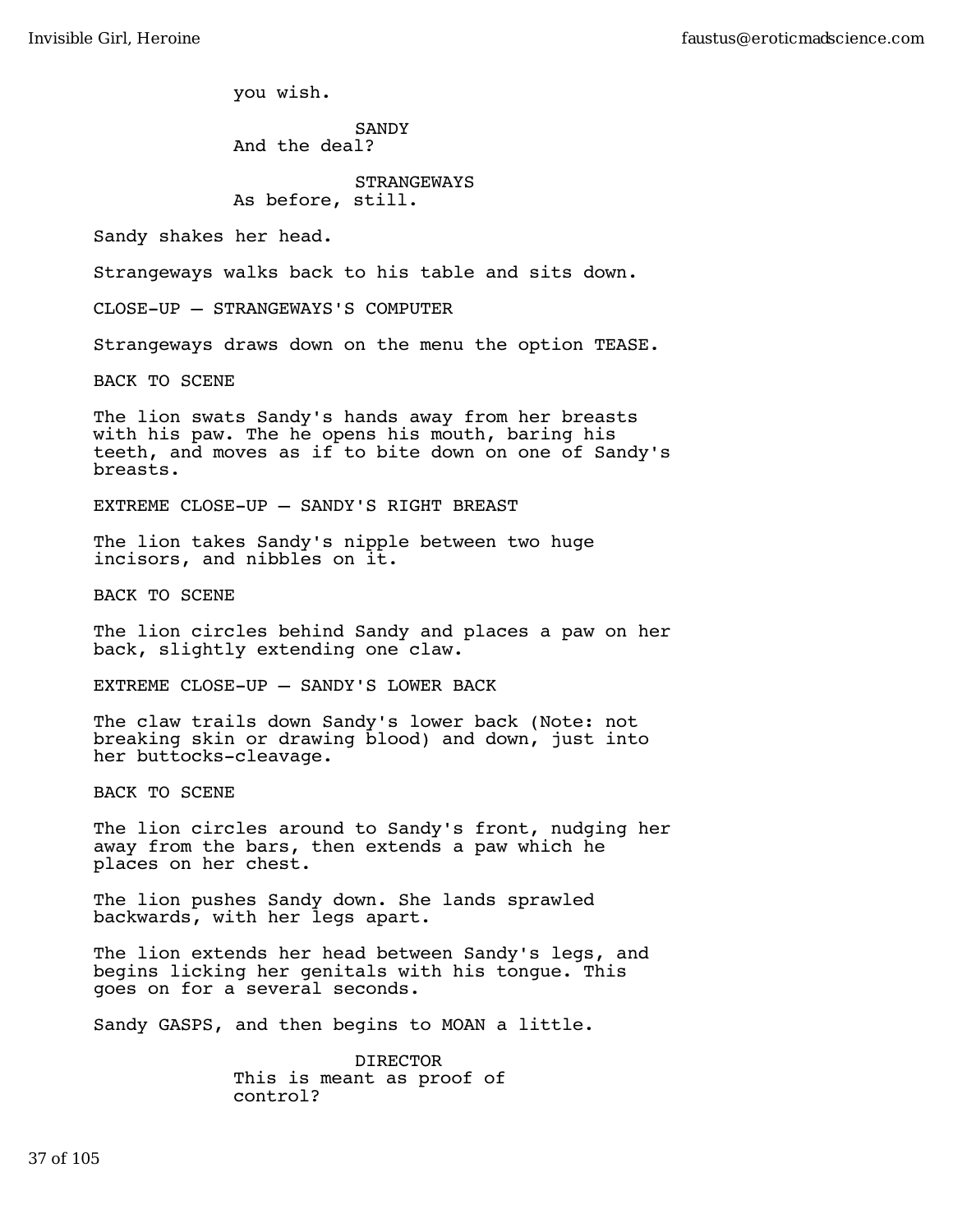STRANGEWAYS Oh, it goes on from here.

CLOSE-UP – STRANGEWAYS COMPUTER SCREEN

Strangeways pulls down the actions menu and selects FUCK.

BACK TO SCENE

The lion pulls back and lion ROARS in Sandy's face.

Sandy, startled, pulls back.

The lion circles around, putting himself behind Sandy, and swipes at her with a paw.

Sandy scrambles and lurches forward to the bars of the cage, putting her hands on the bars. She appears to be about to cry out.

The lion puts a paw on her shoulder and pushes her down to her knees.

The lion backs up behind her, opens his mouth, and teases Sandy's neck with his teeth.

CLOSE-UP – SANDY'S HEAD AND SHOULDERS

SANDY Nice kitty...nice kitty...I know what you want...be a nice kitty...I'll give you what you want.

CLOSE-UP – SANDY'S FEET

Sandy spreads her legs apart.

EXTREME CLOSE-UP – SANDY'S CROTCH

The lion's penis penetrates Sandy.

CLOSE-UP – SANDY'S FACE

Sandy's face contorts as she is penetrated.

**SANDY** 

Ahh!

(Note: Sandy continues to pant and moan throughout the scene until the lion is finished.)

SHOT – THE GENERAL SITTING AT A TABLE

The General is sitting with a SENATOR, who is wearing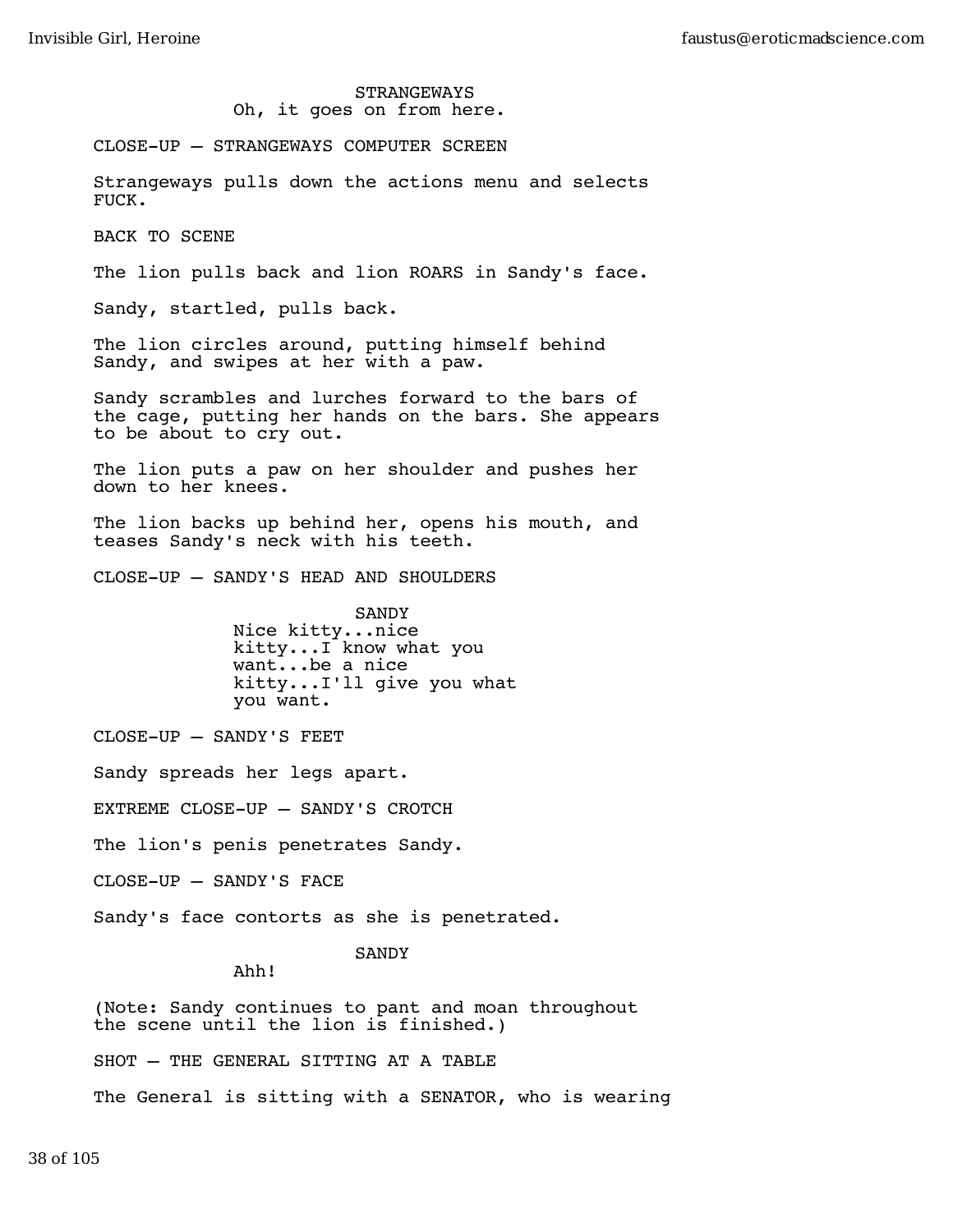a suit with a tiny American flag pin on one lapel.

GENERAL Looks like these guys are good for more funding, eh Senator?

SENATOR (mesmerized by the action in the cage) Oh, indeed. National Security, patriotism, economic development, saving Medicare and all that.

BACK TO SCENE

DIRECTOR A most impressive demonstration of your control of subjects, doctor. What do you have next? Is the lion going to eat her?

#### STRANGEWAYS

Well...

CLOSE-UP – STRANGEWAYS COMPUTER SCREEN

Strangeways draws down the command menu and hovers the mouse-arrow over the command EAT.

BACK TO SCENE

DIRECTOR That suggestion was not meant seriously, doctor.

STRANGEWAY (visibly moving something on his computer screen)) I am relieved to hear that...wouldn't want to waste valuable material, after all.

INT. INSIDE THE CAGE – NIGHT

The tempo of the lion's copulation with Sandy picks up and builds to a climax. The lion finally ROARS and withdraws. Sandy falls to the floor.

The lion paces to a corner of the cage, lies down,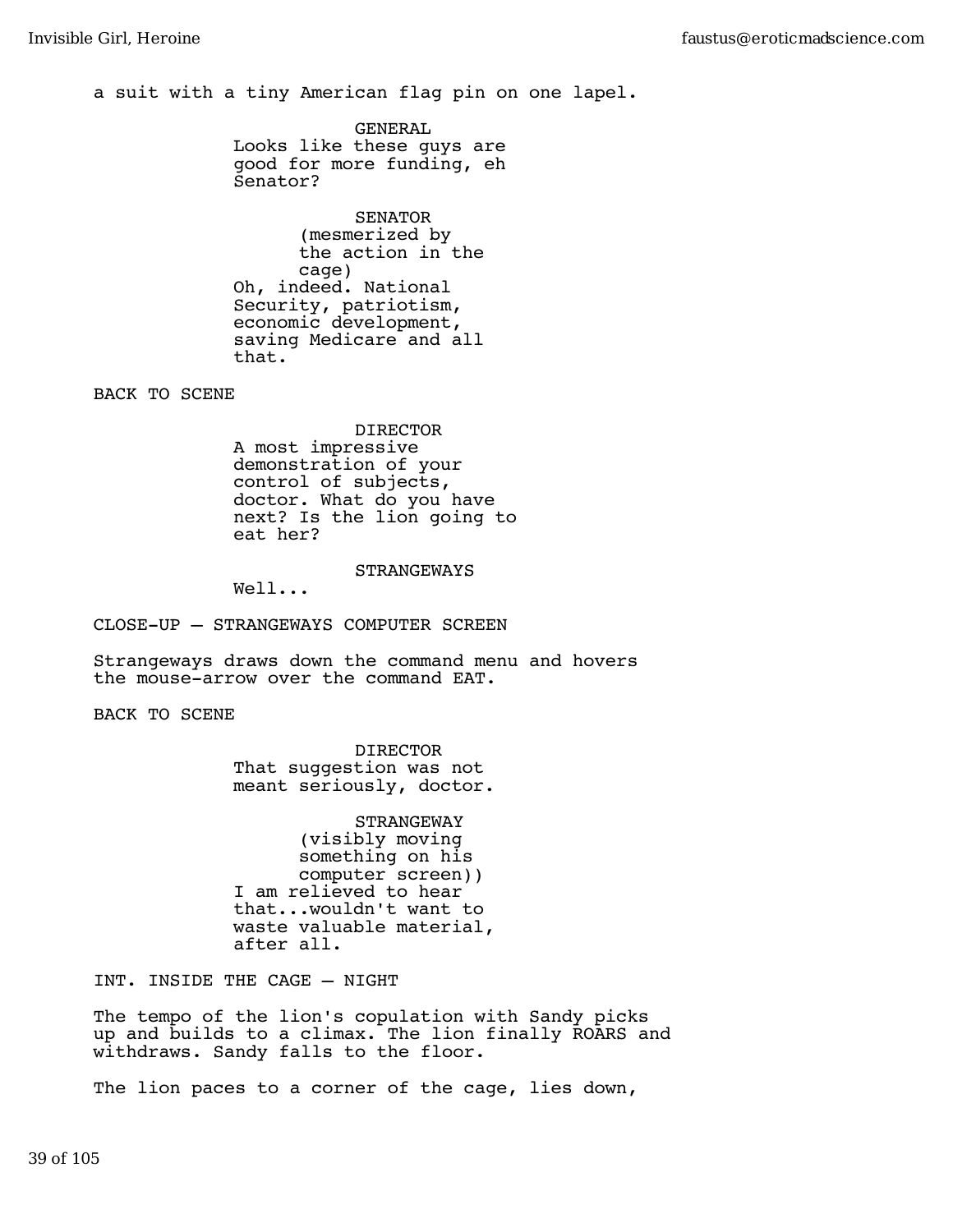and goes to sleep.

Sound of CHEERS and APPLAUSE from the audience.

Strangeways enters the cage and kneels down beside Sandy.

> STRANGEWAYS You did splendidly, my dear.

SANDY Doctor, I think I could really use some more therapy.

STRANGEWAYS (smiling) Of course. I'll set it up right away.

INT. AN EXAMINATION ROOM AT THE GNOSIS INFIRMARY – DAY

Iris sits in a chair reading a magazine. DR. WEAVER, a grandmotherly woman, enters through a door.

> WEAVER (looking at a clipboard) So, you're Iris, right? Here for a screening after that chemical spill?

IRIS That's right.

WEAVER Well, this shouldn't take very long. We have a quick and efficient new test which should help us to rule out any toxins or chromosomal damage.

IRIS Anything more than that? Any drawing of blood, perhaps?

WEAVER Oh no. Just a quick scan. You should be out of there in minutes. All you need to do is step behind that curtain there. Disrobe completely and lie down on the cot.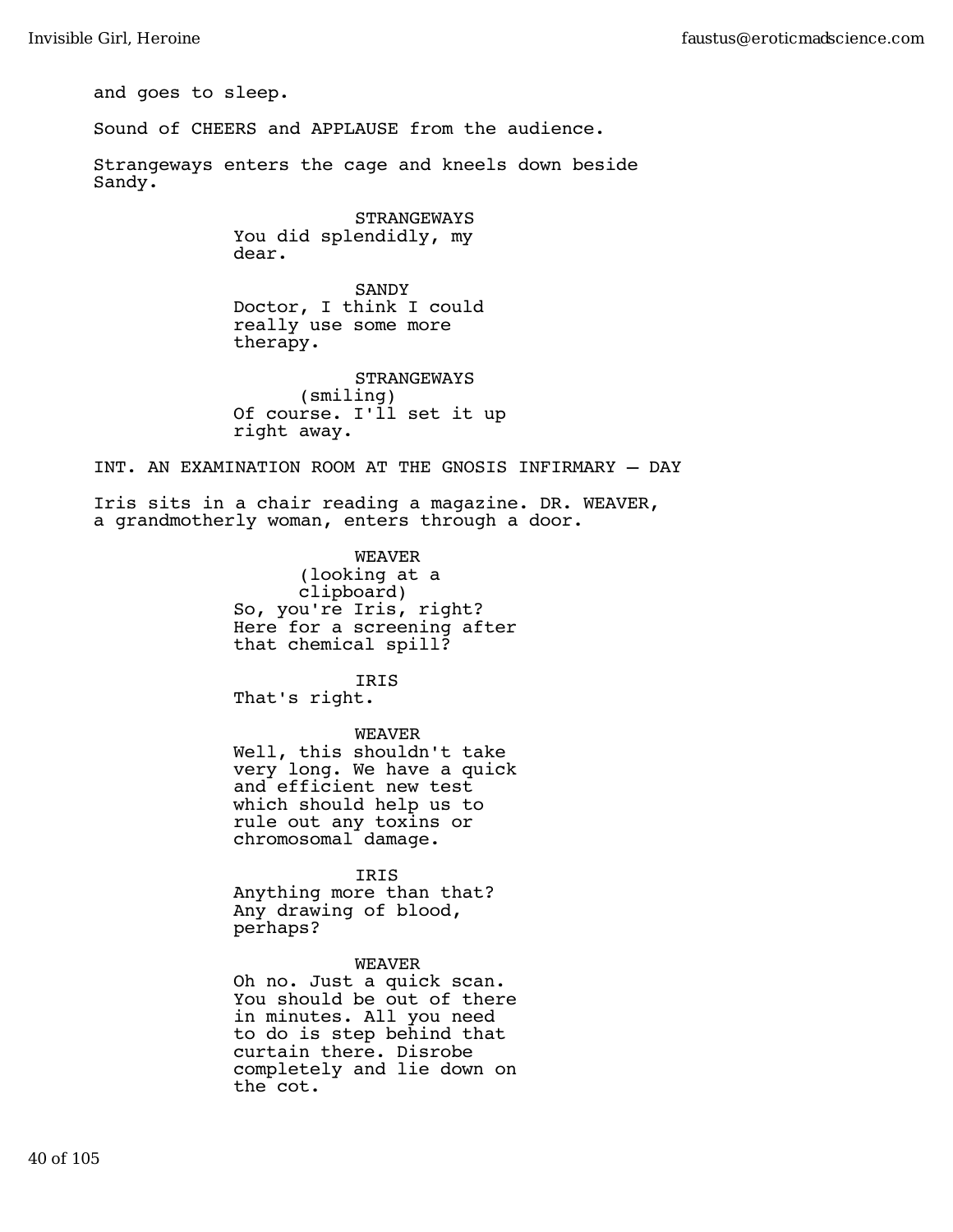IRIS

Okay.

Iris steps behind the curtain.

INT. BEHIND THE CURTAIN

There is a simple cot with a white sheet. At the end, a large sort of ring mounted on two rails that runs the length of the cot.

Iris regards this curiously for a moment, then disrobes completely, placing her clothes on a convenient nearby chair. The she disrobes completely and lies down on the cot.

> WEAVER (O.S.) Are you ready, Iris?

> > IRIS

Yes doctor.

The lights go dim. The ring HUMS as it moves slowly up the rails on the cot. A bar of bright light passes over Iris's body as it does so.

A somewhat surprised look appears on Iris's face.

Then the bar travels back to its original position on the rails, and the lights come back to normal.

> WEAVER (O.S.) Okay, you're all done Iris. You can get up and get dressed now.

Iris gets up and starts getting dressed.

INT. THE EXAMINATION ROOM – DAY

Iris emerges from behind the curtain.

Dr. Weaver is looking at a screen full of numerical data on her desk and taking notes on a chart.

#### WEAVER

It will take a few days for the full analysis of the data to come back. We'll be sure to let you know if we find anything out of the ordinary, but from what I can see here you look like a very healthy young woman, Iris.

IRIS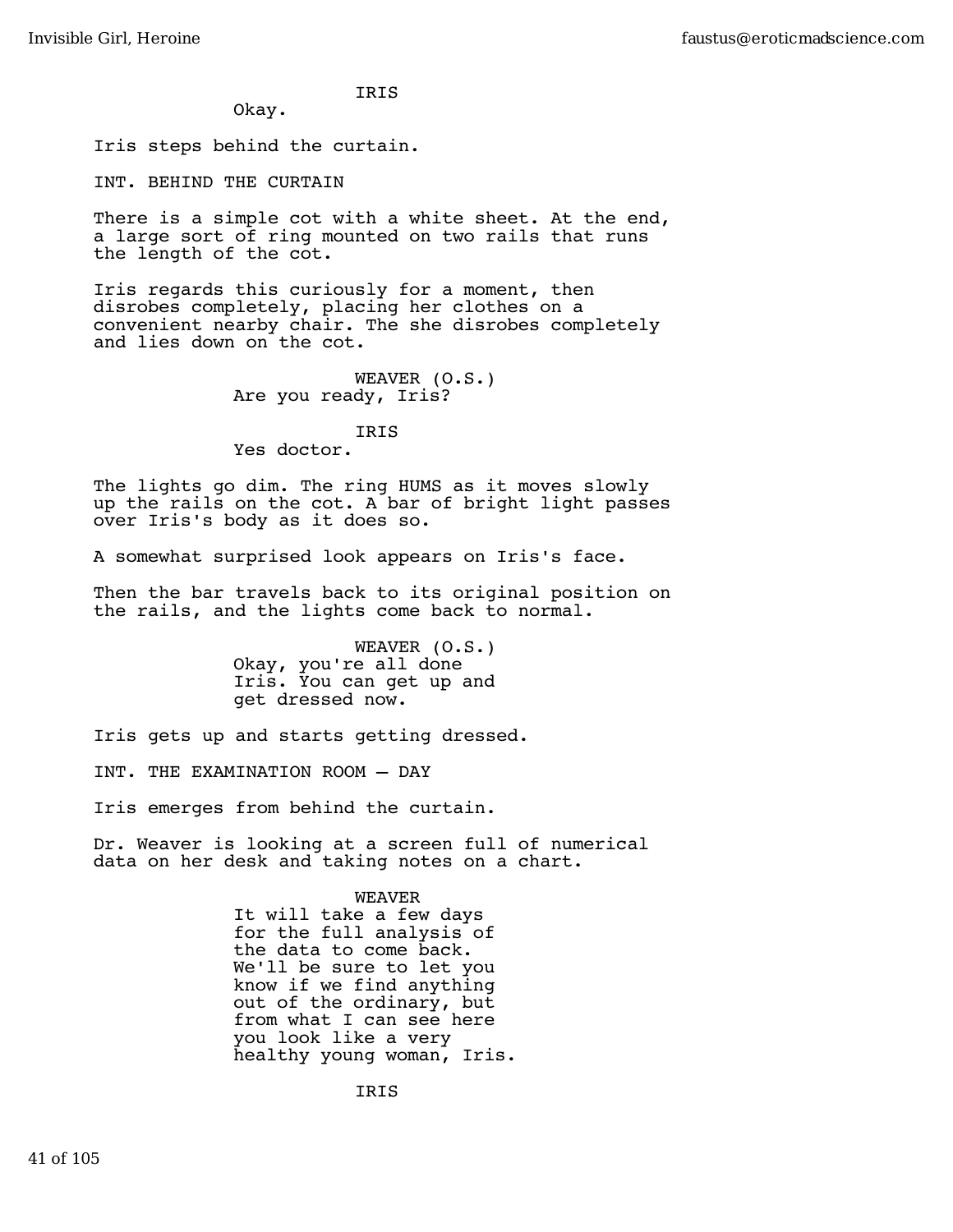Uh, thank you, doctor. Iris hurries out. INT. A WAITING ROOM AND BEYOND – CONTINUOUS – DAY Iris emerges. Jill is sitting in a chair in the waiting room, and gets up when Iris enters. Together they walk out. JILL How'd it go for you? IRIS Uh just fine. JILL That scanning thing felt all sort of...probey though. IRIS Yeah. (whispering) Just like thing in Japan I told you about. Jill's jaw drops. INT. THE WORKS – DAY The works is large room, with a large steel tank standing in the middle. Several thick glass portholes have been set in the outside of the tank along the catwalk. Strangeways and Ulrich stand outside the tank GUARD #1 and GUARD #2, wearing heavy riot gear, enter the room, leading a shackled and hooded ABDUL. Abdul is wearing an orange jumpsuit. ULRICH Unshackle the prisoner and place him inside. GUARD #1 Yes, sir. Guard #1 and Guard #2 unshackle and unhood Abdul, who appears to be a man of Central Asia ancestry. Then the give him a shove through the door of the tank and close it. The guards then turn and leave.

INT. THE TANK VIEWED THROUGH A PORTHOLE – DAY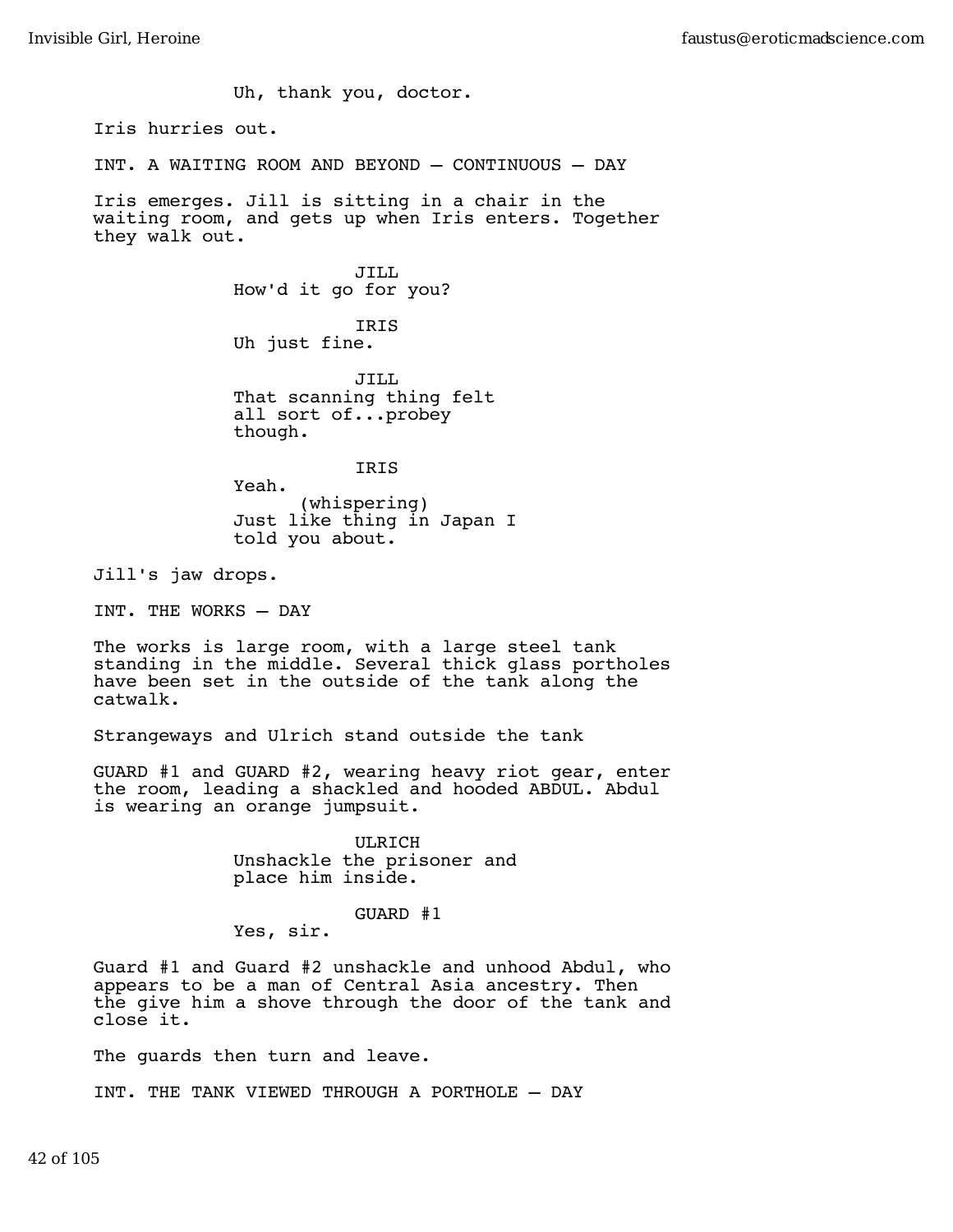Abdul shuffles across the steel-mesh floor of the tank, his head bent down. He sits on the edge of the bed. STRANGEWAYS (O.S.) And who has your agency brought us, Agent Ulrich. ULRICH (O.S.) Abdul ul-Haq. A delivery from one of the black sites. STRANGEWAYS (O.S.) A terrorist? ULRICH (O.S.) A shepherd. But misclassified as a terrorist and shipped to the black sites. Since it is the official policy that the United States Government makes no such mistakes, we need him to go away, which is why we have provided him to you. STRANGEWAYS (O.S.) Well, he will certainly do. INT. ON THE BALCONY – DAY Strangeways pulls out a cellphone, opens it an presses a button. STRANGEWAYS (into phone) Would you send Miss Vanessa in, please. SOUND of a door being opened. Vanessa, wearing a pair of shorts and a white t-shirt, enters. STRANGEWAYS Come up here please, Vanessa. Vanessa approaches. STRANGEWAYS Vanessa, this man here is Agent Ulrich.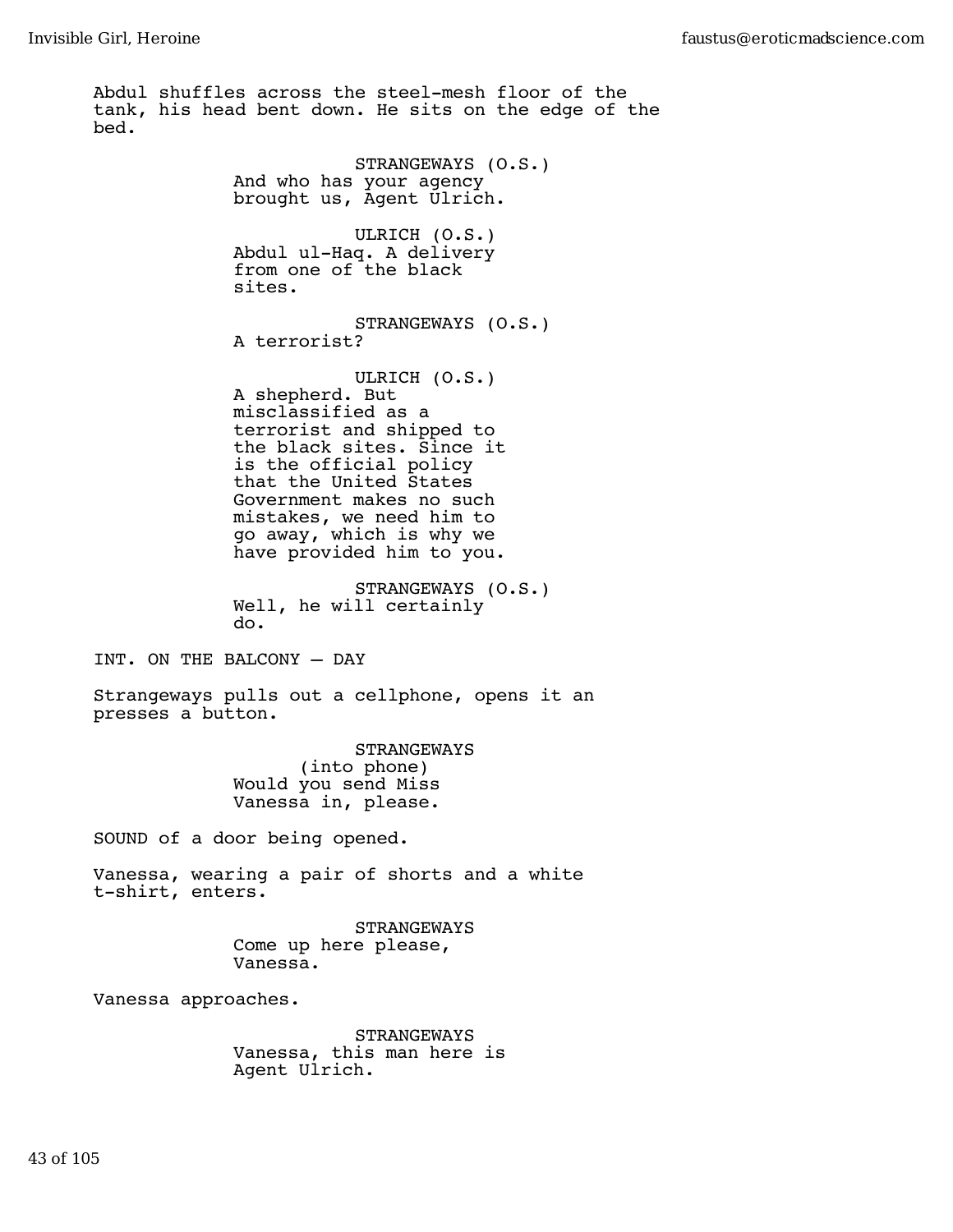ULRICH A pleasure. VANESSA (looking Ulrich up and down) Pleasure's mine, secret agent man. STRANGEWAYS I hope you find your therapy has been going well. VANESSA (gesturing toward her crotch) Mmm. STRANGEWAYS Vanessa, we have asked you here today because, just as we are trying to help you, we need you to help us. Do you see that man in there? Strangeways points to one of the portholes. Vanessa looks through. SHOT – THROUGH THE PORTHOLE Abdul is still sitting on the bed, his head bowed. BACK TO SCENE STRANGEWAYS We think that man is a terrorist, but he has hitherto resisted all attempts to get information from him. VANESSA And what is it that you think I can do that secret agent man here and his friends can't. STRANGEWAYS We want you to wear a little listening device...and go in there and fuck him.

VANESSA

Fuck him?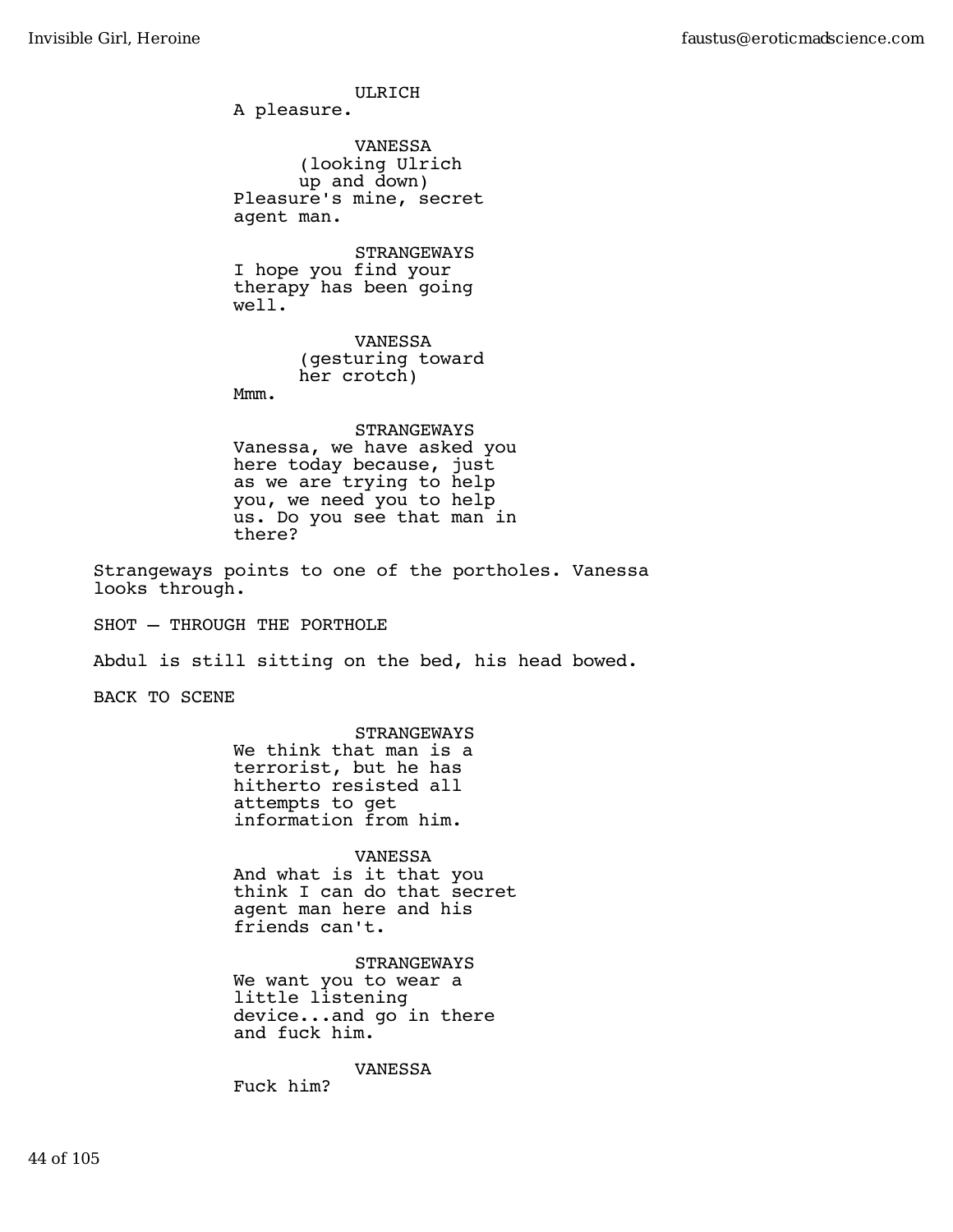STRANGEWAYS So that he might be encouraged to say things he wouldn't otherwise.

VANESSA But is that like...legal? You know I got put inside for soliciting.

STRANGEWAYS Don't worry. We've made sure he's clean. And you'll be doing your country a favor, which we will be happy to repay...with more therapy, for example.

VANESSA Hmm. And this listening device?

#### STRANGEWAYS

Just this.

Strangeways reaches into a pocket of his lab coat and pulls out a small metal cylinder. He unscrews the top, then, with an integral pair of tweezers, pulls out a tiny object.

EXTREME CLOSE-UP – THE OBJECT IN THE TWEEZERS

(Note: it is about the size and shape of an apple seed.)

RETURN TO SCENE

VANESSA And if all naked and banging away, where exactly am I supposed to hide that sort of thing?

STRANGEWAYS It will fit neatly inside your left ear.

Vanessa leans forward slightly.

Strangeways uses the tweezers to put the device in Vanessa's left ear.

EXTREME CLOSE-UP – VANESSA'S LEFT EAR

The device appears to sprout legs like a little bug, and promptly scampers down Vanessa's earhole and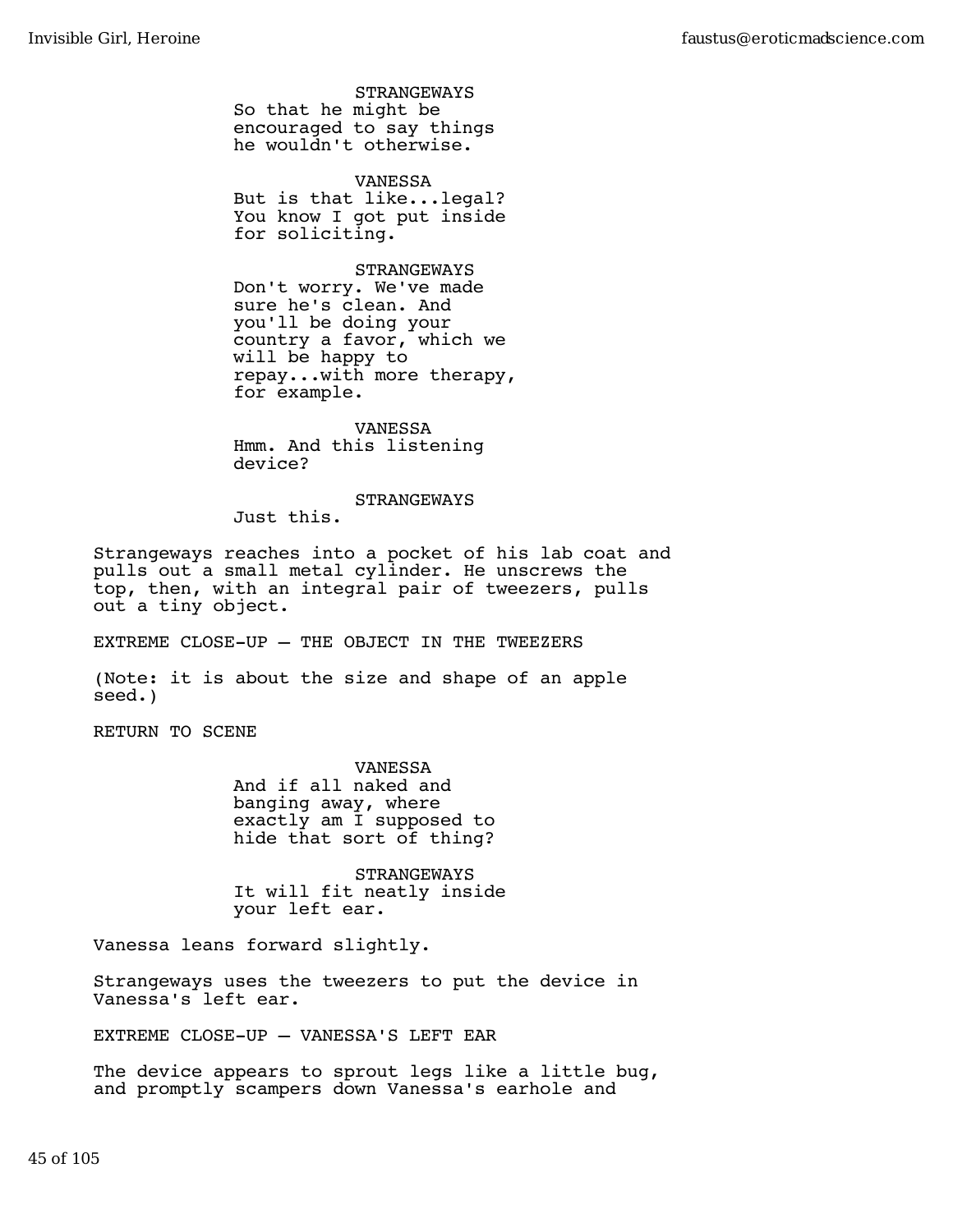vanishes.

BACK TO SCENE

VANESSA Ow! What is that thing? It hurt for a minute there.

STRANGEWAYS But it does not hurt now, no?

VANESSA

Well, no.

STRANGEWAYS So you can do this thing for us?

VANESSA

I can try.

STRANGEWAYS Just act naturally. I'm sure you'll do just fine.

Strangeways opens the door and gestures for Vanessa to enter the tank. She does so, after which Strangeways closes the door and seals it.

INT. THE TANK AS SEEN THROUGH A PORTHOLE – DAY

Vanessa saunters across the steel-mesh floor toward Abdul, smiling.

> ULRICH (O.S.) So what is that thing, that "listening device" really, doctor?

Abdul looks up at Vanessa. Vanessa whips off her shirt, thn cups her breasts under her hands and points them at Abdul.

> STRANGEWAYS (O.S.) As you no doubt correctly deduced, Agent Ulrich, the device has nothing to do withy listening to sound. It listens to the brain. It is a micromachine quantum resonator, attuned to special quantum signatures in neural microtubules.

Abdul tries to look away. Vanessa reaches out and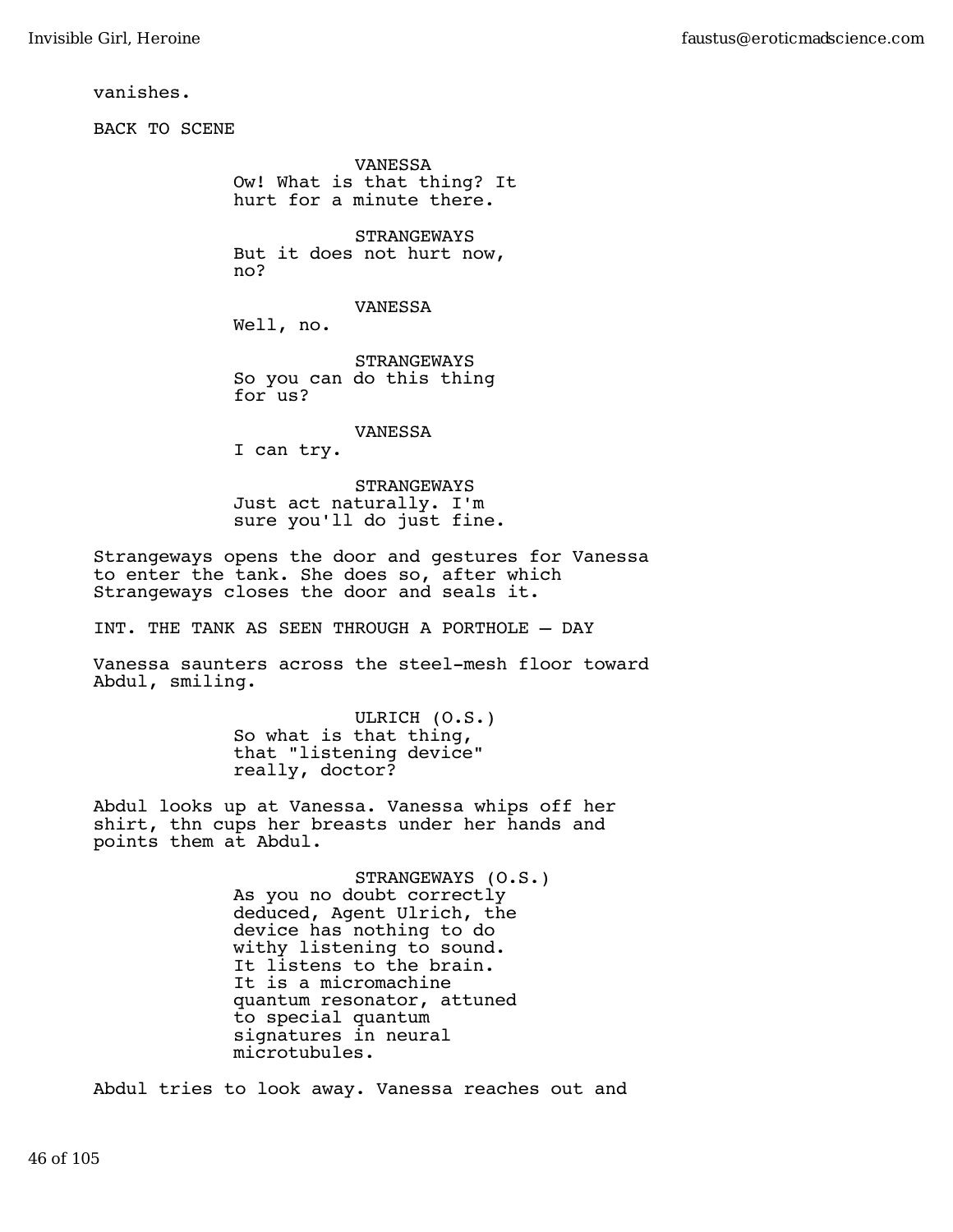pulls him toward her, such that his head nuzzles between her breasts.

> ULRICH (O.S.) I'm afraid that you have lost me there, doctor.

Abdul begins to suck one of Vanessa's nipples. Vanessa reaches for Abdul's crotch and feels it.

> STRANGEWAYS (O.S.) The device crawls into the subject's brain, and disassembles itself into many tiny filaments that reach for the pleasure center of the brain.

Vanessa reaches up with her hand to the zipper on Abdul's jumpsuit. She begins slowly unzipping him. Abdul releases her nipple and begins to kiss her on the mouth.

> STRANGEWAYS (O.S.) Once there, they are attuned to and resonate with one of the most powerful signals produced by the human brain, to wit the female orgasm.

Adbul slips out of his jumpsuit. He is fully erect.

ULRICH (O.S.) And what exactly is the quantum amplification of a female orgasm going to achieve for national security?

Vanessa carresses Abdul's erection for a few moments, then turns her back and presents to him.

> STRANGEWAYS (O.S.) Watch and learn, Agent Ulrich.

Abdul penetrates Vanessa from behind. The copulate, slowly at first, then faster and faster. As the pace of their copulation picks up the sound of Vanessa's CRIES and MOANS, though muffled by tank, become audible outside it.

SHOT - FACES OF STRANGEWAYS AND ULRICH WATCHING

SHOT - STRANGEWAYS AND ULRICH ON THE CATWALK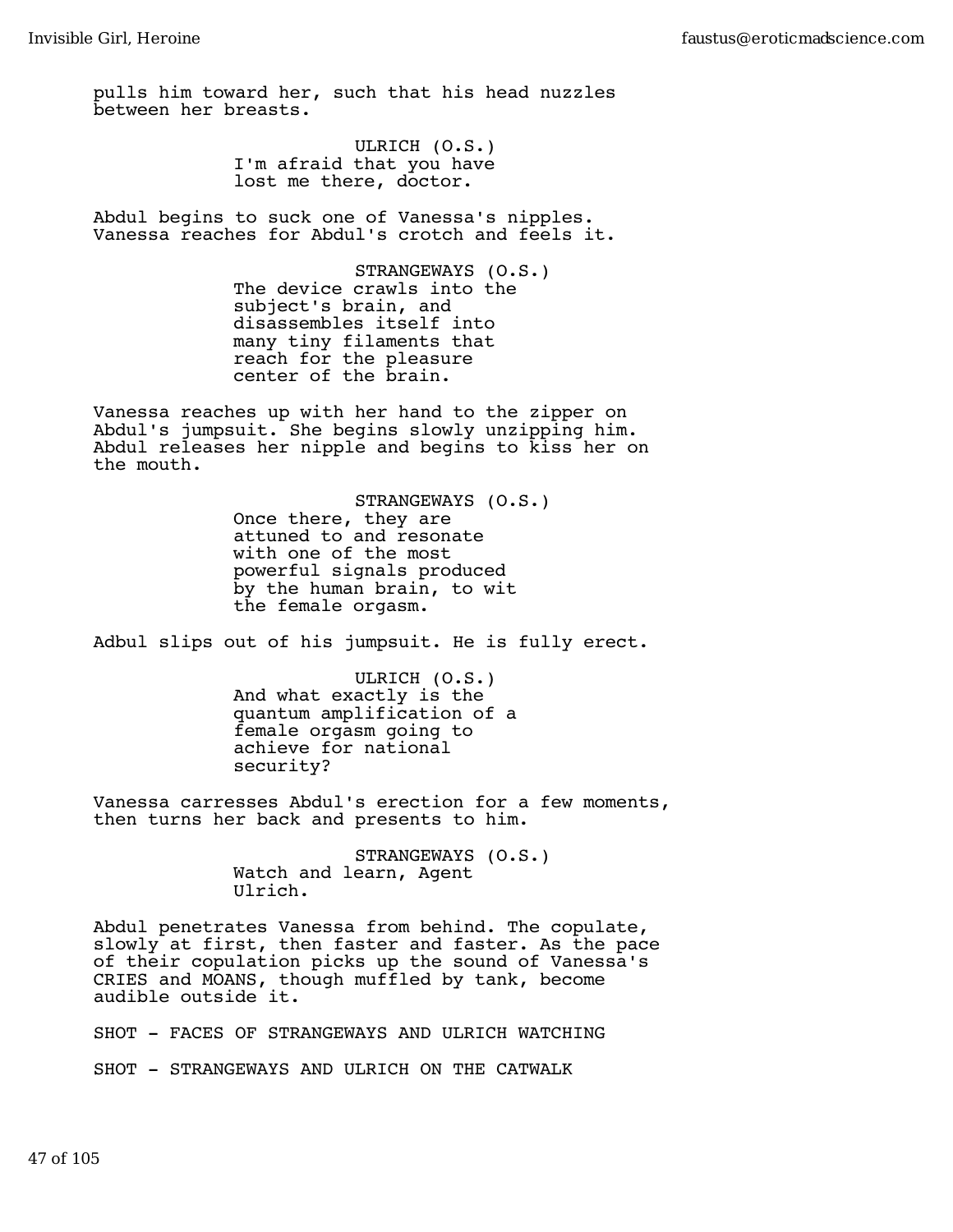Both are still watching. VANESSA Oh...oh...oh... ULRICH What if our prisoner pops first? STRANGEWAYS Unlikely, Agent Ulrich. For one thing, we administered medication to your prisoner to inhibit ejaculation while enhancing erectile performance, but more importantly, the therapy we are pioneering here has the effect of dramatically increasing female sexual receptivity, something you might have guessed from Miss Sandy's performance with the lion the other night, and it also dramatically increases.... RETURN TO SCENE VANESSA Oh yeah, baby. Fuck me. Fuck me hard. Oh yeah. Oh, I'm loving it. Oh yeah. Oh, I'm going to come. I'm going to come hard. Ah!

There is a sudden loud POP.

Vanessa, Abdul, the bed, and a circular section of the steel mesh floor all abruptly vanish.

Ah! Yes, yes! I'm com...

Parts of the walls of the tank dimple in.

There is a loud HISS, which slowly subsides.

INT. OUTSIDE THE TANK – DAY

STRANGEWAYS ...the propensity to swiftly achieve orgasm, even under stressful or otherwise unpromising conditions.

Agent Ulrich stares through the porthole in astonishment for a moment, then turns to face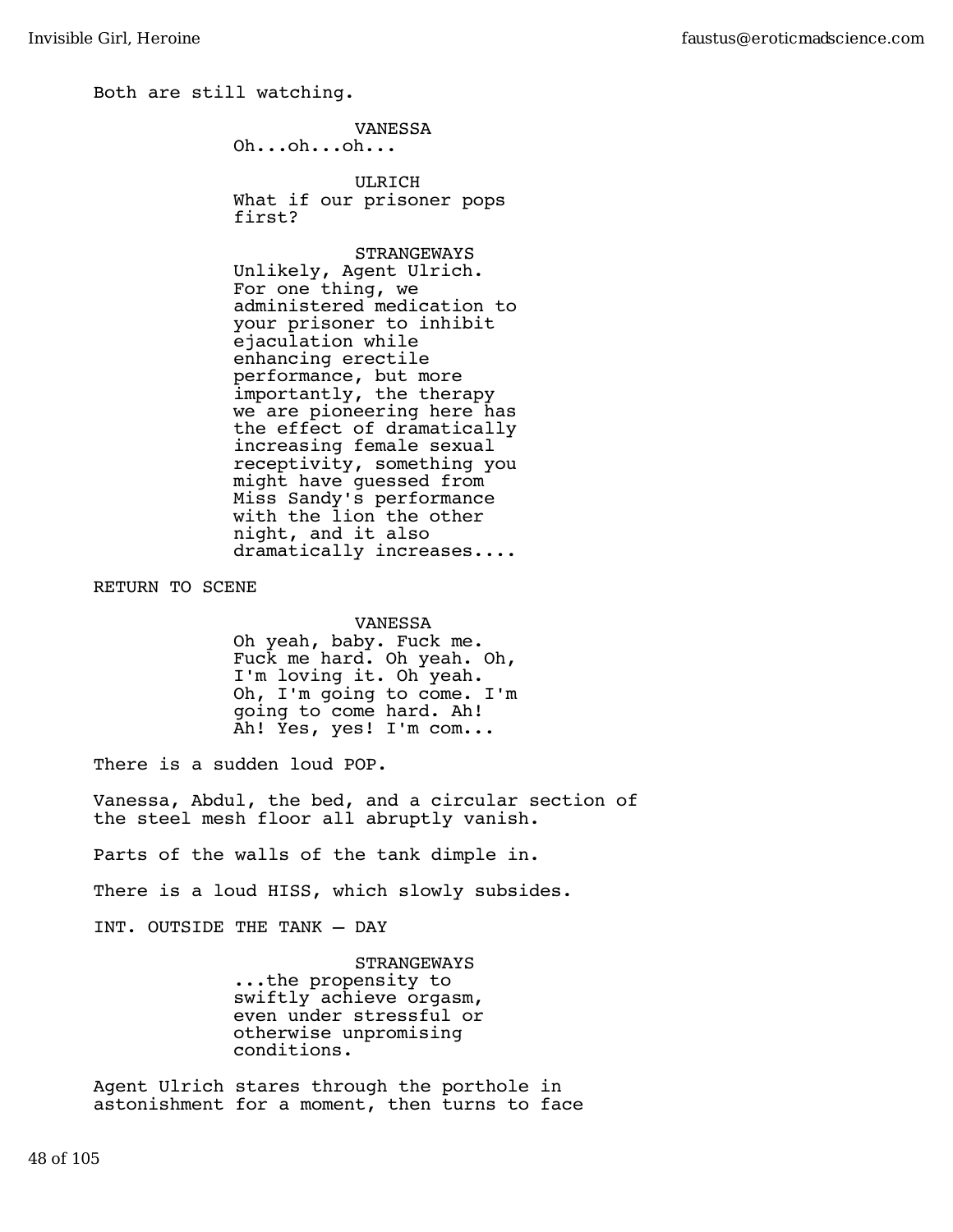# Strangeways.

ULRICH

Dr. Strangeways, would you mind explaining what just happened there?

STRANGEWAYS It is pretty elementary, really. The quantum resonantor amplified the natural resonance set up in the girl's neural microtubules by her orgasm, leading to an induced quantum leap of all matter and energy within approximately a two-meter radius of her brain. The loud pop you heard was created by the sudden appearance of a vacuum where they were once surrounded by air.

ULRICH Where are she and the prisoner now?

STRANGEWAYS What you must understand, Agent Ulrich, is that quantum phenomena are fundamentally random. There is simply no way to predict or control where they have gone. But my calculations indicate that the induced quantum leap sends the matter an energy to a random point within a sphere of space with a radius of twenty-seven parsecs.

ULRICH But that could be anywhere, including places we don't want them!

# STRANGEWAYS

My dear bureaucrat, have you any idea how tiny the earth, or even the solar system, are relative to that? To a moral certainty they have gone deep into interstellar space.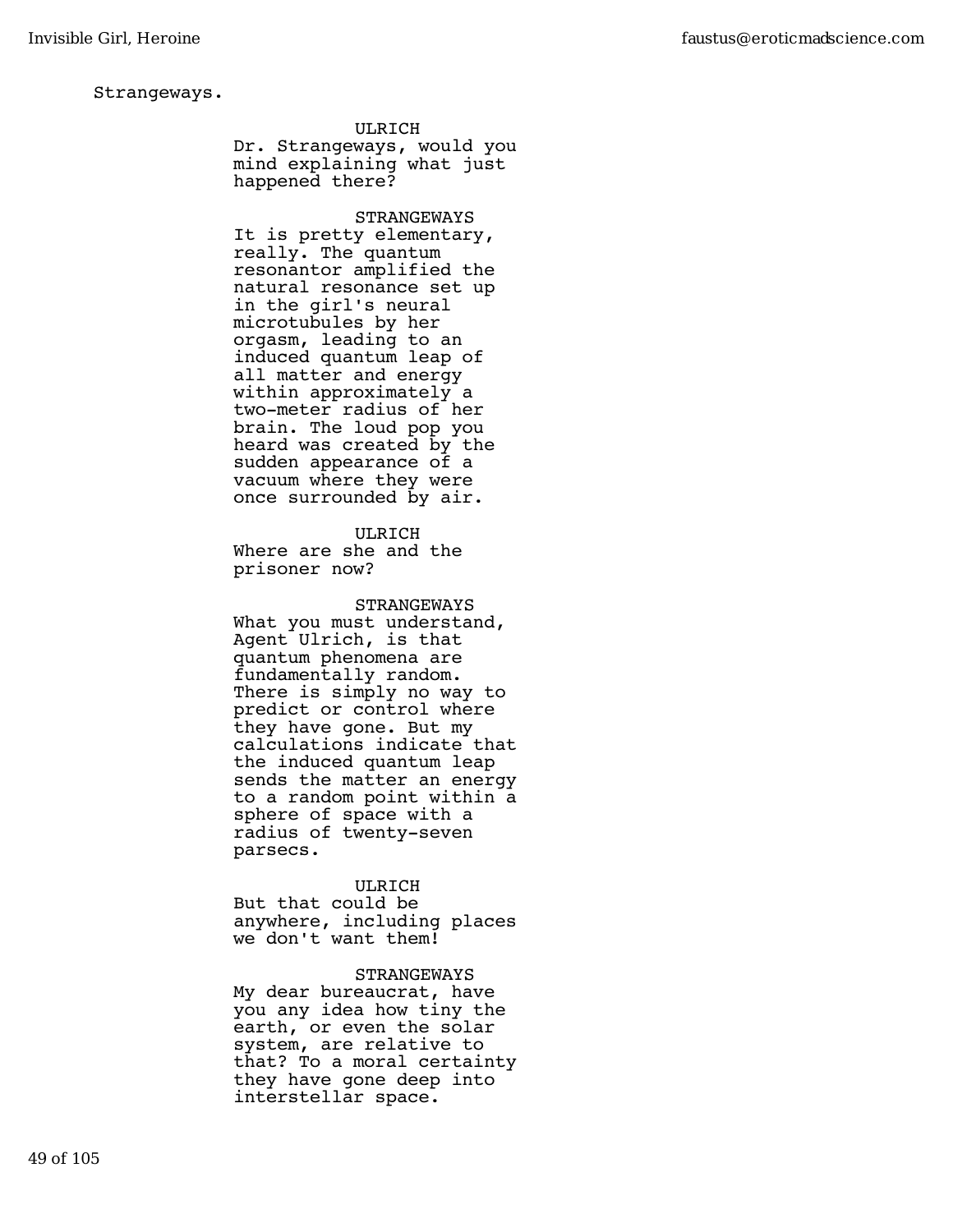ULRICH That's really sick.

# STRANGEWAYS

It is the perfect assassination tool, Agent Ulrich. The victim gives in to a temptation that he cannot resist, and then disappears decisively, in a way that leaves no clues, no forensics, and no explosive residue.

ULRICH (pondering what he has been told for a moment) That's really useful. I shall inform my superiors at once.

Strangeways smiles, then pulls out his cellphone again.

> STRANGEWAYS (into his phone) Arrange with maintenance to install some new flooring in the test tank, please.

INT. MAUREEN'S CLASSROOM AT THE HOME – DAY

About a dozen girls, including KENDRA are sitting at battered desks while Maureen lectures from a table in front of them. Set before Maureen are a wineglass, a small paper packet, a small bottle of clear liquid, some cleaning cloths.

> MAUREEN Now you may recall yesterday that we talked about how hemoglobin in blood is remarkable for carrying oxygen. But it also has some other remarkable properties, so I thought I set up this little demonstration for you of something that you might find interesting.

Maureen holds up the squirt bottle of clear liquid.

MAUREEN Does anyone know that this is?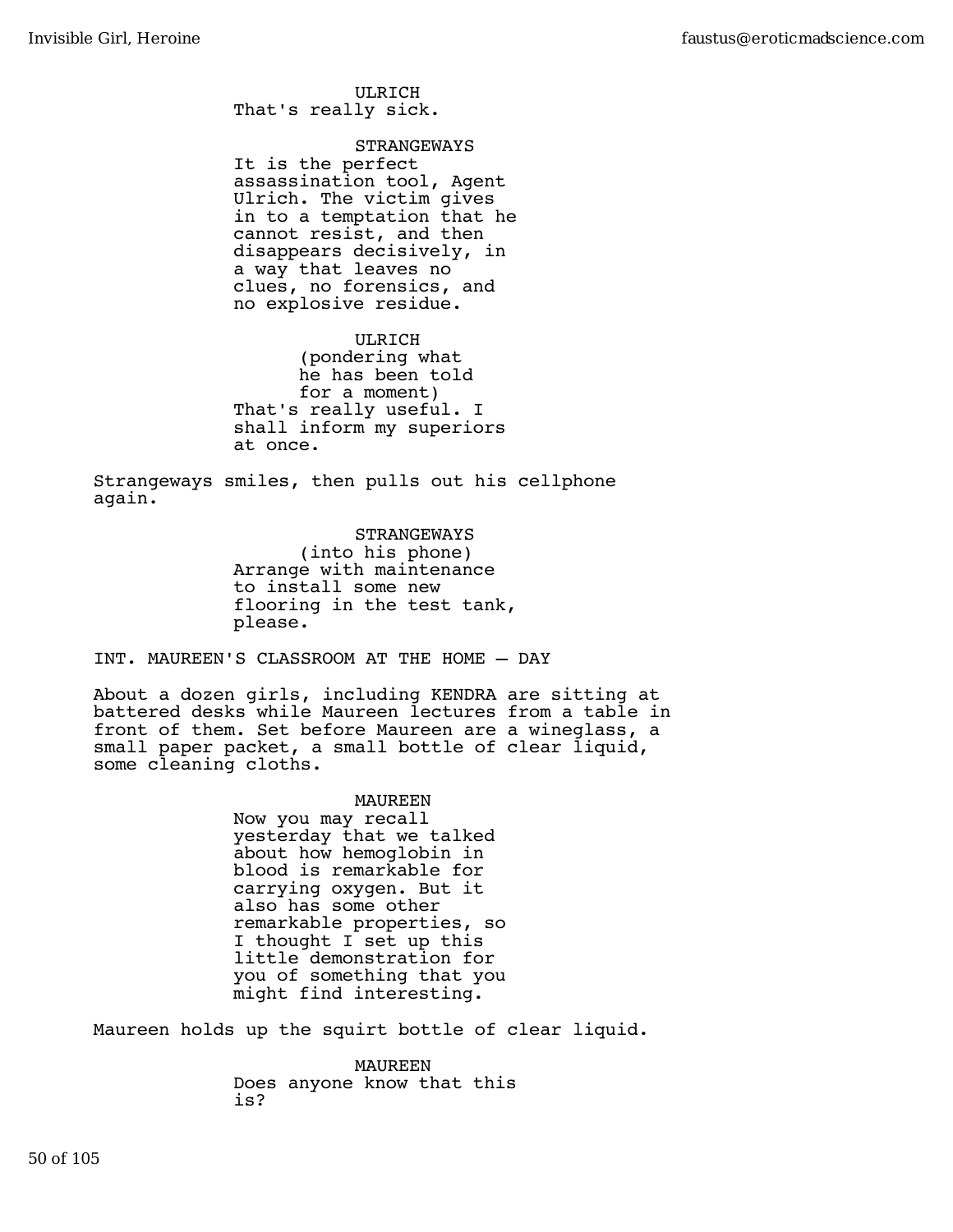The girls shake their heads.

MAUREEN This is a solution of 3-Aminophtalic hydrazine, kindly lent to me by the chemistry department at Gnosis, but it's more commonly known to your friendly local police department as luminol.

GROANS around the room.

MAUREEN It's called luminol because it reacts with the hemoglobin in human blood to create something called chemoluminescne.

More GROANS.

MAUREEN Since that's also pretty abstract, a demonstration.

Maureen tears open the paper packet and pulls out a small sterile lancet.

> MAUREEN Imagine a murder most foul...

Maureen jabs herself in her left index finger with the lancet, then squeezes her finger and holds it up so that the girls can see the resulting drop of blood.

Sounds of EWWS from the girls.

MAUREEN ...that leaves a bloody trace.

Maureen wipes her finger on the glass, leaving a smear of blood.

> MAUREEN The murderer cleans up of course.

Maureen takes one of the damp clothes and wipes the glass clean.

> MAUREEN So that to the naked eye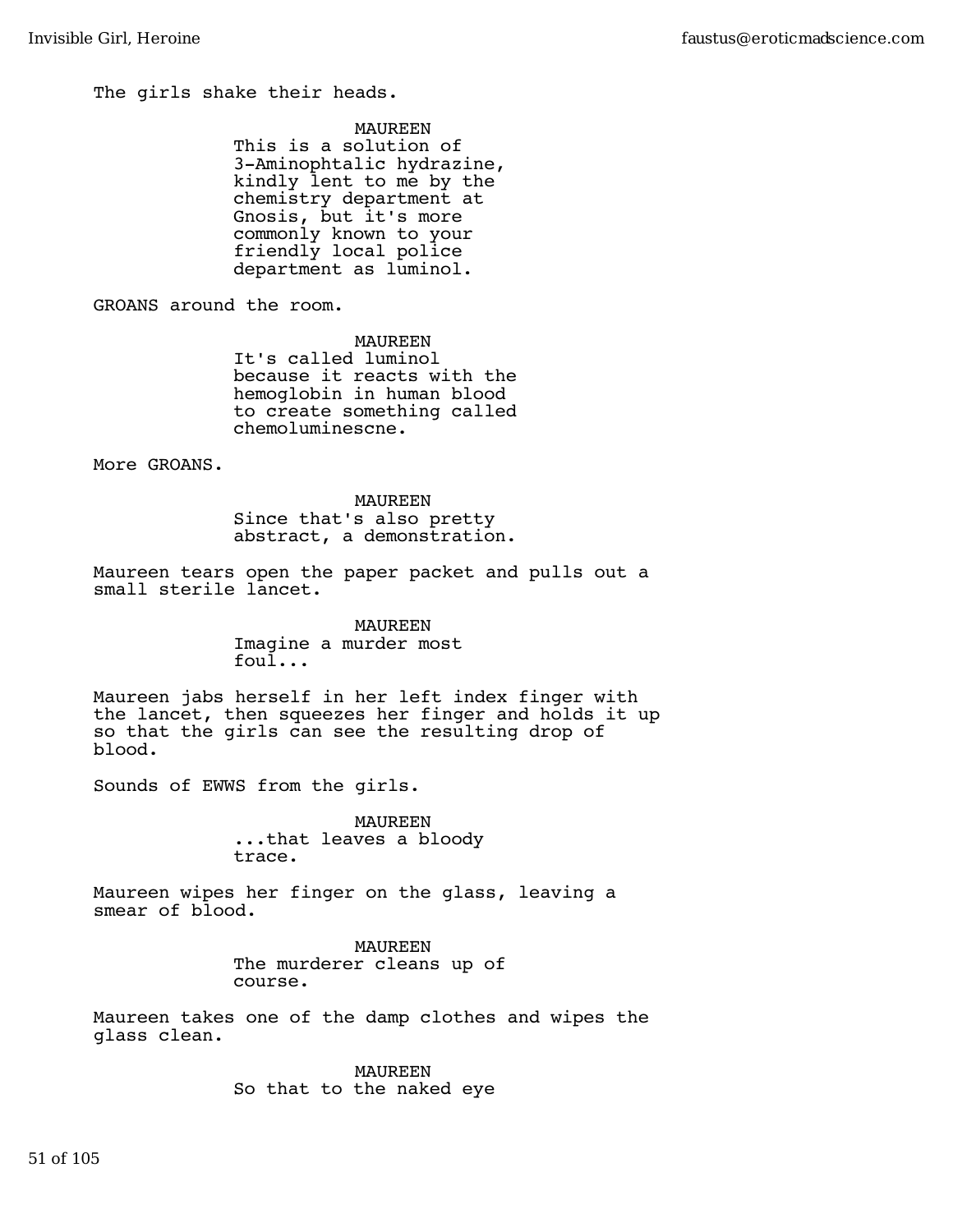### no clue remains.

Maureen holds the glass up so that all can see that the glass appears clean.

> MAUREEN But to the intrepid investigator there are always more means to get information. Kendra, would you draw the shades for us and then turn off the lights, please?

KENDRA Yes, Miss Creel.

Kendra gets up and draws the shades and turns out the lights. The room is fairly dark.

> MAUREEN Now would you all gather around the front table so that you can all see?

The girls do so.

Maureen squirts a small amount of liquid onto the glass.

The place where there was blood for a moment glows eerily blue for a moment.

Appreciative MURMURS from the girls.

MAUREEN Kendra, the lights and the shades please.

Kendra gets the lights, and is getting the shade as Maureen starts to speak again.

> MAUREEN So, does anyone...

Maureen is interrupted by the sounds of SHOUTING and SCUFFLING outside.

> MAUREEN Everyone sit down and stay here.

Maureen goes outside to investigate. In her haste to do so, she accidentally sweeps the wineglass of her desk. It falls to the floor and shatters.

INT. A HALLWAY AT THE HOME – DAY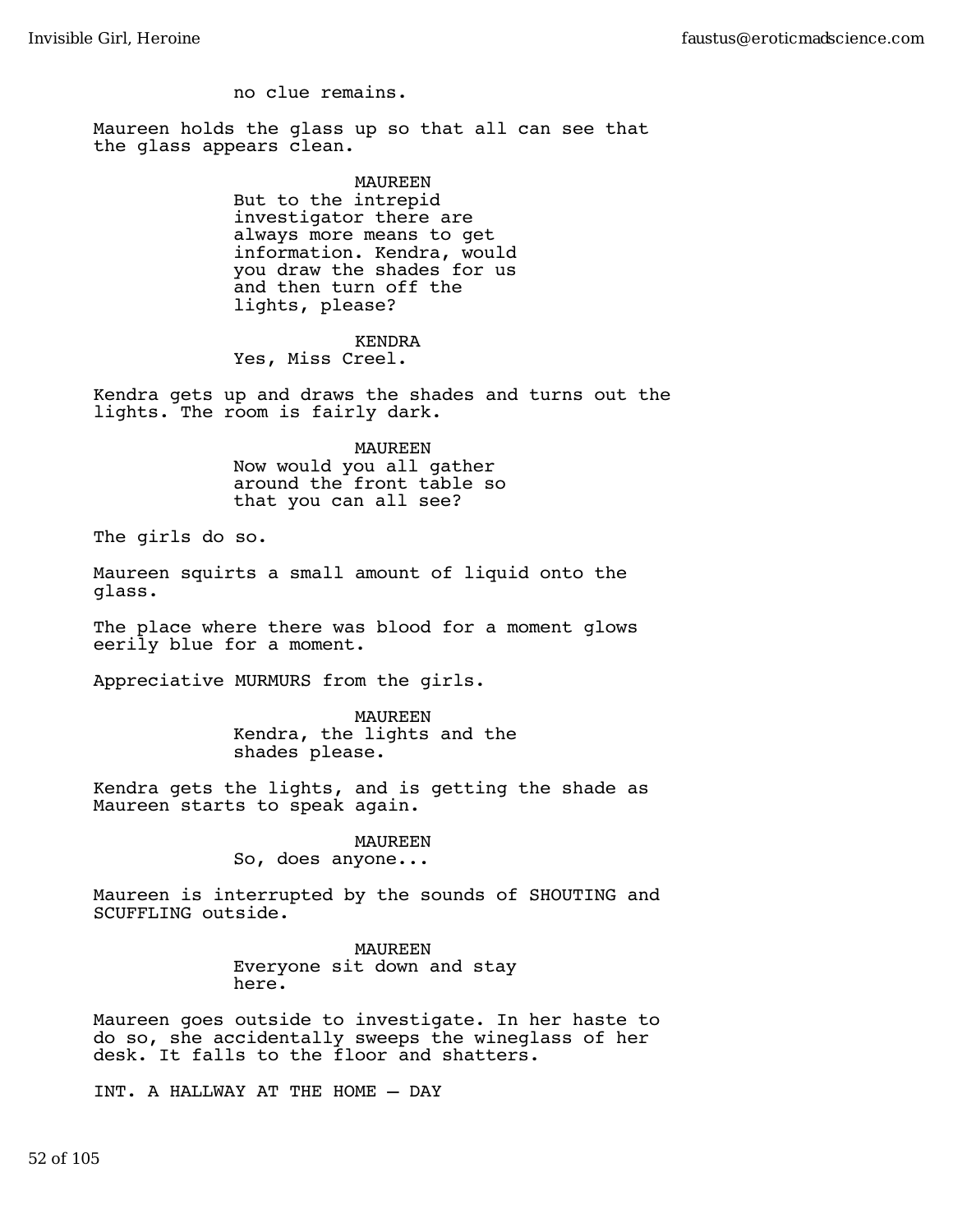Colleen is running up the hall, barefoot. She has badly cut one hand is is leaving a trail of blood on the floor.

> COLLEEN (hysterical) Help us! Help us! They're disappearing us. They took Vanessa away! Help us!

Colleen is tackled from behind by Armed Woman Guard #1 and Armed Woman Guard #2. She is pulled up and dragged off.

Ridgeway is coming up behind the armed woman guards, while Mrs. Sneed approaches from the opposite direction.

> RIDGEWAY Ten eighty-eight. Now under control.

Colleen continues to kick and struggle as she is dragged off.

> COLLEEN For God's sake, don't let them do this to us!

The guards drag Collen behind a door, which Ridgeway closes.

> MAUREEN Ten eighty-eight? What's going on here, Mrs. Sneed?

> MRS. SNEED Security lapse in F-block. Like I said, some of the girls there have serious emotional issues. (takes out a walkie talkie, speaks into it) Control, could you get one of the girls on cleaning duty to come down here with a mop.

CLOSE-UP – THE FLOOR IN THE HALL

A mop cleans up the trail of blood left on the floor by Colleen.

INT. F-WING AT THE HOME – NIGHT

Armed Woman Guard #2 is buzzed through a locked door.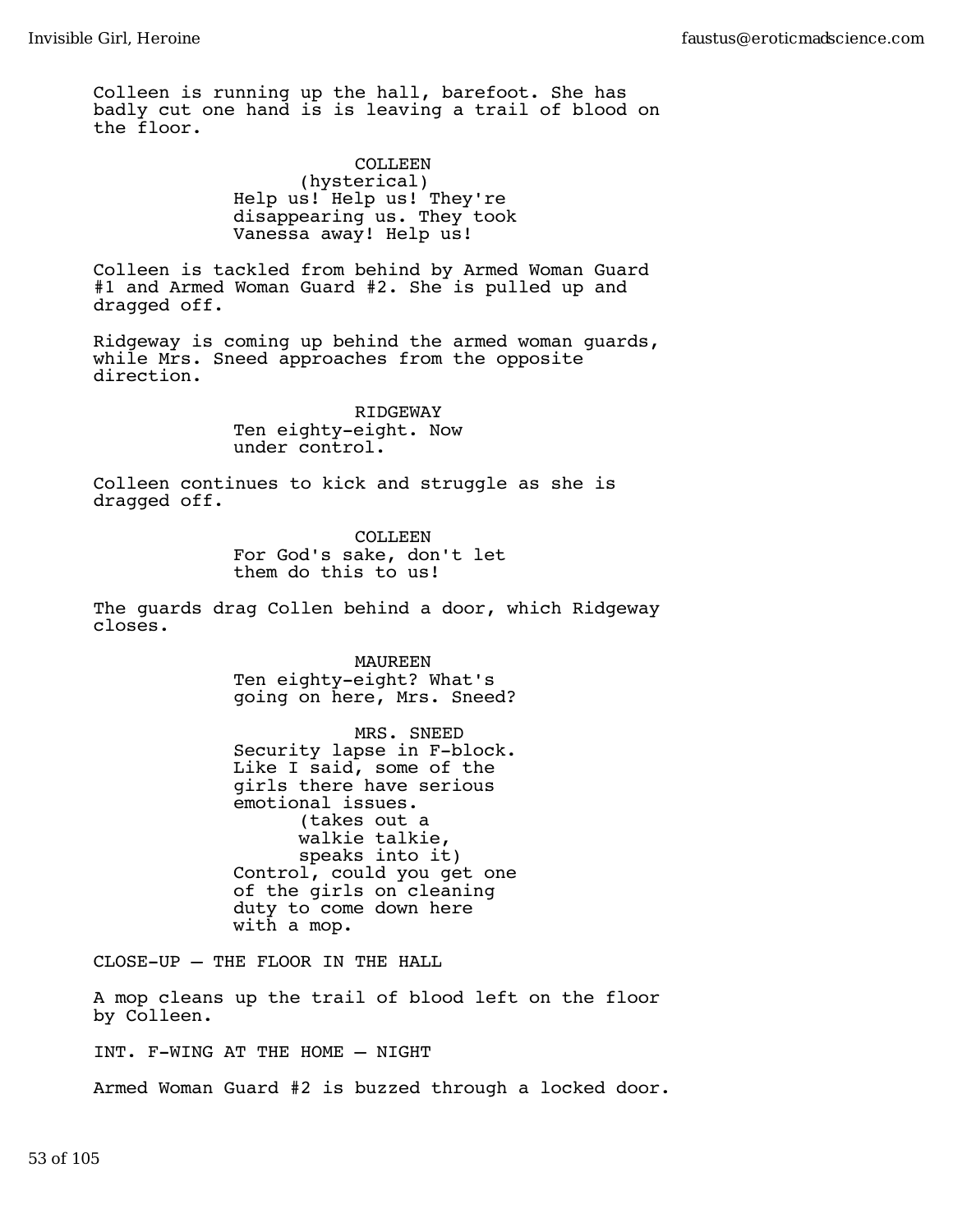She walks along the floor, sweeping her flashlight back and forth. Armed Woman Guard #2 looks through a porthole through one door, then another. Then she goes back to the locked door. ARMED WOMAN GUARD #2 Twenty-two here. Situation normal. The door BUZZES and Armed Woman Guard #2 leaves. A small squirt bottle appears to travel through the air, then squirts onto the floor. A faint set of blue glowing streaks appear on the floor. The bottle travels along, squirting from time to time, illuminating more streaks. Eventual the streaks lead to an elevator door. There is a WHIRRING sound. The elevator doors open and then close. INT. A CELLAR BENEATH THE HOME - NIGHT There is a WHIRRING of a descending elevator. ARMED MALE GUARD #1 approaches the elevator doors with a flashlight. The doors open. Armed Male Guard #1 sweeps the elevator car with his flashlight. The elevator appears to be empty. ARMED MALE GUARD #1 (shakes his head) Gotta tell maintenance to get that damn sensor fixed. Armed Male Guard #1 goes back to a battered desk and sits down. There is a laptop on the desk. Armed Male Guard #1 mouse-clicks on the laptop. A SEDUCTIVE FEMALE VOICE is heard coming over the laptop's speakers. SEDUCTIVE FEMALE VOICE (O.S.) Welcome to superboobsdot-com, where your pleasure is our business...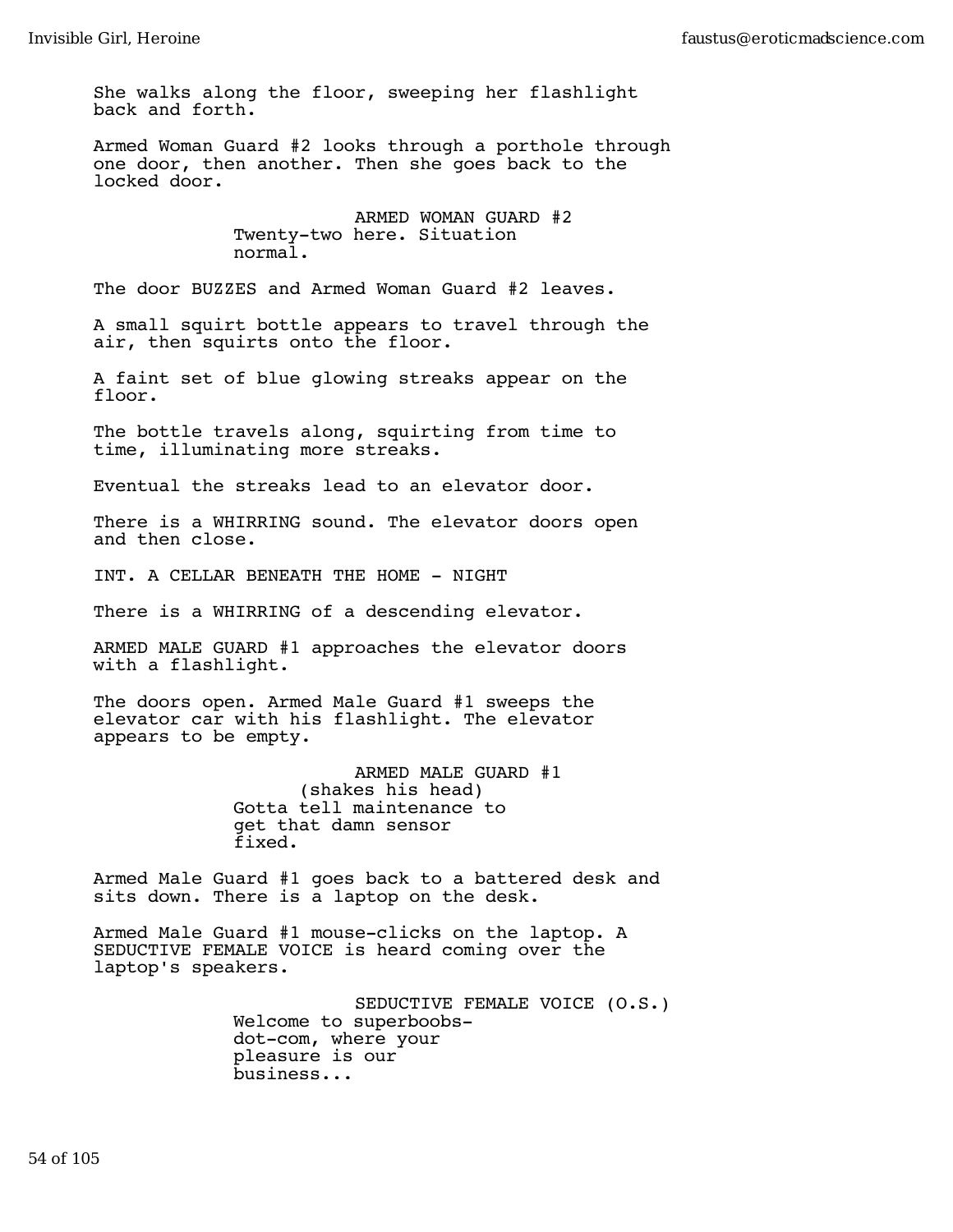SHOT – FALLOUT SHELTER SIGN ON THE WALL

SHOT – MAUREEN'S P.O.V.

The P.O.V. moves down a tunnel, lit by amber lights down its length. Eventually we stop before a a door.

INT. THE TUNNEL – NIGHT

Sound of BOOTED FEET coming down the tunnel.

ARMED MALE GUARD #2 and Ridgeway come down the tunnel, leading Colleen, who is handcuffed and shackled.

Ridgeway puts her hand on a scanner by the door. There is a BUZZ and the door opens.

The three enter the space beyond.

Colleen looks around, surprised, as if someone had just put a hand on her shoulder, but says nothing.

INT. THE TANK ROOM – NIGHT

There is a table laid out with various instruments, some quantum resonators on a tray, a hypodermic syringe, etc.

Ridgeway takes out a phone and places a call.

RIDGEWAY Doctor? Ridgeway here. Yes doctor I know that you have some very sensitive adjustments to do and that you asked not to be disturbed but we have the problem subject. The quantum resonator? But doctor are you sure the subject will be properly orgasmic under present conditions? Yes doctor...I'm sorry doctor I shall see to it right away.

Ridgeway puts the phone away and signs. She picks the syringe up from the tray, squirts a little liquid out of the needle on the end, then jabs it into Colleen's arm.

COLLEEN

Ow!

RIDGEWAY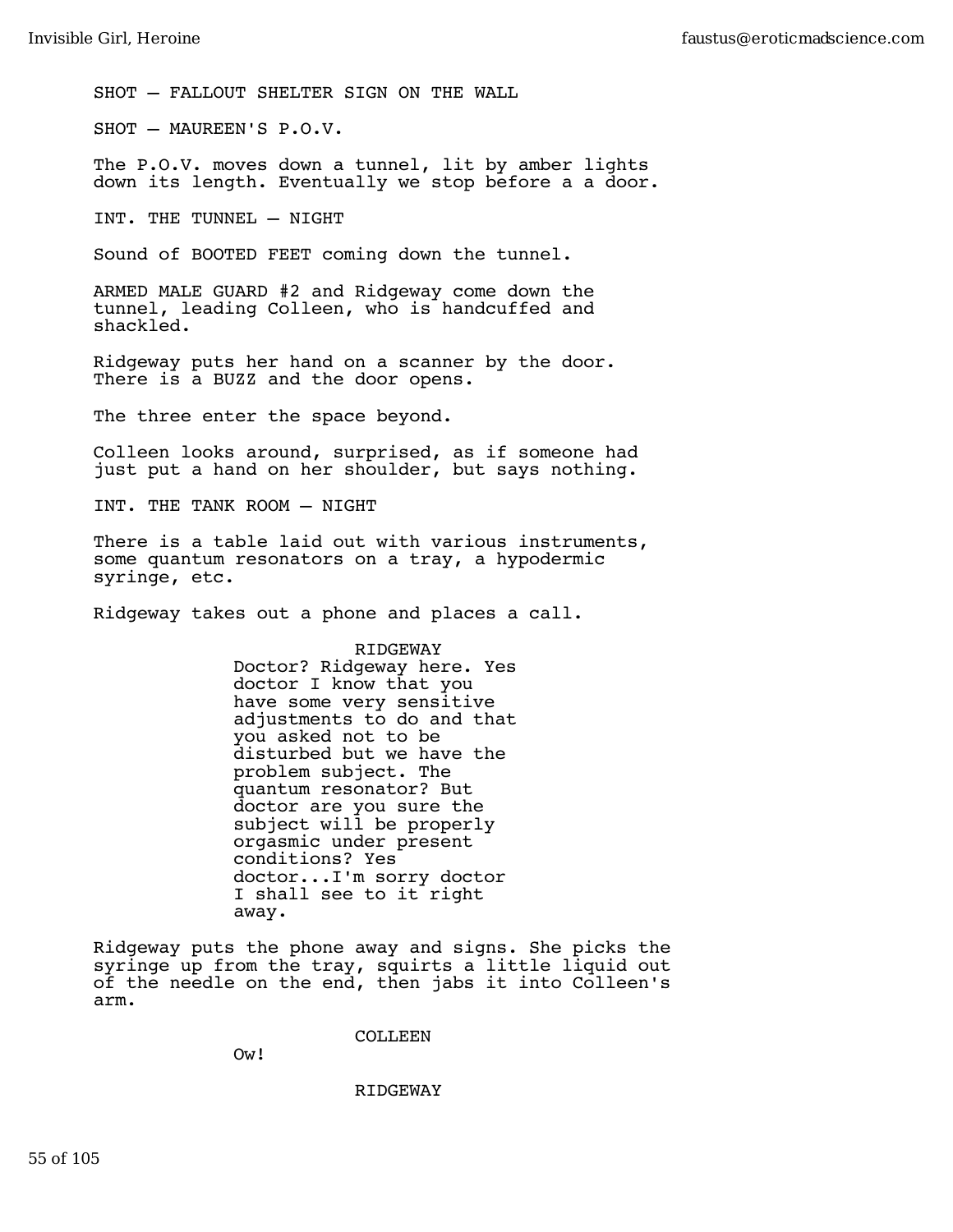It is to help you relax, young lady. Colleen slumps. She is held up by Armed Male Guard #2. Ridgeway picks up a quantum resonator with a tweezers, and puts it into Colleen's ear. RIDGEWAY You and you. Carry her up the stairs. ARMED MALE GUARD #3 and ARMED MALE GURAD #4 come over. Each takes one of Colleen's arms. They lead her into the tank. Ridgeway follows closely. EXTREME CLOSE-UP - THE TRAY A single resonator appears to lift into space and disappears. BACK TO SCENE COLLEEN (murmuring) No...no...you can't do this. I am a human being...not a lab animal...no...please... RIDGEWAY If you resist, it will last longer. Just give in, and it will go quickly. The guards lift Colleen over the threshold of the tank. INT. THE TANK – NIGHT The center of the tank has been rigged with a couchette and a sex machine – a vibrating dildo on the end of a thrusting arm. The guards lay Colleen on the couchette, then strap her wrists and ankles down, so that her legs are apart. Ridgeway cuts away Colleen's clothing with a pair of surgical shears, then lubricates the vibrating dildo on the machine, then carefully aims it so that it will penetrate Collen's vagina. Colleen MOANS. RIDGEWAY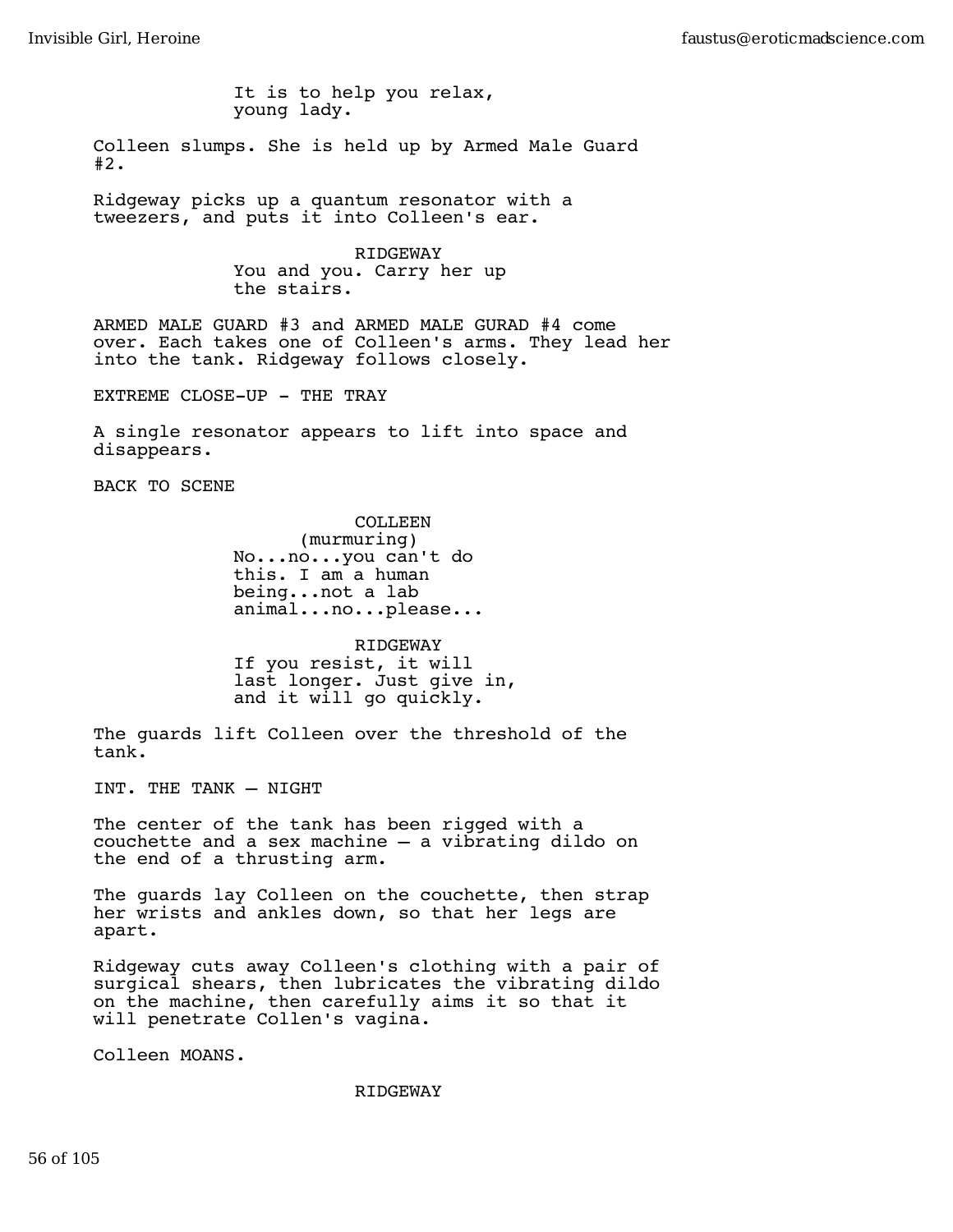As the good doctor always says, we should never underestimate the power of female orgasm. Clear the chamber.

INT. THE TANK CATWALK – NIGHT

The guards close and seal the tank door, then descend the catwalk.

Ridgeway takes up a position watching through one of the portholes.

Ridgeway pulls out a remote and starts the machine.

INT. THE TANK – NIGHT

The machine fucks Colleen, picking up speed.

Colleen writhes and MOANS.

COLLEEN

No..no..no...

There is a POP.

Colleen's body from the waist up vanishes, as does half the couchette.

Blood and entrails spill out of Colleen's severed lower half.

The machine continues to fuck what's left of her.

INT. THE CATWALK – NIGHT

Ridgeway grimaces and frowns, then stops the machine with her remote.

Ridgeway looks right when she hears a RETCHING sound from the vicinity of the porthole to her right, but sees nothing.

Strangeways enters and jogs up the stairway.

STRANGEWAYS Everything go well, Ridgeway?

RIDGEWAY I am afraid we might have something of a situation here, doctor.

STRANGEWAYS What do you mean by that,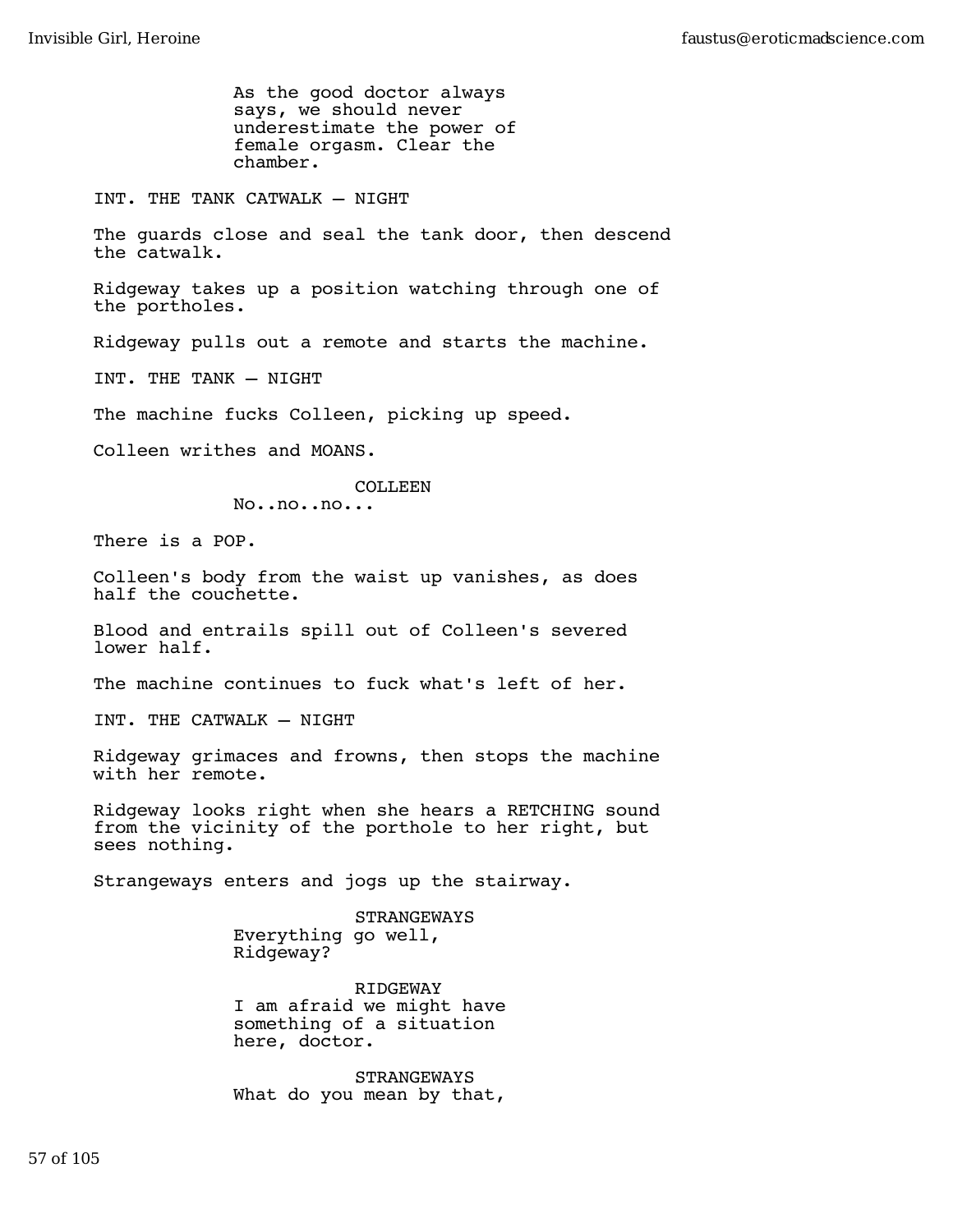## Ridgeway?

Ridgeway gestures at one of the portholes. Strangeways looks in.

> STRANGEWAYS Mmm. I see. Did you have to use the sedative on the subject?

#### RIDGEWAY

Yes, doctor.

STRANGEWAYS Mmm. Unfortunate. Almost certainly the result of sedation combined with the involuntary character of the subject's orgasm. The radius of the matterenergy leap increases monotonically with the force of the orgasm. In sedation cases with forcing, like this one, the result is often unsatisfactory. Not to worry. We shall get a clean-up crew and take care of it. Ridgeway, come with me. We have more important matters to attend to tonight.

Ridgeway and Strangeways descend the staircase.

INT. THE RECONSTITUTION LAB – NIGHT

Strangeways and Ridgeway enter.

Ulrich and the Director are already there. They are standing on one side of a glass wall. On a crossing wall is a large bank of servers, hard drives, a keyboard and a monitor.

#### STRANGEWAYS

Gentlemen. Thank you for joining us this evening I apologize for being late, but an unavoidable matter that had to be dealt with.

DIRECTOR We hope this is worth our time, Dr. Strangeways.

STRANGEWAYS I do not think you will be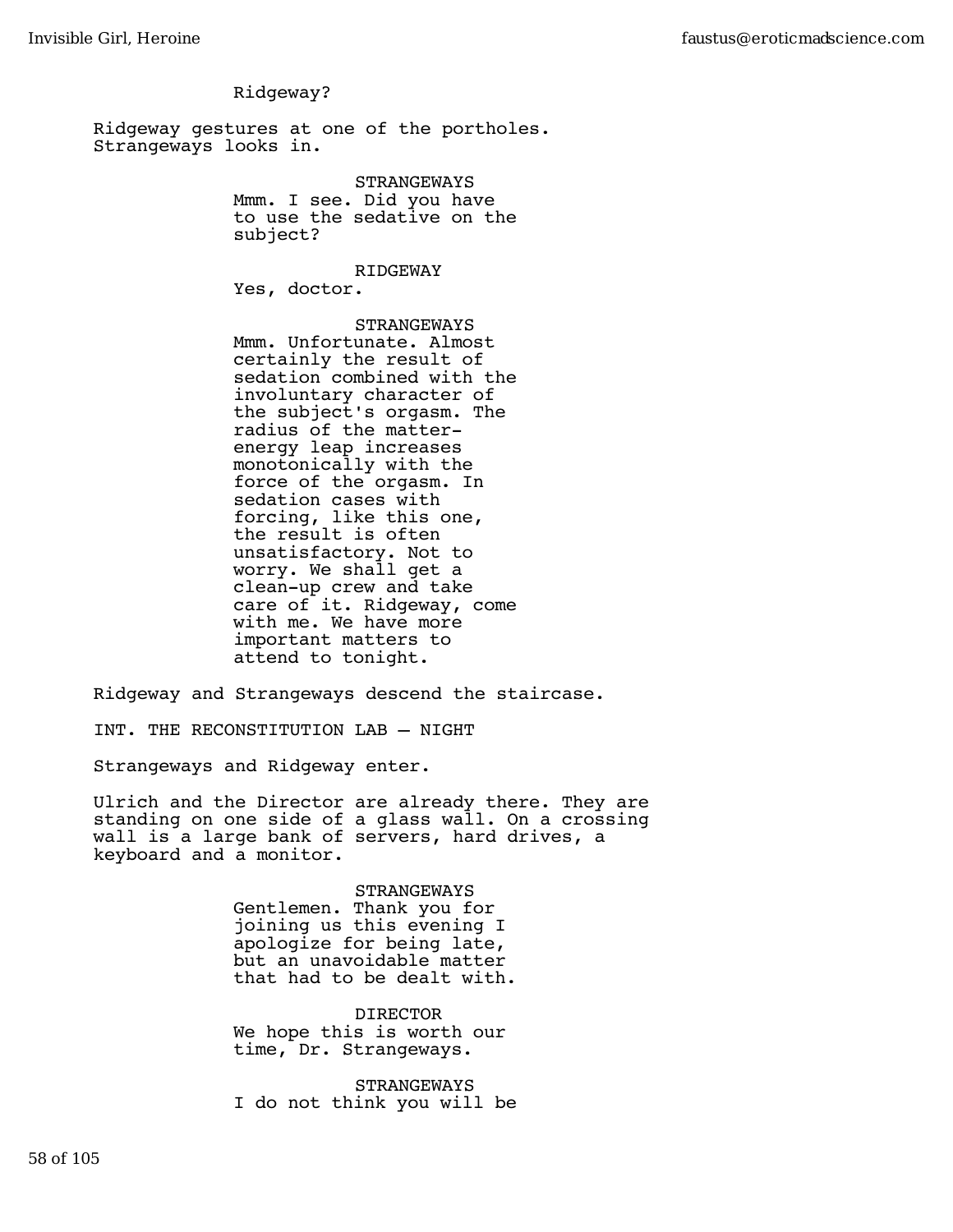disappointed in the slightest, Director. As you aware, concerns have been raised at the highest level about whether Operation Nowhere can plausibly succeed with the human material that has currently been made available to it. Can mere delinquents, the minor criminals on which the control protocols have been developed, girls from nowhere without skills or sophistication really serve the ends of the program? Can they really serve as agents of any kind?

DIRECTOR A most worthwhile question, doctor.

STRANGEWAYS And one which admits of a most worthwhile answer. For a long time, I was myself uncertain whether a fully satisfactory solution could be found. But every recently, we received reports of a remarkable technology in us in Japan.

ULRICH Japan. Figures.

STRANGEWAYS A concern which I shall not name here managed to develop an extremely high-resolution three dimensional scanning technology. So high was the resolution that it became possible to scan a human brain and body at a level of detail that would allow a duplicate to be created that preserved essential aspects of the personal identity of the original.

DIRECTOR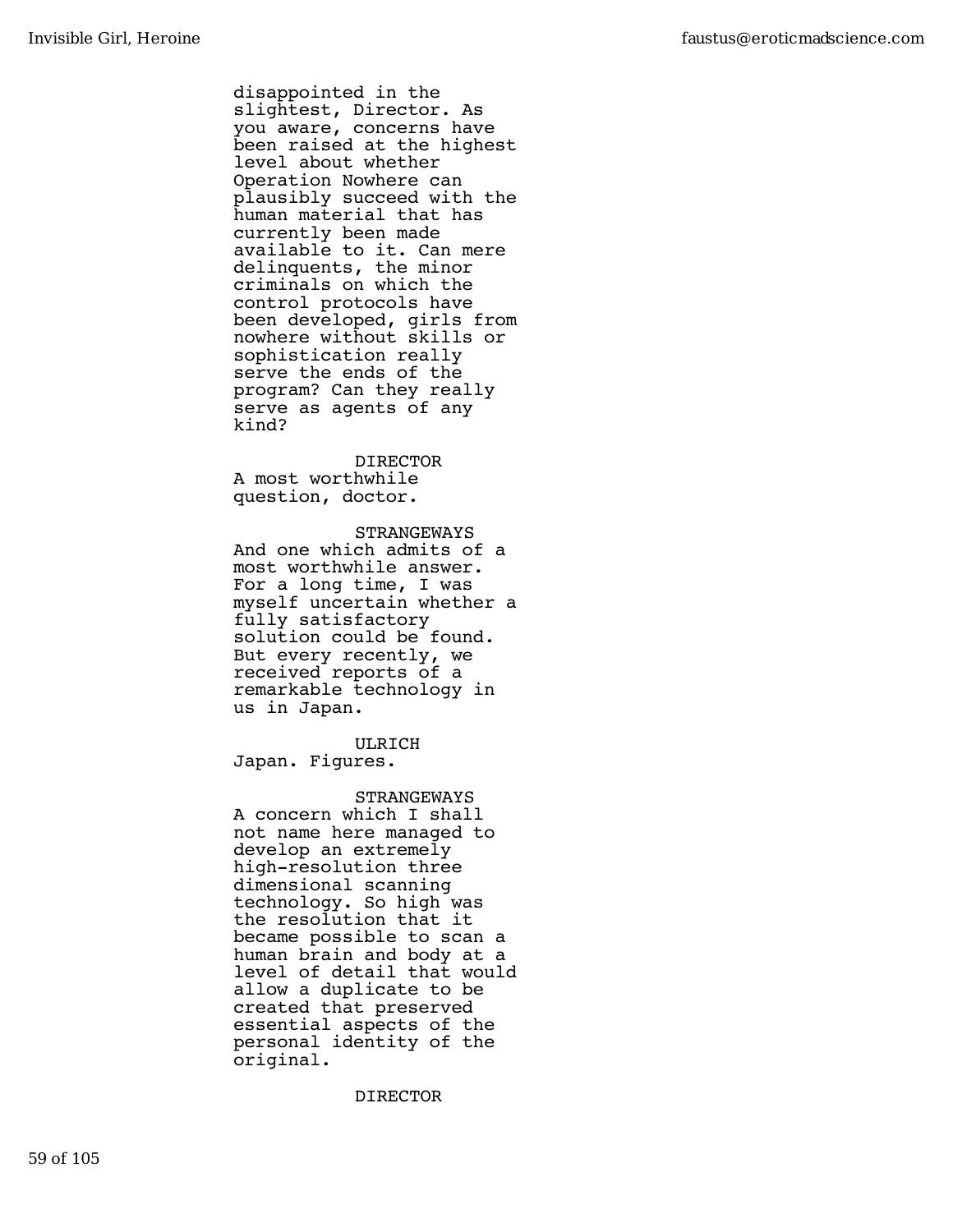You surely don't mean to say...

STRANGEWAYS The scanned information could be reconstituted using a a nanotech fluid matrix, thus enabling the creation of a duplicate.

DIRECTOR The Japanese actually put this into production?

STRANGEWAYS They did indeed, and for a purpose at once so trivial and so disgusting as to be unworthy of description here.

DIRECTOR So you are proposing to scan and print, I see, doctor. And how will you get the consent of would-be agents for this.

STRANGEWAYS My dear Director, you must understand that consent is irrelevant for an operation such as the one which we are running now. We have already obtained all the scans that we need. Operatives in our employ managed to stage an incident.

Strangeways points to a monitor on the equipment rack. Video is playing, showing Gnosis students fleeing from Dowson House due to the "chemical spill."

> STRAGEWAYS As part of a proposed routine medical screening in the wake of the incident, we were able to conduct surreptitious scans of a number of coeds at nearby Gnosis college.

Strangeways shows footage of Jill's "medical

 $\overline{\phantom{a}}$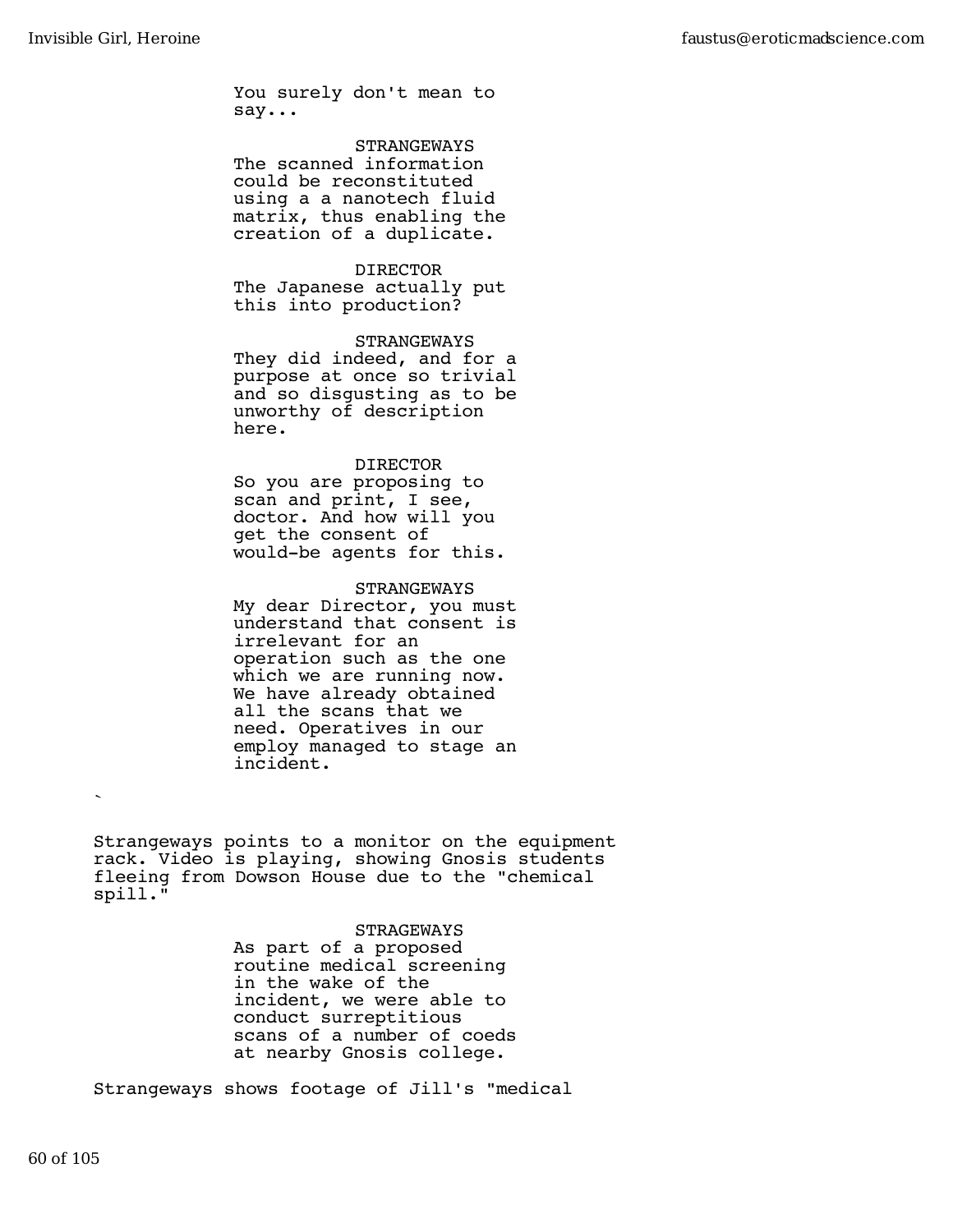checkup."

STRANGEWAYS These scans were transmitted to us, naturally, and we have all the data here.

Strangeways gestures as a great large rack of RAIDS.

STRANGEWAYS We have over a hundred subjects on file, and can generate what we want on demand.

ULRICH You are shitting us, Strangeways.

STRANGEWAYS Not at all, Agent Ulrich. I invite you to watch.

Strangeways types a series of commands into a computer keyboard. An image appears on the computer screen – a computer graphical representation of Jill Keeney.

Strangeways hits a key.

The lights dim. There is a low HUM.

Beyond the glass, there is a transparent tube filled with liquid. A ring of light passes slowly up the length of the tube.

As it does so, a network of nerves and a brain appears.

It passes as second time, and a skeleton is added to the network of nerves.

It passes a third time, and a set of viscera appears.

It passes a fourth time, and musculature and subcutaneous fat appears.

It passes a fifth time, and the muscles are covered with skin, hair, and nail. It is a perfect image of Jill Keeney, JILL-PRIME.

Appreciative MURMURS from Ulrich, the Director, and Ridgeway.

Strangeways presses another button. The tube tilts up. One end opens, and Jill-Prime is decanted onto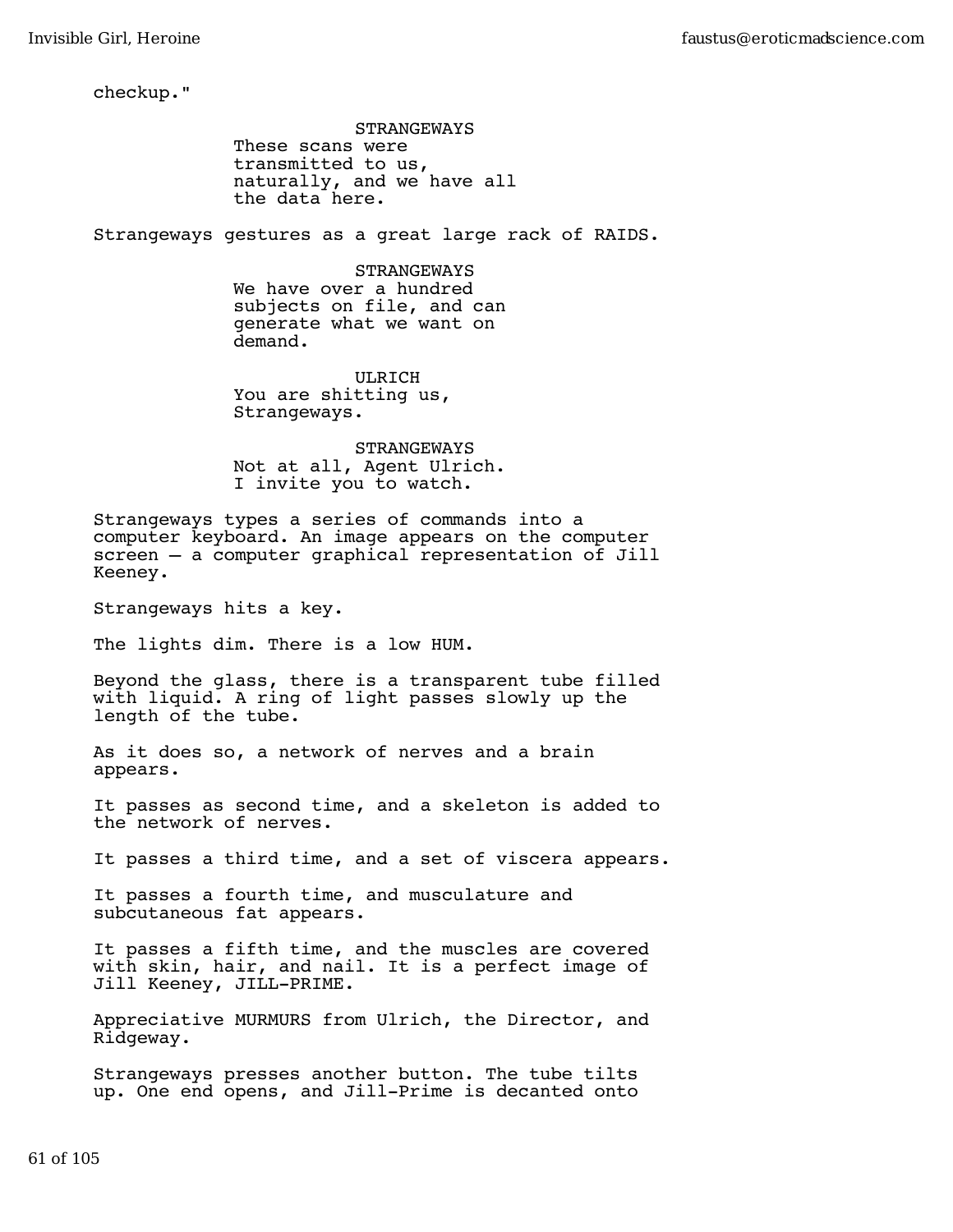the floor. She is naked. Jill-Prime coughs. Her eyes flutter and open. She stands uneasily. STRANGEWAYS And thus, a new agent is born. DIRECTOR I have seen that girl. We have a file on her. STRANGEWAYS Oh, indeed. The selection of this one was hardly accidental. Jill Keeney, a girl who in the course of her study abroad in Monte Blanco last year got mixed up in a most unfortunate conspiracy against its lawful government. Meaning, of course, that not only is she half trained as an agent, but she already has a propensity for the sort of work that we will want from her. ULRICH Fucking a-mazing. Jill-Prime walks up and puts her hands on the glass. She starts to speak. Strangeways turns on a speaker so that she can be heard. JILL-PRIME (on speaker) Hello? Can anyone hear me? What's happening to me? Where am I? Strangeways flips a switch and speaks into a microphone. STRANGEWAYS (into microphone) What do you last remember? JILL-PRIME (on speaker) I was in the health clinic. I was undergoing some kind of scan. STRANGEWAYS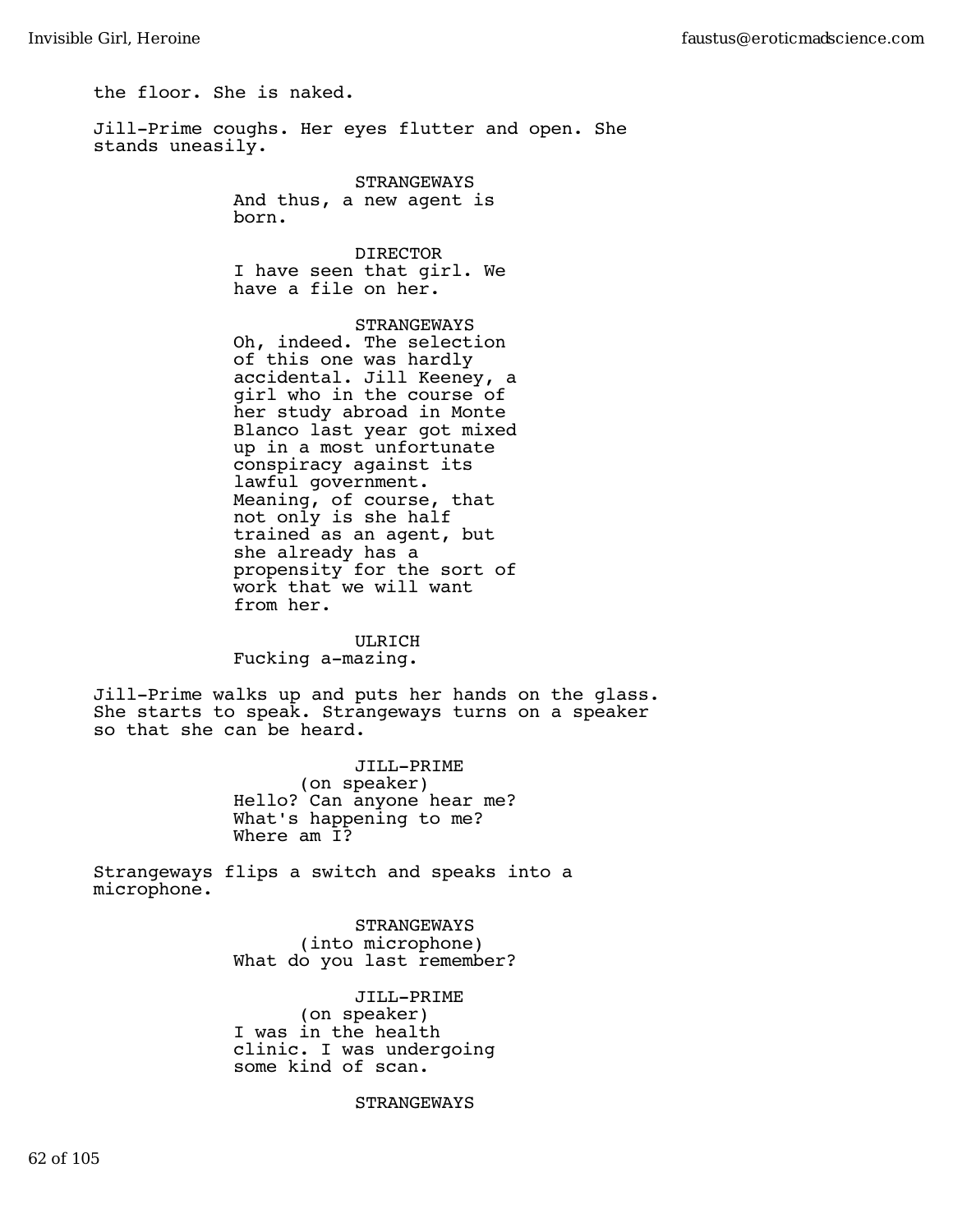(turning microphone off) Excellent! The subject's memories have been preserved at high fidelity. (turning microphone back on) Miss Keeney, please listen to me closely. We picked up something dangerous when we ran that scan, and you are in need of prompt decontamination. Do you understand this?

Jill-Prime nods her head.

Strangeways pushes a button on a console.

The wall behind Jill slides away, to reveal a golden turntable on the floor.

> STRANGEWAYS (into microphone) The decontamination process is quick, thorough, and painless, but it needs to be done immediately if we are to prevent damage, which is why we brought you here so quickly. Look behind you. Do you see the golden circle? Step into the middle of it, reach up, and grab the bar.

Jill-Prime hesitates.

STRANGEWAYS (into microphone) Please, Miss Keeney. We need you to trust us on this. We need to move quickly.

Jill-Prime steps into the middle of the gold circle and grasps the bar.

Strangeways turns off his microphone.

STRANGEWAYS You belong to us now.

The circle on which Jill-Prine stands begins to revolve. Golden second skin begins covering her from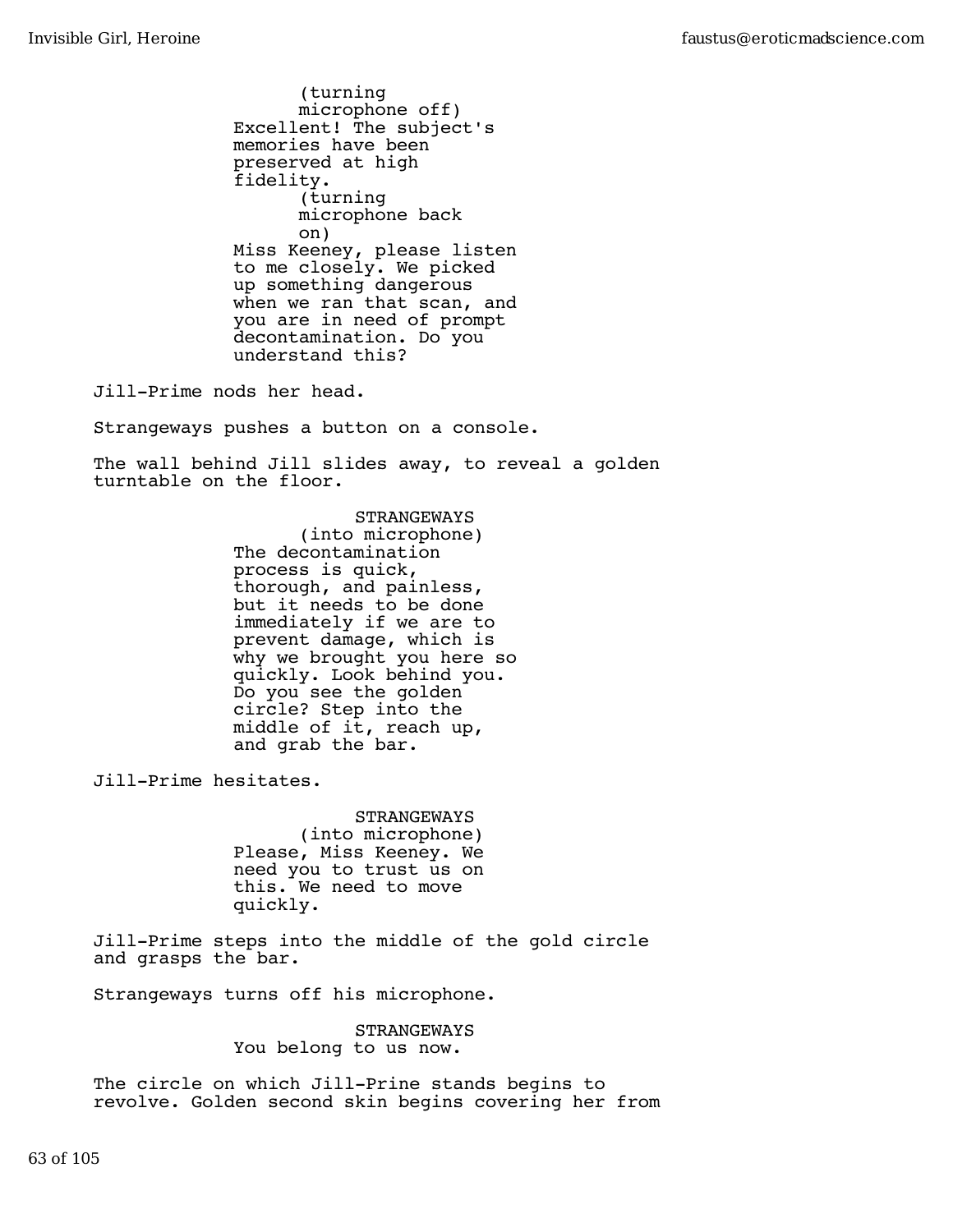the feet up.

DIRECTOR Amazing achievement, Dr. Strangeways! With this duplication and control technology not only will we have ideal assassin, but we will have agents in place, plus girls we can give away as slavegirls or living sex toys as bribes...

STRANGEWAYS (mildly) I am a humble creator of technologies, Director. How they are deployed is of course up to you. I send the rockets up, and where they come down is not my department.

DIRECTOR I do have a question, however.

STRANGEWAYS But of course you do.

DIRECTOR If you have the capacity just to make copies of girls, why do you bother testing that quantum implosion dingus out on girls from the State Home.

# STRANGEWAYS

Active nanotech matrix in sufficient quantities to make a duplicate – that's expensive. Girls cast off by society and wanted by no one turn out to be surprisingly cheap. I am sure you do not need me to explain to you the significance of keeping projects under budget, Director.

DIRECTOR No, of course not.

Jill-Prime is by now covered in golden second skin, spinning rapidly, writhing and MOANING.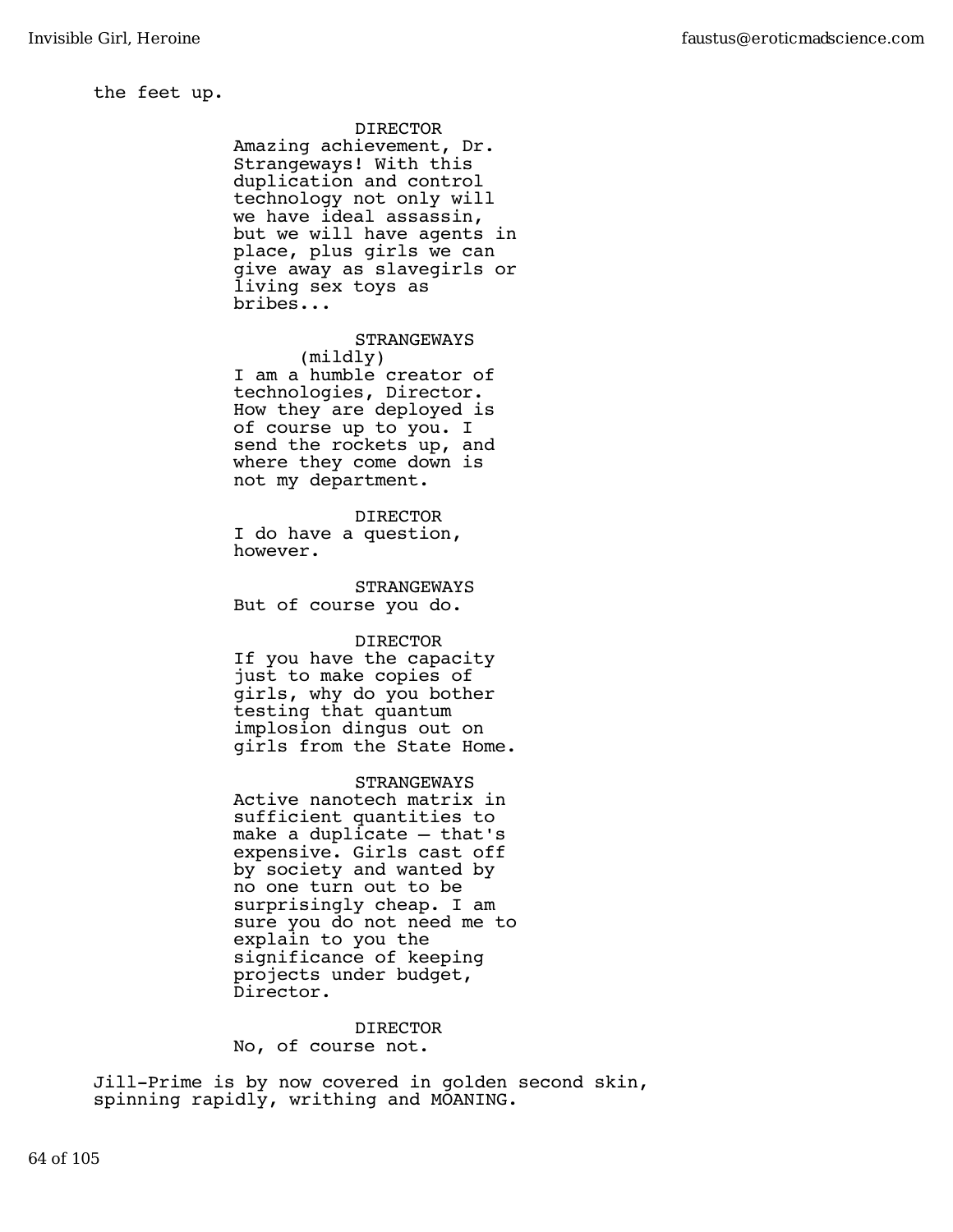STRANGEWAYS It appears we are inducing quite the powerful sequence of orgasms this evening. Poor little beauty. Only minutes old and already on the path to complete enslavement.

RIDGEWAY If you will excuse me, Dr. Strangeways, Director, there are urgent matters for me to attend to topside.

DIRECTOR But of course, Warden Ridgeway.

Ridgeway leaves.

INT. THE ELEEVATOR – NIGHT

Ridgeway enters the elevator and presses a button.

Just before the doors slide shut she glances over her shoulder, as if she expects to see someone there.

Then the doors slide shut.

INT. MAUREEN'S ROOM – NIGHT

Maureen sits on the sit of her bed, staring blankly off into space.

After several seconds of this, Maureen lurches forward, kneels over a wastebasket, and retches.

INT. A SECLUDED CORENR OF THE GNOSIS LIBRARY – DAY

(Note: Maureen and WILLIE speak in whispers, heads close together, throughout. Willie is the same character as in Progress in Research)

#### MAUREEN

Willie, you have to understand. This isn't just some tale of abuse behind prison walls. Someone out there at the Home for Wayward Girls - someone I think connected with the government -- is running obscene experiments that are killing helpless girls.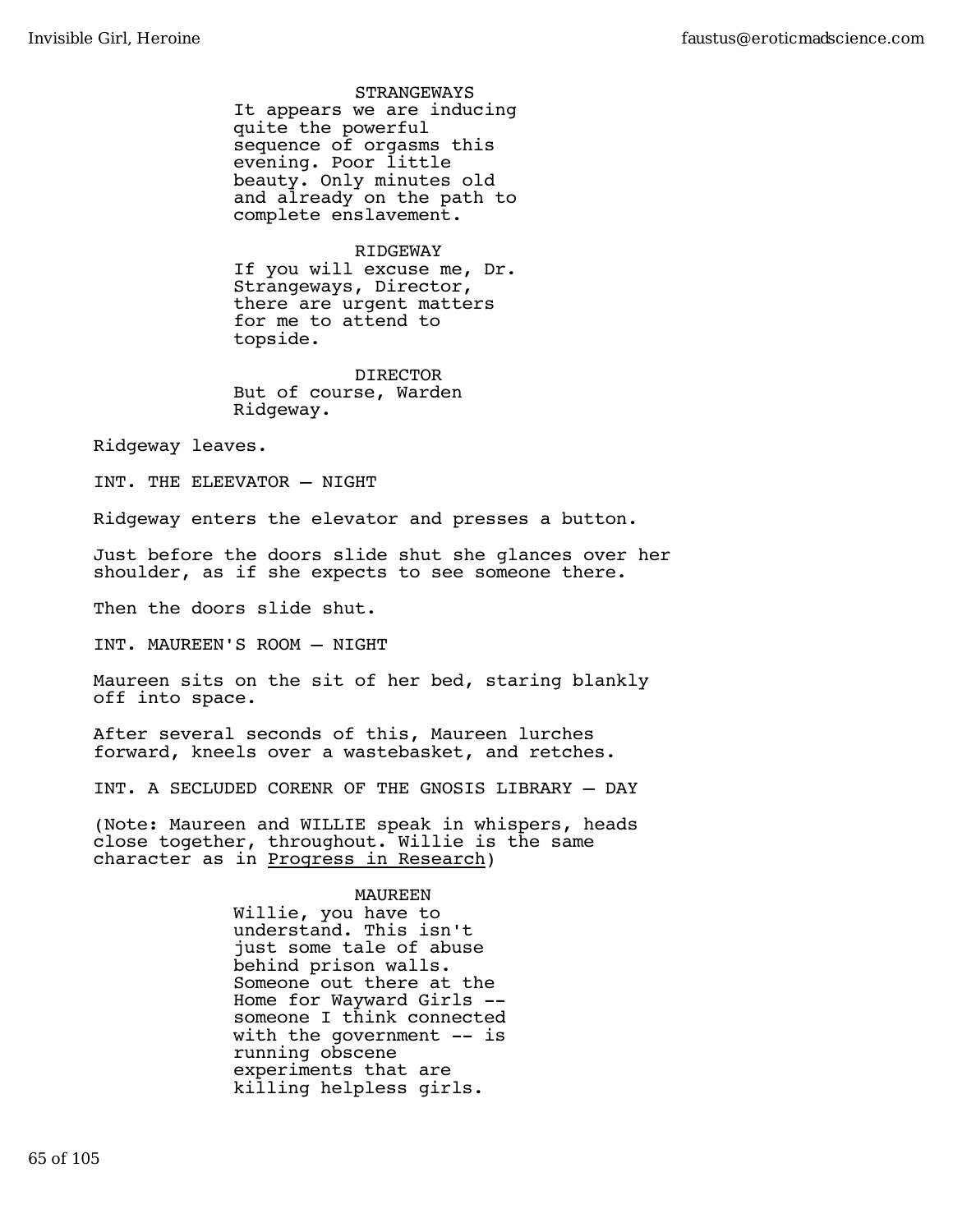There must be someone we can call. WILLIE ...Maureen... MAUREEN Your father is some sort<br>of big-shot publicinterest lawyer, right? Can't we talk to him first. WILLIE Maureen, some things are best left untouched. MAUREEN Willie! WILLIE Do you remember last year, Maureen? Do you remember how there was some weird chain of incidents involving government agents running all over campus? And then what? A senator whose daughter went to Gnosis ends up buried in Arlington National Cemetery. And Professor Corwin? And my friend Anwei Li? And Moira Weir and Nanetta Rector? The all just drop out of sight. Not just disappeared. It's like they never were. Is that what you want to happen to you?

MAUREEN I can't believe you would say such a thing.

WILLIE I wish you would just quit that volunteer position and try to forget anything you saw out there.

MAUREEN (setting her jaw defiantly) I can't do that, Willie. You know I can't.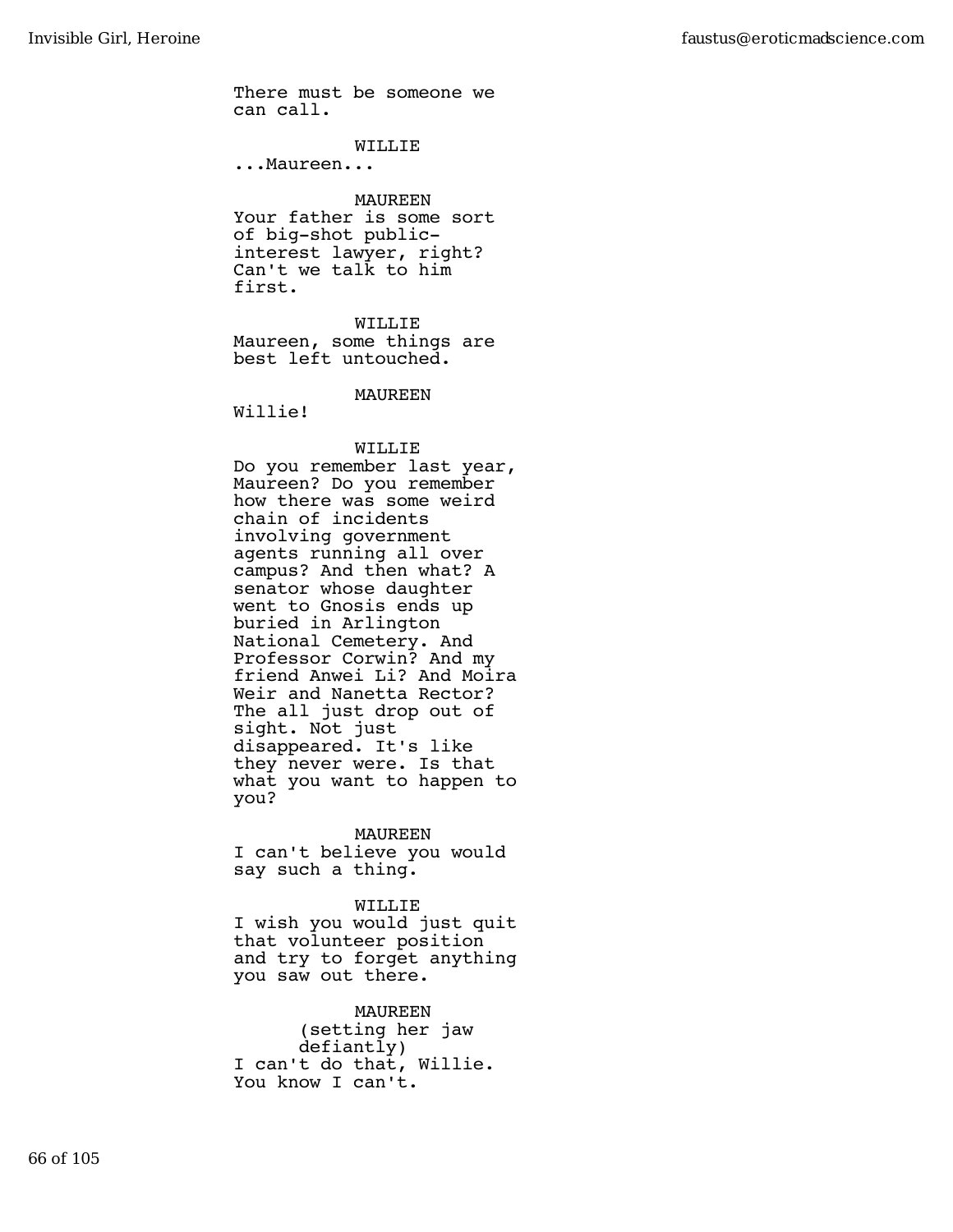INT. A ROOM UPSTAIRS IN THE OLD BUILDING – DAY

The room is done up a a girl's room, rather comfortably, with a bed on which there is a comforter. There is a breakfast on a tray which is largely uneaten. There is a pair of tall windows which have been filmed over, but which are otherwise transparent.

Jill-Prime stands in a nightgown, staring out the window at the back of the Home for Wayward Girls.

A key turns in the locked door to the room. Strangeways enters. He is carrying a briefcase. Jill-Prime turns around to look at him.

> STRANGEWAYS There are no bars on the windows, as you can see. And the glass, aside from the one-way film, is quite ordinary glass. It is not long drop to the ground. It would be quite easy for you to hurl any piece of furniture through the window and make a break for it.

JILL-PRIME Perhaps I will.

STRANGEWAYS I think perhaps you won't. After the pleasures you experienced last night, you will not be able to make yourself leave.

Jill-Prime blushes and looks down.

JILL-PRIME You've abducted me. You've brought me here and subjected me to...to some kind of experiment. People will come looking for me. I have family, friends. They won't notice I am gone.

STRANGEWAYS On the contrary. I do not think anyone will miss anything.

Strangeays opens his briefcase and takes out an issue of the Gnosis Illuminator, which he hands to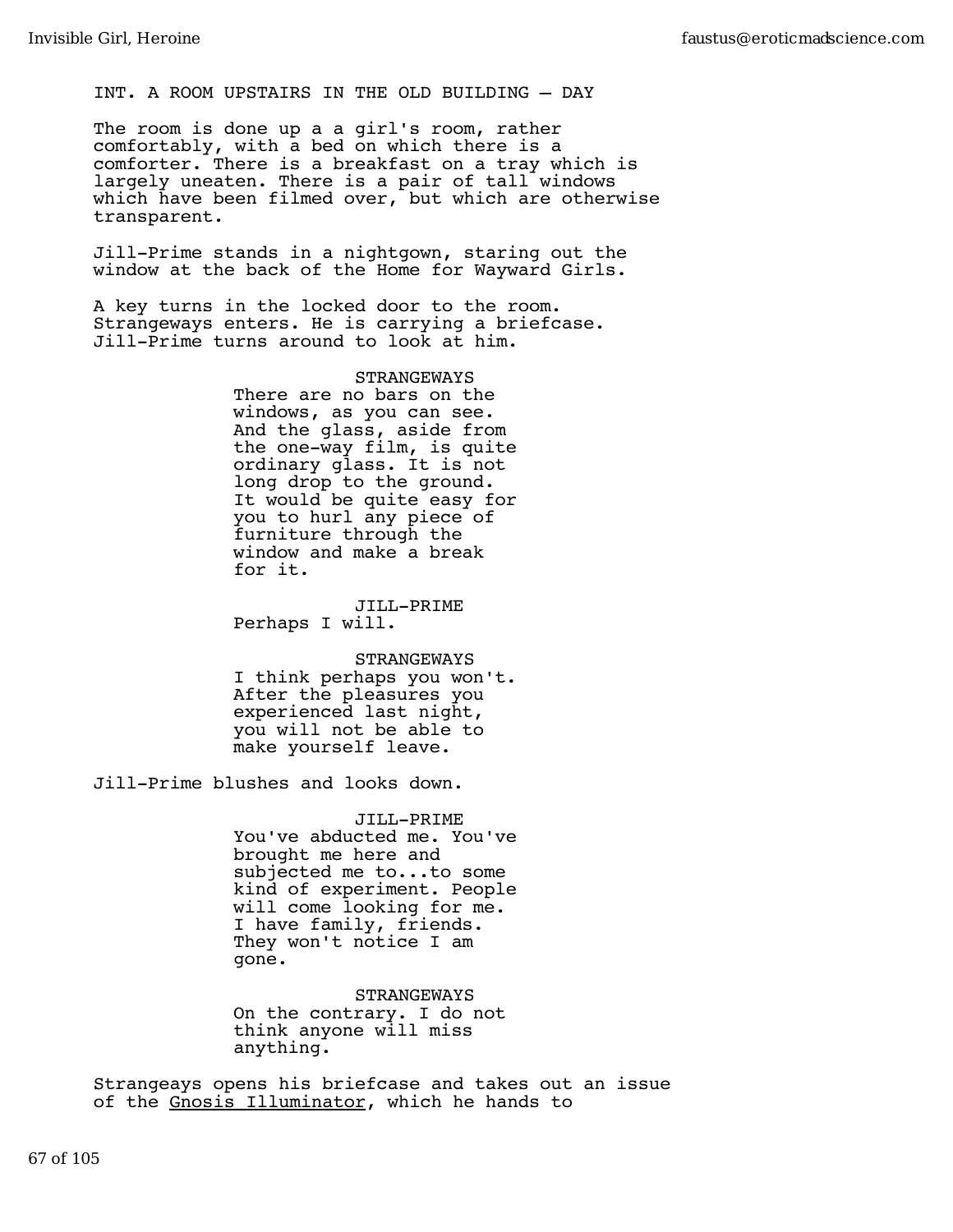Jill-Prime.

STRANGEWAYS Have a look at the date on this.

JILL-PRIME (reading the date) I was unconscious for ten days before finding myself here?

STRANGEWAYS Not exactly. Look at the back page. Specifically, look at the young woman in the photograph and read the caption.

JILL-PRIME (reading) "Senior Jill Keeney, celebrates with her teammates after scoring the winning goal over Euphoric State in Women's Lacrosse." But that's me! That game was supposed to be...

STRANGEWAYS The point you are supposed to grasp here is that no one is going to come looking for Jill Keeney, because Jill Keeney is not missing. The beautiful and talented Miss Keeney is busily living out a fun-filled senior year at Gnosis College, whence she will doubtless go on to live a long and fulfilling life.

JILL-PRIME But I am Jill! I remember a whole life as Jill!

STRANGEWAYS No. The young woman in the photograph is Jill. You are just a copy of Jill, which we took the liberty of making.

Jill-Prime looks astonished for a moment, then hurls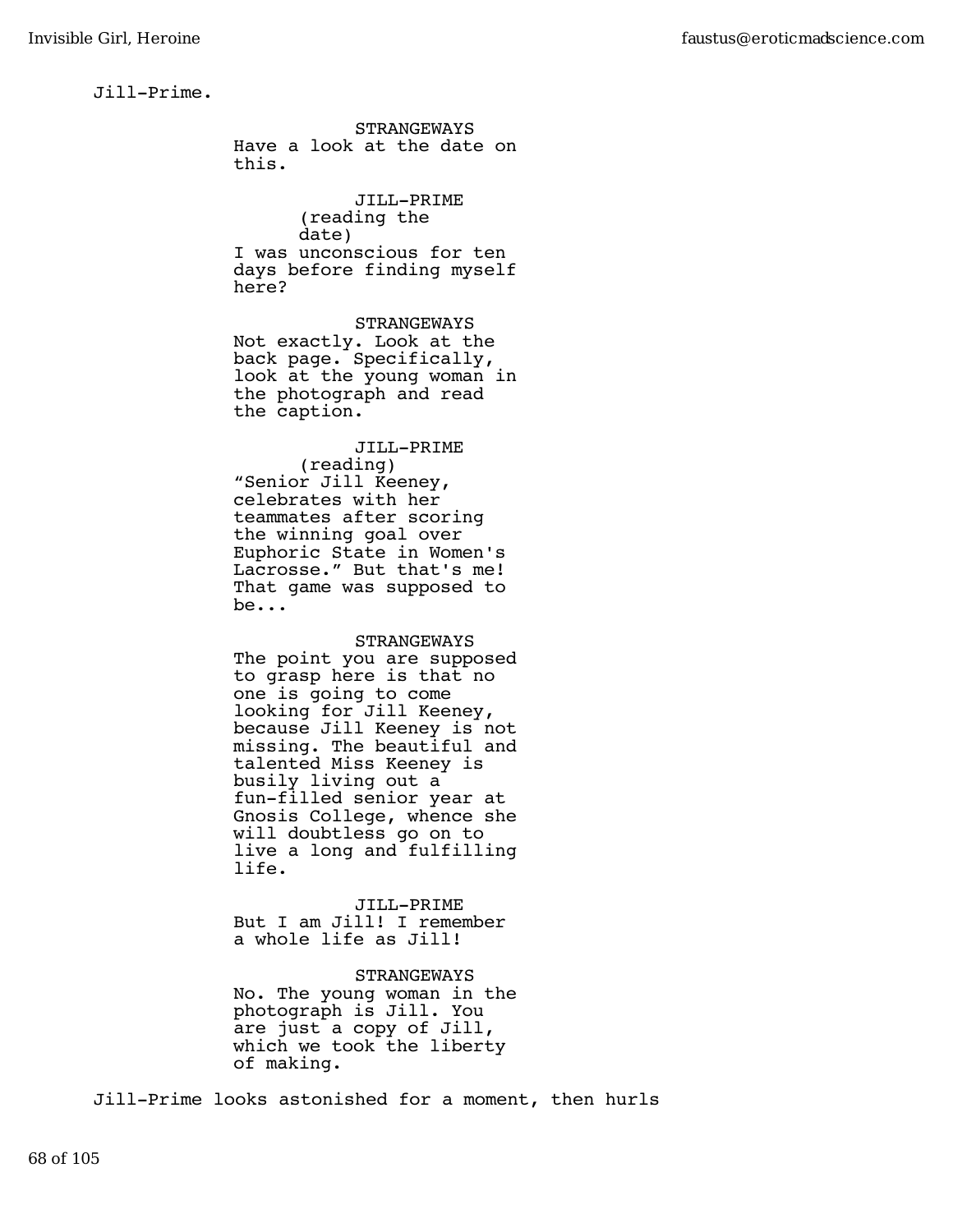the newspaper away.

JILL-PRIME I don't believe you. It's a very simple thing to print up a fake newspaper.

STRANGEWAYS Indeed it is. I would have expected no less an observation from a young woman of your obvious intelligence. But ask yourself this: on the night that you and many other students were forced to flee a chemical spill in a Gnosis dormitory, what shape was the moon?

JILL-PRIME Two nights ago? Just a crescent.

STRANGEWAYS Clear skies are forecast for tonight. I suggest you look out your window and see what kind of moon it is. In the meantime, I imagine you must be very hungry. Please do try to eat your breakfast. You'll need your strength for what is about to come.

INT. A GNOSIS COLLEGE DINING HALL – DAY

Jill is eating a hearty breakfast. Maureen sits down and joins her.

> JILL Maureen! You look awful. Almost as if you have seen a ghost. Is everything all right?

MAUREEN Oh, us, just had to pull an all-nighter. I guess I'll be all right with enough coffee. How's it with you?

JILL (smiles broadly) Feeling pretty good.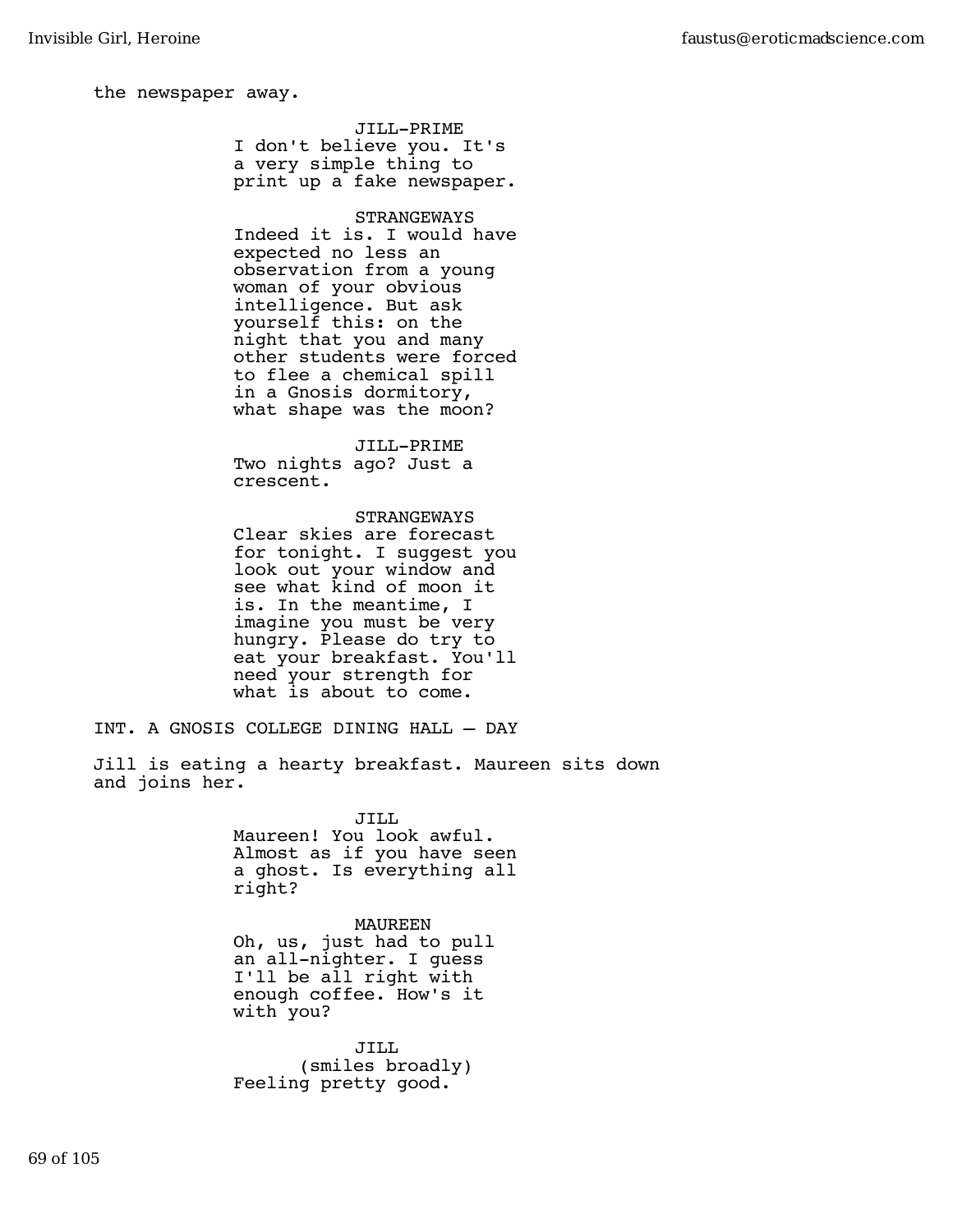MAUREEN So no ill effects after that chemical spill they had at your dorm?

JILL Nah. Everyone's fine. We all had to go in for some kind of screening at the campus health clinic, which involved being in some big scary scanning device, but in the end, it was much ado about nothing.

MAUREEN I'm...really relieved to hear that.

INT. A ROOM IN THE OLD HOUSE – DAY

Jill-Prime's head and hands project through holes in the wall, as if she had been place in the stocks. She is MOANING rhytmically.

Strangeways sits in a rocking chair close by, observing her.

(Note: In this scene, Strangeways has his cat Lilith from Study Abroad on his lap. He strokes her as he speaks.)

> JILL-PRIME Oh...oh...oh. You bastard! I just came for the third time. What have you done to me?

> STRANGEWAYS You should try to look on the positive, dear girl. Think about what has happened to you as a blessing. Think of how much more receptive you have become. Think about how much more pleasure you experience, even in spite of yourself. You have changed and for the better. It is an invariable consequence of all who undergo the therapy.

> JILL-PRIME Ahhh..ahhh...why all this?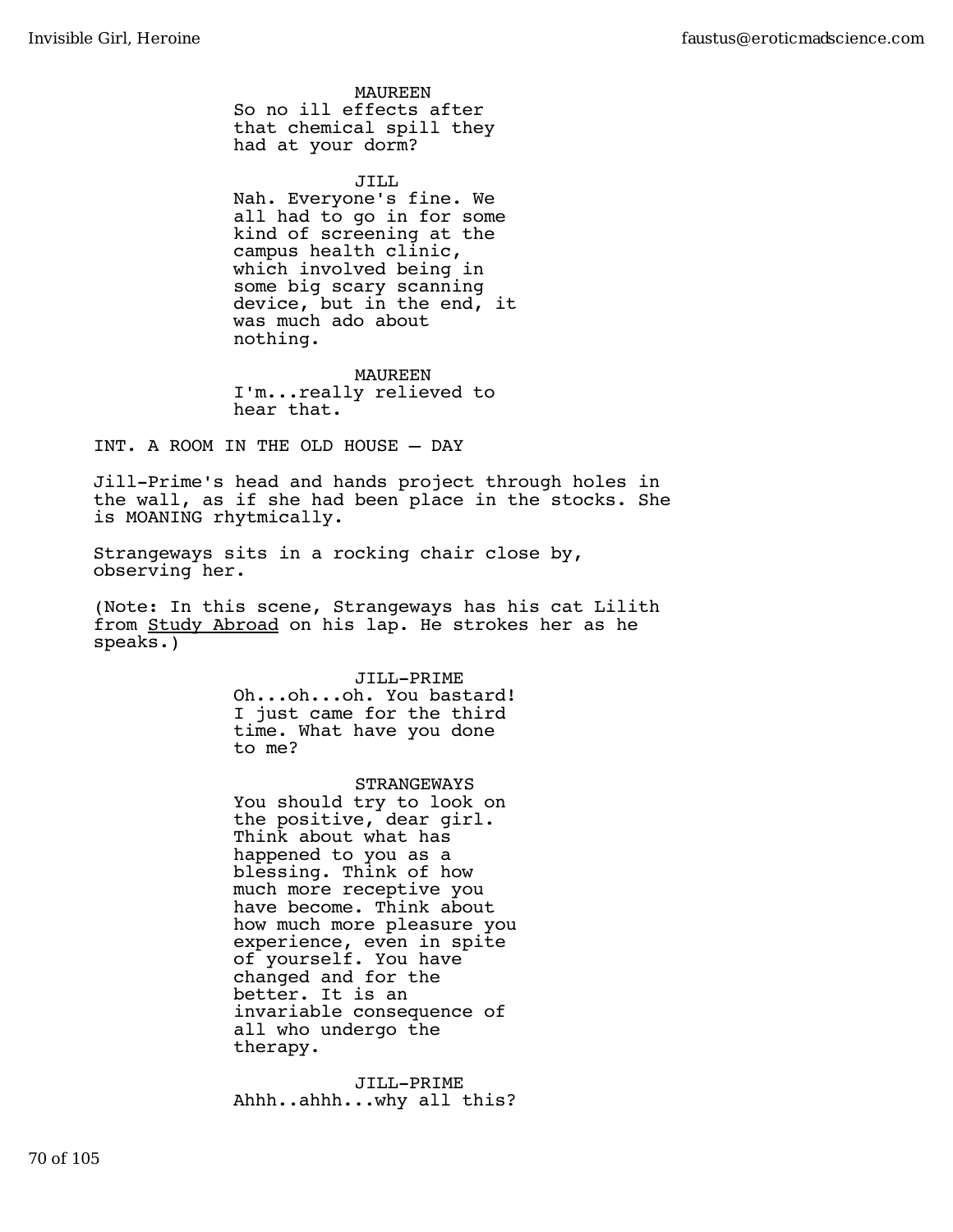STRANGEWAYS There were some concerns, of course, when there was an...incident...with one of our first lucky girls. I did improve the technique, but by then certain powerful people were asking for an additional demonstration of its efficacy.

JILL-PRIME I am ..uh...oh... subverted ...ah...ah... suborned ... eee...oh enslaved. I am not me anymore.

STRANGEWAYS Nonsense. You have your looks, your memories, your skills. All of which will come in great handy quite soon.

JILL-PRIME Uh...uh... what am I doing oh god here I come again...

STRANGEWAYS Well, at the moment you are actually helping us with an important bit of lobbying.

INT. ANOTHER ROOM IN THE OLD BUILDING – DAY

Jill-Prime is naked and on her knees. Her midsection is bent over a sort of bench. Her head and hands project through the wall.

CONGRESSMAN THROTTLEBOTTOM, a pot-bellied, middle-aged man, is also naked, and fucking Jill-Prime from behind.

A cellphone RINGS. An AIDE appears in the scene bringing the phone to Throttlebottom.

> AIDE It's that call for you, Mr. Chairman.

Throttlebottom takes the call, but continues fucking Jill-Prime. The aid holds the phone up so that Throttlebottom can talk.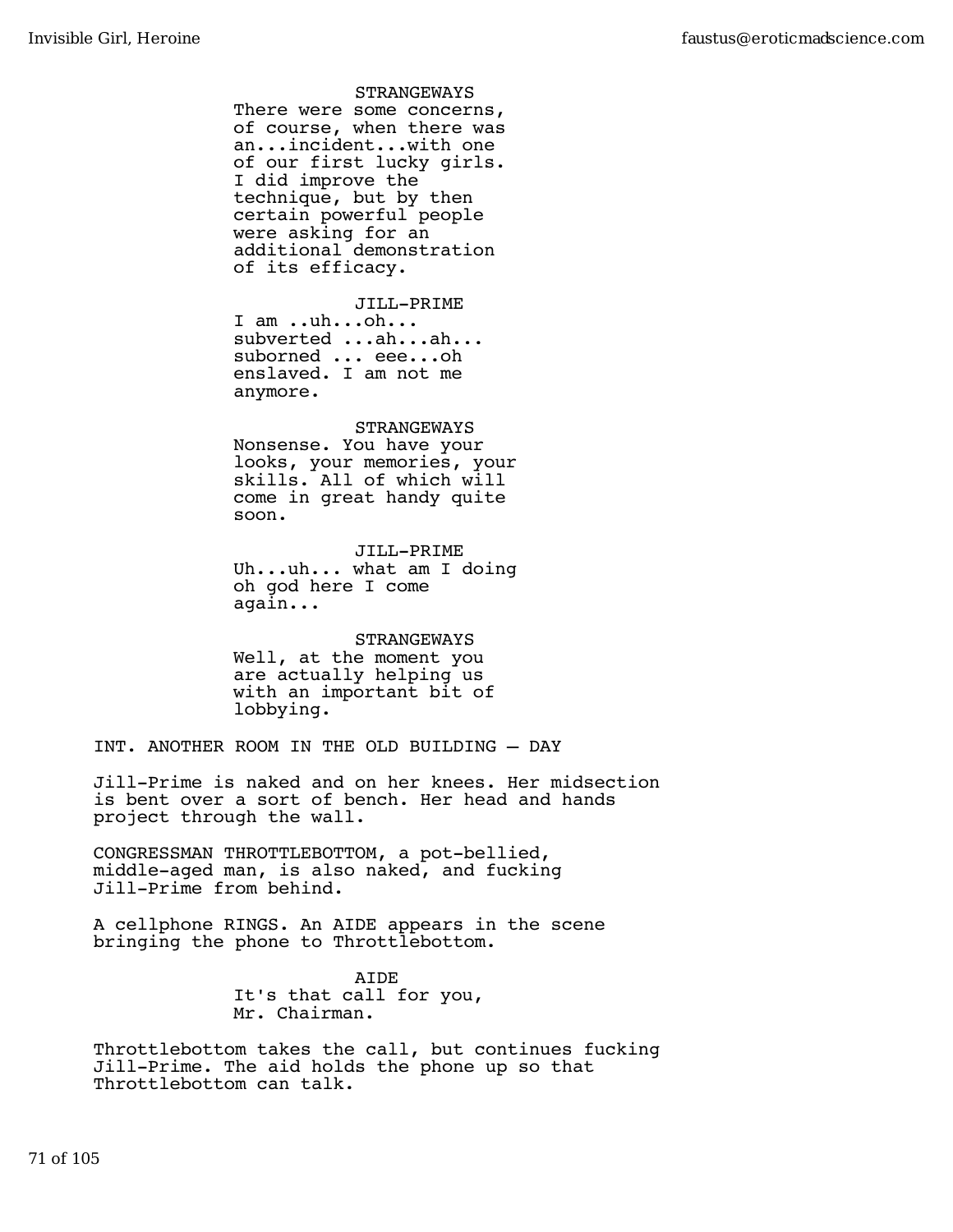THROTTLEBOTTOM (into phone) Yes...yes. Tell that cocksucker that if thinks that I'm giving this thing away for fucking nothing he can kiss my pimply ass.

The aide hangs up the phone.

THROTTLEBOTTOM It was fuckin' sweet of the Agency to set this up. Let's see.

Throttlebottom pulls out of Jill-Prime abruptly.

THROTTLEBOTTOM Let's see what else we've got going on here.

EXTRME CLOSE-UP – JILL-PRIME'S ANUS

Thrttlebottom spreads Jill-Prime's buttocks with his hand, exposes her anus. He then penetrates her anally.

CLOSE-UP – JILL-PRIME'S FACE

Jill-Prime's face contorts, and she SHRIEKS.

INT. MAUREEN'S ROOM – DAY

Maureen is sitting at her desk. In addition to usual desk-like things, there is a microscope and some sort of meter there.

She picks up a pair of tweezers and reaches into an envelope, pulling out a quantum resonator. She looks at it for a moment.

She places the resonator on a slide, pulls places the slide on a microscope, and peers through the eyepiece.

SHOT – THE RESONATOR UNDER MAGNIFICATION

Many tiny cilia appear to trail off the surface of the resonator.

BACK TO SCENE

Maureen looks into space for a moment.

STRANGEWAYS (V.O.) The radius of the matterenergy leap increases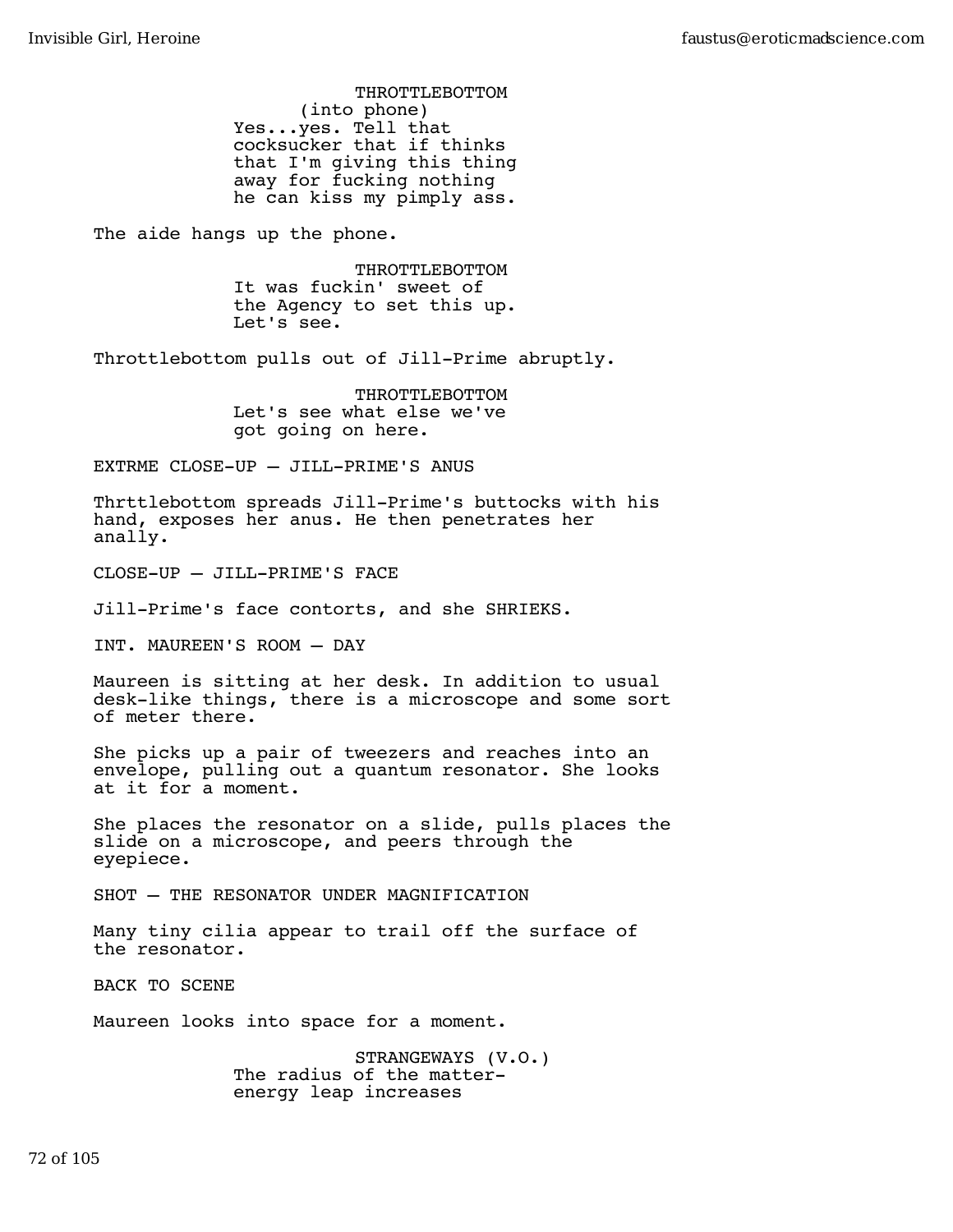monotonically with the force of the orgasm.

Maureen scrunches up her face, then puts the quantum resonator away.

Maureen looks across her desk. Her eyes fall on the vial that she took from Arthur's jacket at the party.

Maureen frowns.

INT. A COMPLETELY DARK ROOM - DAY

The scene is intially completely dark. Then a flickering hologram of the Colonel appears at one end of the scene. The light from the hologram illuminates Ulrich at the other side.

(Note: It is the holographic projection of the Colonel which speaks as the Colonel in this scene.)

> COLONEL Your last report indicated that you were troubled, Agent Ulrich.

ULRICH You are aware, Colonel, that Strangeways experiments are resulting in the death of his subjects?

COLONEL I have been reading the technical reports as well as yours, Agent Ulrich. I understand what it is that Strangeways thinks that he is doing.

ULRICH I do not in any way question the importance of our objective, Colonel, but does the end really justify the means here?

COLONEL Before I begin to answer that directly, Agent Ulirch, let me ask you this: are you aware that every one of the inmates of F-wing has access to a Bible?

ULRICH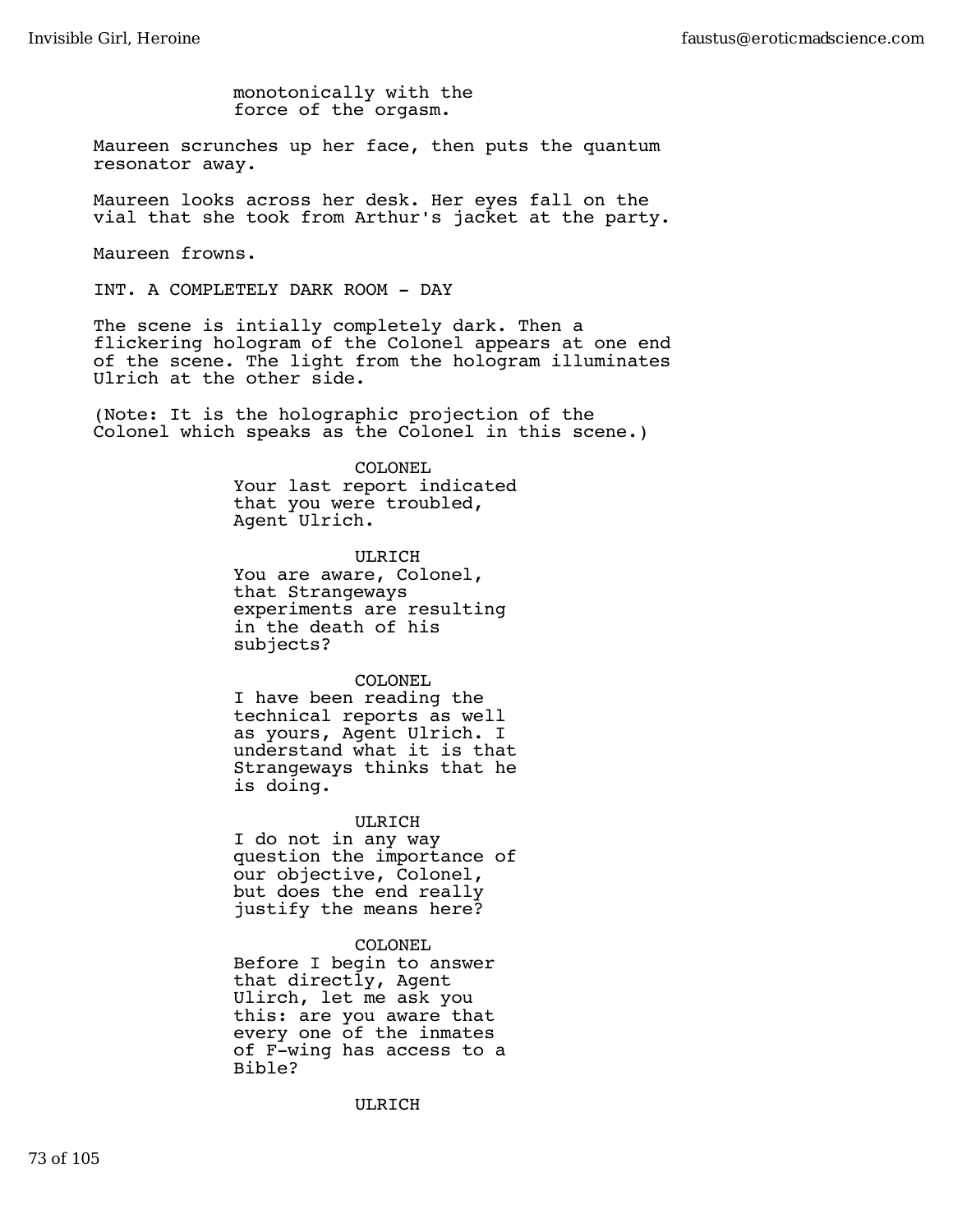I had not inquired, Colonel.

COLONEL Well, they do. And access to religious counseling and instruction. I have pressed Warden Ridgeway on this point and she assures me at these matters have been taken care of?

ULRICH Yes, I can see the importance of this, but...

## COLONEL At every waking moment these young women are alive, they have the

chance to repent the sins that have brought them to where they are. Whatever cheap thrills Strangeways is providing them in that damnable machine he has created, we are not depriving them of their free will, no?

ULRICH No, Colonel. That would be beyond the power of man to do.

COLONEL And were they to repent, they would be forever saved. It would be in no one's power, not mine, not yours, not Strangeways's, to do harm to any part of them that really matters. You do believe this, right?

ULRICH Of course, Colonel.

COLONEL And yet we are taught that the wages of sin are death, yes? So if they were to happen to die without repenting, would they receive anything other than what they deserved?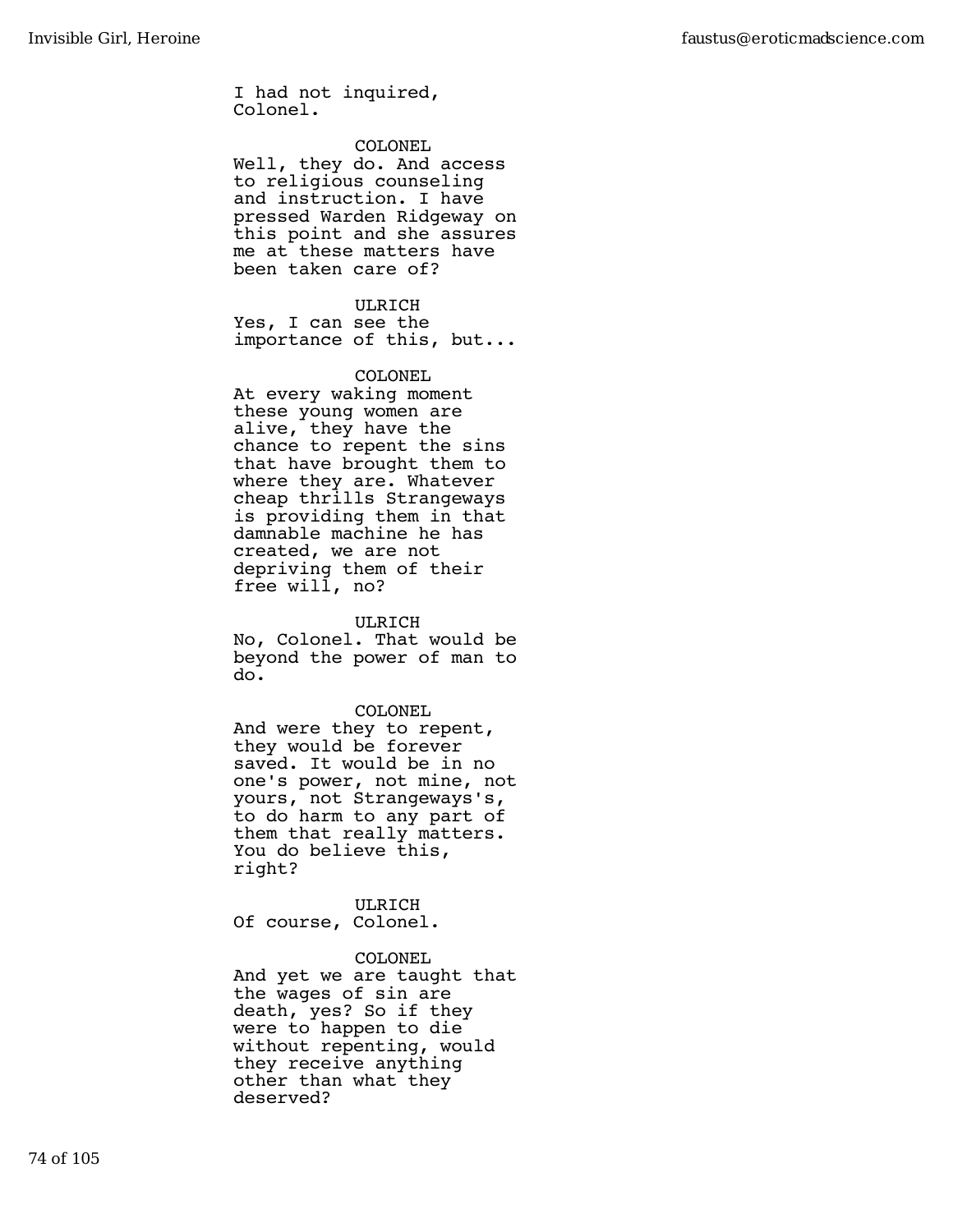ULRICH No, Colonel, they would not. But surely, intentional killing... COLONEL Ah, yes. Dr. Strangeways and his quantum resonator. Let me ask you, what do you think is really happening to these girls who are resonated away? ULRICH According to Strangeways, they and the surrounding matter are transported randomly so very far away that they are almost certainly deep in interstellar space. That doesn't sound very survivable to me, Colonel. COLONEL<br>Randomly. Randomly. Randomness, Agent Ulrich, is a concept for atheistical scientists like Strangeways. It is not for warriors of faith. Tell me, Agent Ulrich. If there really were fundamental randomness in the world, could God be said to rule it?

ULRICH No, Colonel, he could not.

COLONEL So these young women cannot be randomly going anywhere. They can only be going where God wills. That doesn't sound like killing to me. Does it to you?

ULRICH Not when you put it that way, Colonel, no.

COLONEL Try to be of good cheer, Agent Ulrich. I realize that your circumstances are trying. You are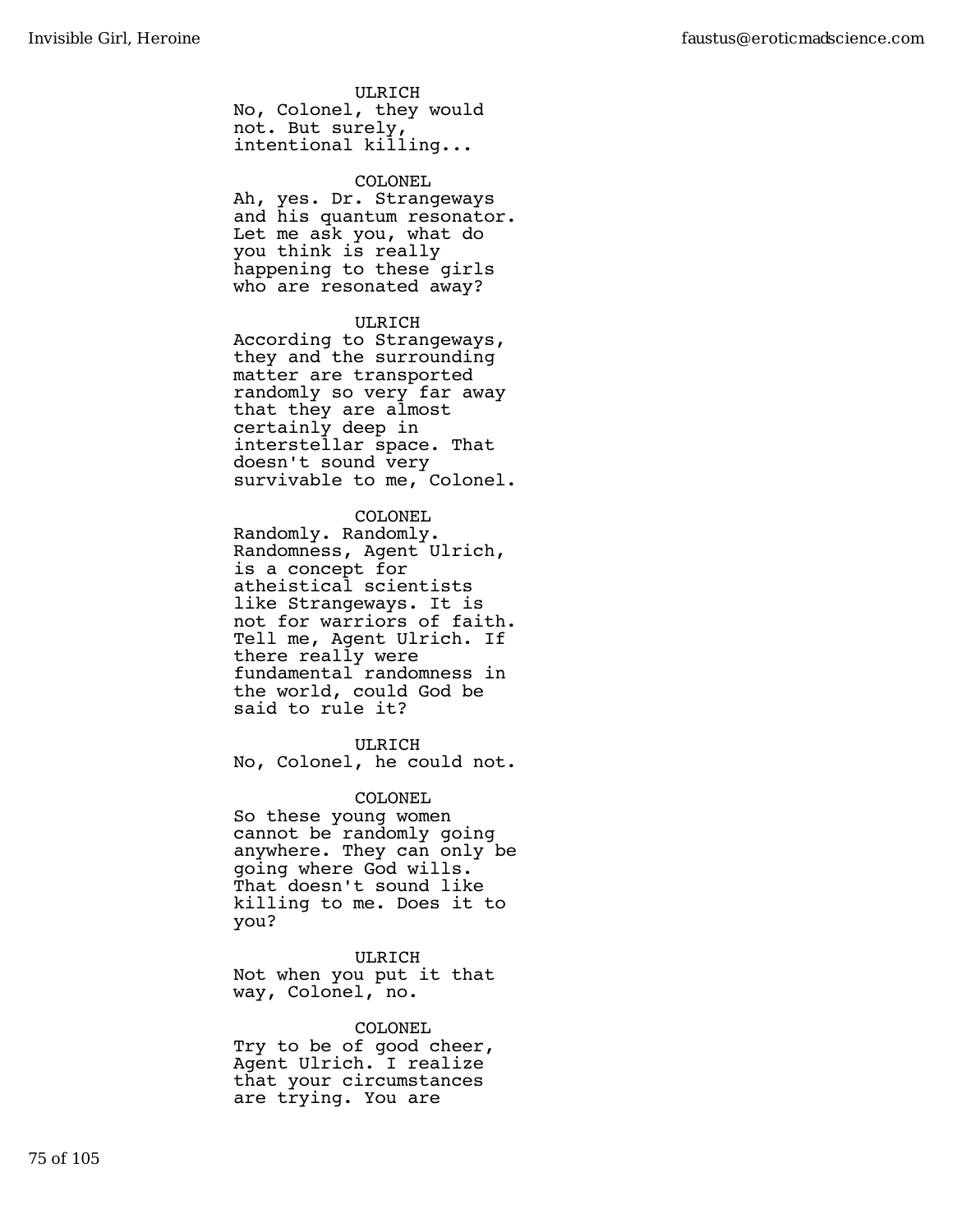surrounded by the weak and the depraved. Amoral scientists, conniving politicians, young girls turned into criminals through hedonism and self-indulgence. But your faith will always see you through in the end.

ULRICH Thank you, Colonel. I shall try to remember that.

COLONEL Besides which I have a plan which will take some of these young women out of Strangeways care and perhaps lengthen the time they have for repentence. And what is more, which will allow this operation to recoup some of its expenses.

INT. A PIANO PRACTICE ROOM AT GNOSIS – DAY

Arthur is playing through Aleksandr Scriabin's "Black Mass" sonata. He is concentrating intensely.

A the noisy climax (just before the recapitulation of the opening bars that ends the sonata) Maureen slips deftly in behind him.

After Arthur concludes, Maureen speaks.

MAUREEN Nicely done, Arthur. I always have been fond of Scriabin.

Arthur startles, then turns abruptly around.

ARTHUR Who are you? What are you doing here?

MAUREEN My name is Maureen Creel. You might say that I've been an admirer of your performances ever since your recent gig at the Sigma formal...a social event that people here at Gnosis will doubtless be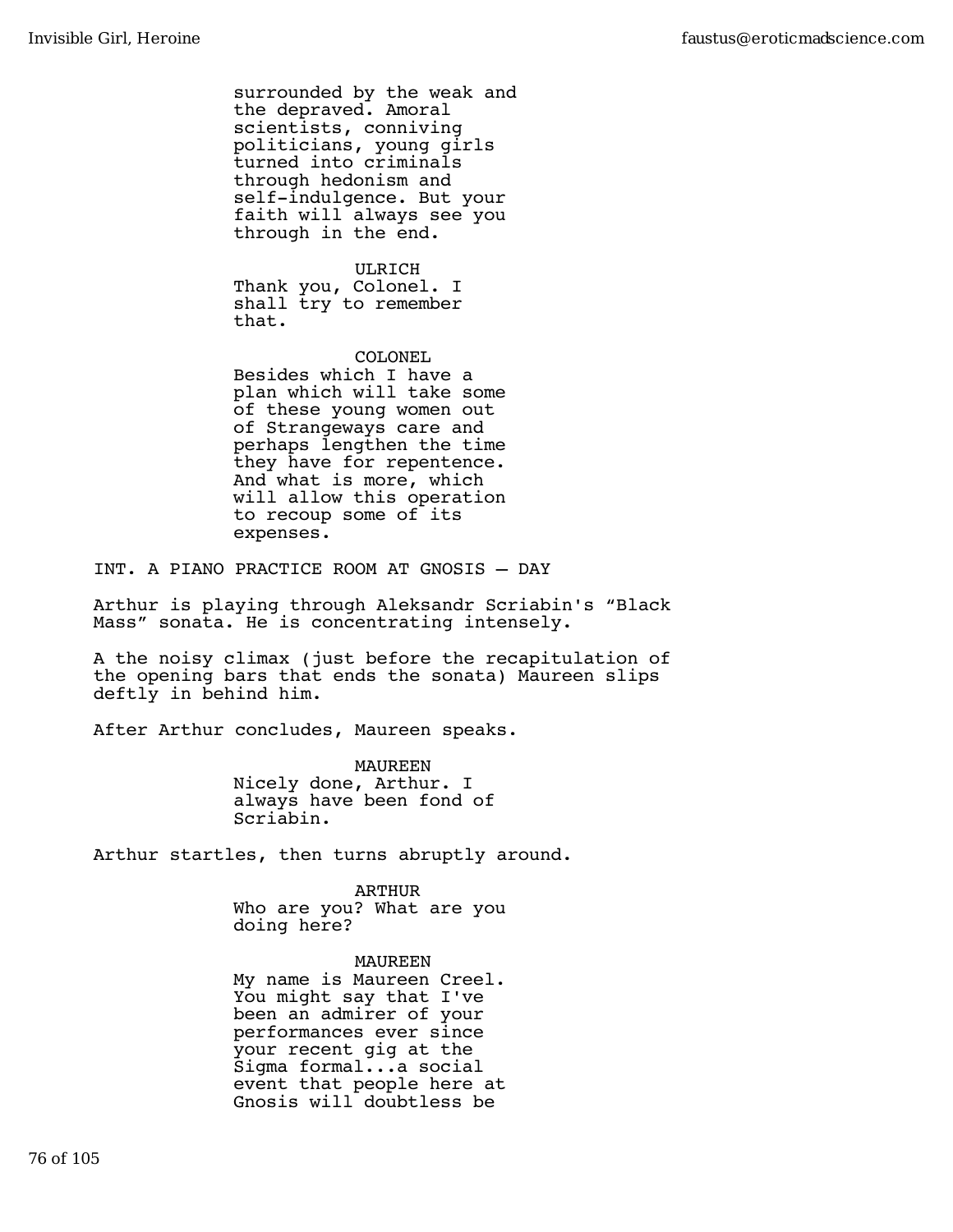talking about for some years to come.

ARTHUR I don't remember seeing you there.

MAUREEN Oh I'm quite sure that you didn't...see me there. But I was most assuredly there. And I certainly saw you.

ARTHUR What makes you think you can just barge in?

MAUREEN Well normally I would aim for a more graceful and proper introduction. But I would like to discuss something of interest with you, and this practice room seemed like such a nice...private place.

ARTHUR (half-guardedly half-hopefully) What is it?

Maureen pulls out the vial.

MAUREEN Do you remember this, Arthur?

ARTHUR Where did you get that? Give it back, it's mine.

Arther tries to snatch the vial, but Maureen is too quick and closes it in her fist.

> MAUREEN Oh, now let's not be hasty. We have something important to discuss.

Arthur sits back down.

MAUREEN It seems to me that there's rather a lot of sensitivity in the campus administration these days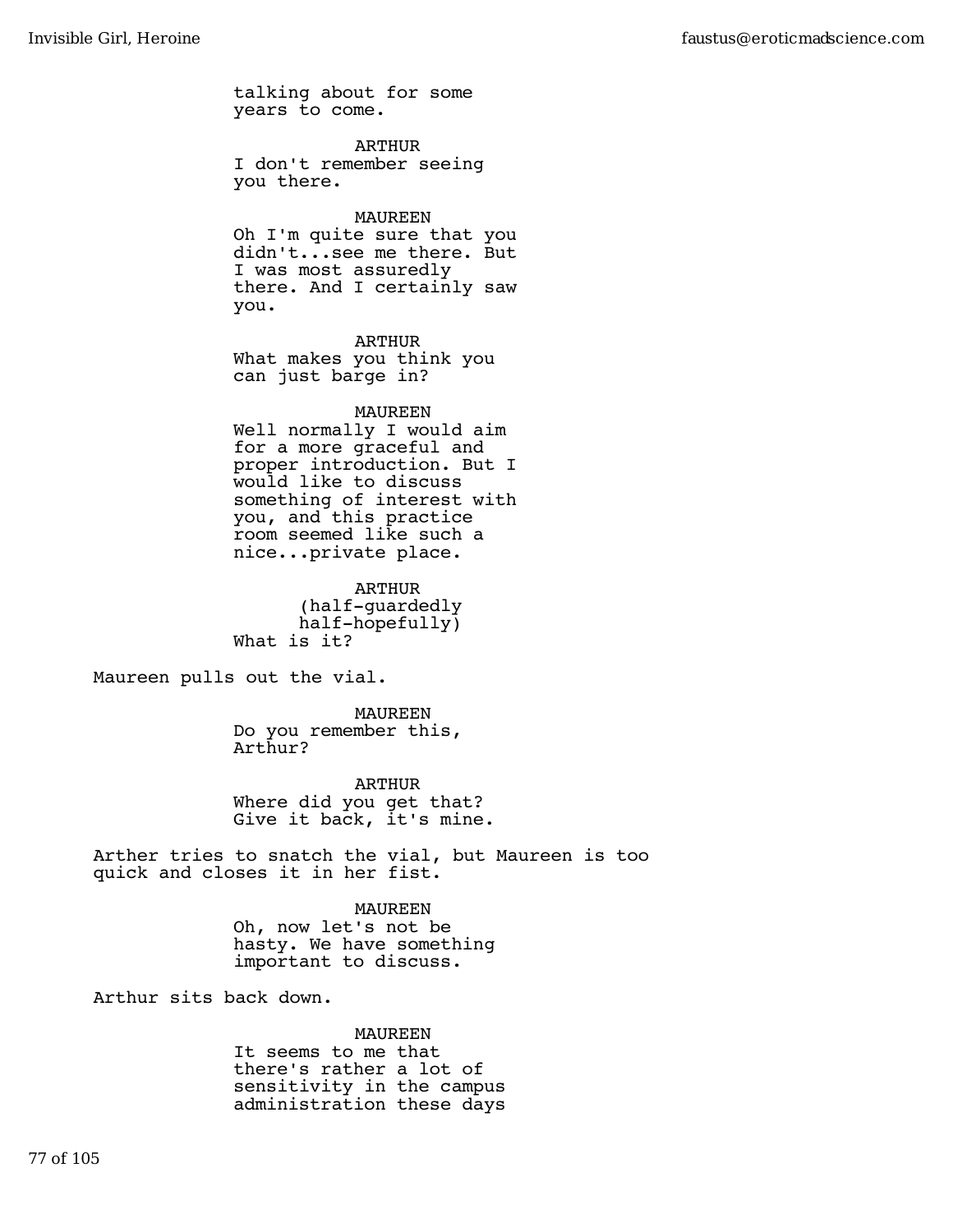having to do with drugs and things that smack of misbehavior in the Greek system, especially after certain events of last year. It would hardly be good for you if the record of what I saw here plus certain other trace evidence should find there way to them, now would it?

Arthur slumps on the piano bench.

ARTHUR I wasn't looking for anyone to get hurt. I just wanted people to have a good time and have a good time myself.

MAUREEN And they certainly did, and so did you, I believe. Which is why my terms here are going to be exceptionally easy.

ARTHUR

How easy?

MAUREEN Get me a small supply of whatever your magic potion is, and as far as I'm concerned, you're free to have all the good time you want.

SEIRES OF SHOTS – GNOSIS MUSEUM

--An exterior shot of the Gnosis College Museum

--Interior shot of the museum, showing the reconstructed skeleton of a dinosaur.

--Interior shot of a professor standing in front of a specimen case, lectureing to a group of students.

--Shot of an office door, with a nameplate thereupon, reading "Sarah Kaufman, Ph.D., Biopharmacological Curator."

INT. DR. KAUFMAN'S OFFICE – DAY

Dr. Kaufman's office is long and narrow, with a high ceiling. Glass-fronted display cases filled with bottles line the walls. There are sliding ladders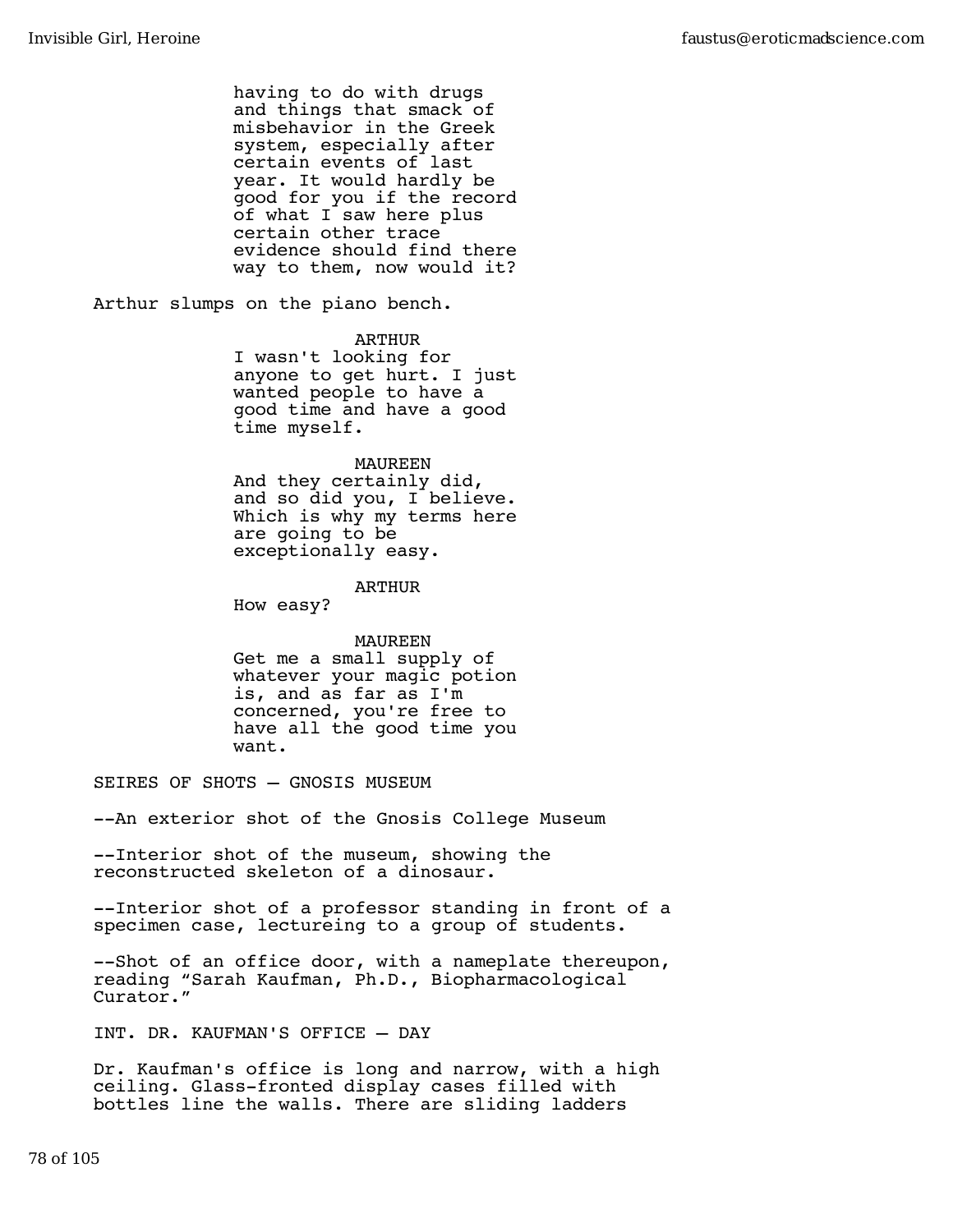along the cases to allow access to higher shelves.

Dr. Kaufman is an older lady, with bifocals and iron-gray hair drawn back in a bun. She is standing on the ladder, surveying the shelves.

There is a KNOCK at Dr. Kaufman's office door.

KAUFMAN

Come in.

Maureen enters.

MAUREEN Dr. Kaufman? Good afternoon, ma'am. I'm Maureen Creel. I was told that you would be expecting me.

KAUFMANN (dismounting the ladder) Oh yes, of course. My nephew telephoned earlier and was quite insistent on my making the time. (walks over and shakes Maureen's hand) How do you do? And what is it that I can do for you, Miss Creel?

MAUREEN It's about this.

Maureen holds up the vial.

A look of dismay promptly appears on Dr. Kaufman's face.

> MAUREEN Arthur said that you could explain about the contents of this vial.

> KAUFMANN Where did you get this, and what do you know about it?

> MAUREEN Let's say that I...acquired it from your nephew, and that I have reason to believe that its contents were some sort of

79 of 105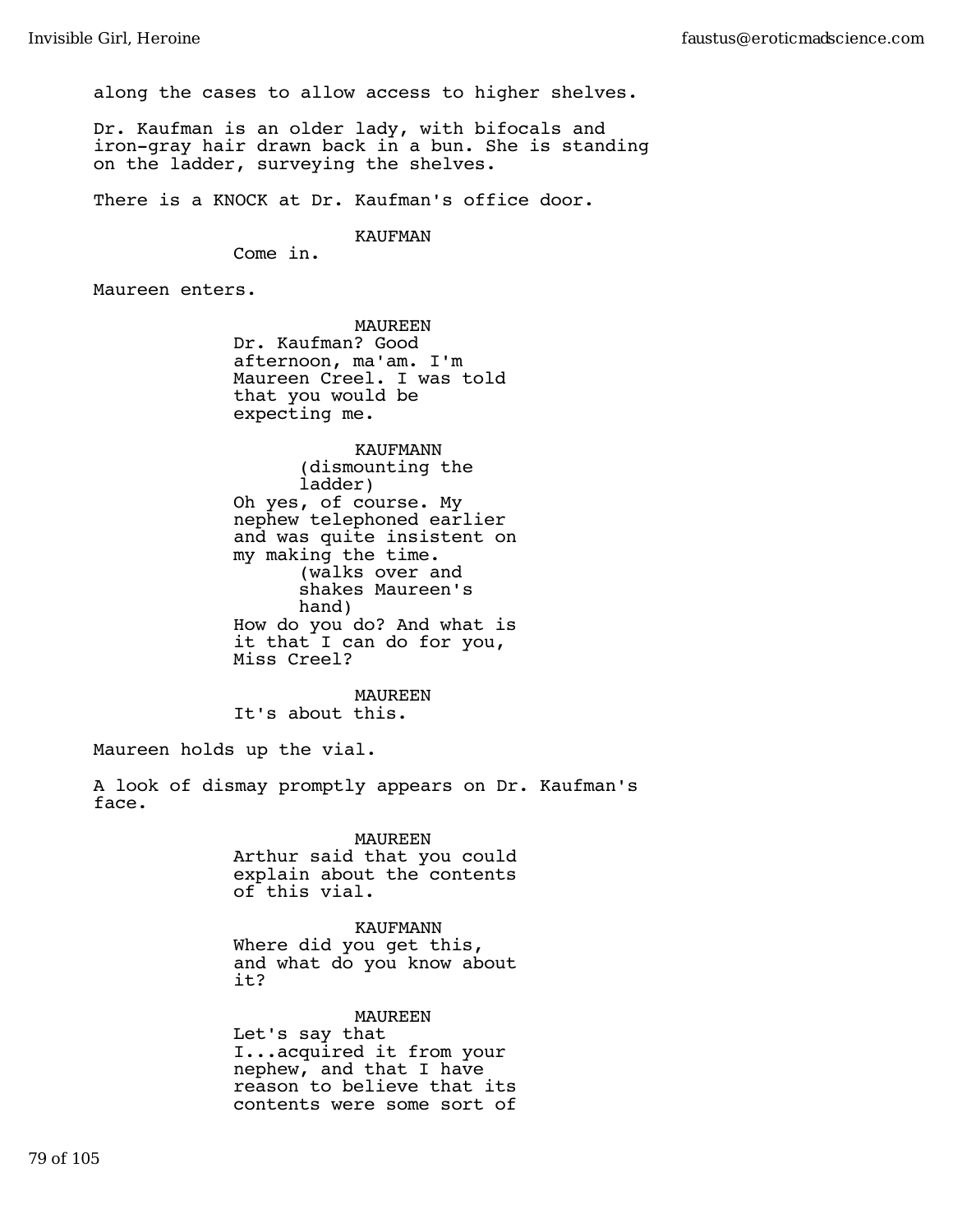powerful aphrodisiac. Maureen hands the vial to Dr. Kaufman. KAUFMANN My nephew is a clever boy. Too clever by half. An in the future I shall be a good deal more careful about locking things up when he is around. Yes. A real one and a rather dangerous one. MAUREEN Dangerous? How? KAUFMAN The origins of this particular pharmakon are in Sarawak. It is said to

be an extract from the gland of a unique species of giant spider found there. There is a particular tribe of orang asli who live in the region where it is found. Let me show you something.

Dr. Kaufman goes to her desk and pulls out a DVD, which she inserts into a notebook computer. She motions for Maureen to sit. Maureen sits. Kaufman starts up the DVD and plays it, turning the notebook computer around for Maureen to see.

INT. MOVIE ON SCREEN – DAY

KAUFMAN (O.S.) What you are seeing here is a digitization and enhancement of ethnographic footage taken by a Gnosis College expedition made to Sarawak in 1935. Unfortunately, Professor Jensen, who led the expedition and who was the only person with the linguistic expertise to interpret it properly, mysteriously disappeared shortly after his return. Consequently, it languished in the archives for rather a long time, but recently, a Gnosis student named Cleo Mount,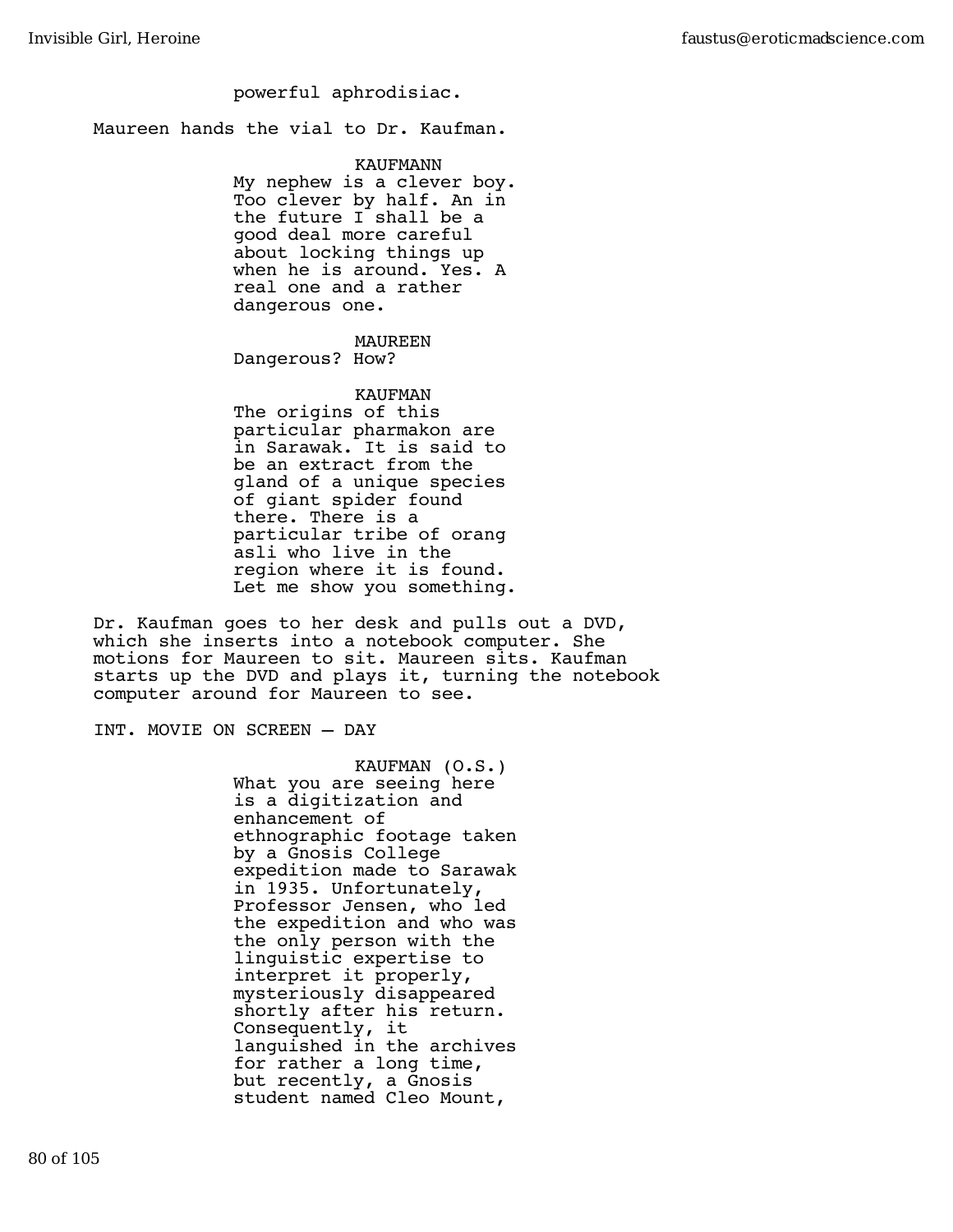who had accidentally fallen in with the people, learned enough of their language to provide some translation of the dialog therein, such as it is.

(Note: the footage starts as grainy black and white with tinny sound, but changes to color with decent sound a few seconds in.)

A group of villagers stand in a circle. They chant.

A young woman, who is wearing only a loincloth, steps into the center of the circle.

A much older woman then steps in, holding a clay vessel of some kind.

The older woman speaks. The young woman answers.

KAUFMAN (O.S.) The old woman is asking the young woman whether she is prepared to make the sacrifice she is proposing. The young woman answers yes.

The old woman hands the clay vessel to the young woman, who drinks from it.

The young woman hands the vessel back to the old woman, then strips off her loincloth, which she tosses away, smiling broadly.

The old woman hands the young woman a sort of wooden dildo.

The young woman squats down, and penetrates herself with the dildo.

The people around her chant "Ya!" as the dildo goes in.

The young woman proceeds to masturbate with the dildo, watched by the crowd. With each penetrating stroke, the crowd yells "Ya!"

After some of this, the young woman builds to a sexual climax and achieves orgasm. She does not stop masturbating, but continues to thrust the dildo in at an ever-increasing pace.

The young woman's skin is visibly slick with sweat. The crowd continues to chant.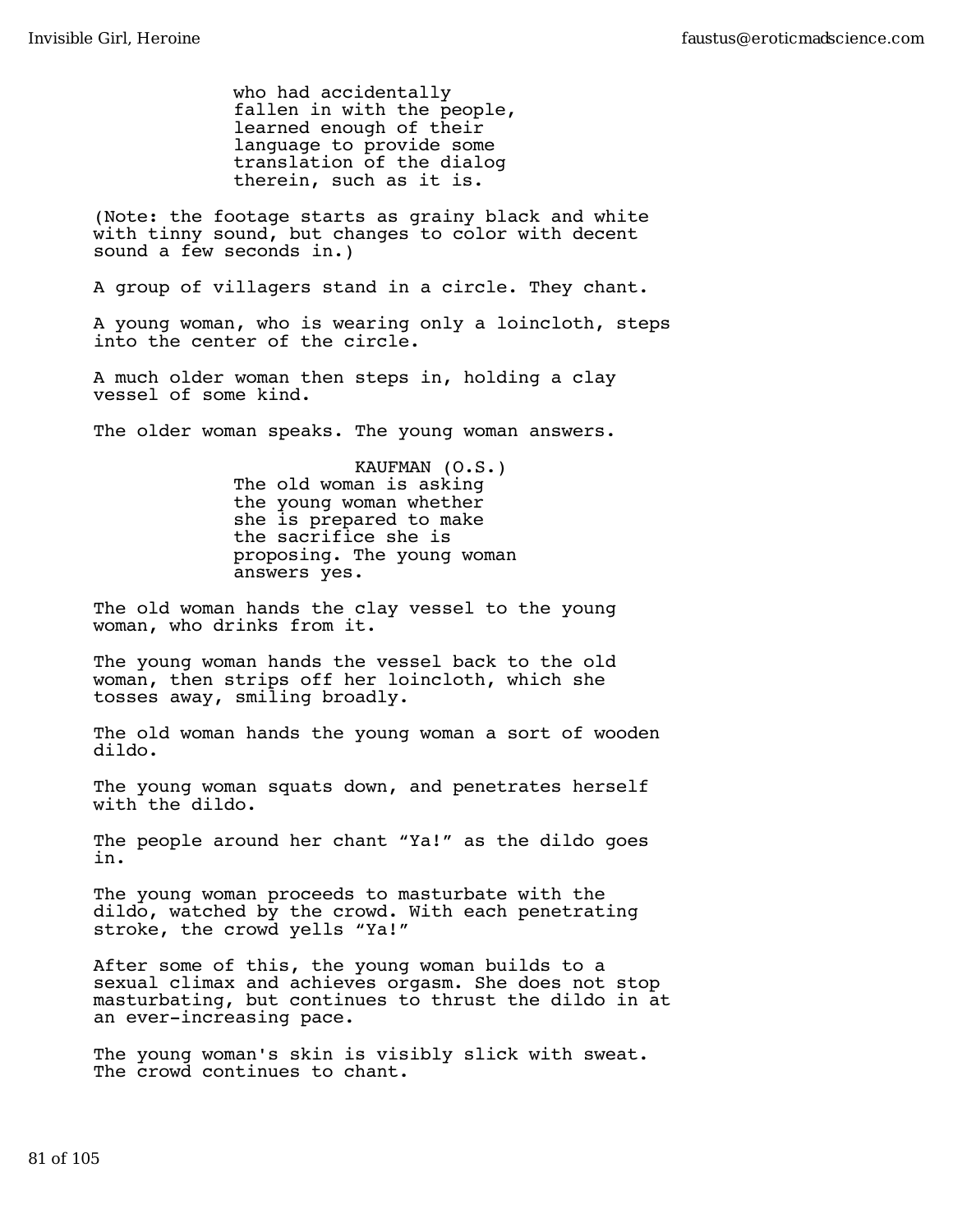Tiny flashes of light begin appearing in the air around the young woman. She is now deep in a sexual frenzy. The crowd chants ferociously. There is a bright flash of light, and the young woman vanishes. The film resumes a few seconds later. The villagers are lying down now in a sort of post-coital langour. The old woman looks directly into the camera and speaks. KAUFMAN (O.S.) The old woman is explaining that the young woman has become one with her own orgasm and has been taken to the gods to become part of the the sexual fabric of the universe, present whenever lovers pleasure one another. (Note: in the final seconds of the film, it fades back to black and white.) INT. DR. KAUFMAN'S OFFICE – DAY MAUREEN Beyond wild. KAUFMAN As best I can judge, that young native girl took a massive dose, but still beyond dangerous. MAUREEN Hell of a way to go, though. KAUFMAN What is it that you want here, Miss Creel? MAUREEN A dose of whatever elixir it is that was in the bottle, or that the young woman in the film drank. KAUFMAN Young lady, you must be mad if you think that I'd...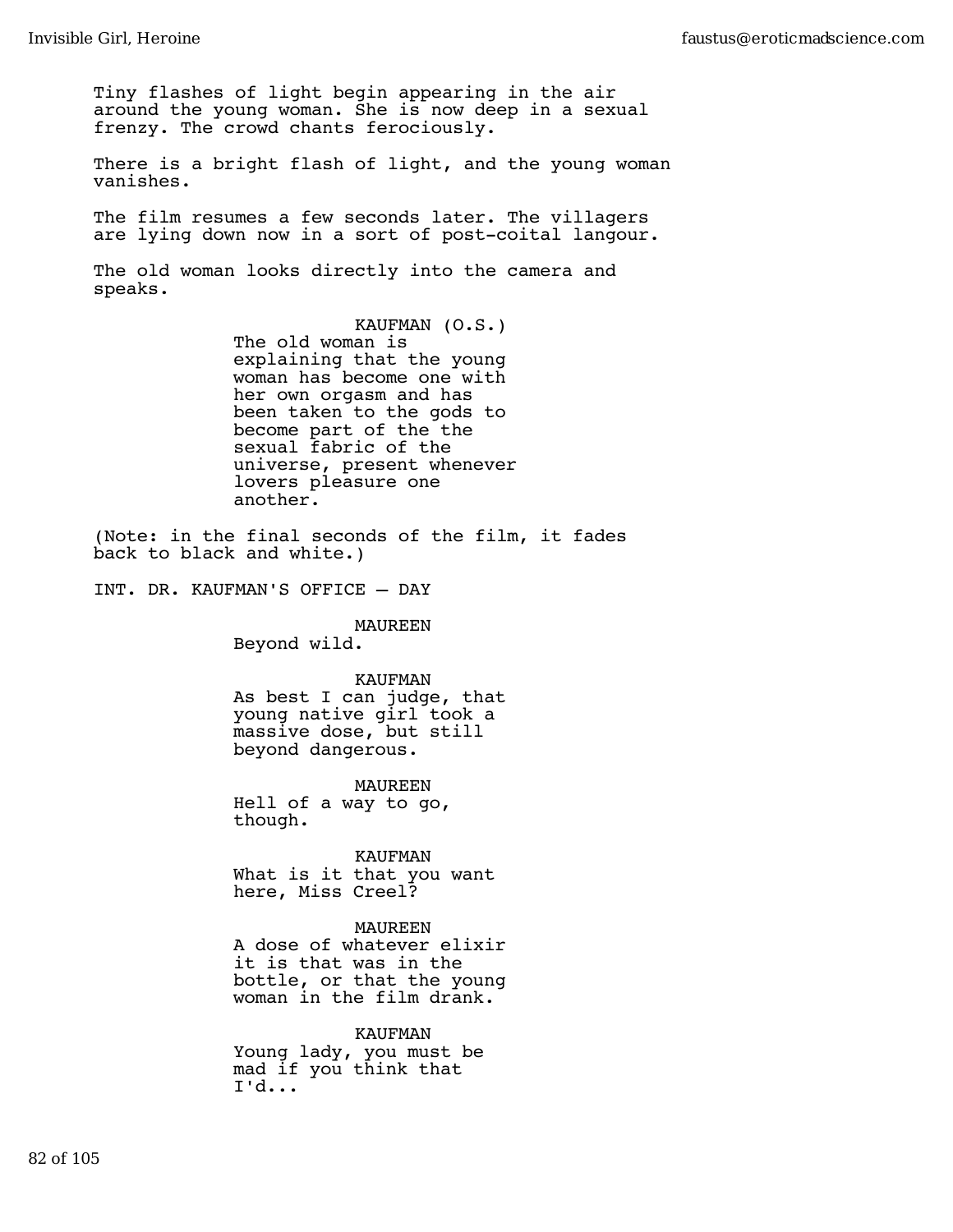MAUREEN (bearing down on Kaufman) This is not some collegiate prank, Dr. Kaufman. My purpose here is dead serious. I want it only for myself, and only once. You can help me or not. But human life is at stake here and no I am not at liberty to divulge further details. If you deny me, I will find another way to achieve my purposes here.

KAUFMAN (looking frightened) You're dead serious.

Maureen backs away.

KAUFMAN I saw a look like that in a young woman's eyes once before. Thirty seconds later, there was a dead man at her feet.

MAUREEN I'm sorry. I didn't mean to be hostile. It's just that this really, really is important to me. Look, I don't want to twist anyone's arm here. I have...some unusual resources of my own. Maybe I can come up with something that's valuable to you.

KAUFMAN (composing herself) Oh, there might be something that I want, but I don't really think that you could arrange it.

MAUREEN Try me, Dr. Kaufman.

Dr. Kaufman leans forward and whispers something into Maureen's ear.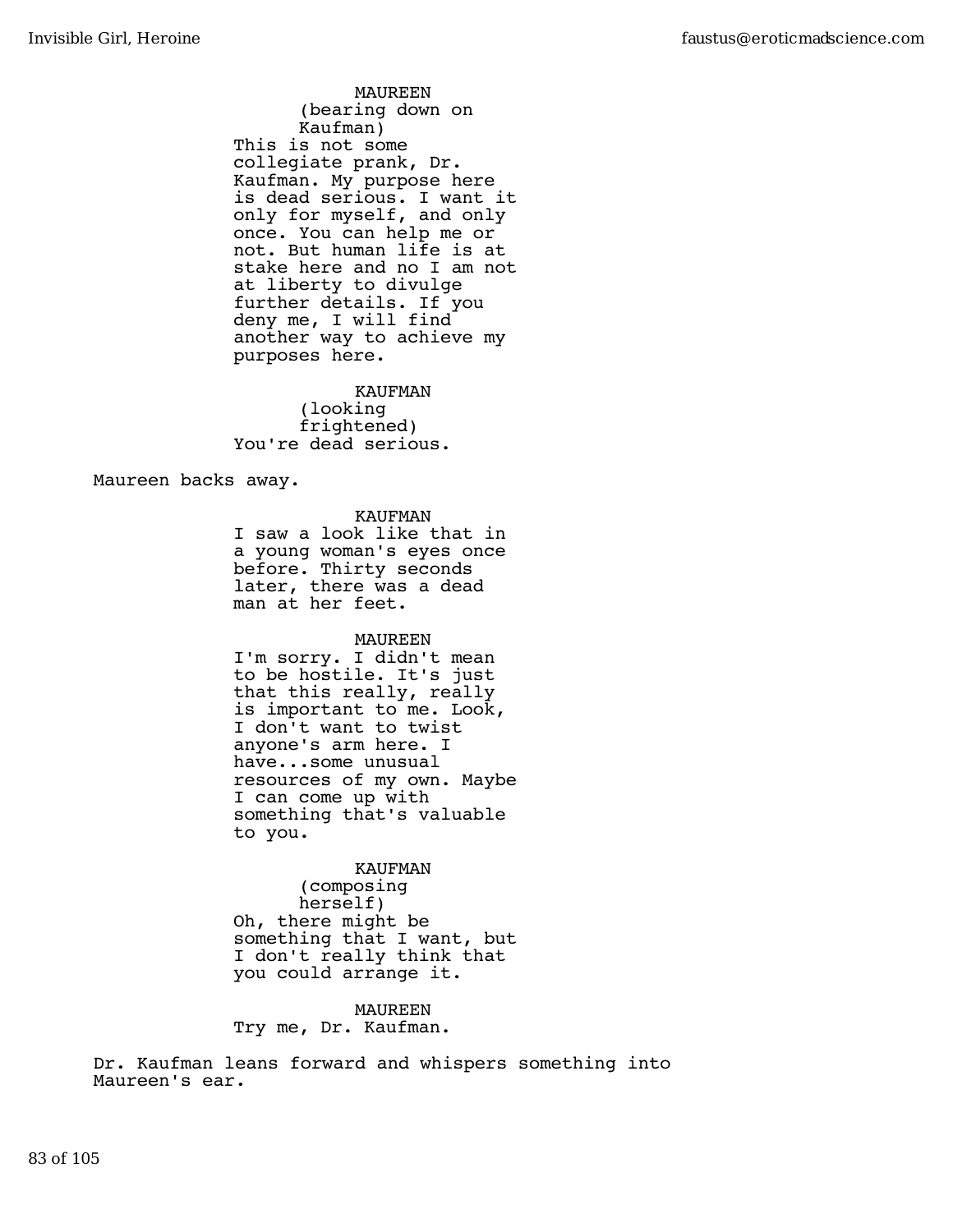Maureen pauses and thinks for a moment.

MAUREEN I think I actually can make that happen for you. Although it might be a little bit weird.

KAUFMAN Oh, I like weird. It's a benefit of working at Gnosis.

MAUREEN Can you meet me at midnight outside of Newton Hall? In the meantime, I might have a few errands to run.

INT. A HIGH-CEILINGED ROOM IN THE OLD BUILDING – DAY

Four transparent tubes, tall enough and wide enough to hold an adult person, stand together on a pallet.

Inside each of the tubes one of Monica, Sandy, Jewell, and Pauline floats naked in a transparent fluid. The are illuminated with an amber light. In each tube a constant stream of small bubbles runs from bottom of the tube to the top.

Agent Ulrich and Dr. Strangeways regard this scene. Strangeways looks displeased.

> STRANGEWAYS I cannot approve of this expropriation of my human material, Agent Ulrich.

ULRICH Doctor, you may be assured that the Agency will arrange for a new consignment of disposables soon. But since your excellent work has broken this lot to our standards with a fail of only one, we have other uses for them. And we do pay your bills.

STRANGEWAYS (shakes his head) But this is so crass. An abuse of the technology.

ULRICH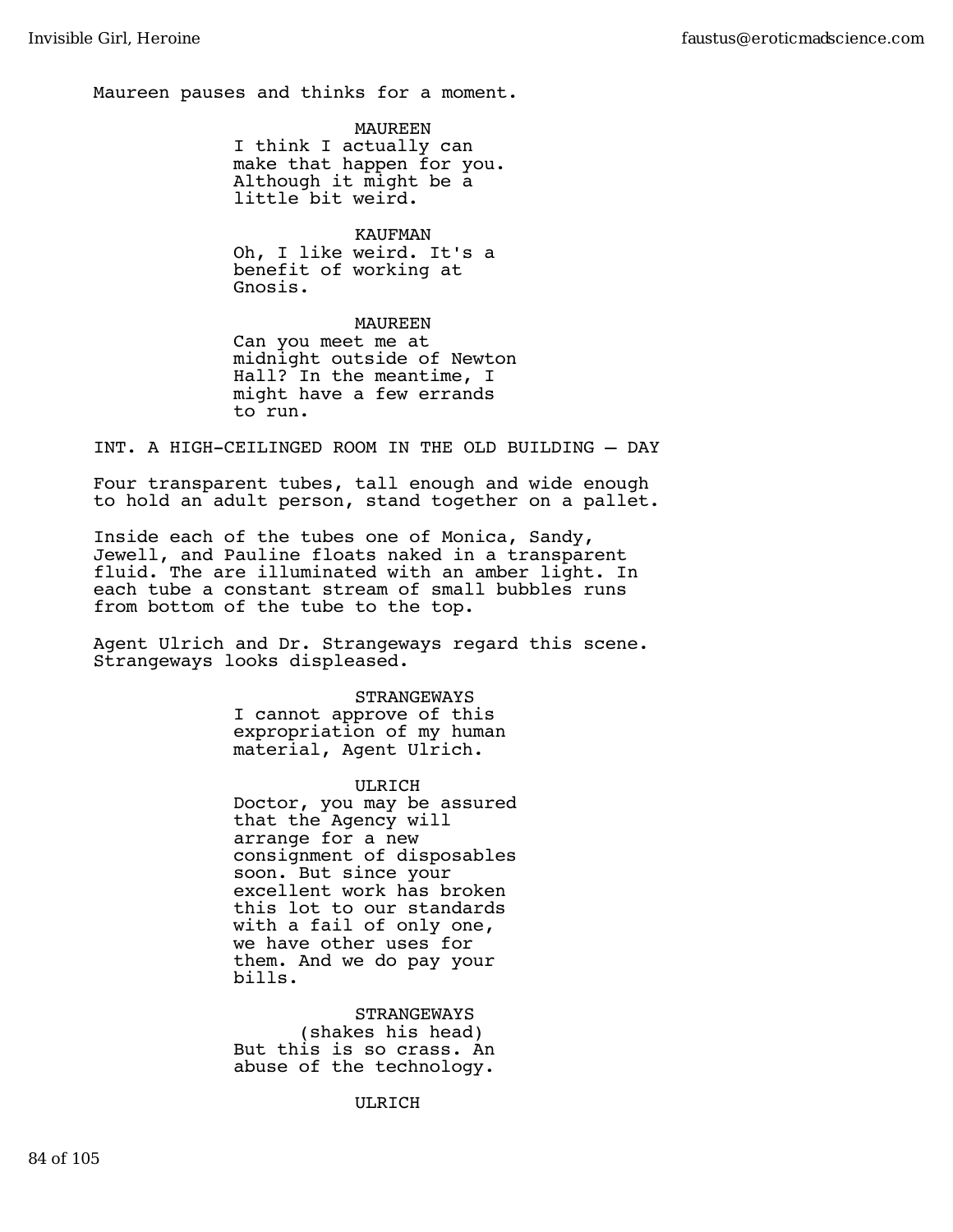You imagine that these girls are trainable as agents, doctor? Even rendered completely docile and submissive, they lack social and other skills and would stand out in any field context as hopeless. So we have found something better for them. Ah, here is our broker now.

FRAU KUPLER (same character as in Study Abroad) enters.

> ULRICH Frau Kupler, may I introduce Dr. Emil Strangeways.

KUPLER (extending her hand) Herr Doctor.

STRANGEWAYS (shakes her hand, smiles icily) A pleasure, Frau Kupler.

ULRICH Frau Kupler is one of of the most capable and successful international brokers in and trainers of high-end sex slaves in the modern world. And we are about to conclude a deal...with the Agency's blessing. You are here to inspect the packaging prior to shipment, Frau Kupler?

KUPLER

If I may, Agent Ulrich. These new transport tubes are qutie the marvel -- a constant supply of nutrition and respiration while being quite compact and quite inescapable. Capable of providing preservation for weeks on end, also. But we must inspect carefully, as the effects of corruption are quite unfortunate.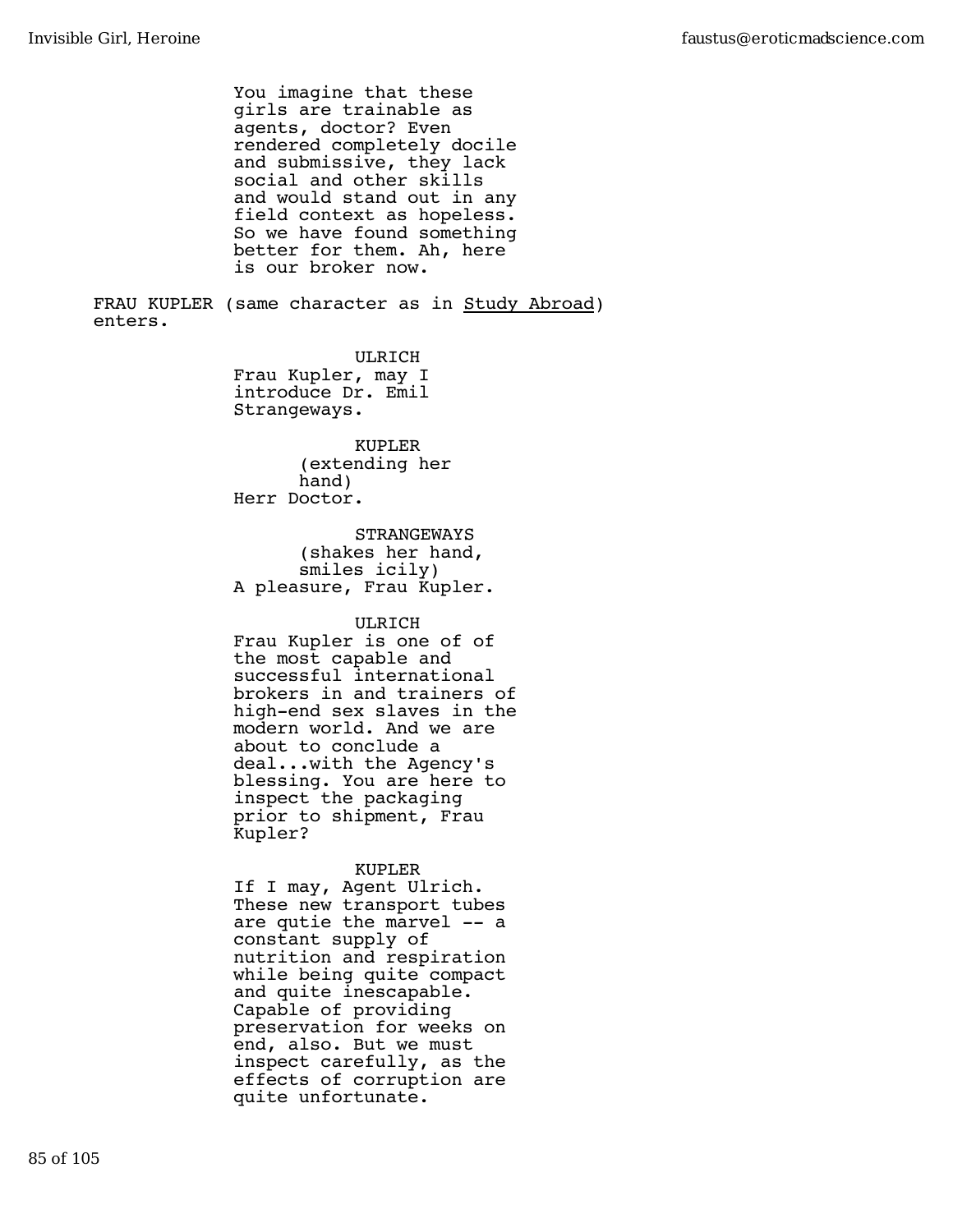Kupler begins her inspection.

STRANGEWAYS I am still not sure why such a transaction is necessary at all.

ULRICH Everyagency involved in extra-legal operations for the good of the state seeks sources of revenue outside of the usual appropriations channels, for the sake of keeping meddling politicians out of business where they do not belong. Occasionally news of these breaks out in public.

SERIES OF SHOTS - IRAN-CONTRA SCANDAL

-- American embassy hostages in Iran in 1980

-- Guerillas fighting in a Central American somwhere

-- Lt. Col. Oliver North testifying before Congress

-- A battlefield in the Iran-Iraq war, slaughtered corpses of young men and boys everywhere

> ULRICH (V.O.) You might recall in the 1980s, for example, an operation that shipped arms to Iran which were sold for a profit to finance certain Central American activities. That operation was exposed...it was run by bunglers. Ours is incomparably better. Valuable missiles might go missed...

BACK TO SCENE

ULRICH ...but these girls will be missed by no one.

KUPLER And as complaisant playthings for our discreet high net-worth clientele, they will fetch a pretty price. The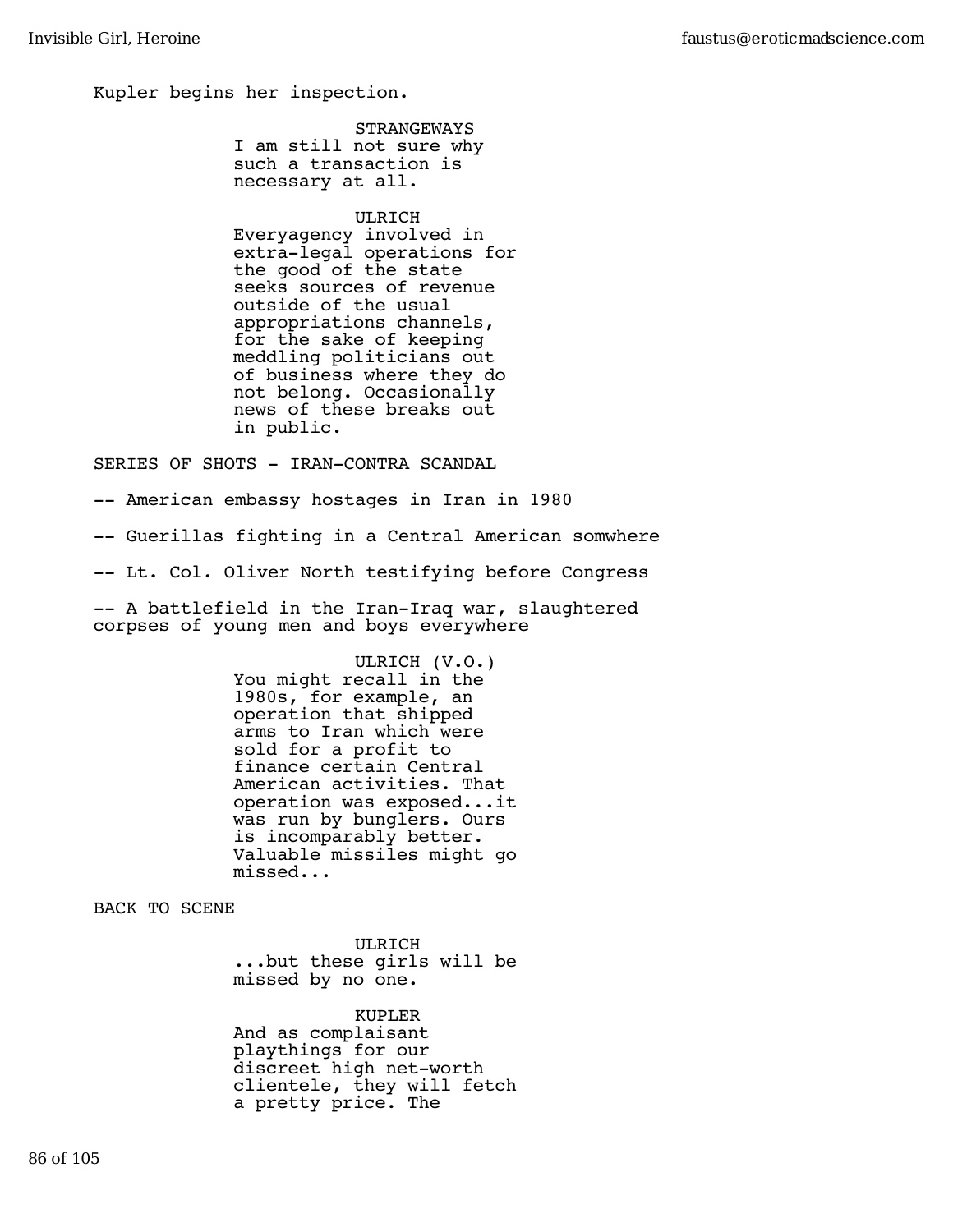packaging is satisfactory Agent Ulrich, and the contents more than satisfactory. We shall accept the consignment, Agent Ulrich.

ULRICH Okay, pack'em up.

UTILITY GUY #1 drives up in a forklift and picks up the pallet. He drives forward, placing the four tubes inside a giant wooden crate with a hinged door.

(Note: there should be a camera shot, showing all four girls as they are packed into the crate.)

Utility Guy #1 puts the pallet down inside the crate, then backs his forklift away.

UTILITY GUY #2 swings the door of the crate shut.

KUPLER

Oh, Doctor?

STRANGEWAYS Yes, Frau Kupler?

Kupler takes a folder out of her briefcase and hands it to Strangeways. Strangeways opens it and looks inside.

> KUPLER If you should ever happen to have this girl, I do have a client who would be willing to offer an especially high price if it could be arranged that she could be made as especially agreeable as your treatment has a reputation for making girls.

SHOT – STRANGEWAYS'S P.O.V. LOOKING INSIDE THE FOLDER

It is a dossier, complete with a picture on top, of Gnosis student Bridget O'Brian (from Study Abroad.)

BACK TO SCENE

STRANGEWAYS (raising an eyebrow) A most unusual request. We might, however, just be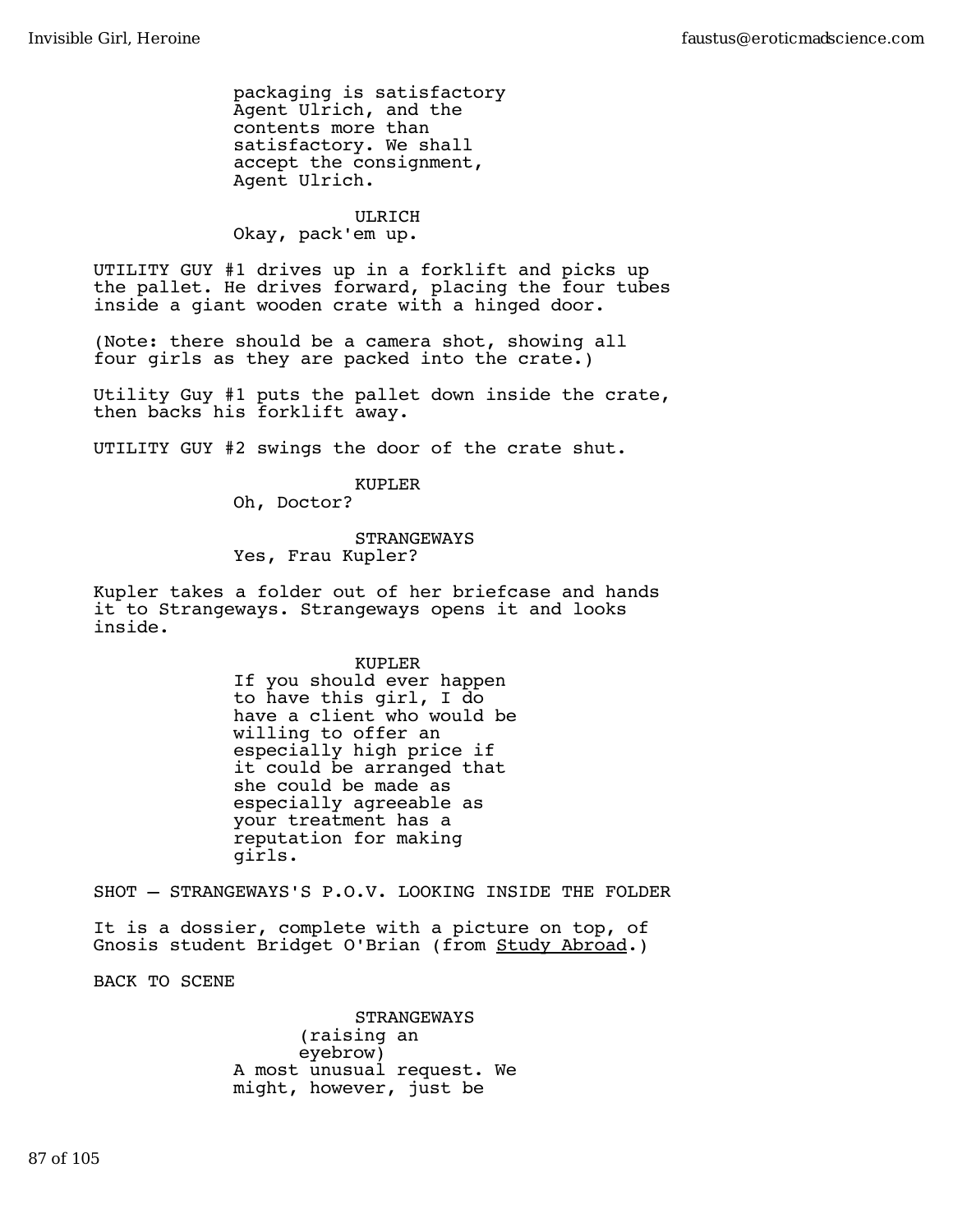able to meet it. I warn you though, Frau Kupler, that she might not come cheap.

INT. GNOSIS COLLEGE CLINIC – DAY

Maureen sits on an examination table. Dr. Weaver enters.

> WEAVER So, Maureen Creel, is it? What brings you to see us today.

MAUREEN Well, did you hear about that chemical spill they had at Dowson House a few weeks ago? Well, I kind of think that maybe I sort of got exposed to that.

Dr. Weaver frowns.

WEAVER Maureen, you really should have come to see us earlier about this.

## MAUREEN

I know, I know. But I don't, you know, like, actually live in Dowson House and, well, like I had this thing going there, you know, with a guy and, well, I didn't really want anyone to find out about it, like,<br>especially my parents, 'cuz they're, like, really conservative and uptight and all and wouldn't take it too well if they found out and, well, you're not going to tell anyone this, right?

Dr. Weaver assumes a kindly, understanding expression.

> WEAVER Oh, no, of course not. Everything that goes on here is strictly confidential. All you need to do for us is undergo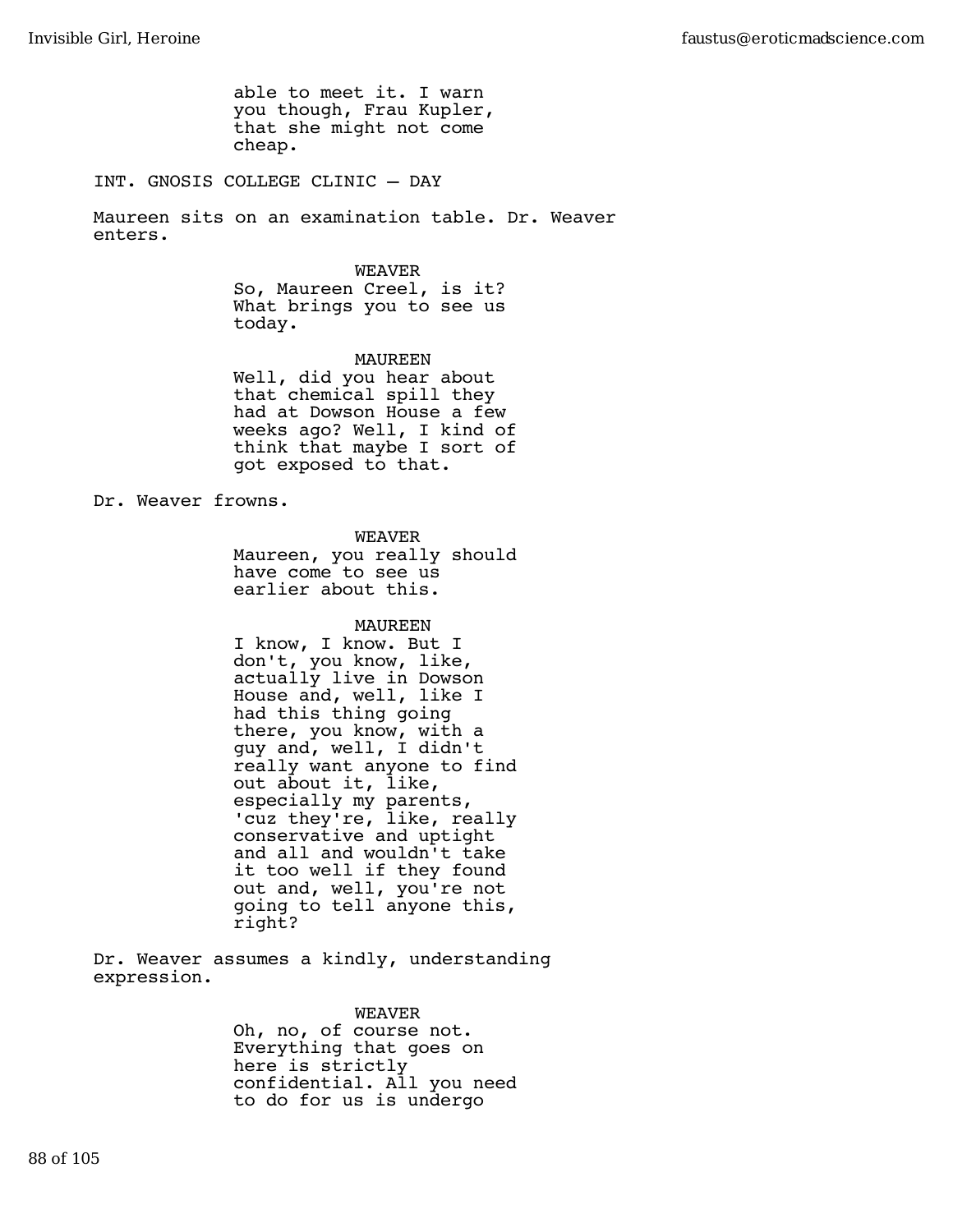one quick scan. If you can step into that other room, disrobe completely, and like down on the cot, we can begin, okay?

MAUREEN

Okay.

## INT. A GNOSIS COLLEGE DORMITORY CORRIDOR – NIGHT

Maureen and Dr. Kaufman stand in the hall by a doorway. Dr. Kaufman is wearing a large hoodie and long skirt, so that she is covered entirely. They are standing outside a door.

Maureen pulls a pick out of her shirt pocket, holds it up for Dr. Kaufman to see, and gestures at it proudly, with a smile. The Maureen looks forward and back as if to see if anyone is coming, before bending down and swiftly picking the lock.

> MAUREEN (whispering) Now or never, Dr. Kaufman.

Dr. Kaufman pulls of her hoodie, revealing empty space beneath, then drops her skirt, revealing more empty space.

The handle on the door turns tentatively, while Dr. Kaufman's shoes move as if on their own.

> MAUREEN (whispering and pointing at the shoes) Dr. Kaufman, your shoes.

KAUFMAN (whispering) Oops. Sorry. Not quite used to this.

The straps on the shoes are undone.

MAUREEN (whispering) Also, a deal's a deal.

KAUFMAN (whispering) In the left pocket. Good luck to you.

The door opens and then closes quietly, as if by itself.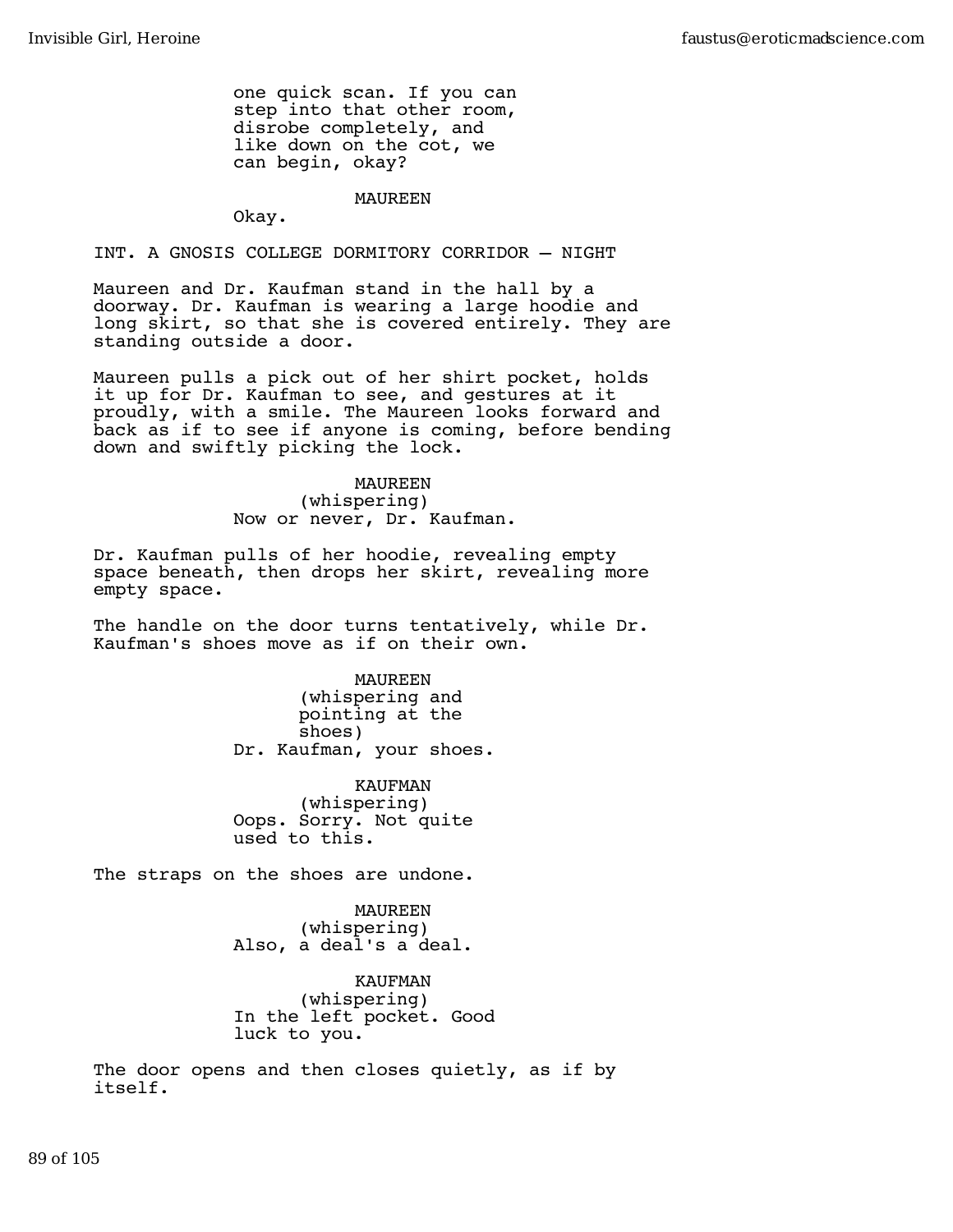Maureen reaches down and pulls a vial out of the left pocket of the hoodie. She unstoppers it, sniff it, then smiles.

> MAUREEN (quietly) And good luck to you, dear lady.

There is a BANG down the hall as a door closes. BRAD, wearing only a towel, ambles up. Brad looks down at the pile of clothes outside the door.

> BRAD Yo, Maureen! What up?

Maureen smiles, winks at Brad, puts her finger to her lips, then gestures at the door with her thumb.

> BRAD (much more quietly) Oh, I get it.

Brad grins and puts his finger to his lips as well.

INT. JILL-PRIME'S ROOM IN THE OLD BUILDING – DAY

Jill-Prime appears agitated. Her hair is messy. She paces around the room.

Strangeways sits calmly in a chair.

STRANGEWAYS You appear somewhat distraught after your briefing with Agent Ulrich.

JILL-PRIME I can't believe what you've made me into. Turning me into some sort of human bomb.

STRANGEWAYS Given your unusual experiences and skill set, my employer deemed it appropriate that you be sent into the field.

JILL-PRIME I won't do it. I won't. I'll slip away from the handlers and vanish. I'll never work for you.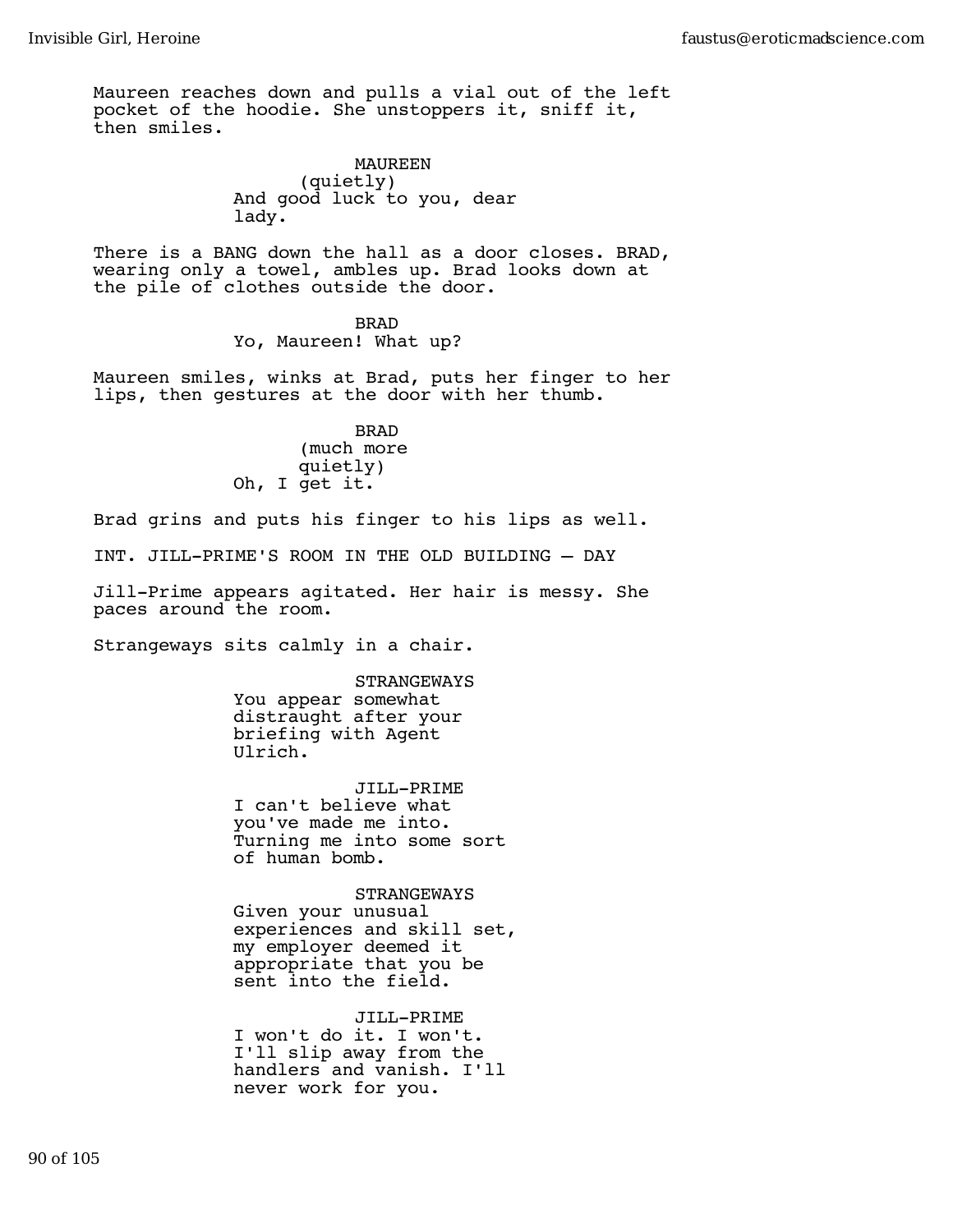STRANGEWAYS Oh, but I think you will. Minor point first: what life are do you think you're going to slip away to? Someone else – the woman you were copied from, is already leading the life that you imagine is yours. Do you think that woman will suddenly welcome a twin sister who wants her life? That her parents want another daughter. There is no place for you in the world, except with us.

Strangeways leans closer.

STRANGEWAYS But there is a more major point here. Suppose you do slip away. Suppose in spite of being a nn one with no place in the world, you manage to carve out some sort of life for yourself What then? The fact is, you are a product of the golden circle. You know...you know that there is no pleasure that you will ever experience in your life that will be as great as that. It will dominate your thoughts always. You will never escape it. All life will be gray and dull even if you escape.

Jill-Prime stops, then slumps on the bed. She begins to sob.

> JILL-PRIME You have made me a slave, a toy, a tool.

Strangeways lifts Jill-Prime's chin up and speaks to her gently.

> STRANGEWAYS Wear the quantum resonator when we tell you, use it as you are ordered, and you will at least taste paradise one more time

91 of 105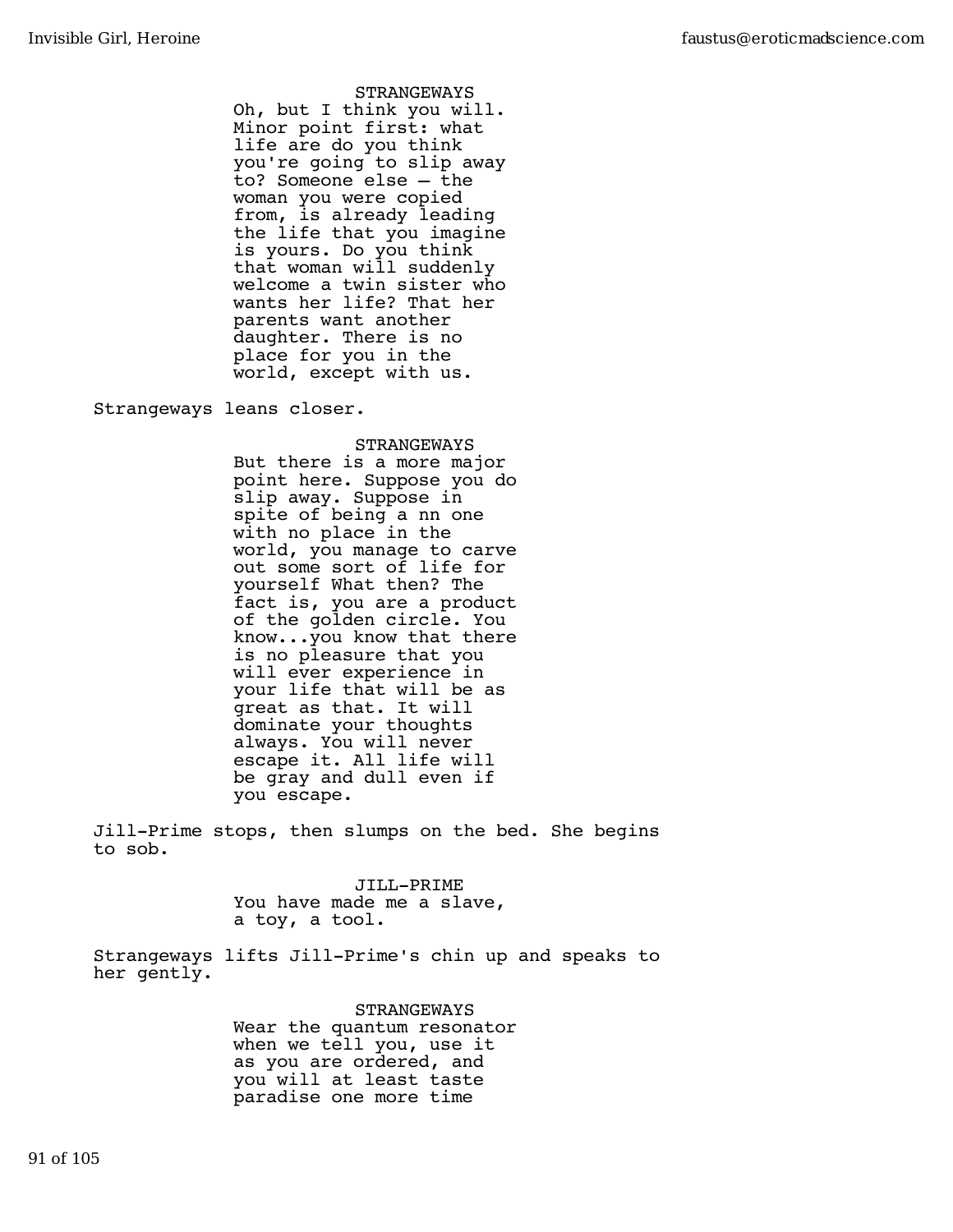before the end.

More tears spill down Jill-Prime's cheeks for a moment, then she looks at Strangeways.

> JILL-PRIME Will it hurt when I explode?

STRANGEWAYS It will all be over very quickly. Come. I think I can arrange one more session before you have to be shipped out.

INT. RECONSTITUTION ROOM IN THE OLD BUILDING – NIGHT

Armed Male Guard #1 enters the room and turns on the lights. He looks around. Seeing nothing, he takes out his walkie-talkie.

> ARMED MALE GUARD #1 (into walkietalkie) Twenty-seven to control, all seems quiet in sector three, over.

CONTROL (O.S.) (on walkie talkie) Roger that, twenty-seven.

Armed Male Guard #1's taser lifts off his belt.

ARMED MALE GUARD #1

What the...

Armed Male Guard #1 is shocked by his own taser. He falls limply to the floor.

The door to the replication chamber is unlocked.

INT. THE CONTROL COMPUTER IN THE REPLICATION ROOM – NIGHT

The screen to the computer turns on.

The mouse-arrow moves to a folder icon labeled "Replicables'"

The folder opens. The desktop fills with pictures, headshots of Gnosis coeds.

The mouse-arrow moves over a picture of Maureen Creel.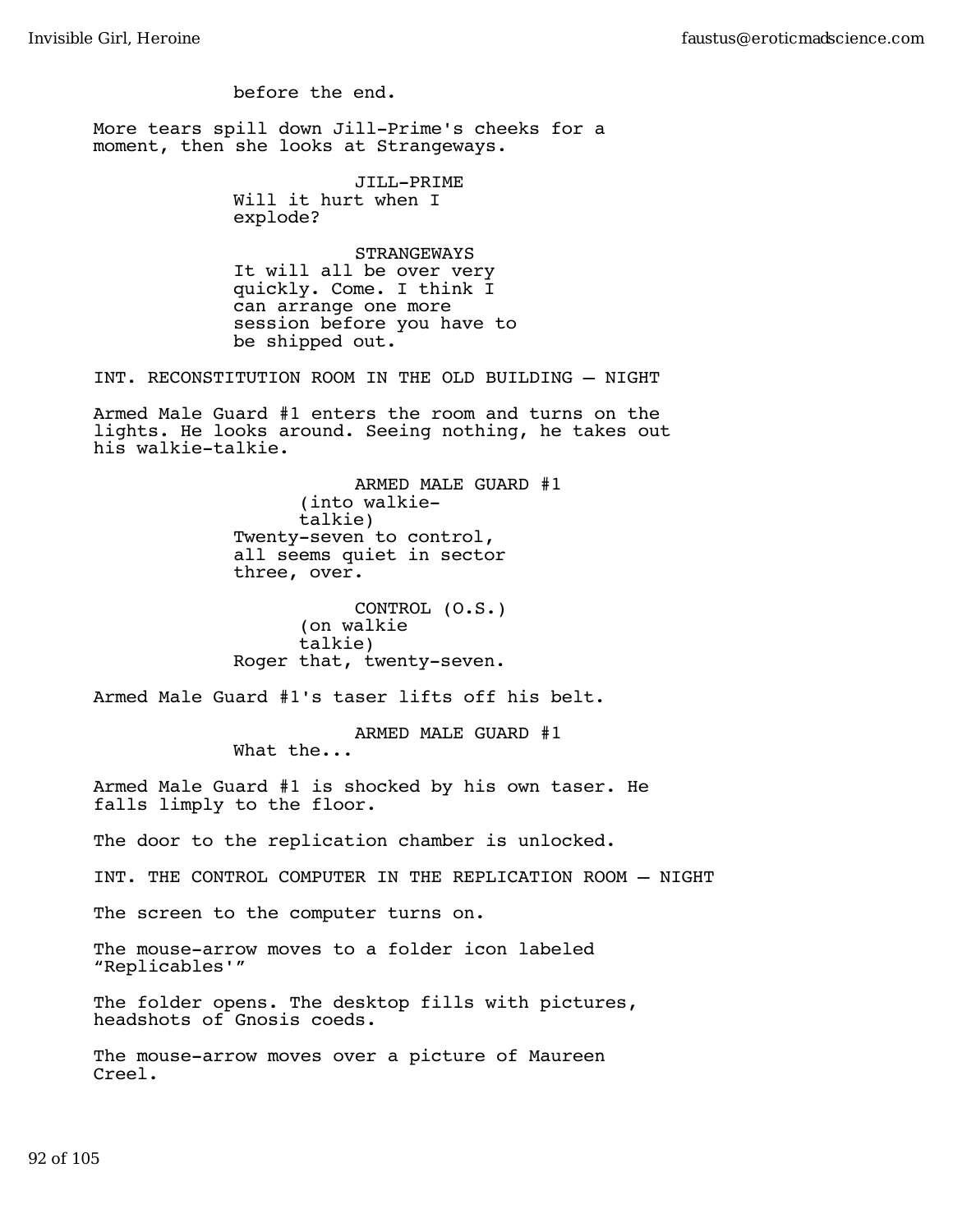INT. A CONTROL ROOM – NIGHT Utility Guy #1 and Utility Guy #2 sit side-by-side at a large control panel. There is a BEEP from the panel and a red light flashes. UTILITY GUY #1 That's weird. I'm showing a power drain down in replication. I didn't know there was any activity on for tonight. UTILITY GUY #2 I didn't hear of any. Maybe we should call Strangeways. UTILITY GUY #1 Which means filling out reports. I hate filling out reports. UTILITY GUY #2 Maybe we can pretend it was just another malfunction. UTILITY GUY #1 Ain't no malfunction like the people running this operation. Have you ever talked to that Strangeways character in person. UTILITY GUY #2 Sort of makes the flesh crawl, don't he? Sound of a KLAXON. UTILITY GUY #1 Aw shit. Maybe this ain't no ordinary malfunction. UTILITY GUY #2 Maybe it will at least mean overtime pay. INT. THE REPLICATION CHAMBER – NIGHT A taser is held to the control computer. Its monitor POPs in a shower of sparks.

Chains of sparks begin to appear in the replication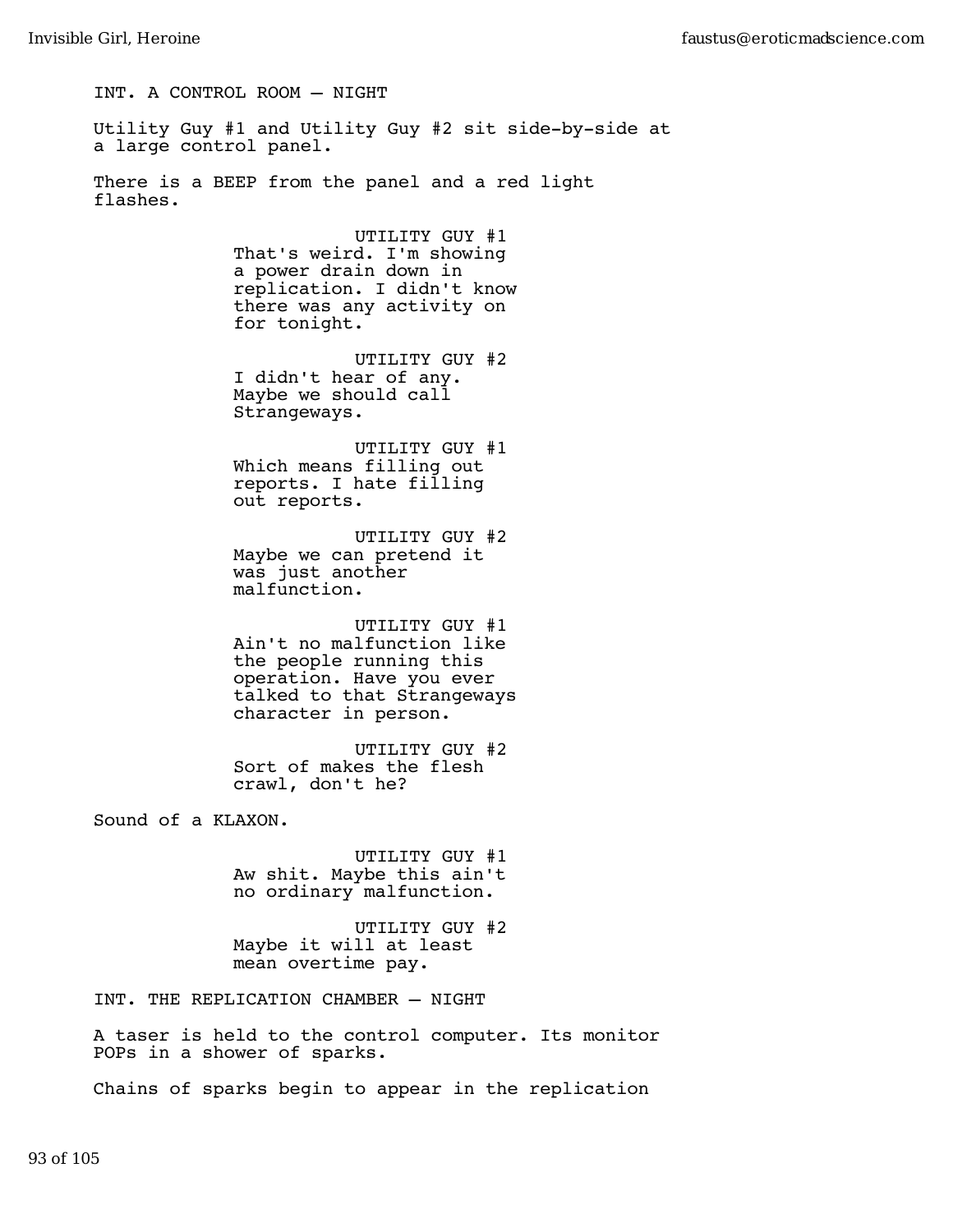chamber itself. A large tank ruptures, spilling a gooey substance on the floor. A small fire breaks out. Sound of a FIRE ALARM. Sprinklers come on. GUARD #1. GUARD #2, GUARD #3, and GUARD #4 rush into the room. Something appears to crush Guard #1's nose. He steps back, groaning and bleeding An outline of a female figure fleetingly appears in the spray of a sprinkler, and then vanishes. Something else appears to hit Guard #2 in the crotch. He BELLOWS and falls down. Guard #3 pulls out his taser and begins lunging blindly. A fleeting female figure appears in the spray of another sprinkler. Guard #4 lunges toward this figure and appears to grab something in his right hand, which he pulls toward himself. GUARD #4 Got something – ow, fuck! EXTREME CLOSE-UP – GUARD #4'S RIGHT HAND A deep bite mark appears on Guard #4's index finger. He releases his grip. BACK TO SCENE The figure of a woman appears briefly in the spray of a sprinkler near the door of the room. Guard #1 manages to stagger into the doorframe. He falls backward as if knocked down. He reaches up defensively, and grabs with both his hands, as if he is holding onto something. There is the sound of a THUD behind him. GUARD #1 (screaming) I have something, I have something!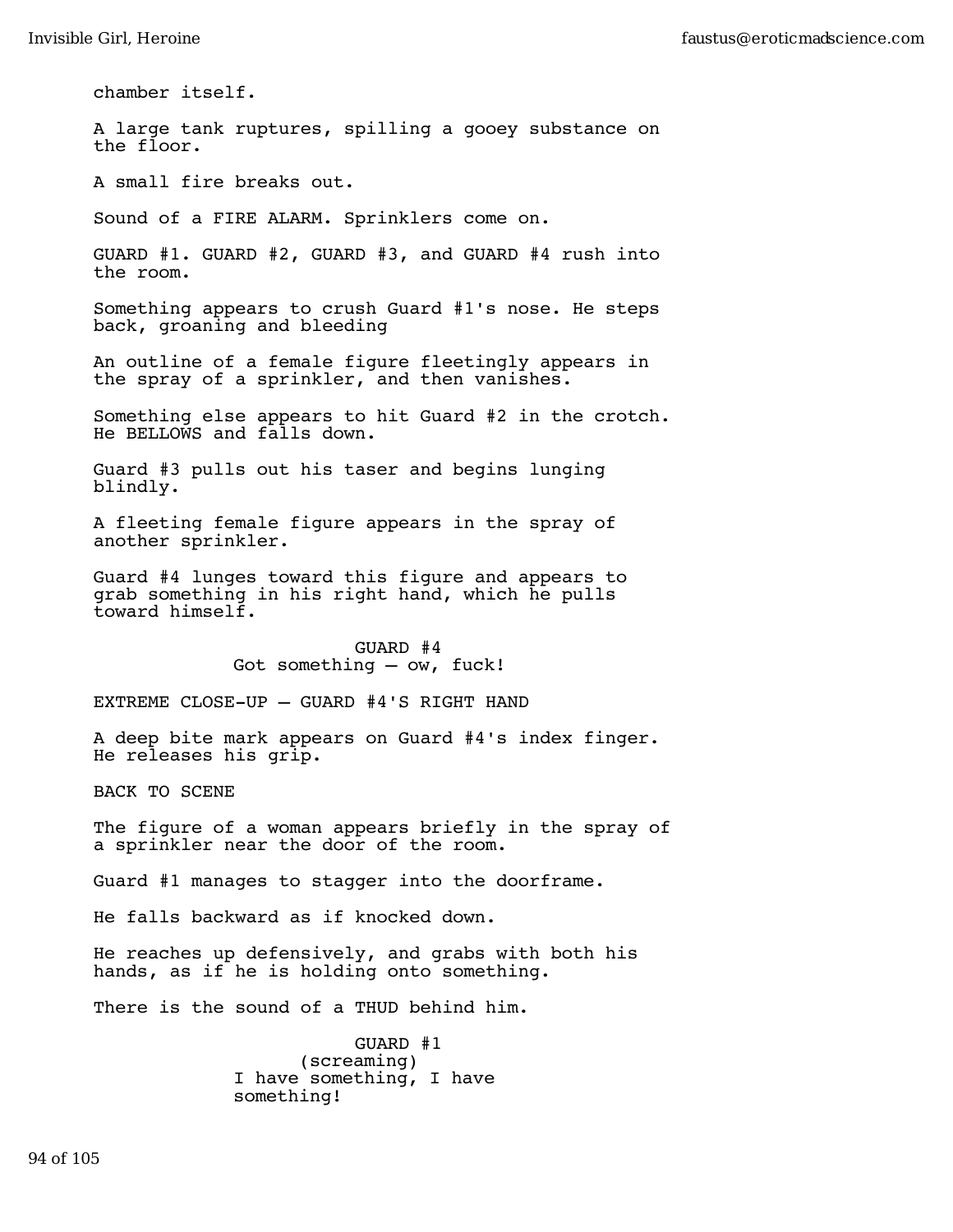Sound of a feminine GROAN behind him

Outlined in the spray of a sprinkler appears to be a head and shoulders, lying on the floor.

Guard #3 steps over Guard #1 and discharges his taser, apparently into the air, near the head and shoulders.

Guard #1 scrambles to his feet.

Guard #3 feels with his hands near the floor, although he appears to be touching only air.

> GUARD #3 Sweet Mary Mother of God. We need to get Strangeways down here right now.

INT. P.O.V. INSIDE A DUCT IN THE OLD BUILDING – NIGHT

The P.O.V. crawls along a duct. It is very dark, with only occasional illuminated cracks to indicate forward progress.

INT. THE GOLDEN CIRCLE ROOM – NIGHT

Strangeways stands in the middle of the golden circle. He appears to be alone, but is reaching out into space, as if touching something that is there. Two tight wire loops appear on the bar above the middle of the circle.

Ulrich and Ridgeway stand off to one side, watching.

STRANGEWAYS Amazing...astonishing...full-body cloaking technology.

Strangeways reaches with his hands down to the floor, then runs them up to about five and a half feet off the floor.

Strangeways's cat Lilith brushes against something invisible near the floor.

> STRANGEWAYS Why you're...completely naked.

MAUREEN (O.S.) A user bug in my otherwise amazing astonishing technology.

STRANGEWAQYS Ah, she speaks! I do so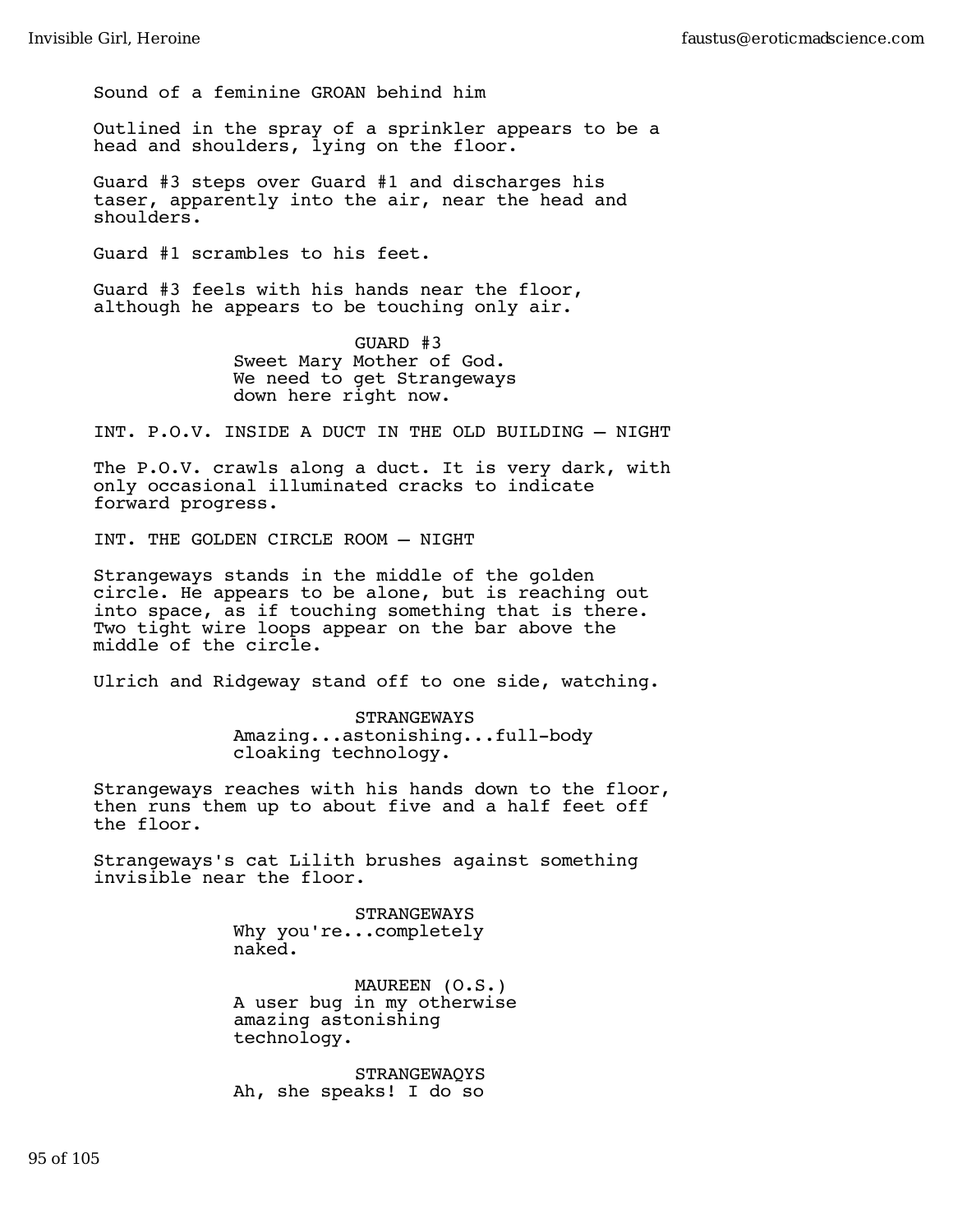look forward to hearing from you where obtained this technology.

MAUREEN (O.S.) You'll get nothing from me.

STRANGEWAYS Oh, I'm afraid you're wrong about that, my dear. In fact, we shall get everything from you.

INT./EXT. - A DUCT/OUTSIDE CONTINUOUS P.O.V. - NIGHT

The P.O.V. Approaches a louvre. Pale, silvery light can be seen through the louver.

A blunt object of some kind – perhaps a fire extinguisher – strikes the louver with three successive BANGS. On the third strike, the louver breaks free and falls away.

The P.O.V reveals the exterior of the Old Building, looks down to the ground, and then drops to it.

INT. THE GOLDEN CIRCLE ROOM - NIGHT

Strangeways steps out of the circle.

STRANGEWAYS What a find! What a piece of luck! Imagine what kind of steel there must be in this young woman. To penetrate a secure facility on a sabotage mission, without tools, without a gun, without even clothes, just bare naked flesh and wits up against what we have.

ULRICH There is no training that makes agents like that, I am sure.

STRANGEWAYS No indeed, Agent Ulrich. And that she will reveal to us an extraordinary new stealth technology is only the shilling in the pudding, so to speak.

ULRICH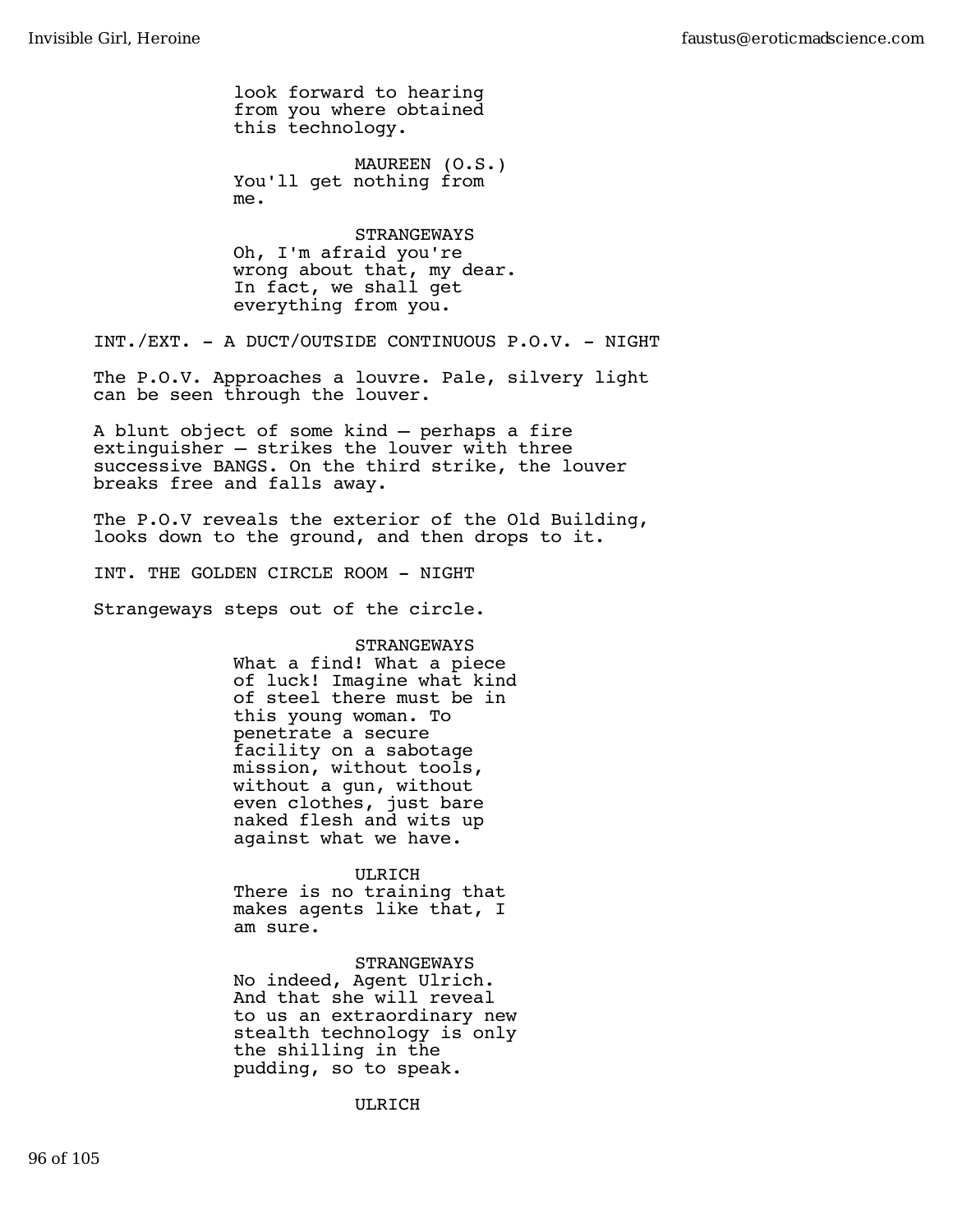So to speak, Dr. Strangeways.

STRANGEWAYS And in a few short minutes, she will belong to us completely.

EXT. - P.O.V. A FIELD BEHIND THE OLD BUILDING – NIGHT

The P.O.V. Moves across the field, jerking as if being shot from a hand-held camera by someone running.

Sound of PANTING can be heard as the shot progresses. In a few seconds it reaches some woods.

INT. THE GOLDEN CIRCLE ROOM - NIGHT

Strangeways pushes a few buttons on his console.

A low HUM is heard. The circle begins to rotate.

Strangeways's cat Lilith HISSES, then runs away. Strangeways does not notice.

Shiny gold skin begins to cover Maureen's form, beginning with her hands and feet.

Maureen rotates faster and faster. She is soon completely covered. The skin limns her. She twists and writhes. Her face appears contorted, as if holding something back.

> STRANGEWAYS Enjoying the ride, my dear? I imagine you're not feeling quite so resistant now.

MAUREEN Oh..oh...oh..indeed. Like nothing I have ever felt.

FLASHBACK - THE CLOSET OF MAUREEN'S ROOM – DAY

(Note: this scene must be very brief, before cutting back to Maureen in the golden circle.

Maureen stands next to a machine which is a smaller version of Professor Johnson's invisibility machine from Progress in Research. We see her from the shoulders up. Her shoulders are bare.

Maureen unstoppers the vial she received from Dr. Kaufmann and downs the contents in one swallow.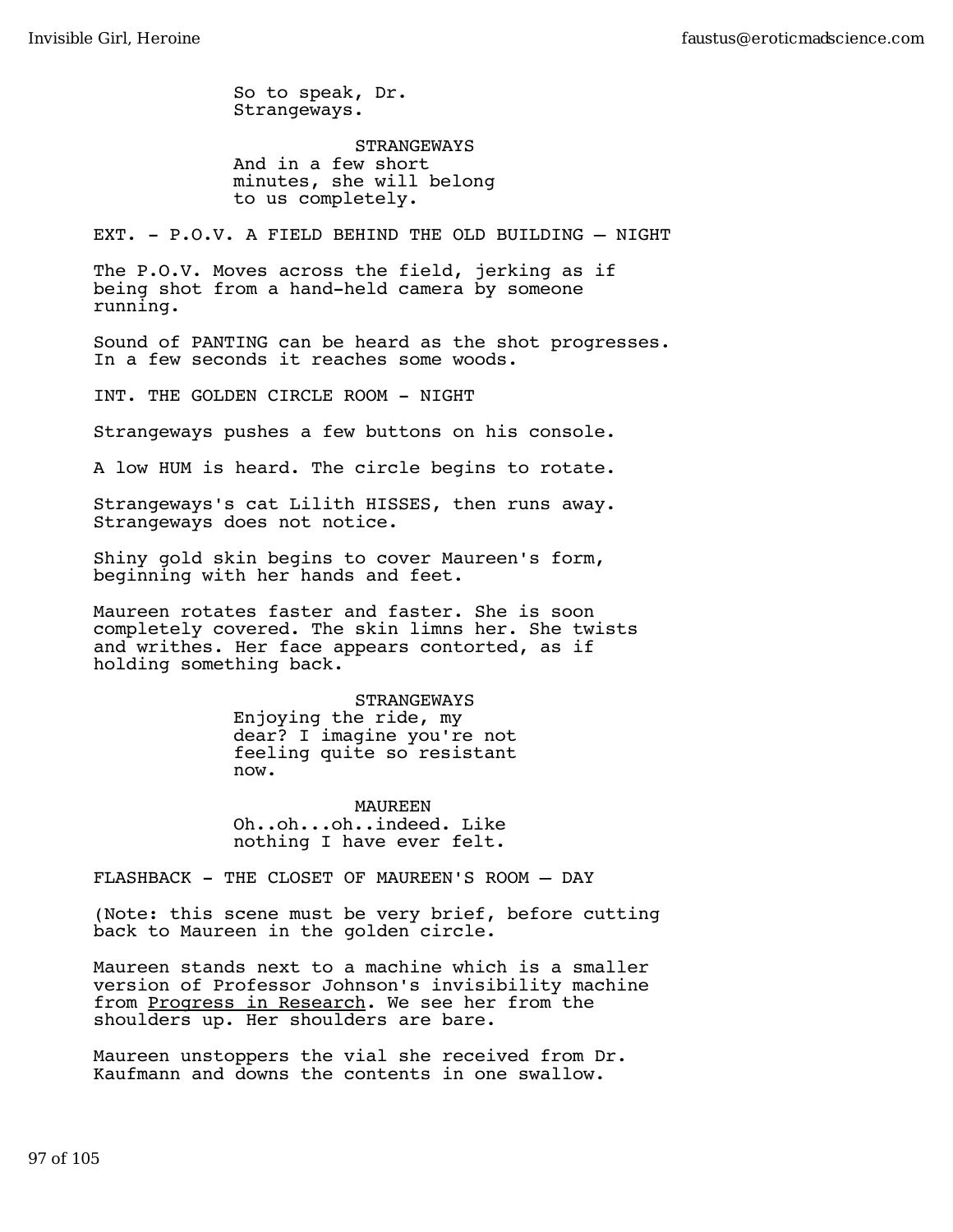BACK TO SCENE

Maureen is rotating as before.

MAUREEN Did you not once say, Dr. Strangeways, that one should never underestimate the power of the female orgasm?

FLASHBACK – THE CLOSET OF MAUREEN'S ROOM – DAY

Maureen as before. She is holding a quantum resonator in a pair of tweezers. She looks at it for a second, then inserts it in her own ear. Then she turns on the invisibility machine.

BACK TO SCENE

MAUREEN Well I am right on the edge of the biggest fecking orgasm I will ever have...uh...uh...and I can't hold back much more...uh...so let's find out just how much power I have..uh.uuh..whether its true that radius...increases monotonically with the force of the orgasm. ...ah..ah...ah...

CLOSE-UP – STRANGEWAYS'S FACE

Stgrangeways's face is grinning broadly, but suddenly shifts to a horrified expression.

> STRANGEWAYS No! Stop! Stop the ma...

EXT. OUTSIDE THE OLD BUILDING (DISTANT) – NIGHT

The Old Building stands in the moonlight.

There is a sudden flash, and a loud CRUMP.

The middle section of Old Building abruptly vanishes, leaving a large crater in the ground where it used to be. The rest of the Old Building then collapses into the crater.

EXT. P.O.V. WOODS BEHIND THE OLD BUILDING – NIGHT

The motion comes to a stop. The moonlit trees are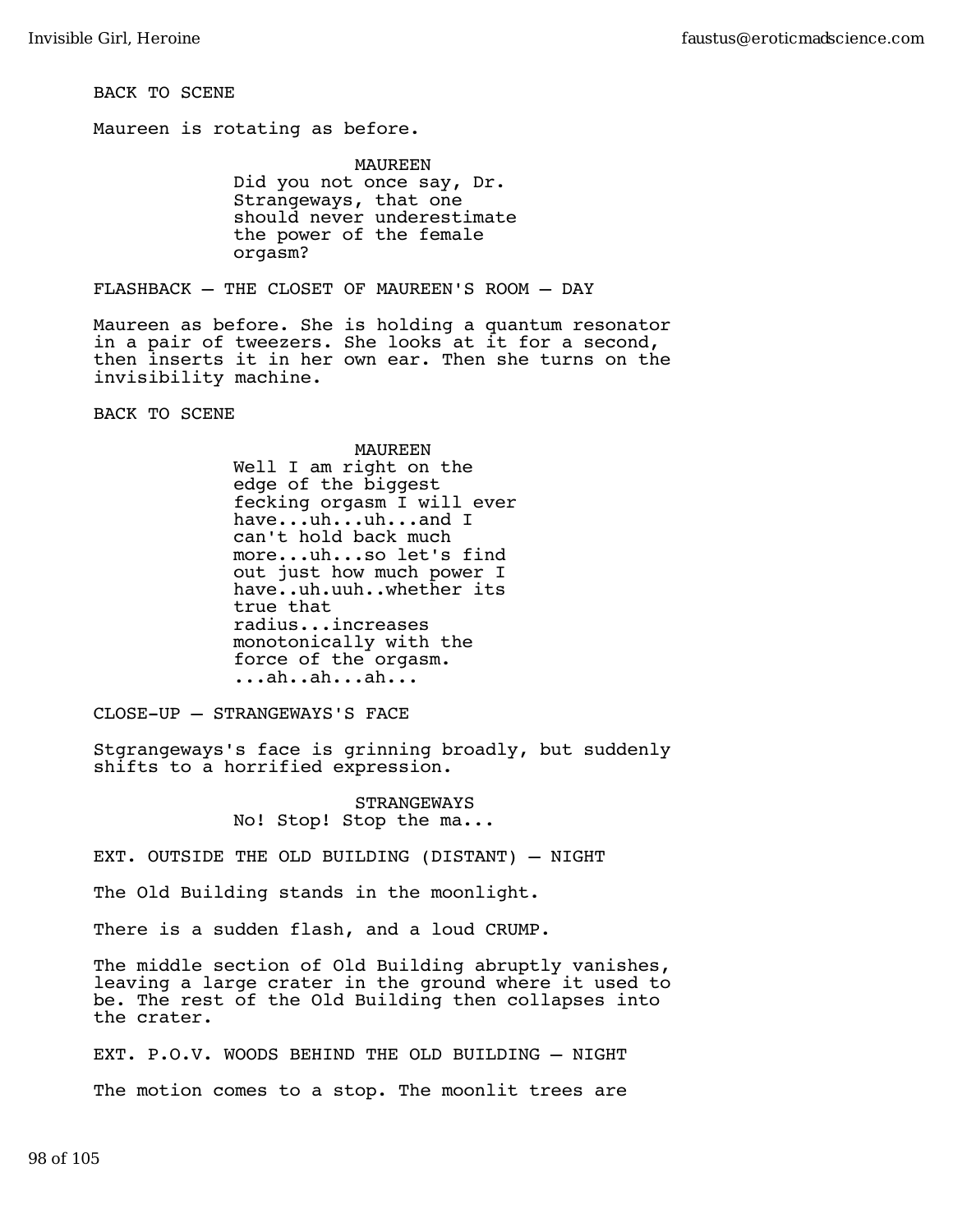visible.

EXT. WOODS BEHIND THE OLD BUILDING – NIGHT

Maureen (in full body shot) stops running and turns around to look behind her.

She is naked and fully visible in the moonlight.

INT. A DORMITORY HALL – NIGHT

Maureen is walking down a hall. She is still naked. She seems preoccupied.

Brad comes around a corner. Seeing that she is naked, he averts her eyes.

> BRAD Uh, Maureen, uh are you aware that you're, uh... MAUREEN (suddenly snapping out of her preoccupation) Oh! (covers her breasts and pubic area with her hands) I guess I'm not used to being vis... I mean, not used to being seen... I mean...sorry I gotta go. BRAD (eyes still sort of averted) Yeah. Okay, well, uh, you

SHOT – MAUREEN SHOWERING

INT. MAUREEN IN HER ROOM – NIGHT

Maureen is wearing only a towel. She takes it off. She reaches into a drawer and pulls out a pair of panties.

The sound of many SIRENS can be heard in the distance, but Maureen ignores them.

take care, okay?

MAUREEN (V.O.) It will be good to get back into my clothes.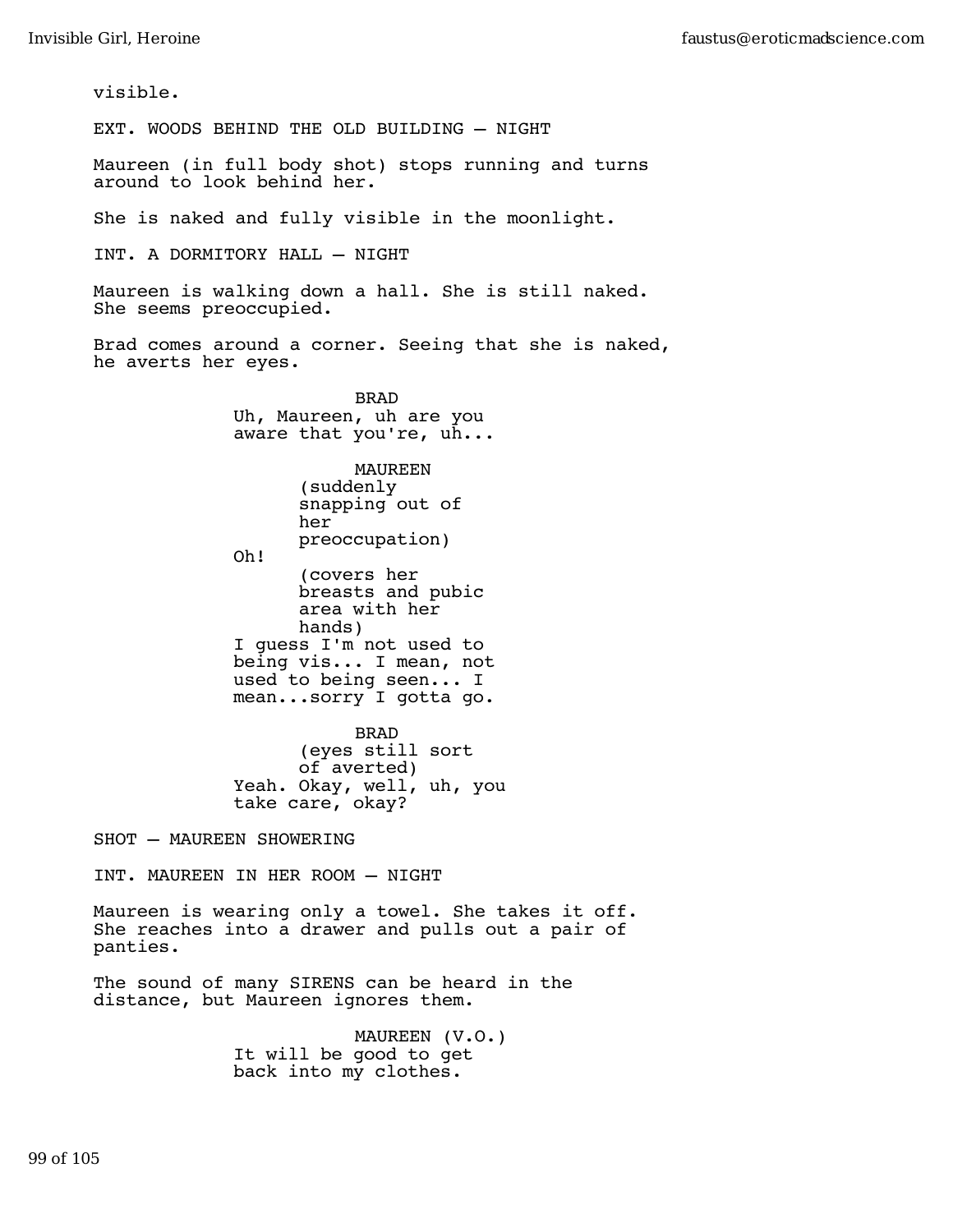Maureen holds the panties for a moment.

MAUREEN (V.O.) My clothes? Aren't they her clothes? Aren't I just a newborn baby who has never even worn clothes?

Maureen collapses on the bed and puts her face in her hands.

Then she gets up, picks up her phone, and dials a number.

> MAUREEN (into phone) Willie? Hi, it's Maureen. Yes I know it's really late, but I really need someone to talk to as soon as possible...okay?

EXT. AN OPEN FIELD BY THE SIDE OF THE CRATER – DAY

SPECIAL AGENT IN CHARGE MACNEIL and SPECIAL AGENT SMITH stand at the lip of the implosion crater.

(Note: MacNeil and Smith are the same characters as appeared in The Apsinthion Protocol.)

(Note; In certain shots, the Home can clearly be seen in the background.)

Various Federal agents, wearing "FBI" and "BATF" jackets circulate around the crater, taking photographs, taking measurements with Geiger counters and other instruments, and so forth.

MacNeil stares out over the crater.

MACNEIL What is it about this place, Gnosis College and its environs, Special Agent Smith?

SMITH What do you mean, Chief?

MACNEIL I mean, is there something strange in the drinking water? Are we at the center of some sort of Bermuda Triangle? Or di the Good Lord simply create this institution as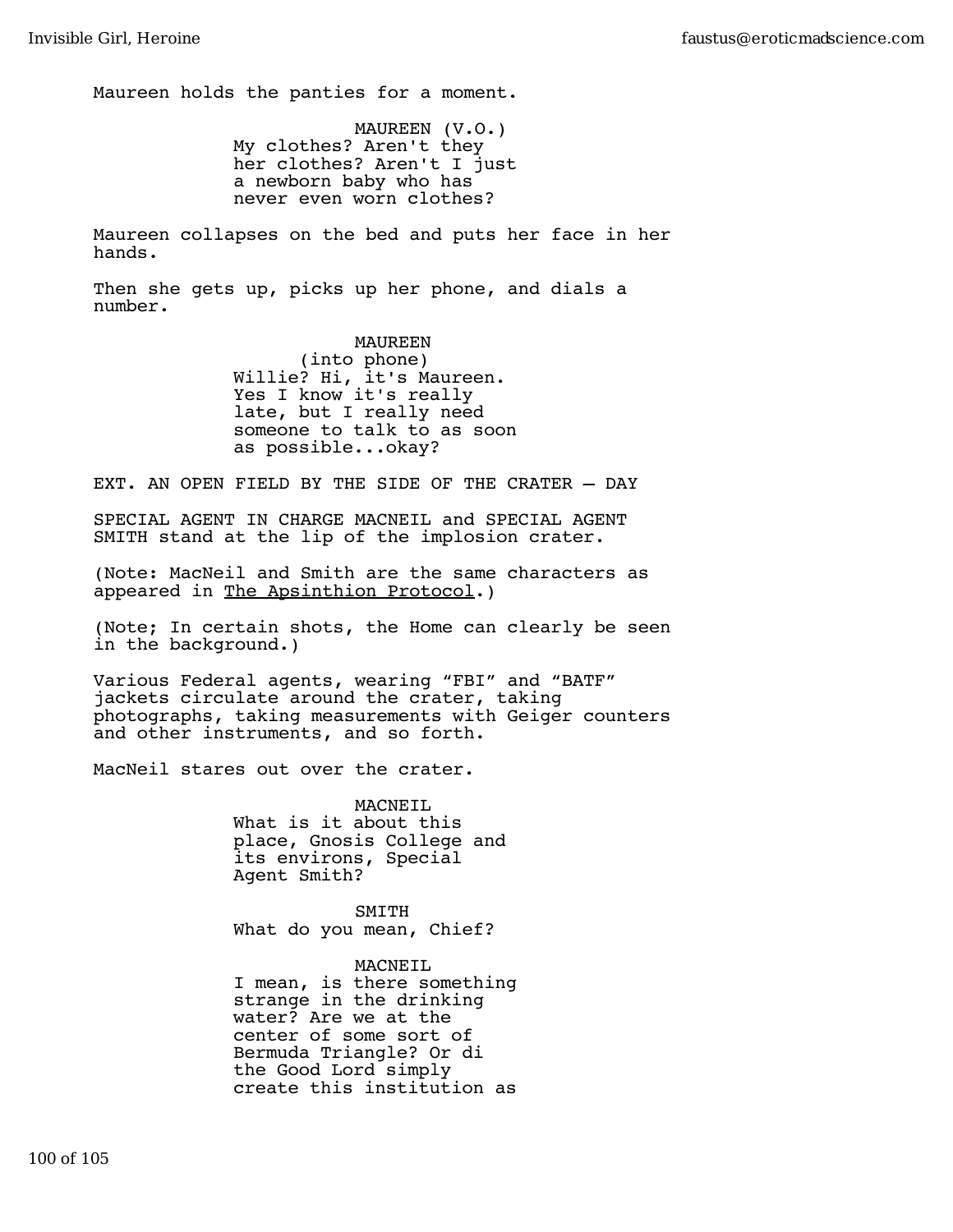a means of punishing me for my sins? SMITH Still peeved about the whole Madder incident, Chief? **MACNEIL** This is a hundred times worse. MacNeil kicks a rock into the crater. MACNEIL I mean look at this, Special Agent Smith. A hemispherical crater a thirty meters across. And not created by an explosion, either, but some sort of implosion. Everything blown in, rather than out. SMITH I admit it does look strange, Chief. MACNEIL I'm half sorry it wasn't big enough to swallow up the whole works I'm not going to enjoy having to figure out how to explain this one away. MacNeil turns and begins to leave. SMTIH Where are you going, Chief? MACNEIL To the most important of all investigative facilities for this sort of problem. SMITH Where's that? MACNEIL The nearest bar I can find. INT. A TELEVISION NEWS PROGRAM - DAY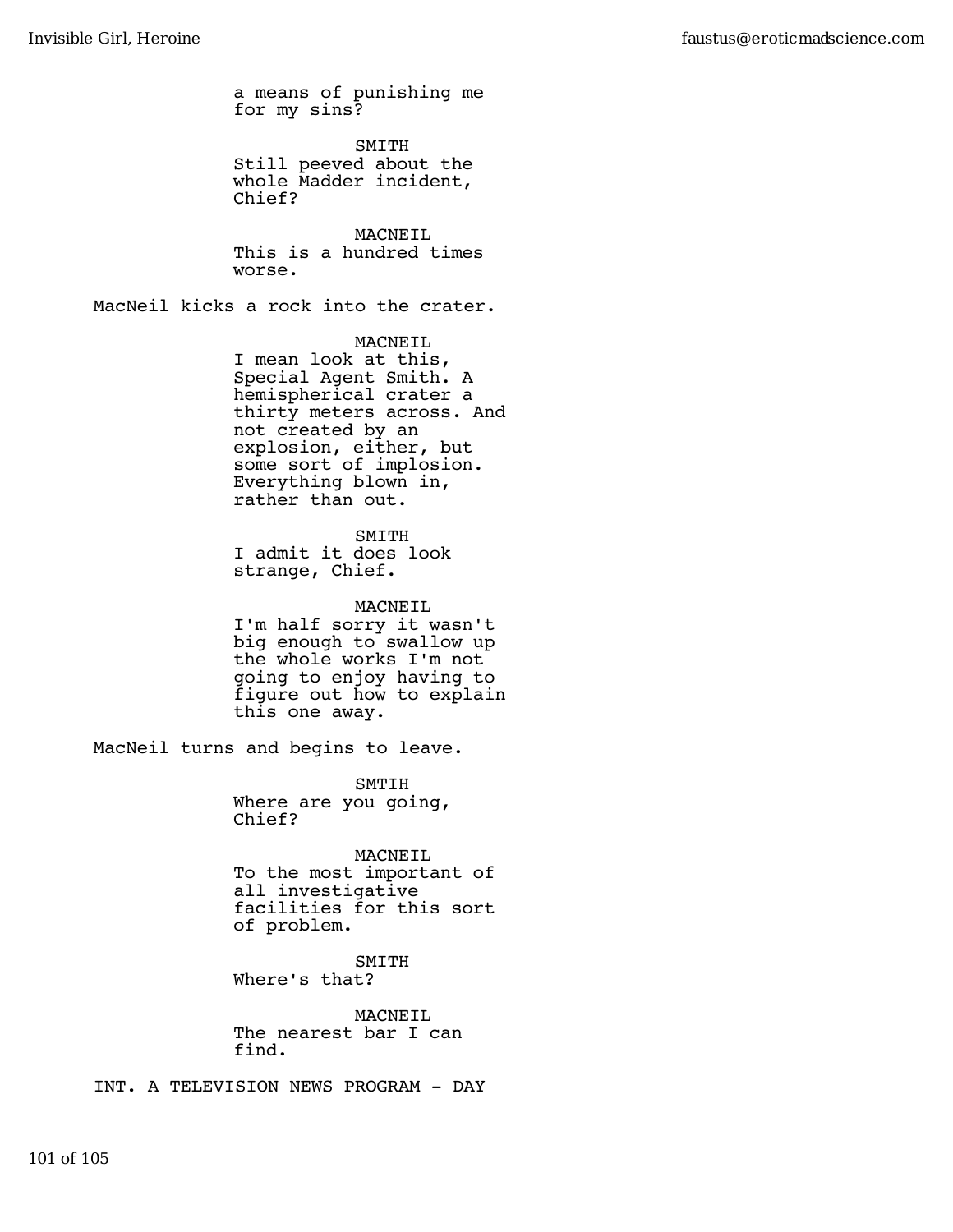Anchorwoman TRICIA HARTREY reads the news. Anchorman TED sits next to her.

> HARTREY The mystery continues about last night's mysterious building collapse at the State Home for Wayward Girls in Pleasant Prairie. W-P-P-T reporter Zoe Zeitgeist is on the scene with a report. Zoe?

> > CUT TO:

EXT. OUTSIDE THE STATE HOME FOR WAYWARD GIRLS - DAY

Television reporter ZOE ZEITGEIST stands with a microphone. Emergency vehicles and personnel are in the background.

> ZEITGEIST Tricia authorities are still not certain why it was the the Old Building here at the State Home for Wayward girls collapsed unexpectedly The Old Building, a registered national landmark, collapsed suddenly and without any warning.

SHOT - KENDRA INTERVIEW ACTUALITY

KENDRA stands with her back to the modern building.

The shot is subtitled "Kendra: Home Resident".

KENDRA There was just like this giant crump noise in the middle of the night. There was a wind, and some of our windows cracked. Then we heard something like a frieght train.

SHOT - GIRLS EVACUATING

Home girls being put on schoolbuses outside the Home.

ZEITGEIST (V.O.) Fortunately the old building, which had been closed since 1970, was unoccupied at the time of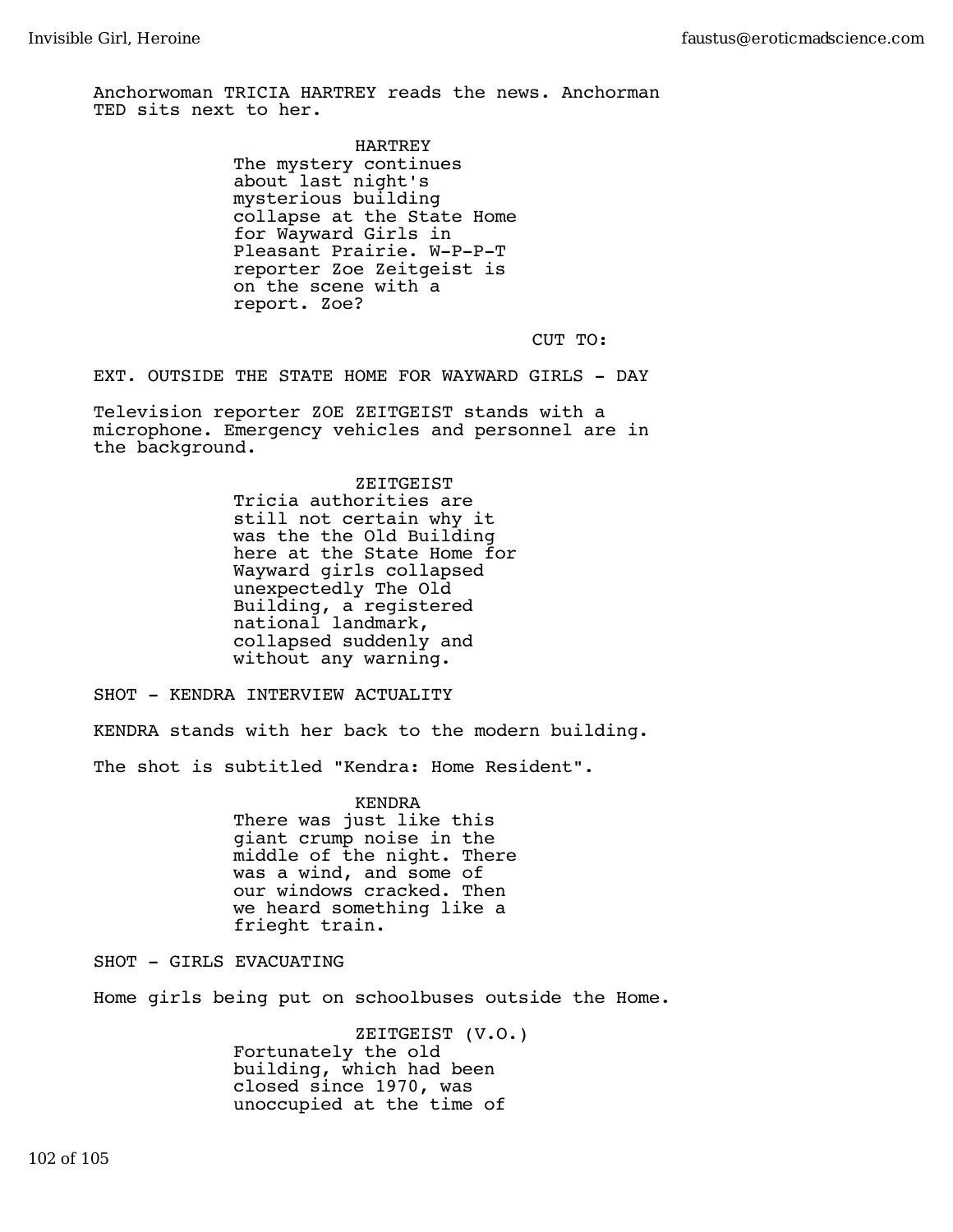the collapse and there were no injuries or loss of life. But just because the authorities are taking no chances, they are evacuating the main building for the time being until state inspectors can certify that it is safe.

BACK TO SCENE

ZEITGEIST

And where are these girls going in the meantime? It appears that a local institution has opened its doors and its heart to them. Nearby St. Mary Magdalene College will be taking them in while the inspections and investigations proceed.

SHOT - MOTHER SUPERIOR EUPHEMIA, MAGADLENE CAMPUS - DAY

MOTHER SUPERIOR EUPHEMIA speaks into a microphone held by an unseen reporter.

(Note: The Mother Superior is the same character as appears in Progress in Research.)

The picture is captioned "Mother Superior Euphemia of the Blessed Wounds, St. Mary Magdalene College."

MOTHER SUPERIOR

How can we feel that it is anything other than our duty to take in these troubled young women in their time of need? We can find places at the table for them, and beds for them, and provide them with a loving and charitable environment.

BACK TO SCENE

ZEITGEIST Zoe Zeitgeist, W-P-P-T news.

SHOT - A TELVISION PLAYING IN THE GADGET

The television is showing the end of the news segment. It shows Hartrey and Ted at the anchor desk.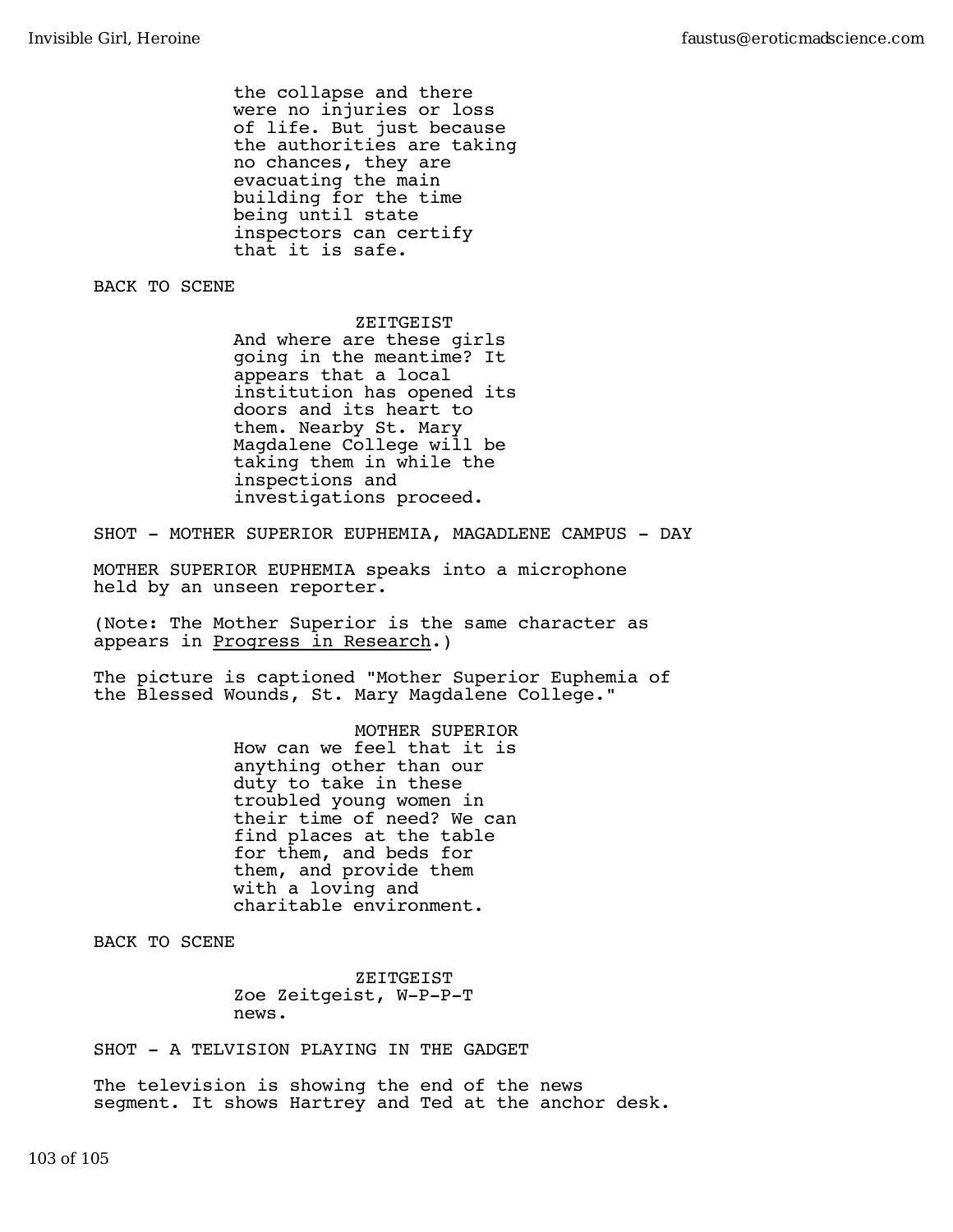TRICIA (on television) A really heartwarming end to a scary story.

TED (on television) It sure is, Tricia

INT. THE GADGET – DAY

The Gadget is nearly empty. Through the windows, a new-fallen snow can be seen on the Gnosis Campus.

Maureen sits with Willie. Both have mugs of something hot.

> MAUREEN And so there it is. Not only am I now a killer, but I get to be perhaps the first woman in history to tell the story of her own suicide.

> WILLIE Maybe you should think about what they would have done had you not done what you did.

MAUREEN I try to. It helps sometimes, and sometimes not.

WILLIE Do you know at least what you are going to do now?

MAUREEN About that at least I have a pretty good idea.

INT. A CLASSROOM IN MAGDALENE COLLEGE – DAY

Maureen's group is the same as before, except that there are two new girls, CHRISSY and EVE. There is some chemical apparatus on the table in front of Maureen. A rather gruesome crucifix can be seen on the wall behind her.

> MAUREEN Well, it is certainly good to see all of you again. But I see we have two new members. Young ladies can you tell me your names?